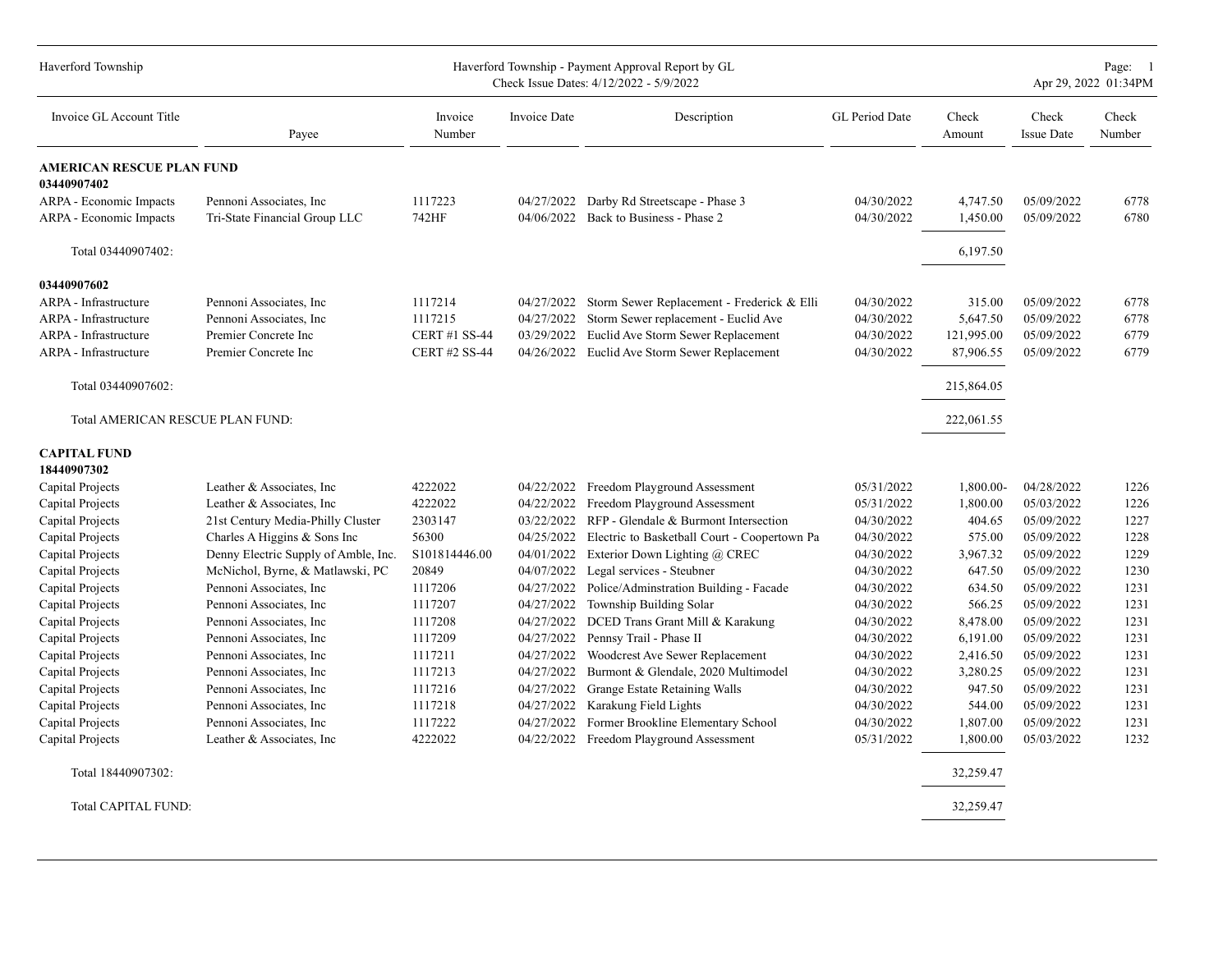| Haverford Township                           |                                   |                   |              | Haverford Township - Payment Approval Report by GL<br>Check Issue Dates: 4/12/2022 - 5/9/2022 |                |                 |                            | Page: 2<br>Apr 29, 2022 01:34PM |
|----------------------------------------------|-----------------------------------|-------------------|--------------|-----------------------------------------------------------------------------------------------|----------------|-----------------|----------------------------|---------------------------------|
| Invoice GL Account Title                     | Payee                             | Invoice<br>Number | Invoice Date | Description                                                                                   | GL Period Date | Check<br>Amount | Check<br><b>Issue Date</b> | Check<br>Number                 |
| <b>CDBG GRANT FUND</b><br>04491750802        |                                   |                   |              |                                                                                               |                |                 |                            |                                 |
| <b>Public Projects</b>                       | Pennoni Associates, Inc.          | 1116611           |              | 04/25/2022 45th Yr - Llanerch School Park ADA Ramp                                            | 04/30/2022     | 496.50          | 05/09/2022                 | 4623                            |
| Total 04491750802:                           |                                   |                   |              |                                                                                               |                | 496.50          |                            |                                 |
| 04491751502                                  |                                   |                   |              |                                                                                               |                |                 |                            |                                 |
| CARES Act - Program Expen                    | Community Action Agency of Del Ct | 8                 |              | 03/31/2022 45 Yr - Homeless Prevention                                                        | 04/30/2022     | 4,772.45        | 05/09/2022                 | 4621                            |
| CARES Act - Program Expen                    | Haverford Township                | 043022            |              | 04/30/2022 45 Yr - Public Safety                                                              | 04/30/2022     | 589.90          | 05/09/2022                 | 4622                            |
| CARES Act - Program Expen Haverford Township |                                   | 043022A           |              | 04/30/2022 45 Yr - PPE                                                                        | 04/30/2022     | 2,556.85        | 05/09/2022                 | 4622                            |
| Total 04491751502:                           |                                   |                   |              |                                                                                               |                | 7,919.20        |                            |                                 |
| 04491751602                                  |                                   |                   |              |                                                                                               |                |                 |                            |                                 |
| CARES Act - Admin                            | Anthony J Dunleavy Assoc Inc      | 050222            |              | 05/02/2022 45 Yr - Admin CV                                                                   | 04/30/2022     | 4,290.00        | 05/09/2022                 | 4620                            |
| Total 04491751602:                           |                                   |                   |              |                                                                                               |                | 4,290.00        |                            |                                 |
|                                              |                                   |                   |              |                                                                                               |                |                 |                            |                                 |
| 04492200002<br>Miscellaneous Expense         | 21st Century Media-Philly Cluster | 2288109           |              | 02/18/2022 Advertising                                                                        | 04/30/2022     | 521.62          | 05/09/2022                 | 4619                            |
| Total 04492200002:                           |                                   |                   |              |                                                                                               |                | 521.62          |                            |                                 |
| 04493200002                                  |                                   |                   |              |                                                                                               |                |                 |                            |                                 |
| Miscellaneous Expense                        | 21st Century Media-Philly Cluster | 2288101           | 02/18/2022   | Advertising                                                                                   | 04/30/2022     | 534.46          | 05/09/2022                 | 4619                            |
| Miscellaneous Expense                        | 21st Century Media-Philly Cluster | 2304269           |              | 03/24/2022 Advertising                                                                        | 04/30/2022     | 297.22          | 05/09/2022                 | 4619                            |
| Total 04493200002:                           |                                   |                   |              |                                                                                               |                | 831.68          |                            |                                 |
| 04493750602                                  |                                   |                   |              |                                                                                               |                |                 |                            |                                 |
| Administration                               | Anthony J Dunleavy Assoc Inc      | 050222A           |              | 05/02/2022 47th Year - Admin                                                                  | 04/30/2022     | 19,500.00       | 05/09/2022                 | 4620                            |
| Administration                               | Anthony J Dunleavy Assoc Inc      | 050222B           |              | 05/02/2022 47th Year - Rehab                                                                  | 04/30/2022     | 6,500.00        | 05/09/2022                 | 4620                            |
| Total 04493750602:                           |                                   |                   |              |                                                                                               |                | 26,000.00       |                            |                                 |
| 04493750802                                  |                                   |                   |              |                                                                                               |                |                 |                            |                                 |
| <b>Public Projects</b>                       | Pennoni Associates, Inc.          | 1116613           |              | 04/25/2022 Haverford Rd Busway Crossing                                                       | 04/30/2022     | 370.50          | 05/09/2022                 | 4623                            |
|                                              |                                   |                   |              |                                                                                               |                |                 |                            |                                 |
| Total 04493750802:                           |                                   |                   |              |                                                                                               |                | 370.50          |                            |                                 |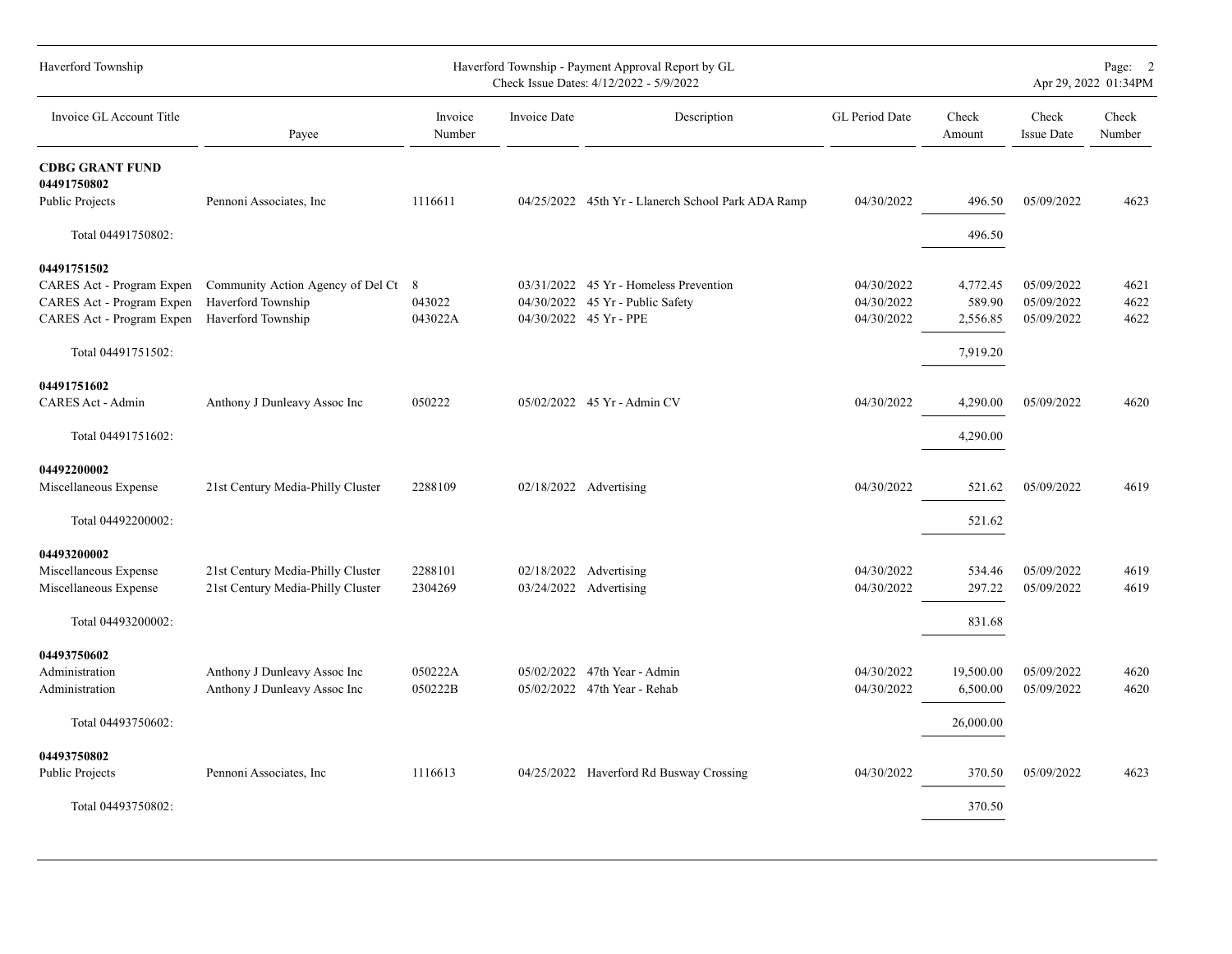| Haverford Township             |                                     |                   |                     | Haverford Township - Payment Approval Report by GL<br>Check Issue Dates: 4/12/2022 - 5/9/2022 |                |                 |                            | Page: 3<br>Apr 29, 2022 01:34PM |
|--------------------------------|-------------------------------------|-------------------|---------------------|-----------------------------------------------------------------------------------------------|----------------|-----------------|----------------------------|---------------------------------|
| Invoice GL Account Title       | Payee                               | Invoice<br>Number | <b>Invoice Date</b> | Description                                                                                   | GL Period Date | Check<br>Amount | Check<br><b>Issue Date</b> | Check<br>Number                 |
| 04493751302                    |                                     |                   |                     |                                                                                               |                |                 |                            |                                 |
| Rehabilitation                 | Pennoni Associates, Inc.            | 1116612           |                     | 04/25/2022 Misc HUD Inspections                                                               | 04/30/2022     | 105.00          | 05/09/2022                 | 4623                            |
| Rehabilitation                 | Pennoni Associates, Inc.            | 1116614           | 04/25/2022          | 711 Aubrey Ave                                                                                | 04/30/2022     | 175.00          | 05/09/2022                 | 4623                            |
| Rehabilitation                 | Pennoni Associates, Inc.            | 1116615           |                     | 04/25/2022 512 Hillside Ave                                                                   | 04/30/2022     | 525.00          | 05/09/2022                 | 4623                            |
| Total 04493751302:             |                                     |                   |                     |                                                                                               |                | 805.00          |                            |                                 |
| Total CDBG GRANT FUND:         |                                     |                   |                     |                                                                                               |                | 41,234.50       |                            |                                 |
| <b>GENERAL FUND</b><br>0123900 |                                     |                   |                     |                                                                                               |                |                 |                            |                                 |
| Over and Duplicate Payments    | Amelia Stetler                      | 3312022           | 03/21/2022          | Duplicate RE Tax Payment #22090276600                                                         | 04/30/2022     | 1,497.81        | 04/12/2022                 | 177189                          |
| Over and Duplicate Payments    | <b>Bradley T MacDonald</b>          | 3312022           | 03/31/2022          | Duplicate RE Tax Payment # 22040053800                                                        | 04/30/2022     | 1,904.47        | 04/12/2022                 | 177192                          |
| Over and Duplicate Payments    | Joshua & Megan Kershner             | 3312022           | 03/31/2022          | Duplicate RE Tax Payment #22010212800                                                         | 04/30/2022     | 1,811.52        | 04/12/2022                 | 177197                          |
| Over and Duplicate Payments    | Matthew & Chantelle Lambach         | 3282022           | 03/28/2022          | Duplicate RE Tax Payment #22090127000                                                         | 04/30/2022     | 1,828.90        | 04/12/2022                 | 177199                          |
| Over and Duplicate Payments    | Matthew & Lori Miceli               | 3312022           | 03/31/2022          | Duplicate RE Tax Payment #22060116400                                                         | 04/30/2022     | 2,032.86        | 04/12/2022                 | 177200                          |
| Over and Duplicate Payments    | Paul & Jeanne Curran                | 3312022           | 03/31/2022          | Duplicate RE Tax Payment #22090254800                                                         | 04/30/2022     | 1,597.61        | 04/12/2022                 | 177203                          |
| Over and Duplicate Payments    | Steven & Joanne DeVito              | 3312022           | 03/31/2022          | Duplicate RE Tax Payment #22090002500                                                         | 04/30/2022     | 2,035.99        | 04/12/2022                 | 177206                          |
| Over and Duplicate Payments    | Adam & Jessica Henry                | 3312022           | 03/31/2022          | Overpym't RE Taxes #22010028600                                                               | 04/30/2022     | 1,559.01        | 04/26/2022                 | 177254                          |
| Over and Duplicate Payments    | First American Title Ins Co Nat Com | 4222022           | 04/22/2022          | Overpym't RE Taxes - Varous Properties                                                        | 05/31/2022     | 5,236.03        | 05/03/2022                 | 177278                          |
| Over and Duplicate Payments    | Linda Marie Stewart                 | 4222022           | 04/22/2022          | Duplicate RE Tax Payment #22060006100                                                         | 05/31/2022     | 1,472.07-       | 04/28/2022                 | 177281                          |
| Over and Duplicate Payments    | Linda Marie Stewart                 | 4222022           | 04/22/2022          | Duplicate RE Tax Payment #22060006100                                                         | 05/31/2022     | 1,472.07        | 05/03/2022                 | 177281                          |
| Over and Duplicate Payments    | Linda Marie Steward                 | 4222022           | 04/22/2022          | Duplicate RE Tax Payment #22060006100                                                         | 05/31/2022     | 1,472.07        | 05/03/2022                 | 177285                          |
| Total 0123900:                 |                                     |                   |                     |                                                                                               |                | 20,976.27       |                            |                                 |
| 0124700                        |                                     |                   |                     |                                                                                               |                |                 |                            |                                 |
| Res Police Property Room       | Commonwealth of Pennsylvania        | 4192022           |                     | 04/19/2022 2022 Unclaimed Property                                                            | 04/30/2022     | 1,768.40        | 04/26/2022                 | 145                             |
| Total 0124700:                 |                                     |                   |                     |                                                                                               |                | 1,768.40        |                            |                                 |
| 01320320201                    |                                     |                   |                     |                                                                                               |                |                 |                            |                                 |
| Trade License Fees             | Superior Solar                      | 3282022           |                     | 03/28/2022 Refund - Duplicate Payment                                                         | 04/30/2022     | 75.00           | 04/12/2022                 | 177207                          |
| Total 01320320201:             |                                     |                   |                     |                                                                                               |                | 75.00           |                            |                                 |
| 01320321101                    |                                     |                   |                     |                                                                                               |                |                 |                            |                                 |
| Housing License Fees           | Noreen Comer                        | 4122022           |                     | 04/12/2022 Reimb - Rental Inspection Fee                                                      | 04/30/2022     | 50.00           | 04/19/2022                 | 177248                          |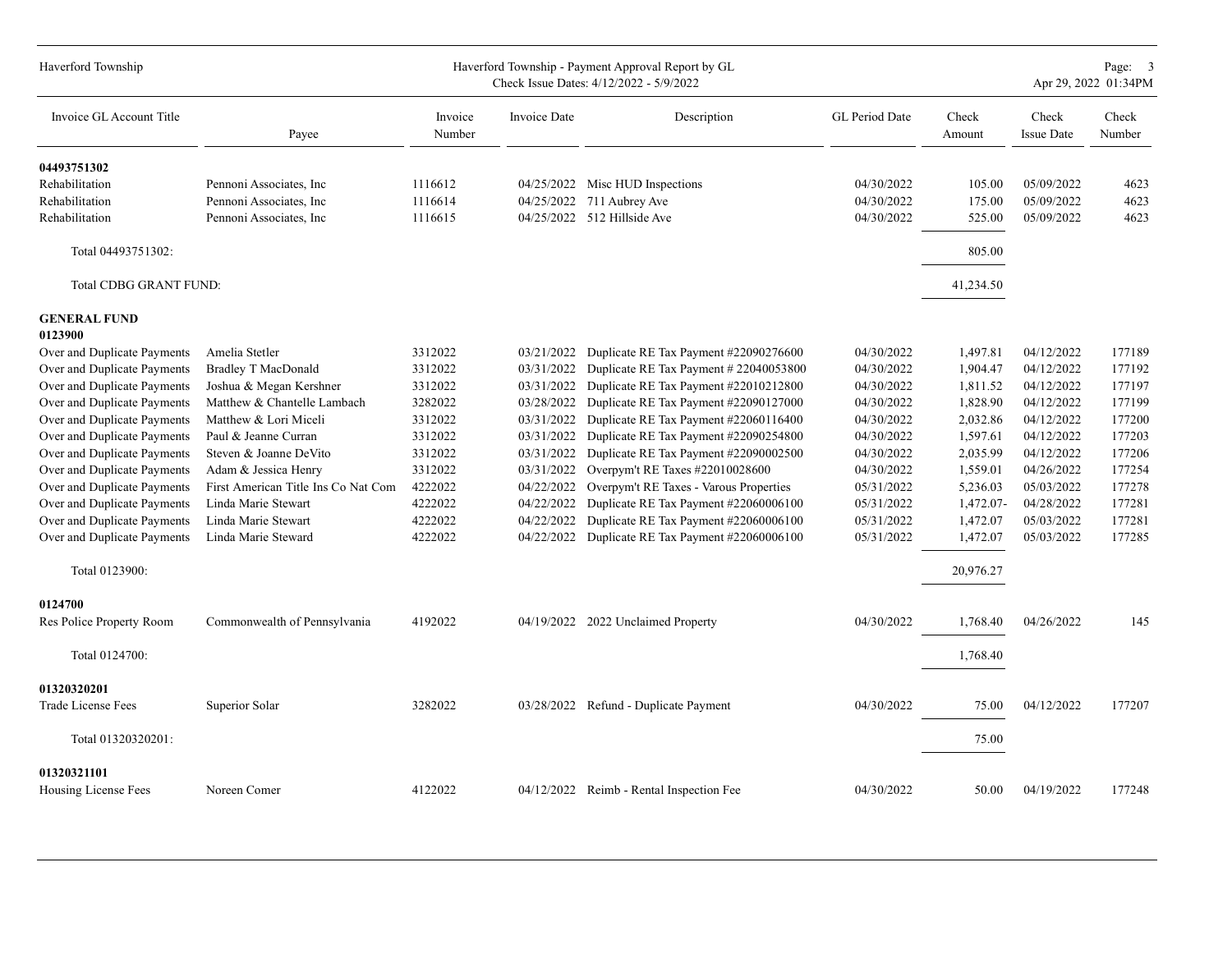| Haverford Township                                                    |                                           |                   |                     | Haverford Township - Payment Approval Report by GL<br>Check Issue Dates: 4/12/2022 - 5/9/2022 |                          |                 |                            | Page: 4<br>Apr 29, 2022 01:34PM |
|-----------------------------------------------------------------------|-------------------------------------------|-------------------|---------------------|-----------------------------------------------------------------------------------------------|--------------------------|-----------------|----------------------------|---------------------------------|
| Invoice GL Account Title                                              | Payee                                     | Invoice<br>Number | <b>Invoice Date</b> | Description                                                                                   | GL Period Date           | Check<br>Amount | Check<br><b>Issue Date</b> | Check<br>Number                 |
| Total 01320321101:                                                    |                                           |                   |                     |                                                                                               |                          | 50.00           |                            |                                 |
| 01330330201<br>Parking Meter Fines                                    | John McNicholas                           | 4202022           |                     | 04/20/2022 Reimb - Parking Ticket                                                             | 05/31/2022               | 25.00           | 05/03/2022                 | 177280                          |
| Total 01330330201:                                                    |                                           |                   |                     |                                                                                               |                          | 25.00           |                            |                                 |
| 01360360301<br>Trash Service Fees Current                             | Commonwealth of Pennsylvania              | 4132022           |                     | 04/13/2022 2021 Unclaimed Property                                                            | 04/30/2022               | 18.00           | 04/19/2022                 | 177236                          |
| Total 01360360301:                                                    |                                           |                   |                     |                                                                                               |                          | 18.00           |                            |                                 |
| 01360360601<br><b>Bulk Trash Fees</b>                                 | Lora Horst                                | 92618             |                     | 09/26/2018 Bulk Refund                                                                        | 10/31/2018               | 18.00-          | 04/12/2022                 | 164673                          |
| Total 01360360601:                                                    |                                           |                   |                     |                                                                                               |                          | 18.00-          |                            |                                 |
| 01360361401<br>Recreation Program Income<br>Recreation Program Income | Mary Clouse<br>Ellen Hyland               | 4062022<br>042622 | 04/06/2022          | Reimb - Canceled Program<br>04/26/2022 Refund - Mainline Mixers Rental                        | 04/30/2022<br>05/31/2022 | 80.00<br>50.00  | 04/12/2022<br>05/03/2022   | 177198<br>177277                |
| Total 01360361401:                                                    |                                           |                   |                     |                                                                                               |                          | 130.00          |                            |                                 |
| 01370370201<br>Miscellaneous Items                                    | Gallagher Benefit Services Inc            | 4062022           |                     | 04/06/2022 Reimb - Withdrawal of Auto Claim                                                   | 04/30/2022               | 493.17          | 04/12/2022                 | 177195                          |
| Total 01370370201:                                                    |                                           |                   |                     |                                                                                               |                          | 493.17          |                            |                                 |
| 01400150002<br>Life Insurance                                         | North American Benefits Company           | 2933-01/293303    |                     | 04/11/2022 Group Term Life Insurance                                                          | 04/30/2022               | 80.40           | 04/26/2022                 | 177267                          |
| Total 01400150002:                                                    |                                           |                   |                     |                                                                                               |                          | 80.40           |                            |                                 |
| 01400150502<br>Health Benefits                                        | DelCo Public Schools Healthcare Trst 3014 |                   |                     | 04/01/2022 Health Benefits                                                                    | 04/30/2022               | 18,986.60       | 04/26/2022                 | 177262                          |
| Total 01400150502:                                                    |                                           |                   |                     |                                                                                               |                          | 18,986.60       |                            |                                 |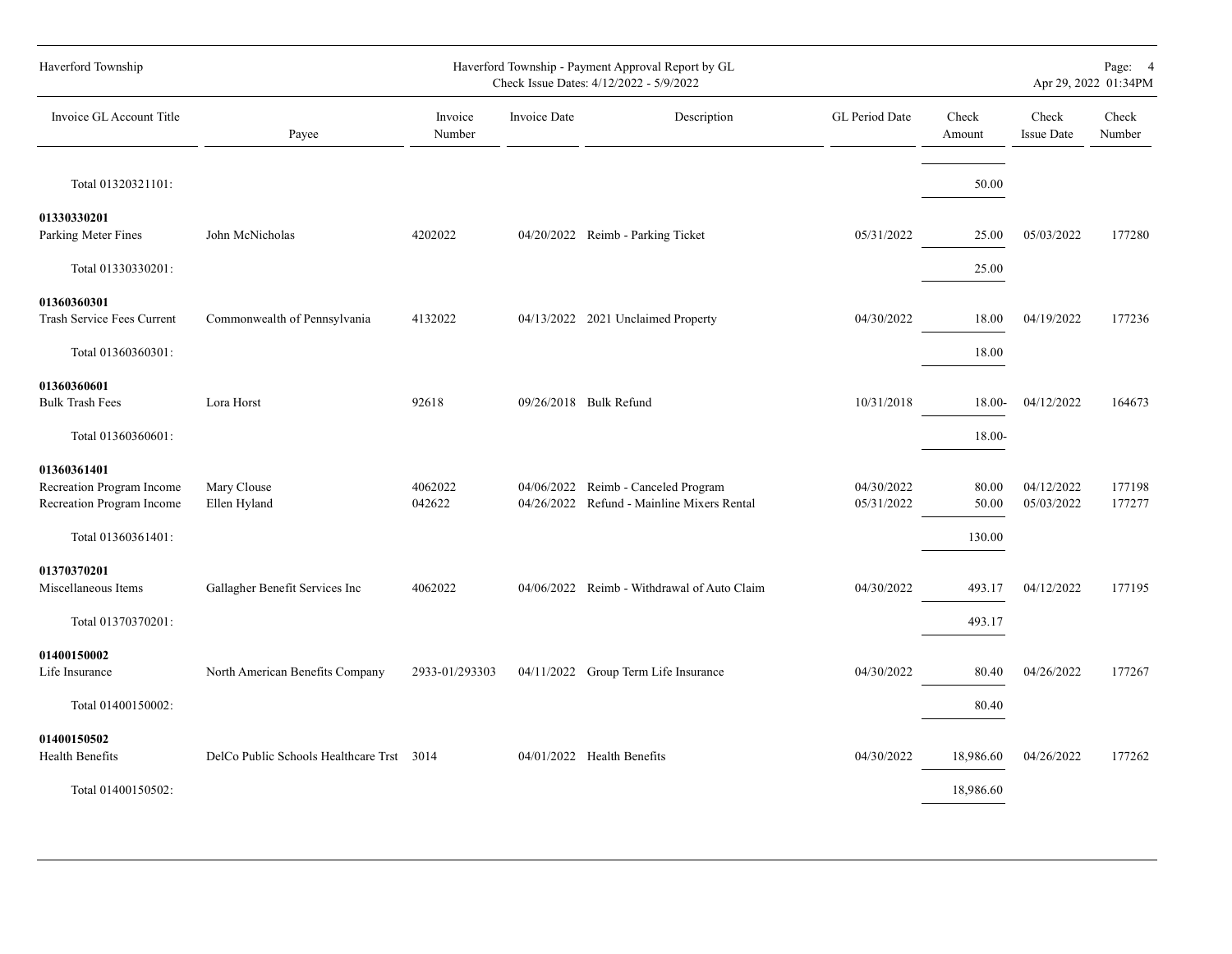| Haverford Township       |                                          |                   |                     | Haverford Township - Payment Approval Report by GL<br>Check Issue Dates: 4/12/2022 - 5/9/2022 |                |                 |                            | Page: 5<br>Apr 29, 2022 01:34PM |
|--------------------------|------------------------------------------|-------------------|---------------------|-----------------------------------------------------------------------------------------------|----------------|-----------------|----------------------------|---------------------------------|
| Invoice GL Account Title | Payee                                    | Invoice<br>Number | <b>Invoice Date</b> | Description                                                                                   | GL Period Date | Check<br>Amount | Check<br><b>Issue Date</b> | Check<br>Number                 |
| 01400151002              |                                          |                   |                     |                                                                                               |                |                 |                            |                                 |
| Rx/Dental/Vision/LTD     | Express Scripts Inc                      | 43943961C         | 04/12/2022          | <b>Prescription Benefits</b>                                                                  | 04/30/2022     | 1,913.83        | 04/14/2022                 | 244                             |
| Rx/Dental/Vision/LTD     | Express Scripts Inc                      | 43860001C         | 04/02/2022          | <b>Prescription Benefits</b>                                                                  | 04/30/2022     | 2,071.44        | 04/26/2022                 | 247                             |
| Rx/Dental/Vision/LTD     | Express Scripts Inc                      | 44023361C         | 04/22/2022          | Prescription Benefits                                                                         | 05/31/2022     | 364.46          | 04/27/2022                 | 249                             |
| Rx/Dental/Vision/LTD     | Delta Dental of PA                       | BE004917413C      | 03/31/2022          | Dental Benefits                                                                               | 04/30/2022     | 662.00          | 04/19/2022                 | 177237                          |
| Rx/Dental/Vision/LTD     | North American Benefits Company          | 2933-341122       | 04/11/2022          | Long Term Civilian Disability Insurance                                                       | 05/31/2022     | 96.70           | 05/03/2022                 | 177282                          |
| Total 01400151002:       |                                          |                   |                     |                                                                                               |                | 5,108.43        |                            |                                 |
| 01400151502              |                                          |                   |                     |                                                                                               |                |                 |                            |                                 |
| Pension Fund             | U S Bank FBO Haverford Township          | 4062022A          |                     | 04/06/2022 2022 Partial MMO                                                                   | 04/30/2022     | 6,373.02        | 04/13/2022                 | 241                             |
| Pension Fund             | TD Ameritrade FBO 913039189              | 4062022A          |                     | 04/06/2022 2022 Partial MMO                                                                   | 04/30/2022     | 6,373.02        | 04/13/2022                 | 177211                          |
| Total 01400151502:       |                                          |                   |                     |                                                                                               |                | 12,746.04       |                            |                                 |
| 01400200102              |                                          |                   |                     |                                                                                               |                |                 |                            |                                 |
| Commissioners Expense    | AT & T Mobility                          | 287286281561      | 04/16/2022          | Cellular Service                                                                              | 05/31/2022     | 362.23          | 05/03/2022                 | 177273                          |
| Commissioners Expense    | Spectrum Letterbox                       | T-03-0806-KK      |                     | 03/30/2022 Township Newsletter - Spring/Summer 2022                                           | 04/30/2022     | 6,290.00        | 05/09/2022                 | 177430                          |
| Total 01400200102:       |                                          |                   |                     |                                                                                               |                | 6,652.23        |                            |                                 |
| 01400200202              |                                          |                   |                     |                                                                                               |                |                 |                            |                                 |
| Office Supplies          | Award Company of America, LLC            | 43450             | 12/06/2021          | (12) Walnut Plaques                                                                           | 04/30/2022     | 286.63          | 04/12/2022                 | 177191                          |
| Office Supplies          | Office Basics, Inc                       | CM-109754         |                     | 04/04/2022 RETURN - Pens                                                                      | 04/30/2022     | 21.80-          | 05/09/2022                 | 177400                          |
| Office Supplies          | Office Basics, Inc.                      | I-2005115         |                     | 04/01/2022 Office Supplies                                                                    | 04/30/2022     | 43.44           | 05/09/2022                 | 177400                          |
| Total 01400200202:       |                                          |                   |                     |                                                                                               |                | 308.27          |                            |                                 |
| 01400210102              |                                          |                   |                     |                                                                                               |                |                 |                            |                                 |
| Postage Expense          | <b>Great American Financial Services</b> | 31313345          | 03/24/2022          | Postage Meter Lease                                                                           | 04/30/2022     | 9.35            | 04/12/2022                 | 177196                          |
| Postage Expense          | Federal Express Corp                     | 7-721-64458       | 04/12/2022          | Express Mail - Delinq Tower Pymt                                                              | 04/30/2022     | 56.67           | 04/19/2022                 | 177239                          |
| Postage Expense          | Federal Express Corp                     | 7-729-13460       |                     | 04/19/2022 Express Mail - Partial MMO                                                         | 04/30/2022     | 43.99           | 04/26/2022                 | 177263                          |
| Total 01400210102:       |                                          |                   |                     |                                                                                               |                | 110.01          |                            |                                 |
| 01400210202              |                                          |                   |                     |                                                                                               |                |                 |                            |                                 |
| Ordinance Book Updating  | General Code                             | PG000028378       |                     | 04/11/2022 Ordinance Book Updating                                                            | 04/30/2022     | 1,056.79        | 05/09/2022                 | 177343                          |
| Total 01400210202:       |                                          |                   |                     |                                                                                               |                | 1,056.79        |                            |                                 |
|                          |                                          |                   |                     |                                                                                               |                |                 |                            |                                 |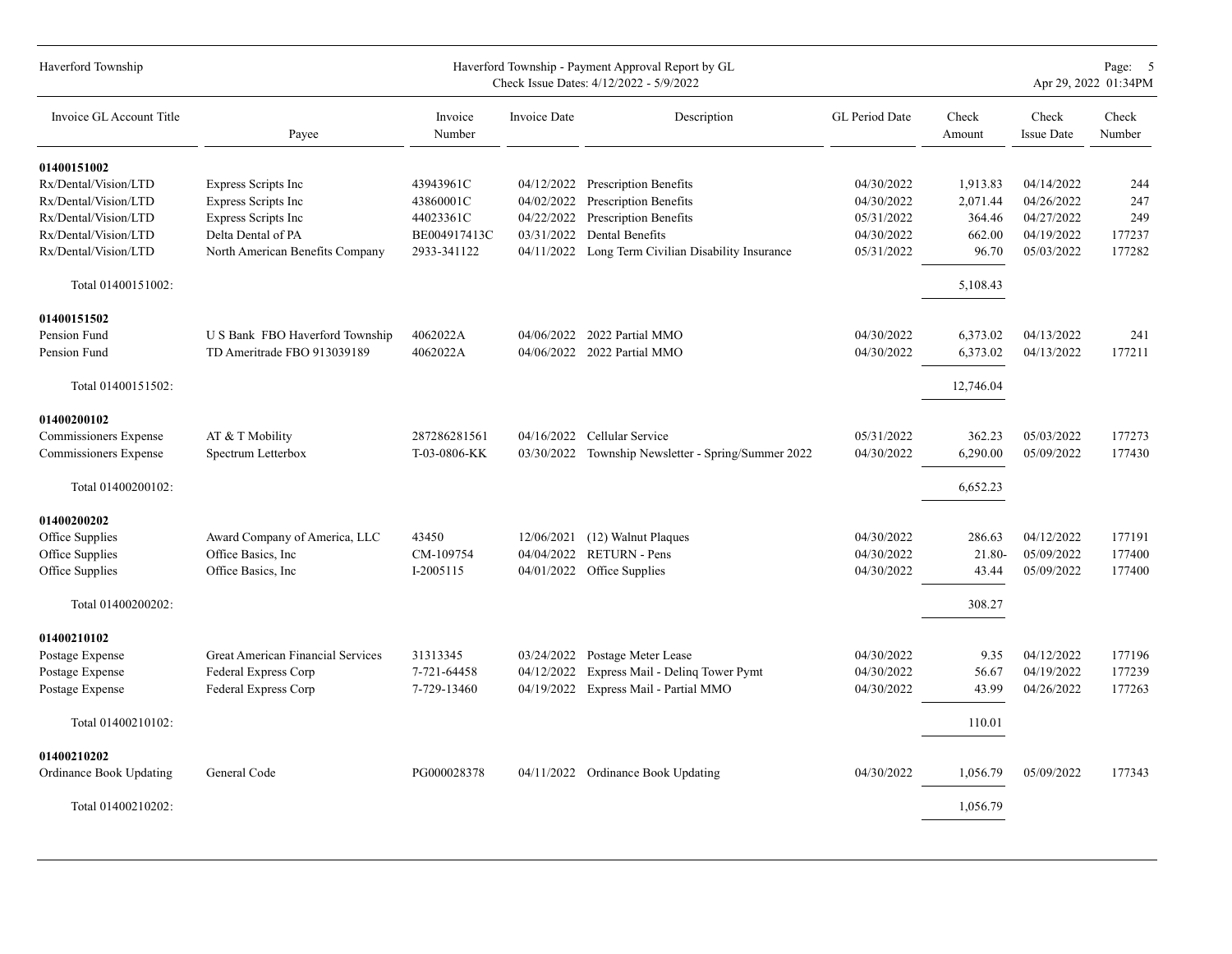| Haverford Township       |                                    |                   |                     | Haverford Township - Payment Approval Report by GL<br>Check Issue Dates: 4/12/2022 - 5/9/2022 |                |                 |                            | Page: 6<br>Apr 29, 2022 01:34PM |
|--------------------------|------------------------------------|-------------------|---------------------|-----------------------------------------------------------------------------------------------|----------------|-----------------|----------------------------|---------------------------------|
| Invoice GL Account Title | Payee                              | Invoice<br>Number | <b>Invoice Date</b> | Description                                                                                   | GL Period Date | Check<br>Amount | Check<br><b>Issue Date</b> | Check<br>Number                 |
| 01400210602              |                                    |                   |                     |                                                                                               |                |                 |                            |                                 |
| Advertising              | 21st Century Media-Philly Cluster  | 2310160           | 04/08/2022          | Advertising                                                                                   | 04/30/2022     | 391.81          | 05/09/2022                 | 177286                          |
| Advertising              | 21st Century Media-Philly Cluster  | 2312996           | 04/15/2022          | Advertising                                                                                   | 04/30/2022     | 99.59           | 05/09/2022                 | 177286                          |
| Advertising              | 21st Century Media-Philly Cluster  | 2313000           | 04/15/2022          | Advertising                                                                                   | 04/30/2022     | 102.80          | 05/09/2022                 | 177286                          |
| Advertising              | 21st Century Media-Philly Cluster  | 2313003           | 04/15/2022          | Advertising                                                                                   | 04/30/2022     | 106.01          | 05/09/2022                 | 177286                          |
| Total 01400210602:       |                                    |                   |                     |                                                                                               |                | 700.21          |                            |                                 |
| 01400290202              |                                    |                   |                     |                                                                                               |                |                 |                            |                                 |
| Legal Expenses           | Coyle Lynch & Company              | 21-487.01C        | 04/18/2022          | Assessment Appeals - Appraisals                                                               | 04/30/2022     | 535.94          | 05/09/2022                 | 177319                          |
| <b>Legal Expenses</b>    | Kilkenny Law, LLC                  | 9288              |                     | 04/01/2022 Legal Services - General                                                           | 04/30/2022     | 4,060.00        | 05/09/2022                 | 177375                          |
| Total 01400290202:       |                                    |                   |                     |                                                                                               |                | 4,595.94        |                            |                                 |
| 01400290302              |                                    |                   |                     |                                                                                               |                |                 |                            |                                 |
| Prof Services - Special  | American Arbitration Association   | 13391371          | 04/08/2022          | Arbitration - Bldg Closeout                                                                   | 05/31/2022     | 1,050.00        | 05/03/2022                 | 177271                          |
| Prof Services - Special  | Cohen Law Group                    | 2                 | 03/15/2022          | Comcast Franchise Fee Audit                                                                   | 04/30/2022     | 1,558.34        | 05/09/2022                 | 177315                          |
| Prof Services - Special  | ICW Consulting Group, LLC          | 1421              | 04/06/2022          | Professional Services                                                                         | 04/30/2022     | 750.00          | 05/09/2022                 | 177357                          |
| Prof Services - Special  | Kilkenny Law, LLC                  | 9288              |                     | 04/01/2022 Legal Services - Liens                                                             | 04/30/2022     | 202.50          | 05/09/2022                 | 177375                          |
| Total 01400290302:       |                                    |                   |                     |                                                                                               |                | 3,560.84        |                            |                                 |
| 01400300002              |                                    |                   |                     |                                                                                               |                |                 |                            |                                 |
| Communications           | <b>Comcast Business</b>            | 137472792         | 01/01/2022          | Cable Service                                                                                 | 01/31/2022     | 48.84-          | 04/12/2022                 | 176294                          |
| Communications           | Telesystem                         | 9977971           | 04/01/2022          | Phone Expense Acct #9977971                                                                   | 04/30/2022     | 29.51           | 04/12/2022                 | 177208                          |
| Communications           | <b>Comcast Business</b>            | 029583840222      | 04/02/2022          | Cable Service - 1014 Darby Rd                                                                 | 04/30/2022     | 155.64          | 04/19/2022                 | 177235                          |
| Communications           | <b>Comcast Business</b>            | 029583840222      | 04/02/2022          | Cable Service - 1014 Darby Rd                                                                 | 04/30/2022     | 155.64-         | 04/19/2022                 | 177235                          |
| Communications           | <b>Comcast Business</b>            | 143569091         | 04/01/2022          | Cable Service                                                                                 | 04/30/2022     | 99.14           | 04/19/2022                 | 177235                          |
| Communications           | <b>Comcast Business</b>            | 143569091         | 04/01/2022          | Cable Service                                                                                 | 04/30/2022     | 99.14-          | 04/19/2022                 | 177235                          |
| Communications           | Comcast                            | 029583840222      | 04/02/2022          | Cable Service - 1014 Darby Rd                                                                 | 04/30/2022     | 155.64          | 04/19/2022                 | 177252                          |
| Communications           | <b>Comcast Business</b>            | 143569091A        | 04/01/2022          | Cable Service                                                                                 | 04/30/2022     | 99.14           | 04/19/2022                 | 177253                          |
| Communications           | AT & T Mobility                    | 287286281561      | 04/16/2022          | Cellular Service                                                                              | 05/31/2022     | 40.25           | 05/03/2022                 | 177273                          |
| Total 01400300002:       |                                    |                   |                     |                                                                                               |                | 275.70          |                            |                                 |
| 01400400002              |                                    |                   |                     |                                                                                               |                |                 |                            |                                 |
| Copier Lease/Maintenance | Toshiba America Business Solutions | 5565701           | 03/27/2022          | Copier Maintenance                                                                            | 04/30/2022     | 15.79           | 04/12/2022                 | 177209                          |
| Copier Lease/Maintenance | Toshiba Financial Services         | 469091912         | 04/01/2022          | Copier Lease                                                                                  | 04/30/2022     | 67.45           | 04/19/2022                 | 177250                          |
| Copier Lease/Maintenance | Toshiba Financial Service          | 76046107          |                     | 04/09/2022 Copier Lease                                                                       | 05/31/2022     | 51.46           | 05/03/2022                 | 177283                          |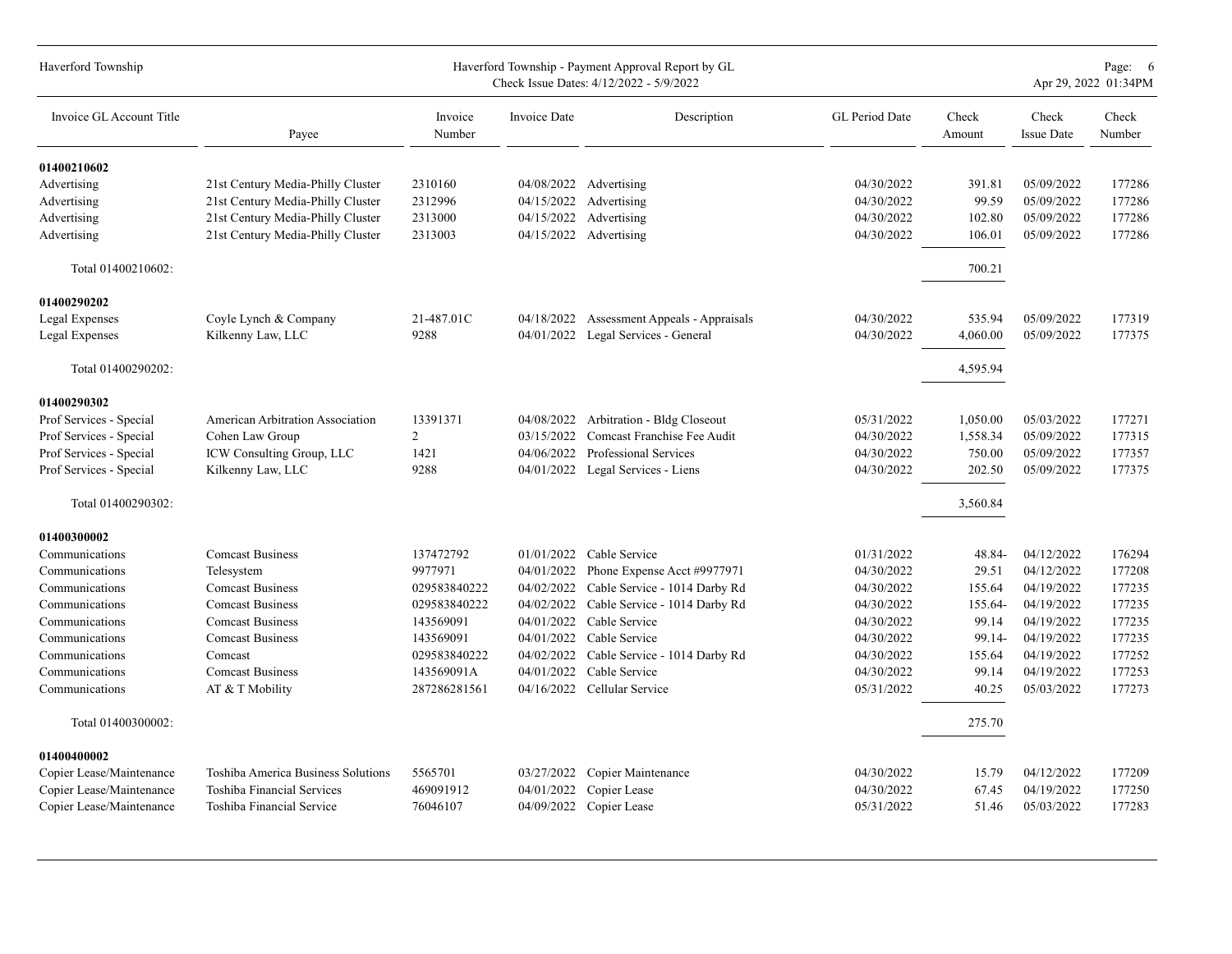| Haverford Township                                                                  |                                                                                      |                                       |                                            | Haverford Township - Payment Approval Report by GL<br>Check Issue Dates: 4/12/2022 - 5/9/2022                          |                                        |                           | Page: 7<br>Apr 29, 2022 01:34PM        |                      |  |  |  |  |
|-------------------------------------------------------------------------------------|--------------------------------------------------------------------------------------|---------------------------------------|--------------------------------------------|------------------------------------------------------------------------------------------------------------------------|----------------------------------------|---------------------------|----------------------------------------|----------------------|--|--|--|--|
| Invoice GL Account Title                                                            | Payee                                                                                | Invoice<br>Number                     | Invoice Date                               | Description                                                                                                            | GL Period Date                         | Check<br>Amount           | Check<br><b>Issue Date</b>             | Check<br>Number      |  |  |  |  |
| Total 01400400002:                                                                  |                                                                                      |                                       |                                            |                                                                                                                        |                                        | 134.70                    |                                        |                      |  |  |  |  |
| 01400410602<br>Public Officers/EPLI                                                 | Arthur J Gallagher Risk Mgmt Serv I 3977569                                          |                                       |                                            | 03/17/2022 P & C Insurance Premium - 4th Install                                                                       | 04/30/2022                             | 11,159.63                 | 04/19/2022                             | 177233               |  |  |  |  |
| Total 01400410602:                                                                  |                                                                                      |                                       |                                            |                                                                                                                        |                                        | 11,159.63                 |                                        |                      |  |  |  |  |
| 01400411702<br>Vehicle Insurance                                                    | Arthur J Gallagher Risk Mgmt Serv I 3977569                                          |                                       |                                            | 03/17/2022 P & C Insurance Premium - 4th Install                                                                       | 04/30/2022                             | 500.50                    | 04/19/2022                             | 177233               |  |  |  |  |
| Total 01400411702:                                                                  |                                                                                      |                                       |                                            |                                                                                                                        |                                        | 500.50                    |                                        |                      |  |  |  |  |
| 01400510002<br>Vehicle Fuel<br>Vehicle Fuel                                         | Papco, Inc.<br>Papco, Inc.                                                           | 3361412<br>3363432                    | 04/01/2022 Unleaded<br>04/21/2022 Unleaded |                                                                                                                        | 04/30/2022<br>04/30/2022               | 111.65<br>133.03          | 05/09/2022<br>05/09/2022               | 177405<br>177405     |  |  |  |  |
| Total 01400510002:                                                                  |                                                                                      |                                       |                                            |                                                                                                                        |                                        | 244.68                    |                                        |                      |  |  |  |  |
| 01402150002<br>Life Insurance                                                       | North American Benefits Company                                                      | 2933-01/293303                        |                                            | 04/11/2022 Group Term Life Insurance                                                                                   | 04/30/2022                             | 43.20                     | 04/26/2022                             | 177267               |  |  |  |  |
| Total 01402150002:                                                                  |                                                                                      |                                       |                                            |                                                                                                                        |                                        | 43.20                     |                                        |                      |  |  |  |  |
| 01402150502<br>Health Benefits                                                      | DelCo Public Schools Healthcare Trst 3014                                            |                                       |                                            | 04/01/2022 Health Benefits                                                                                             | 04/30/2022                             | 4,459.71                  | 04/26/2022                             | 177262               |  |  |  |  |
| Total 01402150502:                                                                  |                                                                                      |                                       |                                            |                                                                                                                        |                                        | 4,459.71                  |                                        |                      |  |  |  |  |
| 01402151002<br>Rx/Dental/Vision/LTD<br>Rx/Dental/Vision/LTD<br>Rx/Dental/Vision/LTD | <b>Express Scripts Inc</b><br>Express Scripts Inc<br>North American Benefits Company | 43943961C<br>43860001C<br>2933-341122 | 04/02/2022                                 | 04/12/2022 Prescription Benefits<br><b>Prescription Benefits</b><br>04/11/2022 Long Term Civilian Disability Insurance | 04/30/2022<br>04/30/2022<br>05/31/2022 | 173.23<br>24.47<br>108.59 | 04/14/2022<br>04/26/2022<br>05/03/2022 | 244<br>247<br>177282 |  |  |  |  |
| Total 01402151002:                                                                  |                                                                                      |                                       |                                            |                                                                                                                        |                                        | 306.29                    |                                        |                      |  |  |  |  |
| 01402151502<br>Pension Fund<br>Pension Fund                                         | U S Bank FBO Haverford Township<br>TD Ameritrade FBO 913039189                       | 4062022A<br>4062022A                  |                                            | 04/06/2022 2022 Partial MMO<br>04/06/2022 2022 Partial MMO                                                             | 04/30/2022<br>04/30/2022               | 12,746.03<br>12,746.03    | 04/13/2022<br>04/13/2022               | 241<br>177211        |  |  |  |  |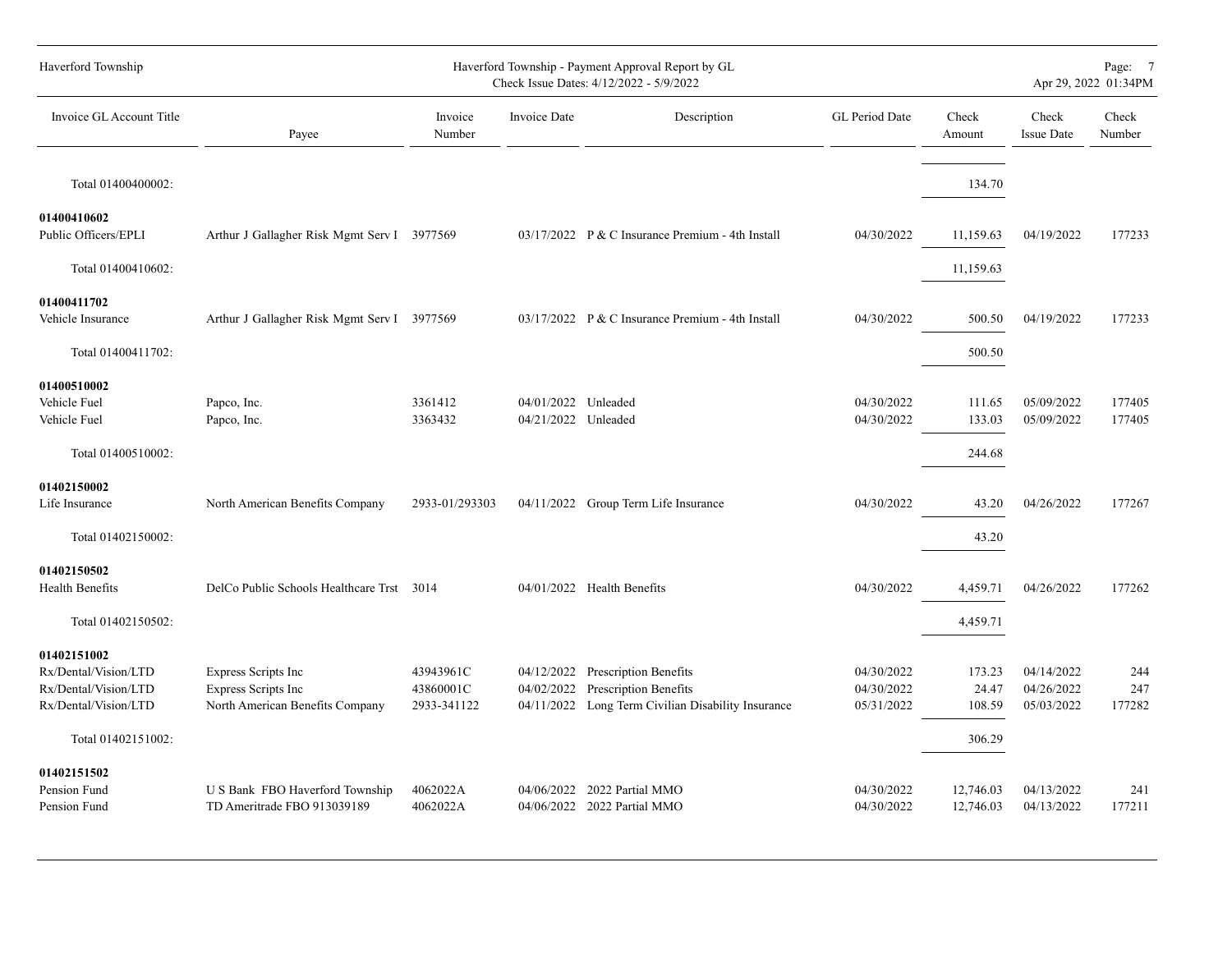| Haverford Township                                                                                                      |                                                                                                                                           |                                                                              |                                                      | Haverford Township - Payment Approval Report by GL<br>Check Issue Dates: 4/12/2022 - 5/9/2022                                               |                                                                                  |                                                          |                                                                                  | Page: 8<br>Apr 29, 2022 01:34PM                          |
|-------------------------------------------------------------------------------------------------------------------------|-------------------------------------------------------------------------------------------------------------------------------------------|------------------------------------------------------------------------------|------------------------------------------------------|---------------------------------------------------------------------------------------------------------------------------------------------|----------------------------------------------------------------------------------|----------------------------------------------------------|----------------------------------------------------------------------------------|----------------------------------------------------------|
| Invoice GL Account Title                                                                                                | Payee                                                                                                                                     | Invoice<br>Number                                                            | Invoice Date                                         | Description                                                                                                                                 | GL Period Date                                                                   | Check<br>Amount                                          | Check<br><b>Issue Date</b>                                                       | Check<br>Number                                          |
| Total 01402151502:                                                                                                      |                                                                                                                                           |                                                                              |                                                      |                                                                                                                                             |                                                                                  | 25,492.06                                                |                                                                                  |                                                          |
| 01402200202<br>Office Supplies                                                                                          | Office Basics, Inc.                                                                                                                       | I-2012289                                                                    |                                                      | 04/12/2022 Office Supplies                                                                                                                  | 04/30/2022                                                                       | 78.50                                                    | 05/09/2022                                                                       | 177400                                                   |
| Total 01402200202:                                                                                                      |                                                                                                                                           |                                                                              |                                                      |                                                                                                                                             |                                                                                  | 78.50                                                    |                                                                                  |                                                          |
| 01402210102<br>Postage Expense                                                                                          | Great American Financial Services                                                                                                         | 31313345                                                                     |                                                      | 03/24/2022 Postage Meter Lease                                                                                                              | 04/30/2022                                                                       | 9.35                                                     | 04/12/2022                                                                       | 177196                                                   |
| Total 01402210102:                                                                                                      |                                                                                                                                           |                                                                              |                                                      |                                                                                                                                             |                                                                                  | 9.35                                                     |                                                                                  |                                                          |
| 01402290302<br>Prof Services - Special                                                                                  | McCarthy and Company, LLC                                                                                                                 | 3080881                                                                      |                                                      | 04/12/2022 BPM Compliance - Audit                                                                                                           | 04/30/2022                                                                       | 135.00                                                   | 05/09/2022                                                                       | 177387                                                   |
| Total 01402290302:                                                                                                      |                                                                                                                                           |                                                                              |                                                      |                                                                                                                                             |                                                                                  | 135.00                                                   |                                                                                  |                                                          |
| 01402290502<br>C P A Audit Expense                                                                                      | Barbacane, Thornton & Co LLP                                                                                                              | 46884                                                                        |                                                      | 03/31/2022 Auditing Services                                                                                                                | 04/30/2022                                                                       | 16,000.00                                                | 05/09/2022                                                                       | 177301                                                   |
| Total 01402290502:                                                                                                      |                                                                                                                                           |                                                                              |                                                      |                                                                                                                                             |                                                                                  | 16,000.00                                                |                                                                                  |                                                          |
| 01402300002<br>Communications<br>Communications<br>Communications<br>Communications<br>Communications<br>Communications | <b>Comcast Business</b><br>Telesystem<br><b>Comcast Business</b><br><b>Comcast Business</b><br><b>Comcast Business</b><br>AT & T Mobility | 137472792<br>9977971<br>143569091<br>143569091<br>143569091A<br>287286281561 | 04/01/2022<br>04/01/2022<br>04/01/2022<br>04/01/2022 | $01/01/2022$ Cable Service<br>Phone Expense Acct #9977971<br>Cable Service<br>Cable Service<br>Cable Service<br>04/16/2022 Cellular Service | 01/31/2022<br>04/30/2022<br>04/30/2022<br>04/30/2022<br>04/30/2022<br>05/31/2022 | 110.70-<br>66.88<br>224.73<br>224.73-<br>224.73<br>80.49 | 04/12/2022<br>04/12/2022<br>04/19/2022<br>04/19/2022<br>04/19/2022<br>05/03/2022 | 176294<br>177208<br>177235<br>177235<br>177253<br>177273 |
| Total 01402300002:                                                                                                      |                                                                                                                                           |                                                                              |                                                      |                                                                                                                                             |                                                                                  | 261.40                                                   |                                                                                  |                                                          |
| 01402400002<br>Copier Lease/Maintenance<br>Copier Lease/Maintenance<br>Copier Lease/Maintenance<br>Total 01402400002:   | Toshiba America Business Solutions<br>Toshiba Financial Services<br>Toshiba Financial Service                                             | 5565701<br>469091912<br>76046107                                             | 04/01/2022<br>04/09/2022                             | 03/27/2022 Copier Maintenance<br>Copier Lease<br>Copier Lease                                                                               | 04/30/2022<br>04/30/2022<br>05/31/2022                                           | 28.90<br>89.93<br>62.72<br>181.55                        | 04/12/2022<br>04/19/2022<br>05/03/2022                                           | 177209<br>177250<br>177283                               |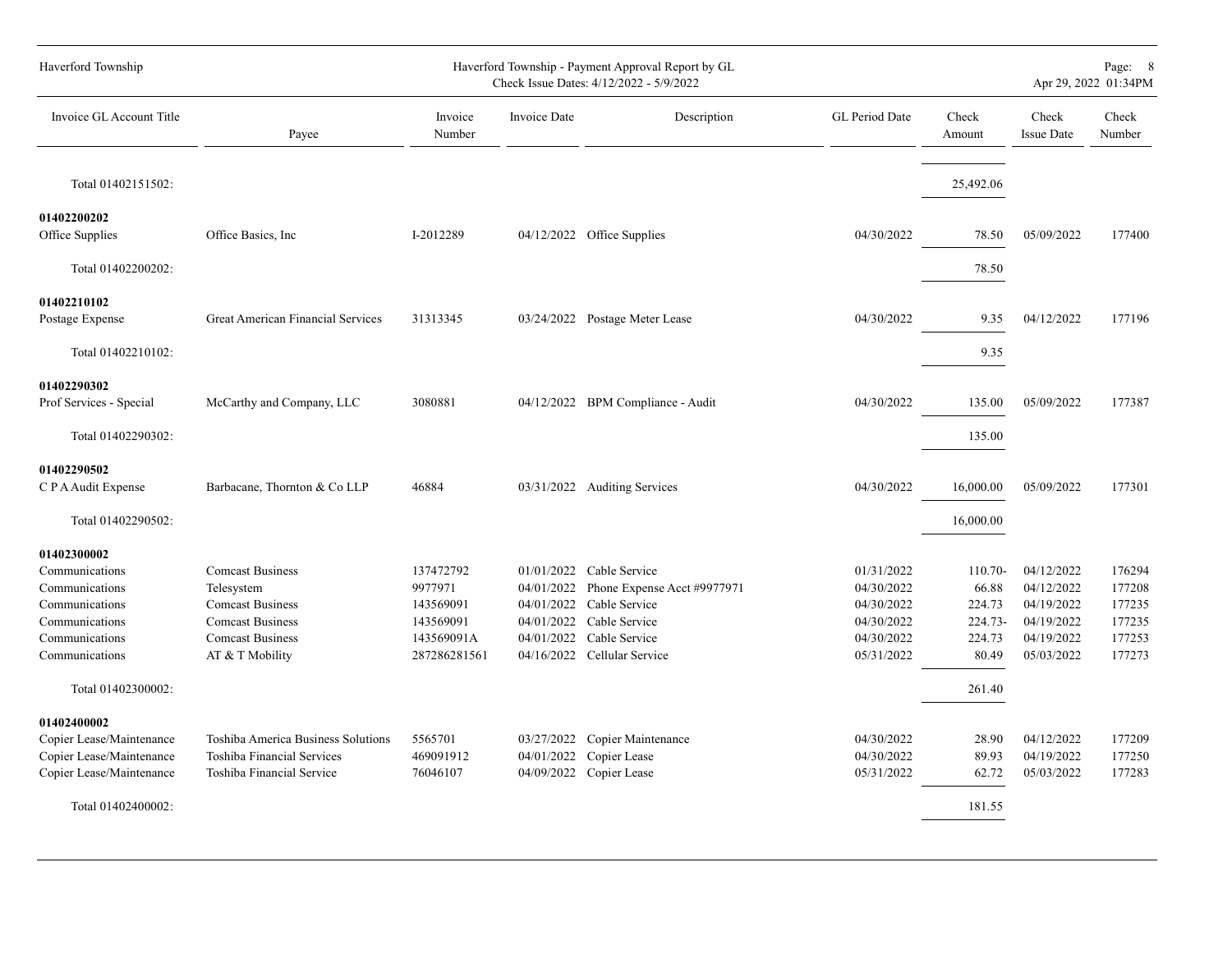| Haverford Township                                                                  |                                                                                             |                                       |                                        | Haverford Township - Payment Approval Report by GL<br>Check Issue Dates: 4/12/2022 - 5/9/2022 |                                        |                          |                                        | Page: 9<br>Apr 29, 2022 01:34PM |
|-------------------------------------------------------------------------------------|---------------------------------------------------------------------------------------------|---------------------------------------|----------------------------------------|-----------------------------------------------------------------------------------------------|----------------------------------------|--------------------------|----------------------------------------|---------------------------------|
| Invoice GL Account Title                                                            | Payee                                                                                       | Invoice<br>Number                     | Invoice Date                           | Description                                                                                   | GL Period Date                         | Check<br>Amount          | Check<br><b>Issue Date</b>             | Check<br>Number                 |
| 01402450002<br>Tax Collection Fee                                                   | Tri-State Financial Group LLC                                                               | 739HF                                 | 02/07/2022                             | Distribution of Tax Collection                                                                | 05/31/2022                             | 912.82                   | 05/03/2022                             | 177284                          |
| Total 01402450002:                                                                  |                                                                                             |                                       |                                        |                                                                                               |                                        | 912.82                   |                                        |                                 |
| 01406150002<br>Life Insurance                                                       | North American Benefits Company                                                             | 2933-01/293303                        |                                        | 04/11/2022 Group Term Life Insurance                                                          | 04/30/2022                             | 8.40                     | 04/26/2022                             | 177267                          |
| Total 01406150002:                                                                  |                                                                                             |                                       |                                        |                                                                                               |                                        | 8.40                     |                                        |                                 |
| 01406150502<br>Health Benefits                                                      | DelCo Public Schools Healthcare Trst 3014                                                   |                                       |                                        | 04/01/2022 Health Benefits                                                                    | 04/30/2022                             | 1,639.90                 | 04/26/2022                             | 177262                          |
| Total 01406150502:                                                                  |                                                                                             |                                       |                                        |                                                                                               |                                        | 1,639.90                 |                                        |                                 |
| 01406151002<br>Rx/Dental/Vision/LTD<br>Rx/Dental/Vision/LTD<br>Rx/Dental/Vision/LTD | <b>Express Scripts Inc</b><br><b>Express Scripts Inc</b><br>North American Benefits Company | 43943961C<br>43860001C<br>2933-341122 | 04/12/2022<br>04/02/2022<br>04/11/2022 | Prescription Benefits<br>Prescription Benefits<br>Long Term Civilian Disability Insurance     | 04/30/2022<br>04/30/2022<br>05/31/2022 | 28.63<br>125.44<br>26.40 | 04/14/2022<br>04/26/2022<br>05/03/2022 | 244<br>247<br>177282            |
| Total 01406151002:                                                                  |                                                                                             |                                       |                                        |                                                                                               |                                        | 180.47                   |                                        |                                 |
| 01406151502<br>Pension Fund<br>Pension Fund                                         | U S Bank FBO Haverford Township<br>TD Ameritrade FBO 913039189                              | 4062022A<br>4062022A                  | 04/06/2022                             | 2022 Partial MMO<br>04/06/2022 2022 Partial MMO                                               | 04/30/2022<br>04/30/2022               | 6,373.02<br>6,373.02     | 04/13/2022<br>04/13/2022               | 241<br>177211                   |
| Total 01406151502:                                                                  |                                                                                             |                                       |                                        |                                                                                               |                                        | 12,746.04                |                                        |                                 |
| 01406200502<br>Computer Expense                                                     | PeopleGuru Inc                                                                              | PG38908                               |                                        | 04/01/2022 Monthly Time & Attendance                                                          | 04/30/2022                             | 1,128.11                 | 05/09/2022                             | 177408                          |
| Total 01406200502:                                                                  |                                                                                             |                                       |                                        |                                                                                               |                                        | 1,128.11                 |                                        |                                 |
| 01406210102<br>Postage Expense                                                      | <b>Great American Financial Services</b>                                                    | 31313345                              |                                        | 03/24/2022 Postage Meter Lease                                                                | 04/30/2022                             | 9.35                     | 04/12/2022                             | 177196                          |
| Total 01406210102:                                                                  |                                                                                             |                                       |                                        |                                                                                               |                                        | 9.35                     |                                        |                                 |
| 01406222602<br>Admin Charge Dental Plan                                             | Delta Dental of PA                                                                          | BE004917413A                          |                                        | 03/31/2022 Dental Benefits                                                                    | 04/30/2022                             | 1,922.44                 | 04/19/2022                             | 177237                          |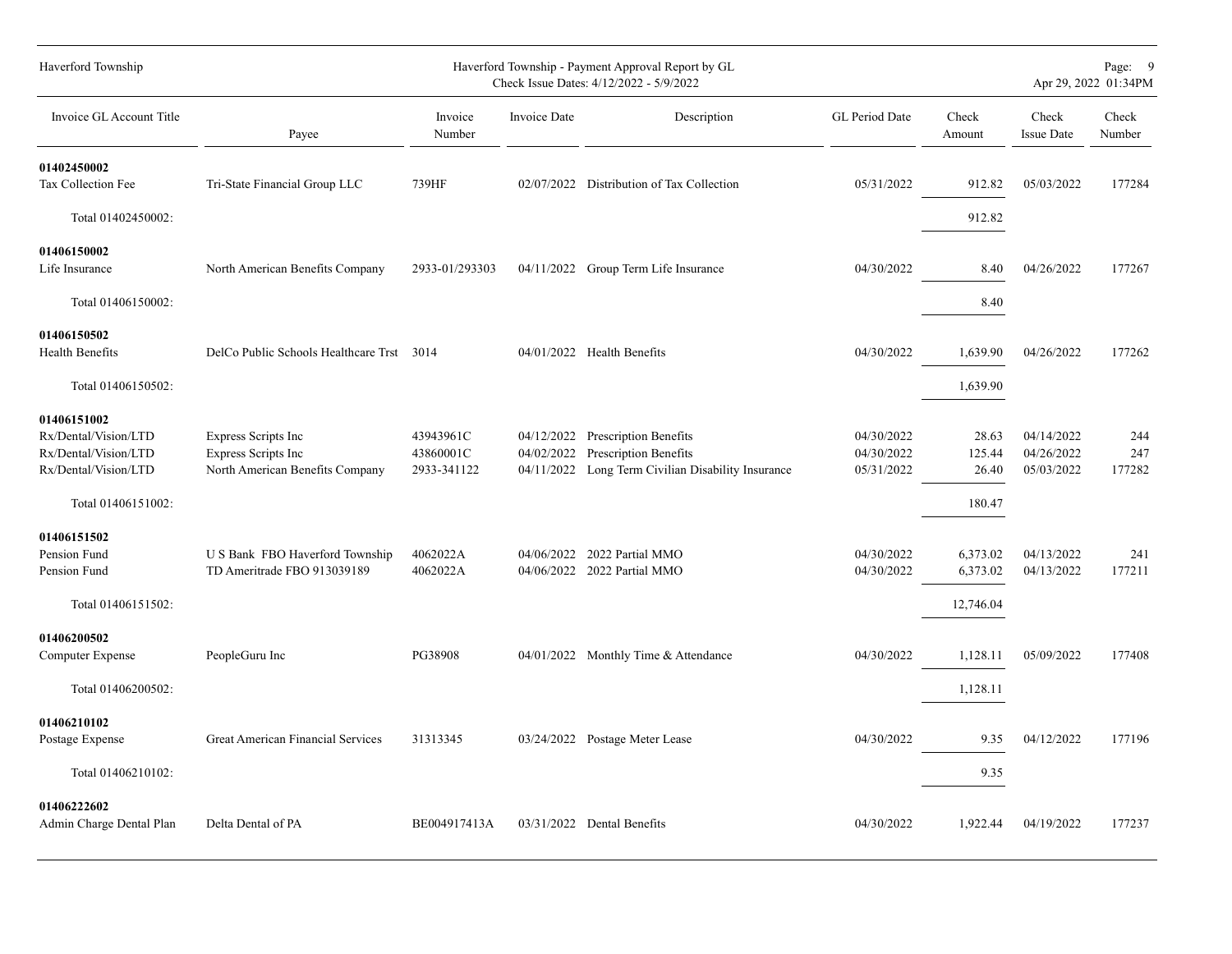| Haverford Township                                                                                    |                                                                                                                              |                                                              |                          | Haverford Township - Payment Approval Report by GL<br>Check Issue Dates: 4/12/2022 - 5/9/2022                                      |                                                                    |                                             | Page: 10<br>Apr 29, 2022 01:34PM                                   |                                                |  |  |  |  |  |  |
|-------------------------------------------------------------------------------------------------------|------------------------------------------------------------------------------------------------------------------------------|--------------------------------------------------------------|--------------------------|------------------------------------------------------------------------------------------------------------------------------------|--------------------------------------------------------------------|---------------------------------------------|--------------------------------------------------------------------|------------------------------------------------|--|--|--|--|--|--|
| Invoice GL Account Title                                                                              | Payee                                                                                                                        | Invoice<br>Number                                            | Invoice Date             | Description                                                                                                                        | GL Period Date                                                     | Check<br>Amount                             | Check<br><b>Issue Date</b>                                         | Check<br>Number                                |  |  |  |  |  |  |
| Total 01406222602:                                                                                    |                                                                                                                              |                                                              |                          |                                                                                                                                    |                                                                    | 1,922.44                                    |                                                                    |                                                |  |  |  |  |  |  |
| 01406222702<br><b>Admin Charge Prescriptions</b><br><b>Admin Charge Prescriptions</b>                 | Express Scripts Inc<br>Express Scripts Inc                                                                                   | 27347141A<br>27347141A                                       |                          | 04/02/2022 Prescription Benefits<br>04/02/2022 Prescription Benefits                                                               | 04/30/2022<br>04/30/2022                                           | 830.16<br>225.00-                           | 04/26/2022<br>04/26/2022                                           | 246<br>246                                     |  |  |  |  |  |  |
| Total 01406222702:                                                                                    |                                                                                                                              |                                                              |                          |                                                                                                                                    |                                                                    | 605.16                                      |                                                                    |                                                |  |  |  |  |  |  |
| 01406222802<br>Admin Charge Vision Plan<br>Admin Charge Vision Plan                                   | Vision Benefits of America<br>Vision Benefits of America                                                                     | 1658453<br>1658524                                           |                          | 04/06/2022 Vision Benefits<br>04/06/2022 Vision Benefits                                                                           | 04/30/2022<br>04/30/2022                                           | 80.70<br>57.27                              | 04/19/2022<br>04/19/2022                                           | 177251<br>177251                               |  |  |  |  |  |  |
| Total 01406222802:                                                                                    |                                                                                                                              |                                                              |                          |                                                                                                                                    |                                                                    | 137.97                                      |                                                                    |                                                |  |  |  |  |  |  |
| 01406222902<br>Admin - EAP                                                                            | Health Advocate Solutions Inc                                                                                                | <b>HAVERFORDT</b>                                            |                          | 04/15/2022 Employee Assistance Program                                                                                             | 04/30/2022                                                         | 1,382.40                                    | 05/09/2022                                                         | 177353                                         |  |  |  |  |  |  |
| Total 01406222902:                                                                                    |                                                                                                                              |                                                              |                          |                                                                                                                                    |                                                                    | 1,382.40                                    |                                                                    |                                                |  |  |  |  |  |  |
| 01406290302<br>Professional Services                                                                  | Verita, LLC                                                                                                                  | 1993                                                         |                          | 04/01/2022 Professional Services                                                                                                   | 04/30/2022                                                         | 2,808.00                                    | 05/09/2022                                                         | 177450                                         |  |  |  |  |  |  |
| Total 01406290302:                                                                                    |                                                                                                                              |                                                              |                          |                                                                                                                                    |                                                                    | 2,808.00                                    |                                                                    |                                                |  |  |  |  |  |  |
| 01406300002<br>Communications<br>Communications<br>Communications<br>Communications<br>Communications | <b>Comcast Business</b><br>Telesystem<br><b>Comcast Business</b><br><b>Comcast Business</b><br><b>Comcast Business</b>       | 137472792<br>9977971<br>143569091<br>143569091<br>143569091A | 04/01/2022<br>04/01/2022 | $01/01/2022$ Cable Service<br>Phone Expense Acct #9977971<br>Cable Service<br>04/01/2022 Cable Service<br>04/01/2022 Cable Service | 01/31/2022<br>04/30/2022<br>04/30/2022<br>04/30/2022<br>04/30/2022 | 37.44-<br>22.62<br>76.02<br>76.02-<br>76.02 | 04/12/2022<br>04/12/2022<br>04/19/2022<br>04/19/2022<br>04/19/2022 | 176294<br>177208<br>177235<br>177235<br>177253 |  |  |  |  |  |  |
| Total 01406300002:                                                                                    |                                                                                                                              |                                                              |                          |                                                                                                                                    |                                                                    | 61.20                                       |                                                                    |                                                |  |  |  |  |  |  |
| 01406310002                                                                                           | Civilian Drug/Background Te MLH Occupational & Travel Health<br>Civilian Drug/Background Te MLH Occupational & Travel Health | 189002<br>189447                                             | 04/04/2022 Drug Test     | 04/04/2022 Drug Test - Physicals                                                                                                   | 04/30/2022<br>04/30/2022                                           | 42.00<br>64.00                              | 05/09/2022<br>05/09/2022                                           | 177391<br>177391                               |  |  |  |  |  |  |
| Total 01406310002:                                                                                    |                                                                                                                              |                                                              |                          |                                                                                                                                    |                                                                    | 106.00                                      |                                                                    |                                                |  |  |  |  |  |  |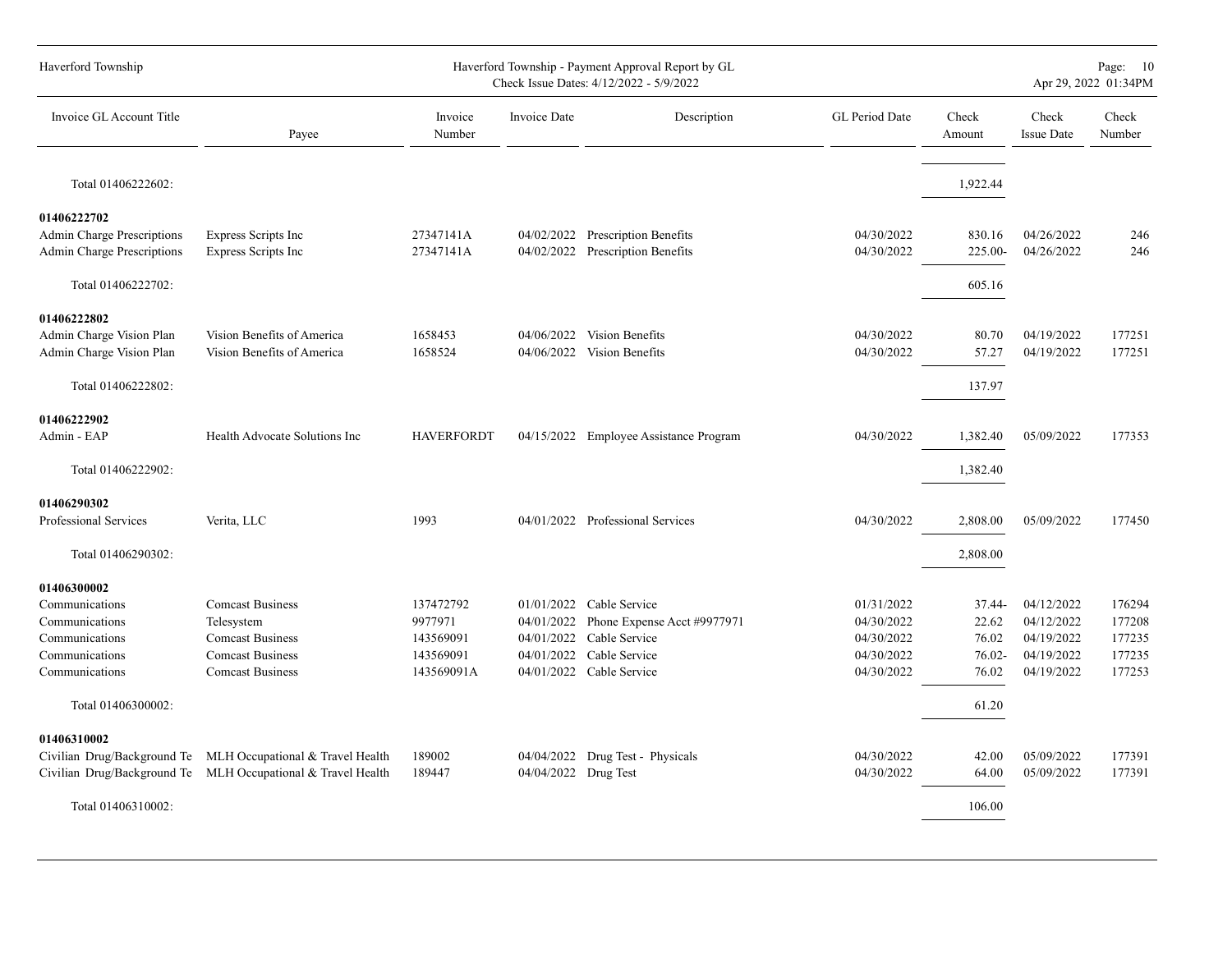| Haverford Township       |                                           |                   | Page: 11<br>Apr 29, 2022 01:34PM |                                         |                |                 |                            |                 |
|--------------------------|-------------------------------------------|-------------------|----------------------------------|-----------------------------------------|----------------|-----------------|----------------------------|-----------------|
| Invoice GL Account Title | Payee                                     | Invoice<br>Number | Invoice Date                     | Description                             | GL Period Date | Check<br>Amount | Check<br><b>Issue Date</b> | Check<br>Number |
| 01406400002              |                                           |                   |                                  |                                         |                |                 |                            |                 |
| Copier Lease/Maintenance | Toshiba America Business Solutions        | 5565701           | 03/27/2022                       | Copier Maintenance                      | 04/30/2022     | 15.79           | 04/12/2022                 | 177209          |
| Copier Lease/Maintenance | <b>Toshiba Financial Services</b>         | 469091912         | 04/01/2022                       | Copier Lease                            | 04/30/2022     | 67.45           | 04/19/2022                 | 177250          |
| Copier Lease/Maintenance | Toshiba Financial Service                 | 76046107          | 04/09/2022                       | Copier Lease                            | 05/31/2022     | 51.46           | 05/03/2022                 | 177283          |
| Total 01406400002:       |                                           |                   |                                  |                                         |                | 134.70          |                            |                 |
| 01407150002              |                                           |                   |                                  |                                         |                |                 |                            |                 |
| Life Insurance           | North American Benefits Company           | 2933-01/293303    |                                  | 04/11/2022 Group Term Life Insurance    | 04/30/2022     | 54.60           | 04/26/2022                 | 177267          |
| Total 01407150002:       |                                           |                   |                                  |                                         |                | 54.60           |                            |                 |
| 01407150502              |                                           |                   |                                  |                                         |                |                 |                            |                 |
| Health Benefits          | DelCo Public Schools Healthcare Trst 3014 |                   |                                  | 04/01/2022 Health Benefits              | 04/30/2022     | 6,566.53        | 04/26/2022                 | 177262          |
| Total 01407150502:       |                                           |                   |                                  |                                         |                | 6,566.53        |                            |                 |
| 01407151002              |                                           |                   |                                  |                                         |                |                 |                            |                 |
| Rx/Dental/Vision/LTD     | <b>Express Scripts Inc</b>                | 43943961C         | 04/12/2022                       | Prescription Benefits                   | 04/30/2022     | 3.35            | 04/14/2022                 | 244             |
| Rx/Dental/Vision/LTD     | <b>Express Scripts Inc</b>                | 43860001C         | 04/02/2022                       | Prescription Benefits                   | 04/30/2022     | 2.99            | 04/26/2022                 | 247             |
| Rx/Dental/Vision/LTD     | Delta Dental of PA                        | BE004917413C      | 03/31/2022                       | Dental Benefits                         | 04/30/2022     | 121.00          | 04/19/2022                 | 177237          |
| Rx/Dental/Vision/LTD     | North American Benefits Company           | 2933-341122       | 04/11/2022                       | Long Term Civilian Disability Insurance | 05/31/2022     | 112.82          | 05/03/2022                 | 177282          |
| Total 01407151002:       |                                           |                   |                                  |                                         |                | 240.16          |                            |                 |
| 01407151502              |                                           |                   |                                  |                                         |                |                 |                            |                 |
| Pension Fund             | U S Bank FBO Haverford Township           | 4062022A          | 04/06/2022                       | 2022 Partial MMO                        | 04/30/2022     | 6,373.01        | 04/13/2022                 | 241             |
| Pension Fund             | TD Ameritrade FBO 913039189               | 4062022A          |                                  | 04/06/2022 2022 Partial MMO             | 04/30/2022     | 6,373.01        | 04/13/2022                 | 177211          |
| Total 01407151502:       |                                           |                   |                                  |                                         |                | 12,746.02       |                            |                 |
| 01407200502              |                                           |                   |                                  |                                         |                |                 |                            |                 |
| <b>Computer Expense</b>  | Citrix Systems Inc                        | 92241168          | 10/19/2021                       | Virtual Apps Premium Edition            | 04/30/2022     | 3,100.00        | 04/26/2022                 | 177259          |
| Computer Expense         | Clearnetwork Inc                          | 140216514A        | 03/31/2022                       | Spam Management                         | 04/30/2022     | 209.33          | 05/09/2022                 | 177313          |
| Computer Expense         | Clearnetwork Inc                          | 140216610A        | 04/30/2022                       | Spam Management                         | 04/30/2022     | 211.75          | 05/09/2022                 | 177313          |
| Total 01407200502:       |                                           |                   |                                  |                                         |                | 3,521.08        |                            |                 |
|                          |                                           |                   |                                  |                                         |                |                 |                            |                 |
| 01407300002              |                                           |                   |                                  |                                         |                |                 |                            |                 |
| Communications           | <b>Comcast Business</b>                   | 137472792         |                                  | 01/01/2022 Cable Service                | 01/31/2022     | 97.68-          | 04/12/2022                 | 176294          |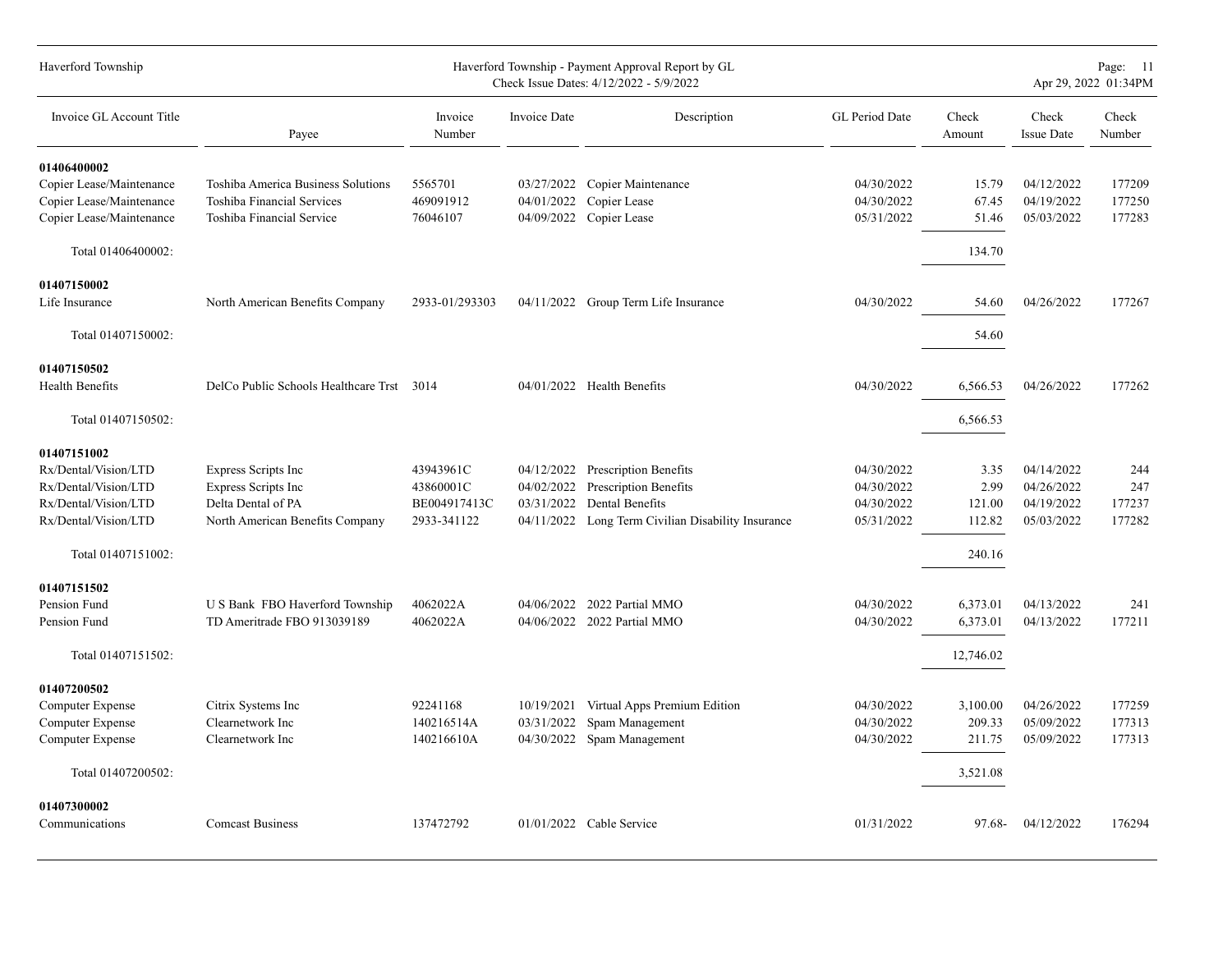| Haverford Township                 |                                             |                   |                     | Haverford Township - Payment Approval Report by GL<br>Check Issue Dates: 4/12/2022 - 5/9/2022 |                | Page: 12<br>Apr 29, 2022 01:34PM |                            |                 |  |  |  |  |  |
|------------------------------------|---------------------------------------------|-------------------|---------------------|-----------------------------------------------------------------------------------------------|----------------|----------------------------------|----------------------------|-----------------|--|--|--|--|--|
| Invoice GL Account Title           | Payee                                       | Invoice<br>Number | Invoice Date        | Description                                                                                   | GL Period Date | Check<br>Amount                  | Check<br><b>Issue Date</b> | Check<br>Number |  |  |  |  |  |
| Communications                     | Telesystem                                  | 9977971           | 04/01/2022          | Phone Expense Acct #9977971                                                                   | 04/30/2022     | 59.01                            | 04/12/2022                 | 177208          |  |  |  |  |  |
| Communications                     | <b>Comcast Business</b>                     | 143569091         | 04/01/2022          | Cable Service                                                                                 | 04/30/2022     | 198.29                           | 04/19/2022                 | 177235          |  |  |  |  |  |
| Communications                     | <b>Comcast Business</b>                     | 143569091         | 04/01/2022          | Cable Service                                                                                 | 04/30/2022     | 198.29-                          | 04/19/2022                 | 177235          |  |  |  |  |  |
| Communications                     | <b>Comcast Business</b>                     | 143569091A        | 04/01/2022          | Cable Service                                                                                 | 04/30/2022     | 198.29                           | 04/19/2022                 | 177253          |  |  |  |  |  |
| Communications                     | AT & T Mobility                             | 287286281561      |                     | 04/16/2022 Cellular Service                                                                   | 05/31/2022     | 201.24                           | 05/03/2022                 | 177273          |  |  |  |  |  |
| Total 01407300002:                 |                                             |                   |                     |                                                                                               |                | 360.86                           |                            |                 |  |  |  |  |  |
| 01407411702                        |                                             |                   |                     |                                                                                               |                |                                  |                            |                 |  |  |  |  |  |
| Vehicle Insurance                  | Arthur J Gallagher Risk Mgmt Serv I 3977569 |                   |                     | $03/17/2022$ P & C Insurance Premium - 4th Install                                            | 04/30/2022     | 500.50                           | 04/19/2022                 | 177233          |  |  |  |  |  |
| Total 01407411702:                 |                                             |                   |                     |                                                                                               |                | 500.50                           |                            |                 |  |  |  |  |  |
| 01407510002                        |                                             |                   |                     |                                                                                               |                |                                  |                            |                 |  |  |  |  |  |
| Vehicle Fuel                       | Papco, Inc.                                 | 3361412           | 04/01/2022 Unleaded |                                                                                               | 04/30/2022     | 111.65                           | 05/09/2022                 | 177405          |  |  |  |  |  |
| Vehicle Fuel                       | Papco, Inc.                                 | 3363432           | 04/21/2022 Unleaded |                                                                                               | 04/30/2022     | 133.03                           | 05/09/2022                 | 177405          |  |  |  |  |  |
| Total 01407510002:                 |                                             |                   |                     |                                                                                               |                | 244.68                           |                            |                 |  |  |  |  |  |
|                                    |                                             |                   |                     |                                                                                               |                |                                  |                            |                 |  |  |  |  |  |
| 01407510702<br>Vehicle Maintenance | Park's Best Car Wash Inc                    | 302               |                     | 04/04/2022 Car Washes                                                                         | 04/30/2022     | 22.50                            | 05/09/2022                 | 177406          |  |  |  |  |  |
|                                    |                                             |                   |                     |                                                                                               |                |                                  |                            |                 |  |  |  |  |  |
| Total 01407510702:                 |                                             |                   |                     |                                                                                               |                | 22.50                            |                            |                 |  |  |  |  |  |
| 01409150002                        |                                             |                   |                     |                                                                                               |                |                                  |                            |                 |  |  |  |  |  |
| Life Insurance                     | North American Benefits Company             | 2933-01/293303    |                     | 04/11/2022 Group Term Life Insurance                                                          | 04/30/2022     | 45.00                            | 04/26/2022                 | 177267          |  |  |  |  |  |
| Total 01409150002:                 |                                             |                   |                     |                                                                                               |                | 45.00                            |                            |                 |  |  |  |  |  |
| 01409150502                        |                                             |                   |                     |                                                                                               |                |                                  |                            |                 |  |  |  |  |  |
| <b>Health Benefits</b>             | DelCo Public Schools Healthcare Trst 3014   |                   |                     | $04/01/2022$ Health Benefits                                                                  | 04/30/2022     | 4,625.07                         | 04/26/2022                 | 177262          |  |  |  |  |  |
| Total 01409150502:                 |                                             |                   |                     |                                                                                               |                | 4,625.07                         |                            |                 |  |  |  |  |  |
| 01409151002                        |                                             |                   |                     |                                                                                               |                |                                  |                            |                 |  |  |  |  |  |
| Rx/Dental/Vision/LTD               | <b>Express Scripts Inc</b>                  | 43860001C         | 04/02/2022          | Prescription Benefits                                                                         | 04/30/2022     | 15.33                            | 04/26/2022                 | 247             |  |  |  |  |  |
| Rx/Dental/Vision/LTD               | Delta Dental of PA                          | BE004917413C      | 03/31/2022          | Dental Benefits                                                                               | 04/30/2022     | 152.00                           | 04/19/2022                 | 177237          |  |  |  |  |  |
| Rx/Dental/Vision/LTD               | North American Benefits Company             | 2933-341122       |                     | 04/11/2022 Long Term Civilian Disability Insurance                                            | 05/31/2022     | 105.97                           | 05/03/2022                 | 177282          |  |  |  |  |  |
|                                    |                                             |                   |                     |                                                                                               |                |                                  |                            |                 |  |  |  |  |  |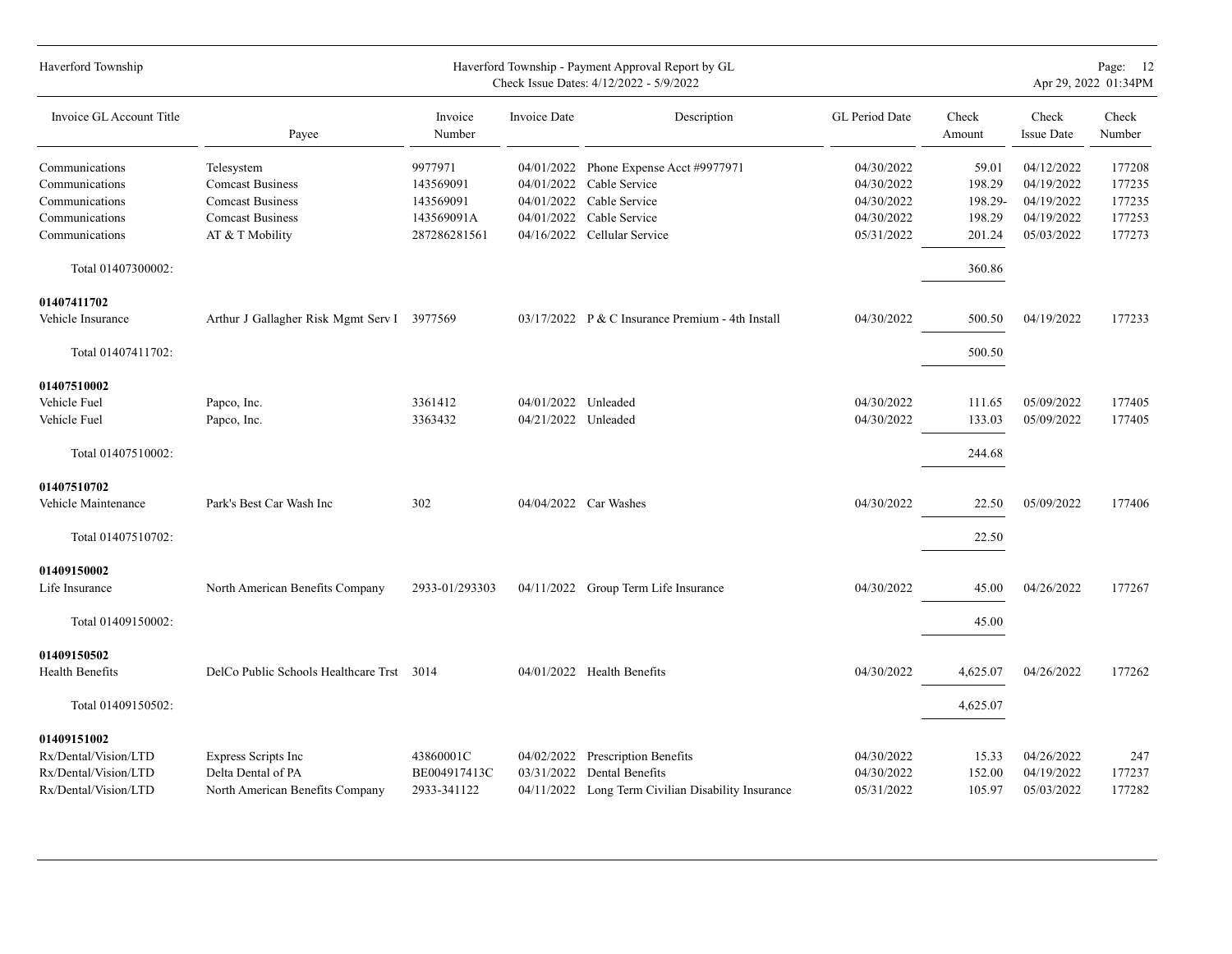| Haverford Township       |                                    |                   |                     | Haverford Township - Payment Approval Report by GL<br>Check Issue Dates: 4/12/2022 - 5/9/2022 |                       |                 |                            | Page: 13<br>Apr 29, 2022 01:34PM |
|--------------------------|------------------------------------|-------------------|---------------------|-----------------------------------------------------------------------------------------------|-----------------------|-----------------|----------------------------|----------------------------------|
| Invoice GL Account Title | Payee                              | Invoice<br>Number | <b>Invoice Date</b> | Description                                                                                   | <b>GL</b> Period Date | Check<br>Amount | Check<br><b>Issue Date</b> | Check<br>Number                  |
| Total 01409151002:       |                                    |                   |                     |                                                                                               |                       | 273.30          |                            |                                  |
| 01409151502              |                                    |                   |                     |                                                                                               |                       |                 |                            |                                  |
| Pension Fund             | U S Bank FBO Haverford Township    | 4062022A          |                     | 04/06/2022 2022 Partial MMO                                                                   | 04/30/2022            | 19,119.05       | 04/13/2022                 | 241                              |
| Pension Fund             | TD Ameritrade FBO 913039189        | 4062022A          |                     | 04/06/2022 2022 Partial MMO                                                                   | 04/30/2022            | 19,119.05       | 04/13/2022                 | 177211                           |
| Total 01409151502:       |                                    |                   |                     |                                                                                               |                       | 38,238.10       |                            |                                  |
| 01409200002              |                                    |                   |                     |                                                                                               |                       |                 |                            |                                  |
| Miscellaneous            | ReadyRefresh by Nestle Inc         | 02D6702411102     | 04/06/2022          | Water Service                                                                                 | 04/30/2022            | 146.38          | 04/19/2022                 | 177249                           |
| Miscellaneous            | ReadyRefresh by Nestle Inc         | 12D043875033      | 04/06/2022          | Water Service                                                                                 | 04/30/2022            | 133.57          | 04/19/2022                 | 177249                           |
| Miscellaneous            | Office Basics, Inc.                | I-2013406         | 04/13/2022          | <b>Break Room Supplies</b>                                                                    | 04/30/2022            | 7.86            | 05/09/2022                 | 177400                           |
| Miscellaneous            | Office Basics, Inc.                | I-2013611         | 04/13/2022          | <b>Break Room Supplies</b>                                                                    | 04/30/2022            | 107.72          | 05/09/2022                 | 177400                           |
| Miscellaneous            | T. Frank McCall's, Inc             | 701011            | 04/01/2022          | Maintenance items                                                                             | 04/30/2022            | 302.37          | 05/09/2022                 | 177437                           |
| Miscellaneous            | Victory Gardens Inc                | 849064            | 03/31/2022          | <b>Black Dyed Mulch</b>                                                                       | 04/30/2022            | 680.00          | 05/09/2022                 | 177451                           |
| Total 01409200002:       |                                    |                   |                     |                                                                                               |                       | 1,377.90        |                            |                                  |
| 01409201302              |                                    |                   |                     |                                                                                               |                       |                 |                            |                                  |
| Utilities                | Aqua Pennsylvania                  | 026068341422      | 04/14/2022          | 2908 Normandy Rd                                                                              | 04/30/2022            | 19.35           | 04/26/2022                 | 177255                           |
| Utilities                | Aqua Pennsylvania                  | 027067641322      | 04/13/2022          | 2325 Darby Rd                                                                                 | 04/30/2022            | 39.82           | 04/26/2022                 | 177255                           |
| Utilities                | Aqua Pennsylvania                  | 027067741322      |                     | 04/13/2022 1227 Darby Rd                                                                      | 04/30/2022            | 19.35           | 04/26/2022                 | 177255                           |
| Utilities                | Aqua Pennsylvania                  | 027067841322      | 04/13/2022          | 2231 Darby Rd                                                                                 | 04/30/2022            | 19.35           | 04/26/2022                 | 177255                           |
| Utilities                | Aqua Pennsylvania                  | 142775141322      | 04/13/2022          | 1010 Darby Rd                                                                                 | 04/30/2022            | 288.24          | 04/26/2022                 | 177255                           |
| Utilities                | Aqua Pennsylvania                  | 104959742222      | 04/22/2022          | 201 West Chester Pk                                                                           | 05/31/2022            | 19.35           | 05/03/2022                 | 177272                           |
| Utilities                | Aqua Pennsylvania                  | 136975142122      | 04/21/2022          | 50 Hilltop Rd                                                                                 | 05/31/2022            | 85.86           | 05/03/2022                 | 177272                           |
| Utilities                | Constellation NewEnergy Gas Divisi | 3457836           | 04/22/2022          | Natural Gas                                                                                   | 05/31/2022            | 1,245.71        | 05/03/2022                 | 177276                           |
| Utilities                | Constellation NewEnergy Gas Divisi | 3457836           | 04/22/2022          | Natural Gas                                                                                   | 05/31/2022            | 134.99          | 05/03/2022                 | 177276                           |
| Utilities                | Constellation NewEnergy Gas Divisi | 3457836           |                     | 04/22/2022 Natural Gas                                                                        | 05/31/2022            | 11.47           | 05/03/2022                 | 177276                           |
| Utilities                | Petroleum Traders Corp             | 1764819           |                     | 04/21/2022 Heating Oil                                                                        | 04/30/2022            | 193.86          | 05/09/2022                 | 177410                           |
| Utilities                | Petroleum Traders Corp             | 1764820           |                     | 04/21/2022 Heating Oil                                                                        | 04/30/2022            | 182.61          | 05/09/2022                 | 177410                           |
| Total 01409201302:       |                                    |                   |                     |                                                                                               |                       | 2,259.96        |                            |                                  |
| 01409290302              |                                    |                   |                     |                                                                                               |                       |                 |                            |                                  |
| Professional Services    | CNS Cleaning Co Inc                | 10683             | 03/05/2022          | Janitorial Services                                                                           | 04/30/2022            | 2,165.00        | 04/12/2022                 | 177193                           |
| Professional Services    | CNS Cleaning Co Inc                | 10984             | 04/05/2022          | Janitorial Services                                                                           | 04/30/2022            | 2,165.00        | 05/09/2022                 | 177314                           |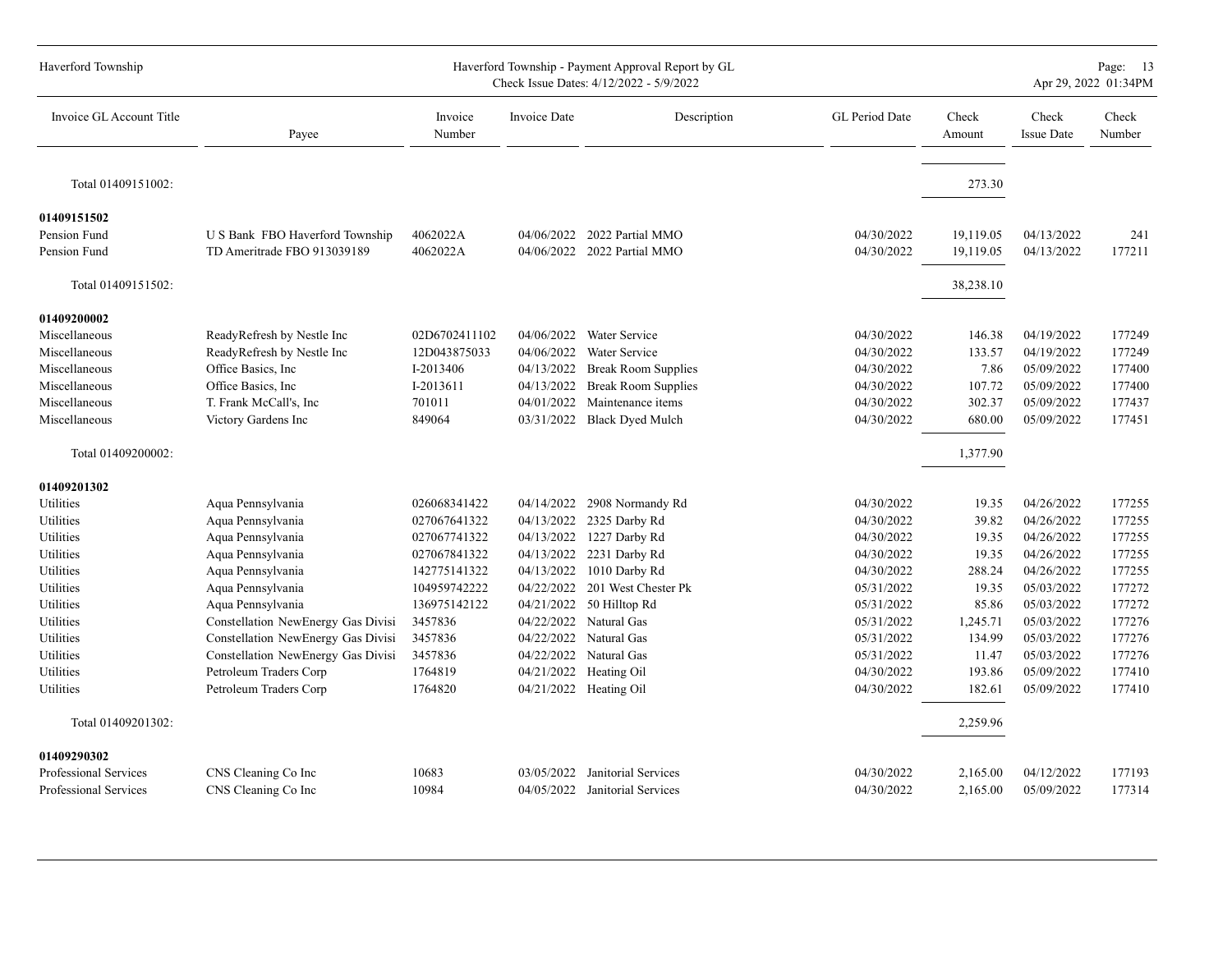| Haverford Township                     |                                                                         |                   |              | Haverford Township - Payment Approval Report by GL<br>Check Issue Dates: 4/12/2022 - 5/9/2022 |                |                 |                            | Page: 14<br>Apr 29, 2022 01:34PM |
|----------------------------------------|-------------------------------------------------------------------------|-------------------|--------------|-----------------------------------------------------------------------------------------------|----------------|-----------------|----------------------------|----------------------------------|
| Invoice GL Account Title               | Payee                                                                   | Invoice<br>Number | Invoice Date | Description                                                                                   | GL Period Date | Check<br>Amount | Check<br><b>Issue Date</b> | Check<br>Number                  |
| Total 01409290302:                     |                                                                         |                   |              |                                                                                               |                | 4,330.00        |                            |                                  |
| 01409400802                            |                                                                         |                   |              |                                                                                               |                |                 |                            |                                  |
| Repairs & Maintenance                  | Lowe's                                                                  | 901738            |              | 03/25/2022 Shelving Unit                                                                      | 04/30/2022     | 103.55          | 04/19/2022                 | 177246                           |
| Repairs & Maintenance                  | Lowe's                                                                  | 902359            | 03/24/2022   | Caulk, Caulk Gun                                                                              | 04/30/2022     | 61.17           | 04/19/2022                 | 177246                           |
| Repairs & Maintenance                  | Lowe's                                                                  | 902410            | 03/14/2022   | Concrete                                                                                      | 04/30/2022     | 875.46          | 04/19/2022                 | 177246                           |
| Repairs & Maintenance                  | A Marinelli & Sons Inc                                                  | 548394            | 04/12/2022   | 2325 Darby - Sewer Blockage                                                                   | 04/30/2022     | 206.59          | 05/09/2022                 | 177289                           |
| Repairs & Maintenance                  | Mardinly Industrial Power LLC Corp                                      | C3903-01          | 04/01/2022   | Semi-Annual Generator Main't                                                                  | 04/30/2022     | 325.00          | 05/09/2022                 | 177382                           |
| Repairs & Maintenance                  | Mardinly Industrial Power LLC Corp                                      | $C3904-1$         |              | 04/01/2022 Semi-Annual Generator Main't                                                       | 04/30/2022     | 412.00          | 05/09/2022                 | 177382                           |
| Repairs & Maintenance                  | Nichols Plumbing & Heating, Inc.                                        | 2118              | 03/31/2022   | Pump Out Meter Pit, Test Backflow                                                             | 04/30/2022     | 275.00          | 05/09/2022                 | 177396                           |
| Repairs & Maintenance                  | Precision Sewer Services, LLC                                           | 23739             | 03/31/2022   | 2325 Darby - Sewer Blockage                                                                   | 04/30/2022     | 1,950.00        | 05/09/2022                 | 177415                           |
| Repairs & Maintenance                  | Sinclair Exterminating Inc                                              | 11747             | 03/31/2022   | Exterminating - Police/Admin, Public Works                                                    | 04/30/2022     | 360.00          | 05/09/2022                 | 177429                           |
| Repairs & Maintenance                  | Tustin Mechanical Services LLC                                          | 910024332         |              | 04/08/2022 Maintenance Agreement                                                              | 04/30/2022     | 4,920.00        | 05/09/2022                 | 177443                           |
| Total 01409400802:                     |                                                                         |                   |              |                                                                                               |                | 9,488.77        |                            |                                  |
| 01409401002                            |                                                                         |                   |              |                                                                                               |                |                 |                            |                                  |
|                                        | Elevator Inspect/Maintenance Apex Elevator Inspection & Testing L 42327 |                   |              | 04/12/2022 Routine Inspection                                                                 | 04/30/2022     | 60.00           | 05/09/2022                 | 177296                           |
| Total 01409401002:                     |                                                                         |                   |              |                                                                                               |                | 60.00           |                            |                                  |
| 01409410902                            |                                                                         |                   |              |                                                                                               |                |                 |                            |                                  |
| Property & Casualty Insuranc           | Arthur J Gallagher Risk Mgmt Serv I 3977569                             |                   |              | 03/17/2022 P & C Insurance Premium - 4th Install                                              | 04/30/2022     | 36,082.88       | 04/19/2022                 | 177233                           |
| Total 01409410902:                     |                                                                         |                   |              |                                                                                               |                | 36,082.88       |                            |                                  |
| 01410126002                            |                                                                         |                   |              |                                                                                               |                |                 |                            |                                  |
| Wages - Admin FT                       | Catherine M Kelly                                                       | 4142022           |              | 04/14/2022 Subcontractor - Crossing Guard                                                     | 04/30/2022     | 750.00          | 05/09/2022                 | 177309                           |
| Total 01410126002:                     |                                                                         |                   |              |                                                                                               |                | 750.00          |                            |                                  |
|                                        |                                                                         |                   |              |                                                                                               |                |                 |                            |                                  |
| 01410150002<br>Life Insurance          | North American Benefits Company                                         | 2933-01/293303    |              | 04/11/2022 Group Term Life Insurance                                                          | 04/30/2022     | 61.80           | 04/26/2022                 | 177267                           |
| Total 01410150002:                     |                                                                         |                   |              |                                                                                               |                | 61.80           |                            |                                  |
|                                        |                                                                         |                   |              |                                                                                               |                |                 |                            |                                  |
| 01410150102<br>Life Insurance - Police | North American Benefits Company                                         | 2933-01/293303    |              | 04/11/2022 Group Term Life Insurance                                                          | 04/30/2022     | 1,290.75        | 04/26/2022                 | 177267                           |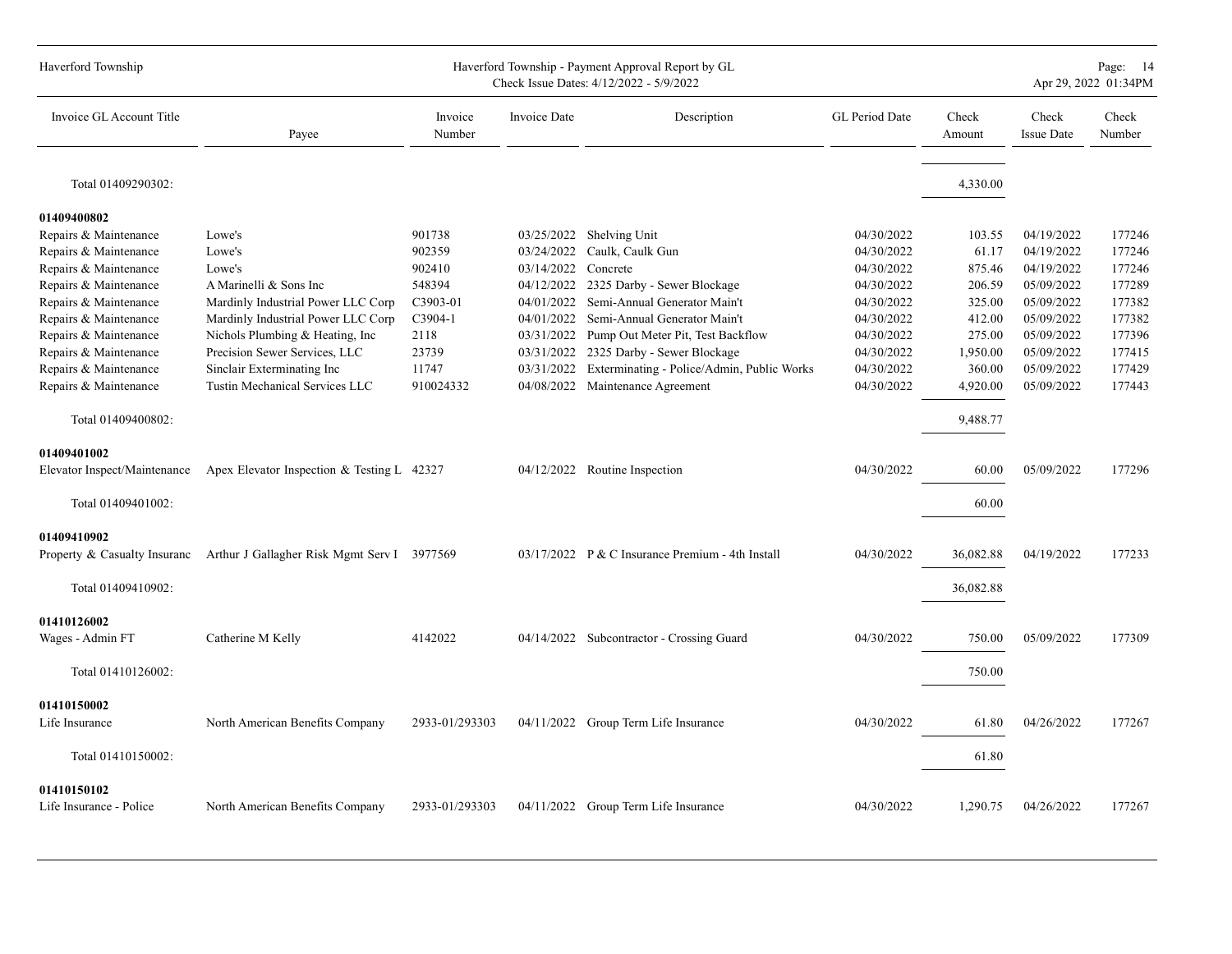| Haverford Township             |                                           |                   |              | Haverford Township - Payment Approval Report by GL<br>Check Issue Dates: 4/12/2022 - 5/9/2022 |                |                 |                            | Page: 15<br>Apr 29, 2022 01:34PM |
|--------------------------------|-------------------------------------------|-------------------|--------------|-----------------------------------------------------------------------------------------------|----------------|-----------------|----------------------------|----------------------------------|
| Invoice GL Account Title       | Payee                                     | Invoice<br>Number | Invoice Date | Description                                                                                   | GL Period Date | Check<br>Amount | Check<br><b>Issue Date</b> | Check<br>Number                  |
| Total 01410150102:             |                                           |                   |              |                                                                                               |                | 1,290.75        |                            |                                  |
| 01410150502                    |                                           |                   |              |                                                                                               |                |                 |                            |                                  |
| <b>Health Benefits</b>         | DelCo Public Schools Healthcare Trst      | 3014              |              | 04/01/2022 Health Benefits                                                                    | 04/30/2022     | 11,240.16       | 04/26/2022                 | 177262                           |
| <b>Health Benefits</b>         | North American Benefits Company           | 2933-01/293303    |              | 04/11/2022 Group Term Life Insurance                                                          | 04/30/2022     | 604.95          | 04/26/2022                 | 177267                           |
| Total 01410150502:             |                                           |                   |              |                                                                                               |                | 11,845.11       |                            |                                  |
| 01410150602                    |                                           |                   |              |                                                                                               |                |                 |                            |                                  |
| Health Benefits - Police       | DelCo Public Schools Healthcare Trst 3014 |                   |              | 04/01/2022 Health Benefits                                                                    | 04/30/2022     | 121,912.16      | 04/26/2022                 | 177262                           |
| Total 01410150602:             |                                           |                   |              |                                                                                               |                | 121,912.16      |                            |                                  |
| 01410150702                    |                                           |                   |              |                                                                                               |                |                 |                            |                                  |
| Health Benefits - Ret'd Police | Independence Blue Cross                   | 220407308470      |              | 04/07/2022 Health Benefits                                                                    | 04/30/2022     | 3,370.50        | 04/19/2022                 | 177240                           |
| Health Benefits - Ret'd Police | Independence Blue Cross                   | 220407308476      | 04/07/2022   | <b>Health Benefits</b>                                                                        | 04/30/2022     | 7,264.41        | 04/19/2022                 | 177241                           |
| Health Benefits - Ret'd Police | <b>Independence Blue Cross</b>            | 220407308485      | 04/07/2022   | <b>Health Benefits</b>                                                                        | 04/30/2022     | 1,568.11        | 04/19/2022                 | 177242                           |
| Health Benefits - Ret'd Police | DelCo Public Schools Healthcare Trst      | 3014              |              | 04/01/2022 Health Benefits                                                                    | 04/30/2022     | 55,463.13       | 04/26/2022                 | 177262                           |
| Total 01410150702:             |                                           |                   |              |                                                                                               |                | 67,666.15       |                            |                                  |
| 01410151002                    |                                           |                   |              |                                                                                               |                |                 |                            |                                  |
| Rx/Dental/Vision/LTD           | <b>Express Scripts Inc</b>                | 43943961C         | 04/12/2022   | Prescription Benefits                                                                         | 04/30/2022     | 991.38          | 04/14/2022                 | 244                              |
| Rx/Dental/Vision/LTD           | <b>Express Scripts Inc</b>                | 43860001C         | 04/02/2022   | <b>Prescription Benefits</b>                                                                  | 04/30/2022     | 591.76          | 04/26/2022                 | 247                              |
| Rx/Dental/Vision/LTD           | <b>Express Scripts Inc</b>                | 44023361C         | 04/22/2022   | <b>Prescription Benefits</b>                                                                  | 05/31/2022     | 204.76          | 04/27/2022                 | 249                              |
| Rx/Dental/Vision/LTD           | Delta Dental of PA                        | BE004917413C      | 03/31/2022   | Dental Benefits                                                                               | 04/30/2022     | 1,619.00        | 04/19/2022                 | 177237                           |
| Rx/Dental/Vision/LTD           | North American Benefits Company           | 2933-341122       |              | 04/11/2022 Long Term Civilian Disability Insurance                                            | 05/31/2022     | 111.61          | 05/03/2022                 | 177282                           |
| Total 01410151002:             |                                           |                   |              |                                                                                               |                | 3,518.51        |                            |                                  |
| 01410151102                    |                                           |                   |              |                                                                                               |                |                 |                            |                                  |
| Rx/Dental/Vision/LTD - Polic   | Express Scripts Inc                       | 43943961C         | 04/12/2022   | Prescription Benefits                                                                         | 04/30/2022     | 4,911.15        | 04/14/2022                 | 244                              |
| Rx/Dental/Vision/LTD - Polic   | Express Scripts Inc                       | 43860001C         |              | 04/02/2022 Prescription Benefits                                                              | 04/30/2022     | 6,089.65        | 04/26/2022                 | 247                              |
| Rx/Dental/Vision/LTD - Polic   | Express Scripts Inc                       | 44023361C         | 04/22/2022   | <b>Prescription Benefits</b>                                                                  | 05/31/2022     | 1,981.03        | 04/27/2022                 | 249                              |
| Rx/Dental/Vision/LTD - Polic   | Delta Dental of PA                        | BE004917413C      | 03/31/2022   | Dental Benefits                                                                               | 04/30/2022     | 11,709.00       | 04/19/2022                 | 177237                           |
| Rx/Dental/Vision/LTD - Polic   | Vision Benefits of America                | 1658524           |              | 04/06/2022 Vision Benefits                                                                    | 04/30/2022     | 477.25          | 04/19/2022                 | 177251                           |
| Total 01410151102:             |                                           |                   |              |                                                                                               |                | 25,168.08       |                            |                                  |
|                                |                                           |                   |              |                                                                                               |                |                 |                            |                                  |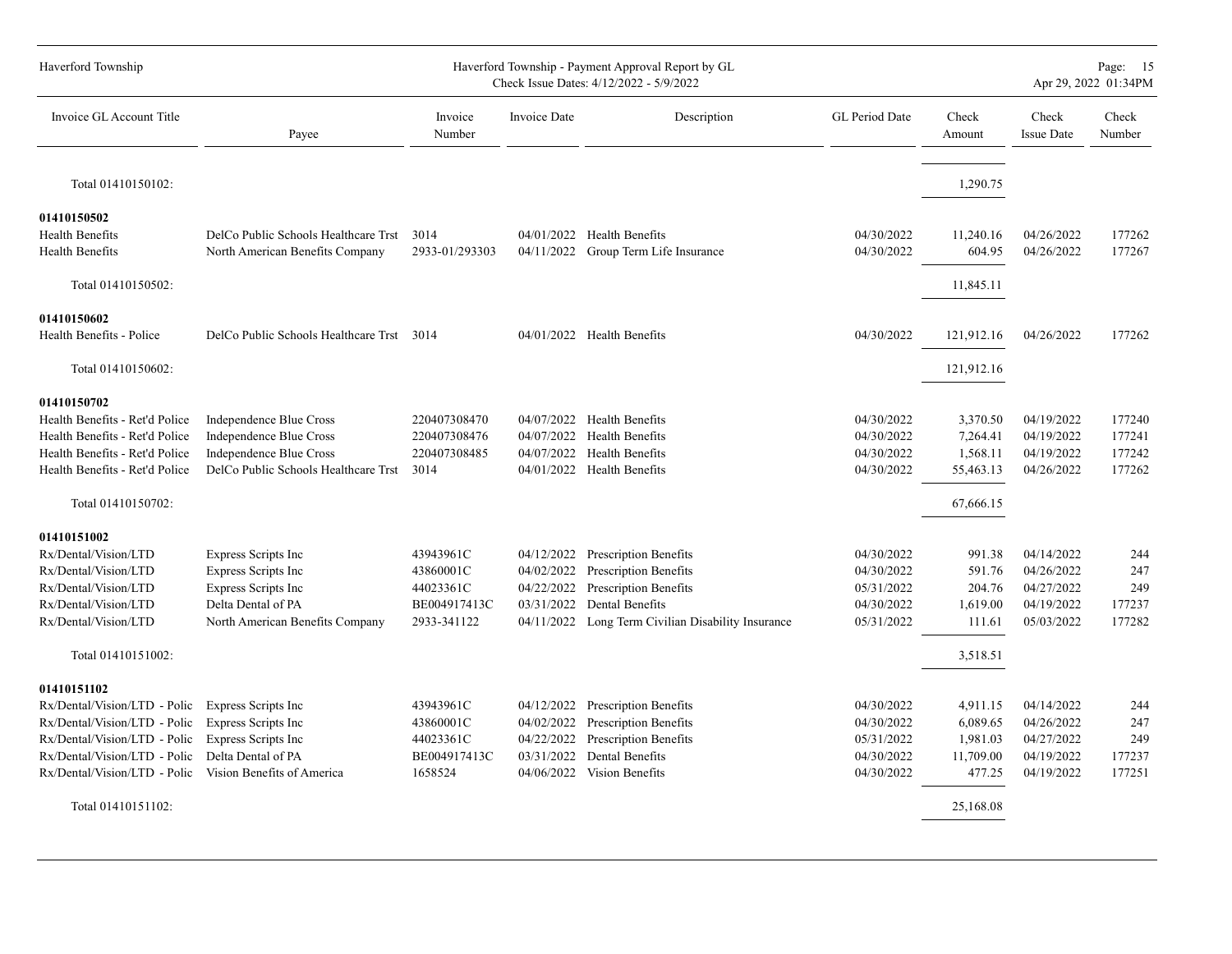| Haverford Township                                        |                                 |                   |                     | Haverford Township - Payment Approval Report by GL<br>Check Issue Dates: 4/12/2022 - 5/9/2022 |                |                 |                            | Page: 16<br>Apr 29, 2022 01:34PM |
|-----------------------------------------------------------|---------------------------------|-------------------|---------------------|-----------------------------------------------------------------------------------------------|----------------|-----------------|----------------------------|----------------------------------|
| Invoice GL Account Title                                  | Payee                           | Invoice<br>Number | <b>Invoice Date</b> | Description                                                                                   | GL Period Date | Check<br>Amount | Check<br><b>Issue Date</b> | Check<br>Number                  |
| 01410151202                                               |                                 |                   |                     |                                                                                               |                |                 |                            |                                  |
| Rx/Dent'l/Vision - Retd Police Express Scripts Inc        |                                 | 43943961C         | 04/12/2022          | <b>Prescription Benefits</b>                                                                  | 04/30/2022     | 19.95-          | 04/14/2022                 | 244                              |
| Rx/Dent'l/Vision - Retd Police Express Scripts Inc        |                                 | 43943961C         | 04/12/2022          | Prescription Benefits                                                                         | 04/30/2022     | 6,897.66        | 04/14/2022                 | 244                              |
| Rx/Dent'l/Vision - Retd Police Express Scripts Inc        |                                 | 43943961C         | 04/12/2022          | <b>Prescription Benefits</b>                                                                  | 04/30/2022     | 4,258.02        | 04/14/2022                 | 244                              |
| Rx/Dent'l/Vision - Retd Police Express Scripts Inc        |                                 | 43860001C         | 04/02/2022          | <b>Prescription Benefits</b>                                                                  | 04/30/2022     | 87.24           | 04/26/2022                 | 247                              |
| Rx/Dent'l/Vision - Retd Police Express Scripts Inc        |                                 | 43860001C         | 04/02/2022          | Prescription Benefits                                                                         | 04/30/2022     | 28,651.74       | 04/26/2022                 | 247                              |
| Rx/Dent'l/Vision - Retd Police                            | <b>Express Scripts Inc</b>      | 43860001C         | 04/02/2022          | <b>Prescription Benefits</b>                                                                  | 04/30/2022     | 6,074.38        | 04/26/2022                 | 247                              |
| Rx/Dent'l/Vision - Retd Police                            | Express Scripts Inc             | 44023361C         | 04/22/2022          | Prescription Benefits                                                                         | 05/31/2022     | 67.25           | 04/27/2022                 | 249                              |
| Rx/Dent'l/Vision - Retd Police                            | <b>Express Scripts Inc</b>      | 44023361C         | 04/22/2022          | Prescription Benefits                                                                         | 05/31/2022     | 6,321.45        | 04/27/2022                 | 249                              |
| Rx/Dent'l/Vision - Retd Police Express Scripts Inc        |                                 | 44023361C         | 04/22/2022          | <b>Prescription Benefits</b>                                                                  | 05/31/2022     | 6,746.41        | 04/27/2022                 | 249                              |
| Rx/Dent'l/Vision - Retd Police                            | Delta Dental of PA              | BE004917413C      | 03/31/2022          | Dental Benefits                                                                               | 04/30/2022     | 7,538.00        | 04/19/2022                 | 177237                           |
| Rx/Dent'l/Vision - Retd Police Vision Benefits of America |                                 | 1658453           | 04/06/2022          | Vision Benefits                                                                               | 04/30/2022     | 115.00          | 04/19/2022                 | 177251                           |
| Total 01410151202:                                        |                                 |                   |                     |                                                                                               |                | 66,737.20       |                            |                                  |
| 01410151502                                               |                                 |                   |                     |                                                                                               |                |                 |                            |                                  |
| Pension Fund                                              | U S Bank FBO Haverford Township | 4062022A          | 04/06/2022          | 2022 Partial MMO                                                                              | 04/30/2022     | 25,492.07       | 04/13/2022                 | 241                              |
| Pension Fund                                              | U S Bank FBO Haverford Township | 4062022B          | 04/06/2022          | 2022 Partial MMO                                                                              | 04/30/2022     | 422,000.00      | 04/13/2022                 | 242                              |
| Pension Fund                                              | TD Ameritrade FBO 913039183     | 4062022B          |                     | 04/06/2022 2022 Partial MMO                                                                   | 04/30/2022     | 422,000.00      | 04/13/2022                 | 177210                           |
| Pension Fund                                              | TD Ameritrade FBO 913039189     | 4062022A          |                     | 04/06/2022 2022 Partial MMO                                                                   | 04/30/2022     | 25,492.07       | 04/13/2022                 | 177211                           |
| Total 01410151502:                                        |                                 |                   |                     |                                                                                               |                | 894,984.14      |                            |                                  |
|                                                           |                                 |                   |                     |                                                                                               |                |                 |                            |                                  |
| 01410152502                                               |                                 |                   |                     |                                                                                               |                |                 |                            |                                  |
| Death Service Benefits                                    | Gail Stickney                   | 5-2022            |                     | 04/21/2022 Death Service Benefits                                                             | 04/30/2022     | 157.26          | 05/09/2022                 | 177342                           |
| Total 01410152502:                                        |                                 |                   |                     |                                                                                               |                | 157.26          |                            |                                  |
| 01410200002                                               |                                 |                   |                     |                                                                                               |                |                 |                            |                                  |
| Miscellaneous Expense                                     | ReadyRefresh by Nestle Inc      | 12D043875033      | 04/06/2022          | <b>Water Service</b>                                                                          | 04/30/2022     | 133.58          | 04/19/2022                 | 177249                           |
| Miscellaneous Expense                                     | Colleen Brown                   | 4182022           |                     | 04/18/2022 National Notary Association                                                        | 04/30/2022     | 360.34          | 04/26/2022                 | 177260                           |
| Miscellaneous Expense                                     | Colleen Brown                   | 4192022           | 04/19/2022          | PA Notary Fee                                                                                 | 04/30/2022     | 42.00           | 04/26/2022                 | 177260                           |
| Miscellaneous Expense                                     | Bound Tree Medical LLC          | 84467231          | 03/31/2022          | (15) Tourniquets - First Aid                                                                  | 04/30/2022     | 367.50          | 05/09/2022                 | 177306                           |
| Miscellaneous Expense                                     | Bound Tree Medical LLC          | 84467232          | 03/31/2022          | (5) Tourniquets - First Aid                                                                   | 04/30/2022     | 122.50          | 05/09/2022                 | 177306                           |
| Miscellaneous Expense                                     | Shred Patrol LLC                | 74552             | 04/22/2022          | Shredding - 3 Bins                                                                            | 04/30/2022     | 300.00          | 05/09/2022                 | 177427                           |
| Total 01410200002:                                        |                                 |                   |                     |                                                                                               |                | 1,325.92        |                            |                                  |
|                                                           |                                 |                   |                     |                                                                                               |                |                 |                            |                                  |
| 01410200202                                               |                                 |                   |                     |                                                                                               |                |                 |                            |                                  |
| Office Supplies                                           | Office Basics, Inc.             | I-2009438         |                     | 04/07/2022 Office Supplies                                                                    | 04/30/2022     | 346.42          | 05/09/2022                 | 177400                           |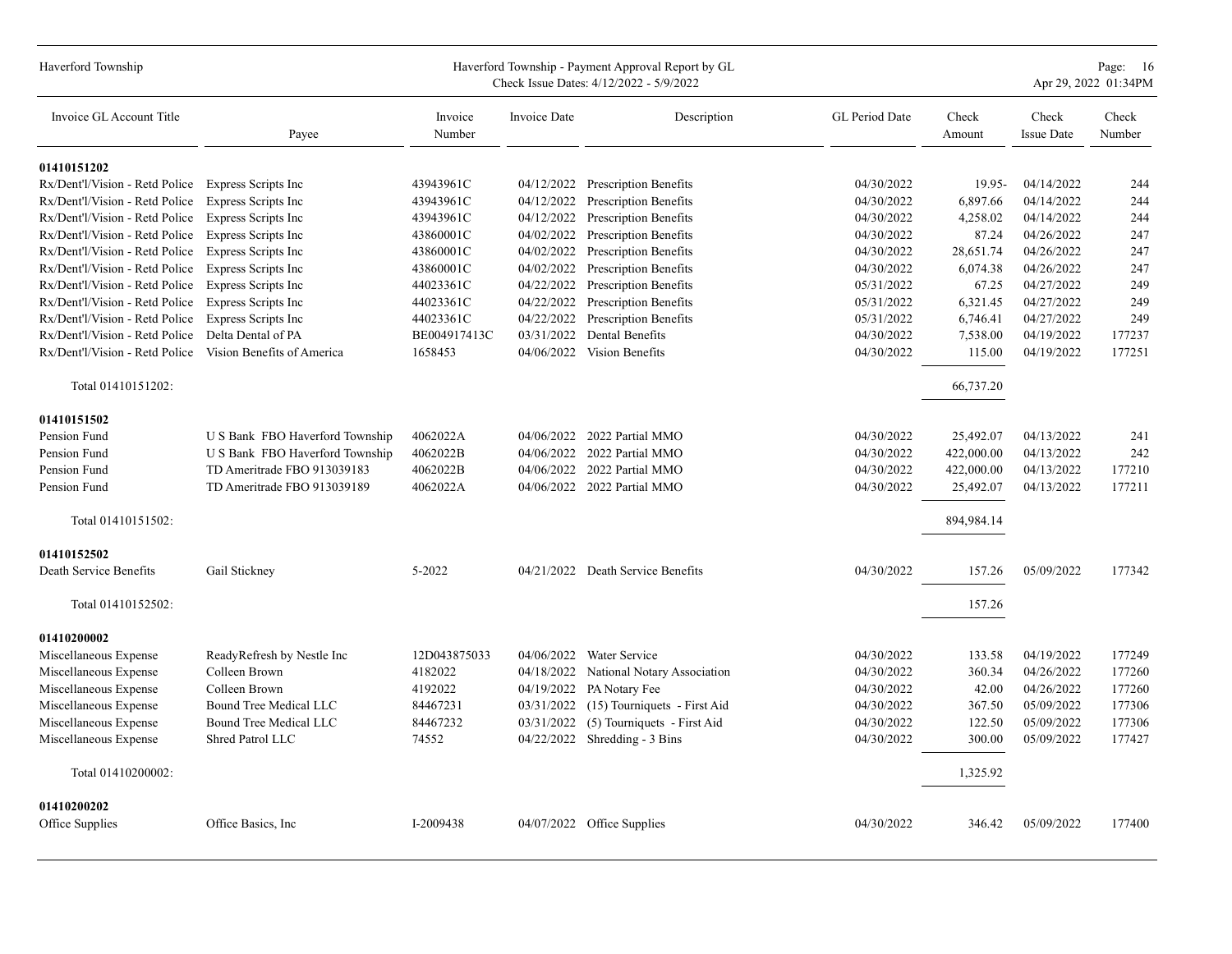| Haverford Township                                                                                       |                                                                              |                         |                     | Haverford Township - Payment Approval Report by GL<br>Check Issue Dates: 4/12/2022 - 5/9/2022 |                                        |                          |                                        | Page: 17<br>Apr 29, 2022 01:34PM |
|----------------------------------------------------------------------------------------------------------|------------------------------------------------------------------------------|-------------------------|---------------------|-----------------------------------------------------------------------------------------------|----------------------------------------|--------------------------|----------------------------------------|----------------------------------|
| Invoice GL Account Title                                                                                 | Payee                                                                        | Invoice<br>Number       | <b>Invoice Date</b> | Description                                                                                   | GL Period Date                         | Check<br>Amount          | Check<br><b>Issue Date</b>             | Check<br>Number                  |
| Office Supplies<br>Office Supplies                                                                       | Office Basics, Inc.<br>Office Basics, Inc.                                   | I-2010347<br>I-2014552  | 04/14/2022          | 04/08/2022 Office Supplies<br>Office Supplies                                                 | 04/30/2022<br>04/30/2022               | 75.54<br>75.54           | 05/09/2022<br>05/09/2022               | 177400<br>177400                 |
| Total 01410200202:                                                                                       |                                                                              |                         |                     |                                                                                               |                                        | 497.50                   |                                        |                                  |
| 01410200302<br>Office Equip & Furniture                                                                  | ULINE, Inc                                                                   | 147124068               |                     | 04/01/2022 Storage Rack                                                                       | 04/30/2022                             | 624.89                   | 05/09/2022                             | 177446                           |
| Total 01410200302:                                                                                       |                                                                              |                         |                     |                                                                                               |                                        | 624.89                   |                                        |                                  |
| 01410201102<br><b>Building Maintenance</b><br><b>Building Maintenance</b><br><b>Building Maintenance</b> | Jacob Low Hardware<br>Jacob Low Hardware<br>Nichols Plumbing & Heating, Inc. | 3621<br>3631<br>2174    | 04/08/2022          | 04/04/2022 Padlock, Chain<br>Gas Can, (4) Screw Hooks, Mailet<br>04/18/2022 Service - Toilet  | 04/30/2022<br>04/30/2022<br>04/30/2022 | 31.37<br>48.94<br>140.00 | 05/09/2022<br>05/09/2022<br>05/09/2022 | 177363<br>177363<br>177396       |
| Total 01410201102:                                                                                       |                                                                              |                         |                     |                                                                                               |                                        | 220.31                   |                                        |                                  |
| 01410210102<br>Postage Expense<br>Postage Expense                                                        | Great American Financial Services<br>Federal Express Corp                    | 31313345<br>7-713-50836 |                     | 03/24/2022 Postage Meter Lease<br>04/05/2022 Express Mail                                     | 04/30/2022<br>04/30/2022               | 17.05<br>20.65           | 04/12/2022<br>04/19/2022               | 177196<br>177239                 |
| Total 01410210102:<br>01410250202<br>Animal Control<br>Total 01410250202:                                | PA Game Commission                                                           | 30465 - 2022 R          |                     | $02/07/2022$ Permit # 30465 (Richard Snow) 1 Yr Renewa                                        | 04/30/2022                             | 37.70<br>50.00<br>50.00  | 05/09/2022                             | 177402                           |
| 01410260002<br>Assoc Dues & Membership                                                                   | <b>FBI-LEEDA</b>                                                             | 200067739               |                     | 04/07/2022 FBI LEEDA Membership - J Kelly                                                     | 04/30/2022                             | 695.00                   | 05/09/2022                             | 177337                           |
| Total 01410260002:                                                                                       |                                                                              |                         |                     |                                                                                               |                                        | 695.00                   |                                        |                                  |
| 01410260102<br>Publications & Subscriptions                                                              | Thomson Reuters-West                                                         | 846124041               |                     | 04/01/2022 Information Charges                                                                | 04/30/2022                             | 263.96                   | 05/09/2022                             | 177438                           |
| Total 01410260102:                                                                                       |                                                                              |                         |                     |                                                                                               |                                        | 263.96                   |                                        |                                  |
| 01410260202<br>Training                                                                                  | Brian McDonald                                                               | 3302022                 |                     | $03/30/2022$ Reimb - Training                                                                 | 04/30/2022                             | 70.96                    | 04/19/2022                             | 177234                           |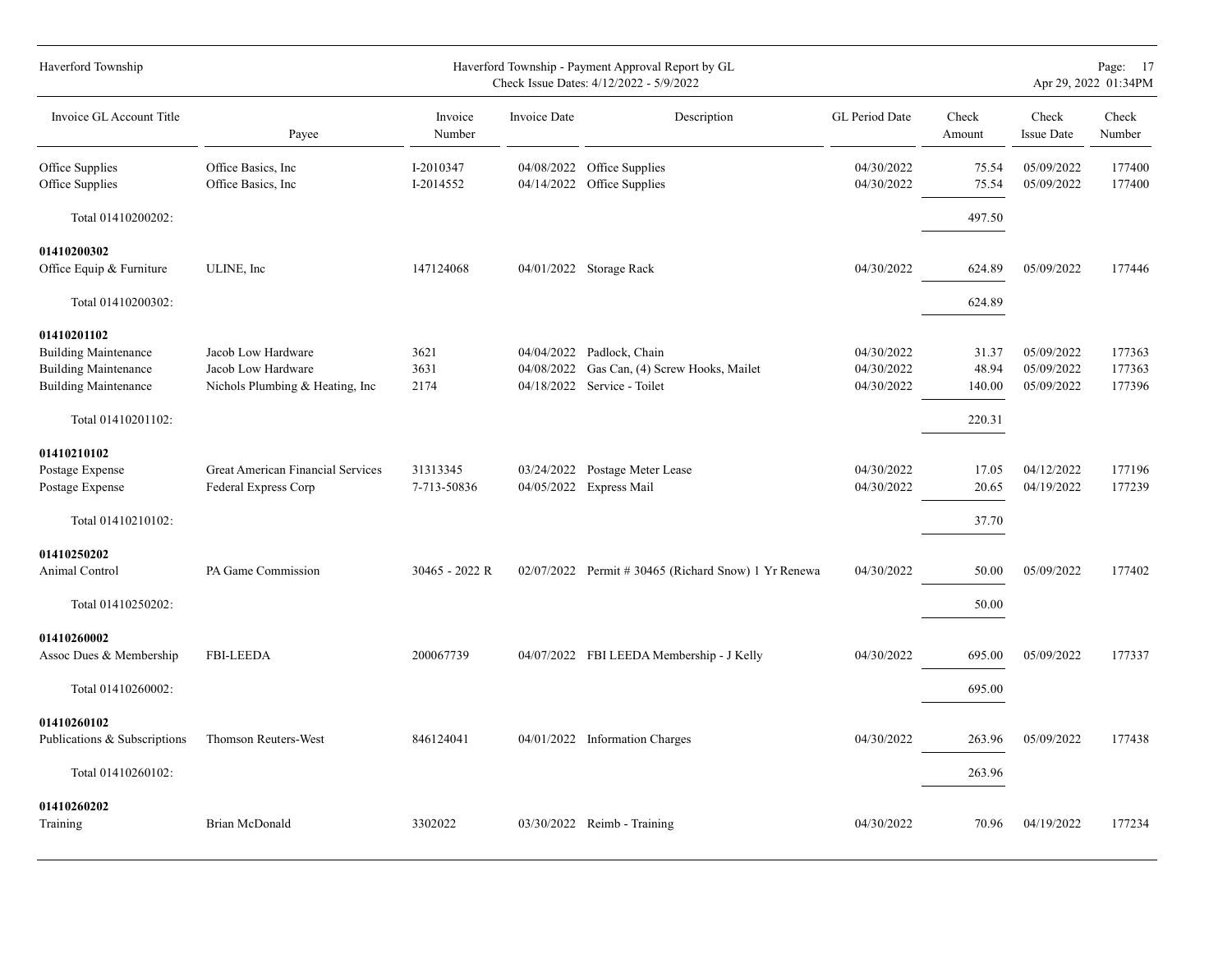| Haverford Township       |                                              |                   |              | Haverford Township - Payment Approval Report by GL<br>Check Issue Dates: 4/12/2022 - 5/9/2022 |                |                 |                            | Page: 18<br>Apr 29, 2022 01:34PM |
|--------------------------|----------------------------------------------|-------------------|--------------|-----------------------------------------------------------------------------------------------|----------------|-----------------|----------------------------|----------------------------------|
| Invoice GL Account Title | Payee                                        | Invoice<br>Number | Invoice Date | Description                                                                                   | GL Period Date | Check<br>Amount | Check<br><b>Issue Date</b> | Check<br>Number                  |
| Training                 | Jere Goodman                                 | 3302022           |              | $03/30/2022$ Reimb - Training                                                                 | 04/30/2022     | 61.48           | 04/19/2022                 | 177243                           |
| Training                 | John Viola                                   | 1262022           | 01/26/2022   | Reimb - Training                                                                              | 04/30/2022     | 1,777.17        | 04/19/2022                 | 177244                           |
| Training                 | Michael Travaline                            | 3302022           |              | 03/30/2022 Reimb - Training                                                                   | 04/30/2022     | 85.01           | 04/19/2022                 | 177247                           |
| Training                 | James Brawley                                | 3302022           | 03/30/2022   | Reimb - Training                                                                              | 04/30/2022     | 60.00           | 04/26/2022                 | 177264                           |
| Training                 | <b>FBI-LEEDA</b>                             | 200068649         |              | 04/21/2022 FBI LEEDA Membership - BColeman                                                    | 04/30/2022     | 695.00          | 05/09/2022                 | 177337                           |
| Total 01410260202:       |                                              |                   |              |                                                                                               |                | 2,749.62        |                            |                                  |
| 01410280302              |                                              |                   |              |                                                                                               |                |                 |                            |                                  |
| Uniforms                 | 911 Safety Equipment LLC                     | 52246             | 12/30/2020   | Uniforms                                                                                      | 04/30/2022     | 85.00           | 05/09/2022                 | 177287                           |
| Uniforms                 | 911 Safety Equipment LLC                     | 54062             | 08/18/2021   | Uniforms                                                                                      | 04/30/2022     | 105.00          | 05/09/2022                 | 177287                           |
| Uniforms                 | 911 Safety Equipment LLC                     | 54285             | 09/16/2021   | Uniforms                                                                                      | 04/30/2022     | 85.00           | 05/09/2022                 | 177287                           |
| Uniforms                 | 911 Safety Equipment LLC                     | 54539             | 10/21/2021   | Uniforms                                                                                      | 04/30/2022     | 735.00          | 05/09/2022                 | 177287                           |
| Uniforms                 | 911 Safety Equipment LLC                     | 55192             | 12/17/2021   | Uniforms                                                                                      | 04/30/2022     | 16.00           | 05/09/2022                 | 177287                           |
| Uniforms                 | 911 Safety Equipment LLC                     | 56050             | 04/13/2022   | Uniforms                                                                                      | 04/30/2022     | 326.00          | 05/09/2022                 | 177287                           |
| Uniforms                 | Emblem Enterprises, Inc.                     | 847703            | 03/22/2022   | (1000) Police Patches                                                                         | 04/30/2022     | 845.04          | 05/09/2022                 | 177333                           |
| Total 01410280302:       |                                              |                   |              |                                                                                               |                | 2,197.04        |                            |                                  |
| 01410280702              |                                              |                   |              |                                                                                               |                |                 |                            |                                  |
| Uniform Maintenance      | Manoa Cleaners, Inc                          | 2162022           |              | 02/16/2022 Uniform cleaning                                                                   | 04/30/2022     | 1,187.10        | 05/09/2022                 | 177381                           |
| Total 01410280702:       |                                              |                   |              |                                                                                               |                | 1,187.10        |                            |                                  |
| 01410300002              |                                              |                   |              |                                                                                               |                |                 |                            |                                  |
| Communications           | <b>Comcast Business</b>                      | 137472792         |              | $01/01/2022$ Cable Service                                                                    | 01/31/2022     | 551.89-         | 04/12/2022                 | 176294                           |
| Communications           | Telesystem                                   | 9977971           | 04/01/2022   | Phone Expense Acct #9977971                                                                   | 04/30/2022     | 333.41          | 04/12/2022                 | 177208                           |
| Communications           | <b>Comcast Business</b>                      | 143569091         | 04/01/2022   | Cable Service                                                                                 | 04/30/2022     | 1,120.33        | 04/19/2022                 | 177235                           |
| Communications           | <b>Comcast Business</b>                      | 143569091         | 04/01/2022   | Cable Service                                                                                 | 04/30/2022     | 1,120.33-       | 04/19/2022                 | 177235                           |
| Communications           | <b>Comcast Business</b>                      | 143569091A        | 04/01/2022   | Cable Service                                                                                 | 04/30/2022     | 1,120.33        | 04/19/2022                 | 177253                           |
| Communications           | AT & T Mobility                              | 287286281561      | 04/16/2022   | Cellular Service                                                                              | 05/31/2022     | 2,978.29        | 05/03/2022                 | 177273                           |
| Communications           | Comcast                                      | 029401341222      |              | 04/12/2022 Cable Service - 1010 Darby Rd                                                      | 05/31/2022     | 146.86          | 05/03/2022                 | 177275                           |
| Total 01410300002:       |                                              |                   |              |                                                                                               |                | 4,027.00        |                            |                                  |
| 01410300102              |                                              |                   |              |                                                                                               |                |                 |                            |                                  |
| Radio Rent/Maintenance   | Eagle Wireless Communications LLC INV-008300 |                   | 04/15/2022   | Geotab Monthly Service - Police                                                               | 04/30/2022     | 518.70          | 05/09/2022                 | 177328                           |
| Total 01410300102:       |                                              |                   |              |                                                                                               |                | 518.70          |                            |                                  |
|                          |                                              |                   |              |                                                                                               |                |                 |                            |                                  |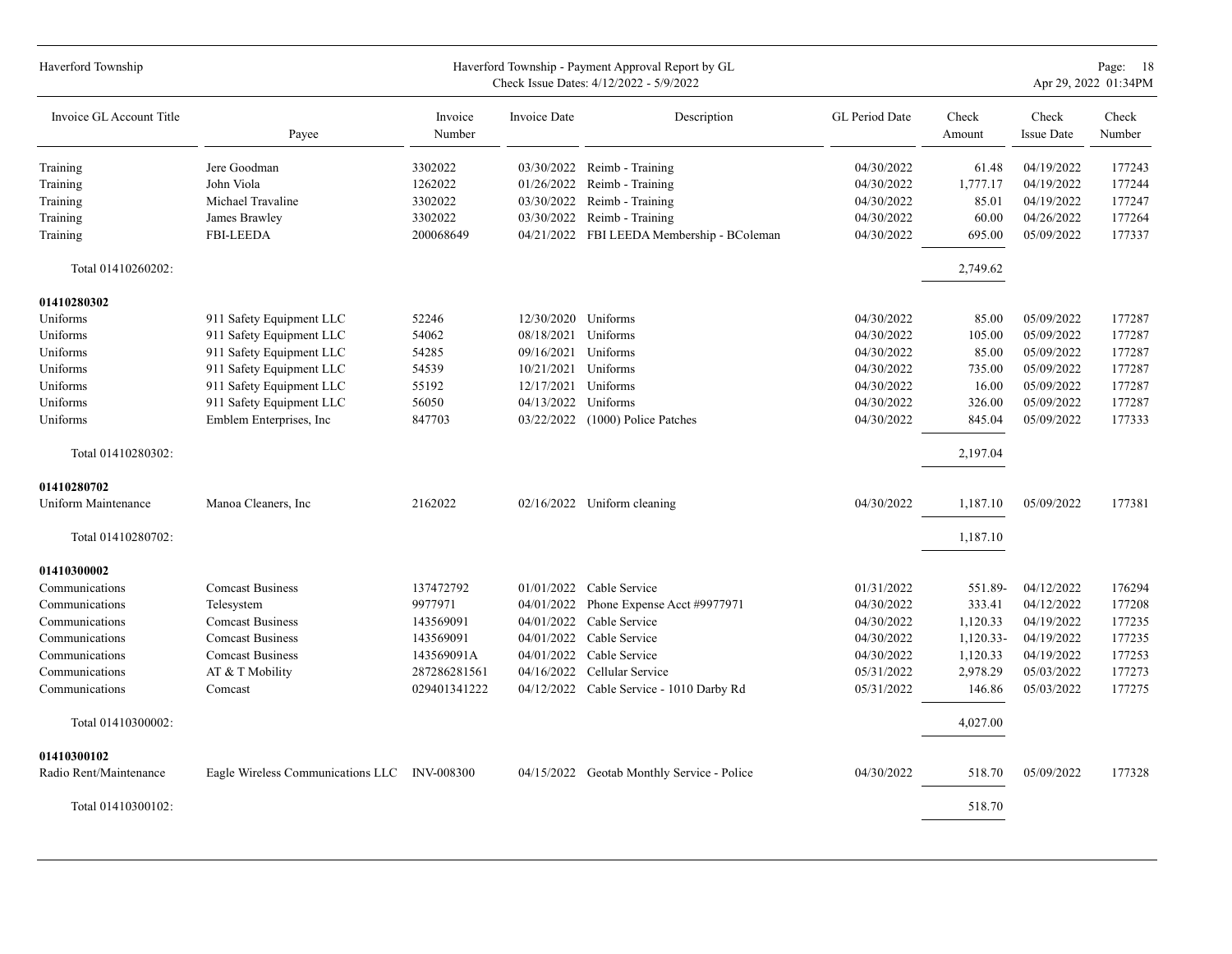| Haverford Township            |                                             |                   |              | Haverford Township - Payment Approval Report by GL<br>Check Issue Dates: 4/12/2022 - 5/9/2022 |                |                 |                            | Page: 19<br>Apr 29, 2022 01:34PM |
|-------------------------------|---------------------------------------------|-------------------|--------------|-----------------------------------------------------------------------------------------------|----------------|-----------------|----------------------------|----------------------------------|
| Invoice GL Account Title      | Payee                                       | Invoice<br>Number | Invoice Date | Description                                                                                   | GL Period Date | Check<br>Amount | Check<br><b>Issue Date</b> | Check<br>Number                  |
| 01410400002                   |                                             |                   |              |                                                                                               |                |                 |                            |                                  |
| Copier Lease/Maintenance      | Toshiba America Business Solutions          | 5565701           | 03/27/2022   | Copier Maintenance                                                                            | 04/30/2022     | 160.63          | 04/12/2022                 | 177209                           |
| Copier Lease/Maintenance      | Toshiba Financial Services                  | 469091912         | 04/01/2022   | Copier Lease                                                                                  | 04/30/2022     | 539.61          | 04/19/2022                 | 177250                           |
| Copier Lease/Maintenance      | Toshiba Financial Service                   | 76046107          | 04/09/2022   | Copier Lease                                                                                  | 05/31/2022     | 549.11          | 05/03/2022                 | 177283                           |
| Total 01410400002:            |                                             |                   |              |                                                                                               |                | 1,249.35        |                            |                                  |
| 01410411702                   |                                             |                   |              |                                                                                               |                |                 |                            |                                  |
| Vehicle Insurance             | Arthur J Gallagher Risk Mgmt Serv I 3977569 |                   |              | $03/17/2022$ P & C Insurance Premium - 4th Install                                            | 04/30/2022     | 13,513.50       | 04/19/2022                 | 177233                           |
|                               |                                             |                   |              |                                                                                               |                |                 |                            |                                  |
| Total 01410411702:            |                                             |                   |              |                                                                                               |                | 13,513.50       |                            |                                  |
| 01410412402                   |                                             |                   |              |                                                                                               |                |                 |                            |                                  |
| Police Professional Insurance | Arthur J Gallagher Risk Mgmt Serv I 3977569 |                   |              | $03/17/2022$ P & C Insurance Premium - 4th Install                                            | 04/30/2022     | 14,032.42       | 04/19/2022                 | 177233                           |
| Total 01410412402:            |                                             |                   |              |                                                                                               |                | 14,032.42       |                            |                                  |
|                               |                                             |                   |              |                                                                                               |                |                 |                            |                                  |
| 01410510002                   |                                             |                   |              |                                                                                               |                |                 |                            |                                  |
| Vehicle Fuel                  | Papco, Inc.                                 | 3361412           | 04/01/2022   | Unleaded                                                                                      | 04/30/2022     | 10,584.51       | 05/09/2022                 | 177405                           |
| Vehicle Fuel                  | Papco, Inc.                                 | 3363432           | 04/21/2022   | Unleaded                                                                                      | 04/30/2022     | 12,610.88       | 05/09/2022                 | 177405                           |
| Vehicle Fuel                  | School District of Haverford Townshi        | 042622            |              | 04/26/2022 Diesel Fuel                                                                        | 04/30/2022     | 145.23          | 05/09/2022                 | 177423                           |
| Total 01410510002:            |                                             |                   |              |                                                                                               |                | 23,340.62       |                            |                                  |
| 01410510702                   |                                             |                   |              |                                                                                               |                |                 |                            |                                  |
| Vehicle Maintenance           | 95 Signs Inc                                | 9887              | 04/07/2022   | Vehicle Decals K-9, C-48                                                                      | 04/30/2022     | 138.00          | 05/09/2022                 | 177288                           |
| Vehicle Maintenance           | 95 Signs Inc                                | 9912              | 03/25/2022   | (5) Reflective Decals D-2, C-20                                                               | 04/30/2022     | 84.00           | 05/09/2022                 | 177288                           |
| Vehicle Maintenance           | Ardmore Tire Inc                            | 82564             | 04/05/2022   | $(14)$ Tires C-12, 14, 17, 18                                                                 | 04/30/2022     | 1,893.14        | 05/09/2022                 | 177297                           |
| Vehicle Maintenance           | Berrodin Parts Warehouse                    | 743273            | 04/05/2022   | Brake Pads C-18                                                                               | 04/30/2022     | 54.80           | 05/09/2022                 | 177302                           |
| Vehicle Maintenance           | Berrodin Parts Warehouse                    | 743758            | 04/07/2022   | <b>RETURN - Brake Pads</b>                                                                    | 04/30/2022     | 54.80-          | 05/09/2022                 | 177302                           |
| Vehicle Maintenance           | <b>Bio-One Chester County</b>               | 1933              | 04/03/2022   | Disinfection & Wipe Down - Police Vehicle                                                     | 04/30/2022     | 195.00          | 05/09/2022                 | 177305                           |
| Vehicle Maintenance           | Hill Buick GMC                              | 35690BUW          | 03/25/2022   | $(4)$ Harnesses C-22                                                                          | 04/30/2022     | 122.32          | 05/09/2022                 | 177354                           |
| Vehicle Maintenance           | Hill Buick GMC                              | 35728BUW          | 03/31/2022   | $(2)$ Sensors C-17                                                                            | 04/30/2022     | 96.62           | 05/09/2022                 | 177354                           |
| Vehicle Maintenance           | Hill Buick GMC                              | 35740BUW          | 04/01/2022   | Booster C-2                                                                                   | 04/30/2022     | 119.25          | 05/09/2022                 | 177354                           |
| Vehicle Maintenance           | Hill Buick GMC                              | 35749BUW          | 04/05/2022   | $(2)$ Hoses C-10                                                                              | 04/30/2022     | 111.12          | 05/09/2022                 | 177354                           |
| Vehicle Maintenance           | Hill Buick GMC                              | 35763BUW          | 04/05/2022   | (12) Oil Filters C-10, 11, 12, 13, 14, 15                                                     | 04/30/2022     | 68.76           | 05/09/2022                 | 177354                           |
| Vehicle Maintenance           | Hill Buick GMC                              | 35772BUW          |              | 04/07/2022 Belt Kit C-48                                                                      | 04/30/2022     | 57.93           | 05/09/2022                 | 177354                           |
| Vehicle Maintenance           | Hill Buick GMC                              | 35792BUW          | 04/13/2022   | $(3)$ Relays C-47                                                                             | 04/30/2022     | 26.55           | 05/09/2022                 | 177354                           |
| Vehicle Maintenance           | Hill Buick GMC                              | 35798BUW          | 04/14/2022   | (2) Switches C-48                                                                             | 04/30/2022     | 43.08           | 05/09/2022                 | 177354                           |
| Vehicle Maintenance           | Joe & Bud's Towing Service                  | 3152022           |              | 03/15/2022 Emission Test C-7, 11, 17, 20, 22, 28, 32, 40,                                     | 04/30/2022     | 400.00          | 05/09/2022                 | 177367                           |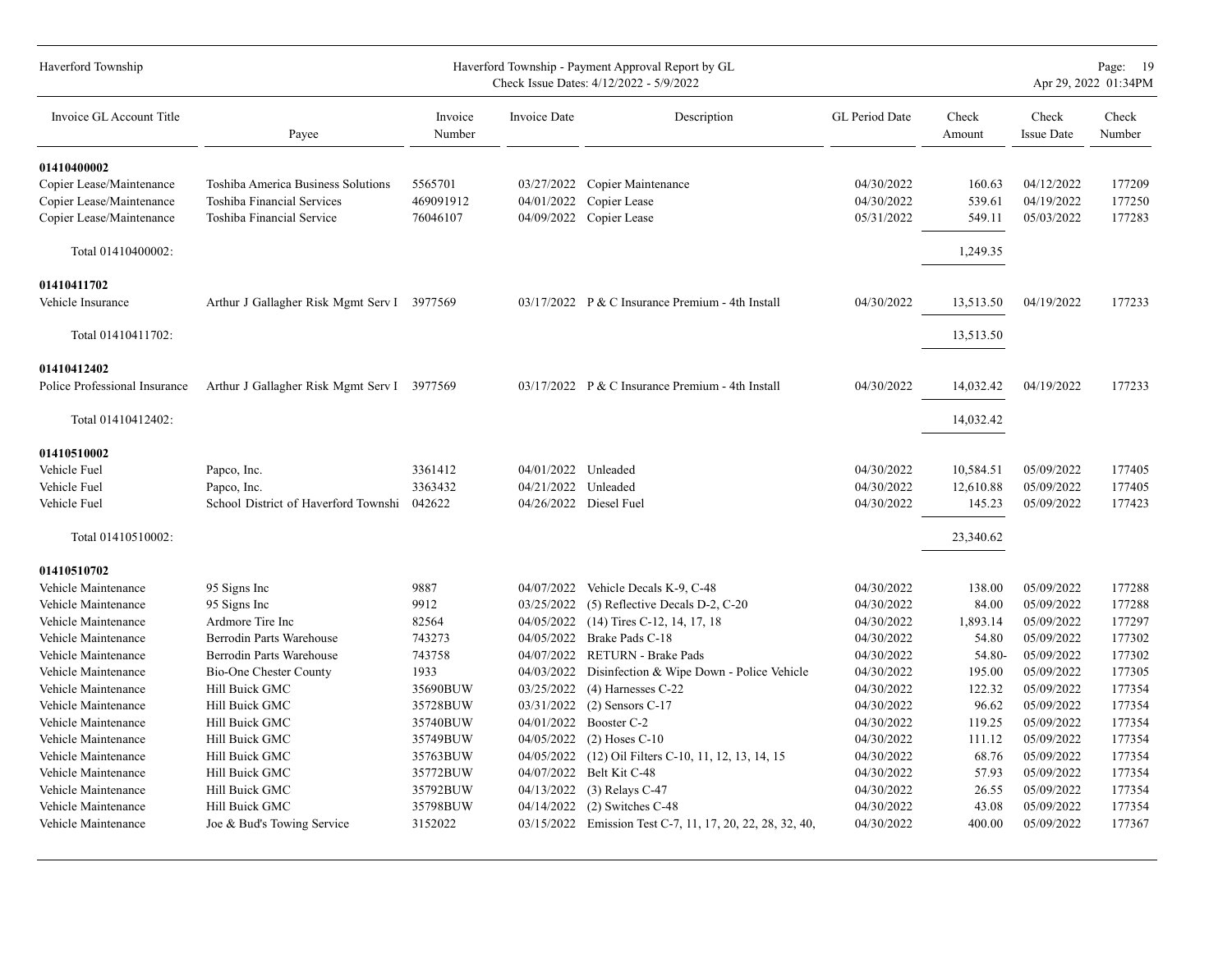| Haverford Township         |                                                   |                   |              | Haverford Township - Payment Approval Report by GL<br>Check Issue Dates: 4/12/2022 - 5/9/2022 |                |                 |                            | Page: 20<br>Apr 29, 2022 01:34PM |
|----------------------------|---------------------------------------------------|-------------------|--------------|-----------------------------------------------------------------------------------------------|----------------|-----------------|----------------------------|----------------------------------|
| Invoice GL Account Title   | Payee                                             | Invoice<br>Number | Invoice Date | Description                                                                                   | GL Period Date | Check<br>Amount | Check<br><b>Issue Date</b> | Check<br>Number                  |
| Vehicle Maintenance        | McLenaghan Wholesale Tires Inc                    | 114917            | 04/14/2022   | $(4)$ Tires TR-55 Mirt                                                                        | 04/30/2022     | 620.00          | 05/09/2022                 | 177388                           |
| Vehicle Maintenance        | McLenaghan Wholesale Tires Inc                    | 115148            | 04/21/2022   | $(4)$ Tires C-30                                                                              | 04/30/2022     | 624.00          | 05/09/2022                 | 177388                           |
| Vehicle Maintenance        | Park's Best Car Wash Inc                          | 302               | 04/04/2022   | Car Washes                                                                                    | 04/30/2022     | 817.50          | 05/09/2022                 | 177406                           |
| Vehicle Maintenance        | TruckPro LLC Corp                                 | 195-0082047       | 03/24/2022   | $(2)$ Batteries C-14, 15                                                                      | 04/30/2022     | 386.04          | 05/09/2022                 | 177441                           |
| Vehicle Maintenance        | TruckPro LLC Corp                                 | 195-0082163       | 03/29/2022   | $(2)$ Batteries C-14, 15                                                                      | 04/30/2022     | 280.34          | 05/09/2022                 | 177441                           |
| Vehicle Maintenance        | TruckPro LLC Corp                                 | 195-0082784       | 04/20/2022   | (2) Batteries C-50                                                                            | 04/30/2022     | 386.04          | 05/09/2022                 | 177441                           |
| Vehicle Maintenance        | Videon Chrysler Dodge Jeep                        | 42011CHW          | 04/28/2022   | $(10)$ Lubricants C-23                                                                        | 04/30/2022     | 236.80          | 05/09/2022                 | 177452                           |
| Total 01410510702:         |                                                   |                   |              |                                                                                               |                | 6,706.49        |                            |                                  |
| 01410600002                |                                                   |                   |              |                                                                                               |                |                 |                            |                                  |
| Minor Equipment            | JAMAR Technologies, Inc.                          | 0056501           | 03/31/2022   | (2) Law Enforcement Radar Kits                                                                | 04/30/2022     | 7,876.00        | 05/09/2022                 | 177364                           |
| Total 01410600002:         |                                                   |                   |              |                                                                                               |                | 7,876.00        |                            |                                  |
| 01410610802                |                                                   |                   |              |                                                                                               |                |                 |                            |                                  |
| Drug Testing               | Drugscan, Inc                                     | <b>INV009520</b>  |              | 03/31/2022 Drug testing                                                                       | 04/30/2022     | 732.00          | 05/09/2022                 | 177327                           |
| Total 01410610802:         |                                                   |                   |              |                                                                                               |                | 732.00          |                            |                                  |
| 01410611302                |                                                   |                   |              |                                                                                               |                |                 |                            |                                  |
| Parking Meters Maintenance | Devo & Associates LLC                             | 60811988          | 04/01/2022   | Monthly Airtime Pay by Space - March 2022                                                     | 04/30/2022     | 114.00          | 05/09/2022                 | 177326                           |
| Parking Meters Maintenance | Devo & Associates LLC                             | 60812039          | 04/01/2022   | Monthly Airtime Pay by Space - April 2022                                                     | 04/30/2022     | 118.00          | 05/09/2022                 | 177326                           |
| Parking Meters Maintenance | Devo & Associates LLC                             | 60812084          | 04/04/2022   | Monthly Whoosh/Flowbird/Pay by Phone                                                          | 04/30/2022     | 548.45          | 05/09/2022                 | 177326                           |
| Parking Meters Maintenance | Devo & Associates LLC                             | 60812111          | 04/18/2022   | (5) Blank Ticket BNA 2                                                                        | 04/30/2022     | 264.88          | 05/09/2022                 | 177326                           |
| Parking Meters Maintenance | Devo & Associates LLC                             | 60812123          | 04/21/2022   | Service - Meters                                                                              | 04/30/2022     | 254.00          | 05/09/2022                 | 177326                           |
| Total 01410611302:         |                                                   |                   |              |                                                                                               |                | 1,299.33        |                            |                                  |
| 01410614102                |                                                   |                   |              |                                                                                               |                |                 |                            |                                  |
| Canine Development         | PetSmart #0564                                    | 102718            | 10/27/2018   | Canine Supplies                                                                               | 10/31/2018     | 23.99-          | 04/12/2022                 | 165156                           |
| Canine Development         | PetSmart #0564                                    | 123456            | 12/30/2018   | K9 Supplies - Barr                                                                            | 01/31/2019     | 182.95-         | 04/12/2022                 | 166024                           |
| Canine Development         | Commonwealth of Pennsylvania                      | 4132022           | 04/13/2022   | 2021 Unclaimed Property                                                                       | 04/30/2022     | 206.94          | 04/19/2022                 | 177236                           |
| Canine Development         | Havis Inc                                         | SIN168183         | 04/07/2022   | K-9 Vehicle Modifications                                                                     | 04/30/2022     | 6,860.89        | 05/09/2022                 | 177352                           |
| Canine Development         | K9 Unlimited                                      | 3242022           | 03/24/2022   | K9 Decoy Seminar - TMurtha, KHanna                                                            | 04/30/2022     | 800.00          | 05/09/2022                 | 177371                           |
| Canine Development         | Matthew J Ryan Vet Hospital of UPen 9661070448202 |                   | 04/08/2022   | Canine Vet - Bohdi                                                                            | 04/30/2022     | 2,275.33        | 05/09/2022                 | 177385                           |
| Canine Development         | PetSmart #0564                                    | 3302022           | 03/30/2022   | K9 Supplies - Prescription Food (Bohdi)                                                       | 04/30/2022     | 222.97          | 05/09/2022                 | 177411                           |
| Canine Development         | PetSmart #1804                                    | 3302022A          | 03/30/2022   | K9 Supplies - Jango                                                                           | 04/30/2022     | 109.98          | 05/09/2022                 | 177412                           |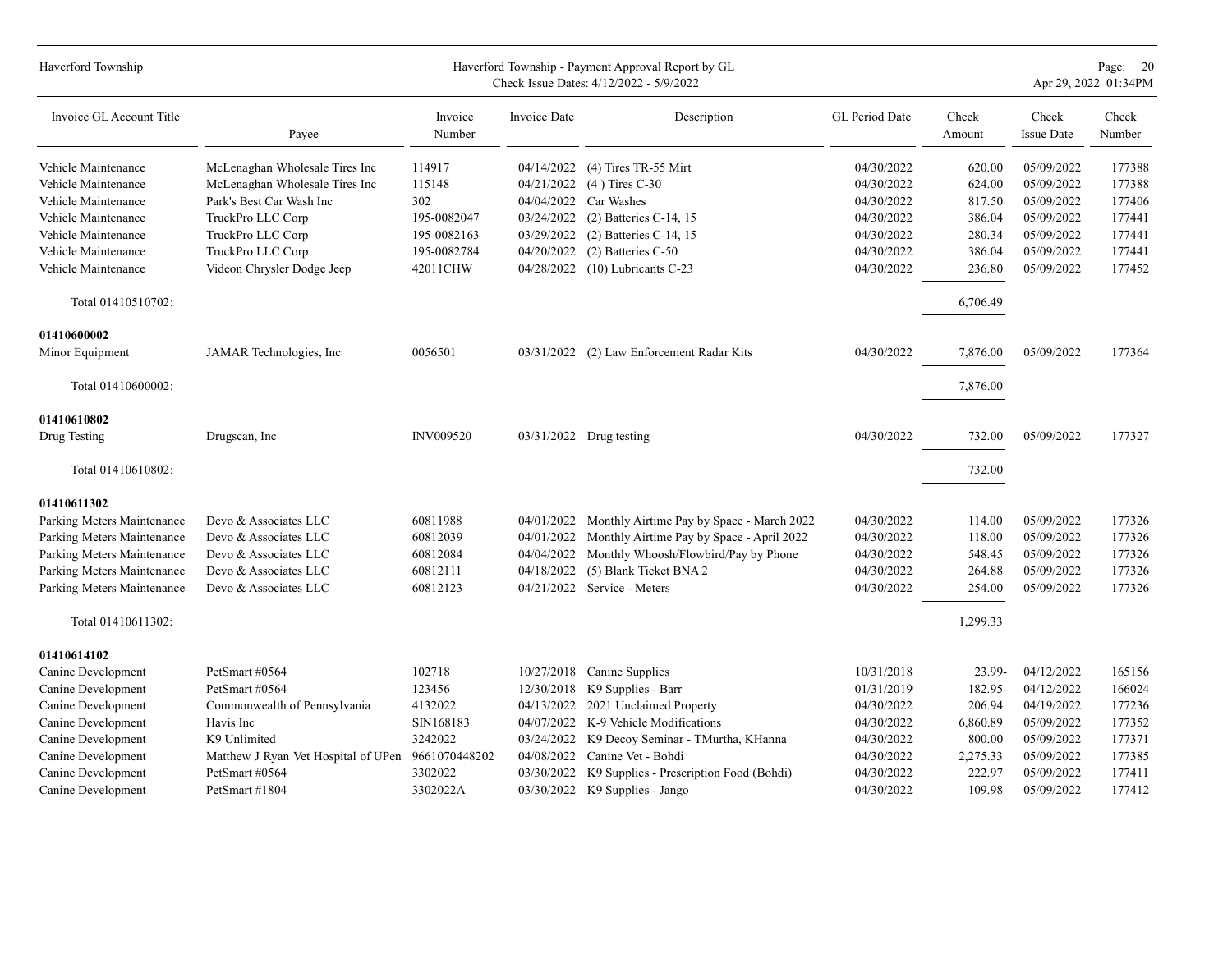| Haverford Township       |                              |                   |                     | Haverford Township - Payment Approval Report by GL<br>Check Issue Dates: 4/12/2022 - 5/9/2022 |                |                 |                            | Page: 21<br>Apr 29, 2022 01:34PM |
|--------------------------|------------------------------|-------------------|---------------------|-----------------------------------------------------------------------------------------------|----------------|-----------------|----------------------------|----------------------------------|
| Invoice GL Account Title | Payee                        | Invoice<br>Number | <b>Invoice Date</b> | Description                                                                                   | GL Period Date | Check<br>Amount | Check<br><b>Issue Date</b> | Check<br>Number                  |
| Total 01410614102:       |                              |                   |                     |                                                                                               |                | 10,269.17       |                            |                                  |
| 01411201602              |                              |                   |                     |                                                                                               |                |                 |                            |                                  |
| <b>Hydrant Rentals</b>   | Aqua Pennsylvania            | 03485924122       |                     | 04/01/2022 2325 Darby Rd                                                                      | 04/30/2022     | 40,264.02       | 04/12/2022                 | 177190                           |
| <b>Hydrant Rentals</b>   | Aqua Pennsylvania            | 03489794122       | 04/01/2022          | 120 Allgates Dr                                                                               | 04/30/2022     | 100.14          | 04/12/2022                 | 177190                           |
| <b>Hydrant Rentals</b>   | Aqua Pennsylvania            | 10659454122       |                     | 04/01/2022 2325 Darby Rd                                                                      | 04/30/2022     | 1,939.50        | 04/12/2022                 | 177190                           |
| <b>Hydrant Rentals</b>   | Aqua Pennsylvania            | 041181441422      | 04/14/2022          | 1 Allgates Dr                                                                                 | 04/30/2022     | 19.35           | 04/26/2022                 | 177255                           |
| <b>Hydrant Rentals</b>   | Aqua Pennsylvania            | 120001941422      | 04/14/2022          | 900 Parkview Dr                                                                               | 04/30/2022     | 100.73          | 04/26/2022                 | 177255                           |
| <b>Hydrant Rentals</b>   | Aqua Pennsylvania            | 142775241322      | 04/13/2022          | 1010 Darby Rd                                                                                 | 04/30/2022     | 221.88          | 04/26/2022                 | 177255                           |
| <b>Hydrant Rentals</b>   | Aqua Pennsylvania            | 136975242122      |                     | 04/21/2022 50 Hilltop Rd                                                                      | 05/31/2022     | 36.66           | 05/03/2022                 | 177272                           |
| Total 01411201602:       |                              |                   |                     |                                                                                               |                | 42,682.28       |                            |                                  |
| 01411260302              |                              |                   |                     |                                                                                               |                |                 |                            |                                  |
| Recruitment & Retention  | Mark Gavigan                 | 32019             |                     | 03/20/2019 Act 172 Credit (2019)                                                              | 03/31/2019     | 218.00-         | 04/12/2022                 | 166466                           |
| Recruitment & Retention  | April Ziviello               | 2022              |                     | 03/30/2022 Act 172 (2022 Refund)                                                              | 04/30/2022     | 243.58          | 04/15/2022                 | 177212                           |
| Recruitment & Retention  | Charles Moore                | 2022              |                     | 04/11/2022 Act 172 (2022 Refund)                                                              | 04/30/2022     | 283.13          | 04/15/2022                 | 177213                           |
| Recruitment & Retention  | Christopher Cahill           | 2022              |                     | 03/30/2022 Act 172 (2022 Refund)                                                              | 04/30/2022     | 257.81          | 04/15/2022                 | 177214                           |
| Recruitment & Retention  | Francis Davis                | 2022              | 03/30/2022          | Act 172 (2022 Refund)                                                                         | 04/30/2022     | 264.25          | 04/15/2022                 | 177215                           |
| Recruitment & Retention  | James McCoy                  | 2022              | 03/30/2022          | Act 172 (2022 Refund)                                                                         | 04/30/2022     | 426.64          | 04/15/2022                 | 177216                           |
| Recruitment & Retention  | Joseph Klodarska             | 2022              |                     | 03/30/2022 Act 172 (2022 Refund)                                                              | 04/30/2022     | 336.05          | 04/15/2022                 | 177217                           |
| Recruitment & Retention  | Joseph W Coffey              | 3302022           |                     | 03/30/2022 Act 172 (2022 Refund)                                                              | 04/30/2022     | 208.33          | 04/15/2022                 | 177218                           |
| Recruitment & Retention  | Kevin Wilson                 | 2022              |                     | 04/11/2022 Act 172 (2022 Refund)                                                              | 04/30/2022     | 247.74          | 04/15/2022                 | 177219                           |
| Recruitment & Retention  | Mark Amorim                  | 2022              |                     | 03/30/2022 Act 172 (2022 Refund)                                                              | 04/30/2022     | 206.23          | 04/15/2022                 | 177220                           |
| Recruitment & Retention  | Robert Cassano               | 2022              | 03/30/2022          | Act 172 (2022 Refund)                                                                         | 04/30/2022     | 219.53          | 04/15/2022                 | 177221                           |
| Recruitment & Retention  | Robert McGoldrick            | 2022              | 04/11/2022          | Act 172 (2022 Refund)                                                                         | 04/30/2022     | 299.03          | 04/15/2022                 | 177222                           |
| Recruitment & Retention  | Robert Meyers                | 2022              |                     | 03/30/2022 Act 172 (2022 Refund)                                                              | 04/30/2022     | 443.05          | 04/15/2022                 | 177223                           |
| Recruitment & Retention  | Robert Sandy                 | 2022              | 04/11/2022          | Act 172 (2022 Refund)                                                                         | 04/30/2022     | 249.85          | 04/15/2022                 | 177224                           |
| Recruitment & Retention  | Stephen O Hand               | 2022              | 03/30/2022          | Act 172 (2022 Refund)                                                                         | 04/30/2022     | 261.48          | 04/15/2022                 | 177225                           |
| Recruitment & Retention  | Stephen Talarico             | 2022              | 04/11/2022          | Act 172 (2022 Refund)                                                                         | 04/30/2022     | 314.15          | 04/15/2022                 | 177226                           |
| Recruitment & Retention  | Thomas Straub                | 2022              | 04/11/2022          | Act 172 (2022 Refund)                                                                         | 04/30/2022     | 260.97          | 04/15/2022                 | 177227                           |
| Recruitment & Retention  | <b>Timothy Moore</b>         | 2022              |                     | 03/30/2022 Act 172 (2022 Refund)                                                              | 04/30/2022     | 543.58          | 04/15/2022                 | 177228                           |
| Recruitment & Retention  | William B Maguire            | 2022              | 03/30/2022          | Act 172 (2022 Refund)                                                                         | 04/30/2022     | 194.68          | 04/15/2022                 | 177229                           |
| Recruitment & Retention  | William Hatton Sr            | 2022              | 04/11/2022          | Act 172 (2022 Refund)                                                                         | 04/30/2022     | 200.33          | 04/15/2022                 | 177230                           |
| Recruitment & Retention  | William J Stapleton Jr       | 2022              |                     | 03/30/2022 Act 172 (2022 Refund)                                                              | 04/30/2022     | 278.94          | 04/15/2022                 | 177231                           |
| Recruitment & Retention  | William Wechsler             | 2022              | 03/30/2022          | Act 172 (2022 Refund)                                                                         | 04/30/2022     | 477.68          | 04/15/2022                 | 177232                           |
| Recruitment & Retention  | Commonwealth of Pennsylvania | 4132022           | 04/13/2022          | 2021 Unclaimed Property                                                                       | 04/30/2022     | 218.00          | 04/19/2022                 | 177236                           |
| Recruitment & Retention  | Park's Best Car Wash Inc     | 302               |                     | 04/04/2022 Car Washes                                                                         | 04/30/2022     | 45.00           | 05/09/2022                 | 177406                           |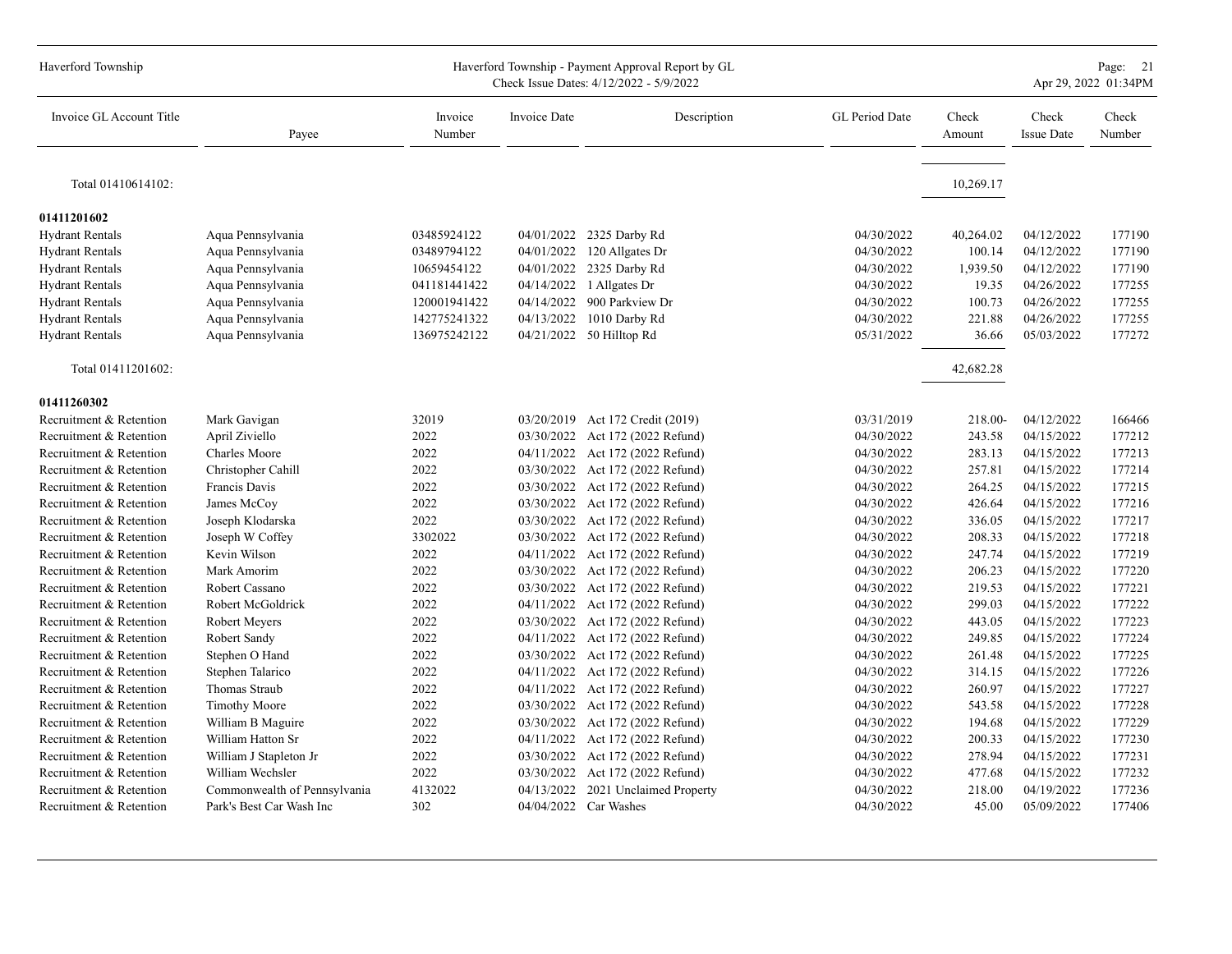| Haverford Township                                                                                                                                   | Haverford Township - Payment Approval Report by GL<br>Check Issue Dates: 4/12/2022 - 5/9/2022                            |                                                |                                                      |                                                                                                                                                     |                                                                    | Page: 22<br>Apr 29, 2022 01:34PM                           |                                                                    |                                                |
|------------------------------------------------------------------------------------------------------------------------------------------------------|--------------------------------------------------------------------------------------------------------------------------|------------------------------------------------|------------------------------------------------------|-----------------------------------------------------------------------------------------------------------------------------------------------------|--------------------------------------------------------------------|------------------------------------------------------------|--------------------------------------------------------------------|------------------------------------------------|
| Invoice GL Account Title                                                                                                                             | Payee                                                                                                                    | Invoice<br>Number                              | Invoice Date                                         | Description                                                                                                                                         | GL Period Date                                                     | Check<br>Amount                                            | Check<br><b>Issue Date</b>                                         | Check<br>Number                                |
| Total 01411260302:                                                                                                                                   |                                                                                                                          |                                                |                                                      |                                                                                                                                                     |                                                                    | 6,262.03                                                   |                                                                    |                                                |
| 01411411902<br>Fire Truck Insurance                                                                                                                  | Arthur J Gallagher Risk Mgmt Serv I 3977569                                                                              |                                                |                                                      | 03/17/2022 P & C Insurance Premium - 4th Install                                                                                                    | 04/30/2022                                                         | 4,004.00                                                   | 04/19/2022                                                         | 177233                                         |
| Total 01411411902:                                                                                                                                   |                                                                                                                          |                                                |                                                      |                                                                                                                                                     |                                                                    | 4,004.00                                                   |                                                                    |                                                |
| 01411510002<br>Vehicle Fuel                                                                                                                          | School District of Haverford Townshi 042622                                                                              |                                                | 04/26/2022 Diesel Fuel                               |                                                                                                                                                     | 04/30/2022                                                         | 684.96                                                     | 05/09/2022                                                         | 177423                                         |
| Total 01411510002:                                                                                                                                   |                                                                                                                          |                                                |                                                      |                                                                                                                                                     |                                                                    | 684.96                                                     |                                                                    |                                                |
| 01411510702<br>Vehicle Maintenance<br>Vehicle Maintenance<br>Vehicle Maintenance<br>Vehicle Maintenance<br>Vehicle Maintenance<br>Total 01411510702: | Ardmore Tire Inc<br>Fire Line Equipment<br>Glick Fire Equipment Co., Inc<br>Triple R Truck Parts<br>Triple R Truck Parts | 81171<br>47708<br>S0376702<br>877619<br>878968 | 04/08/2022<br>03/30/2022<br>04/07/2022<br>04/26/2022 | Tire S-56 Manoa<br>Hydraulic Return Filter L-38 Oakmont<br>04/15/2022 Service - E-35 Brookline<br>Mini Regul E-35 Llanerch<br>(2) Fuel Filters E-34 | 04/30/2022<br>04/30/2022<br>04/30/2022<br>04/30/2022<br>04/30/2022 | 460.00<br>141.99<br>2,350.48<br>97.73<br>57.16<br>3,107.36 | 05/09/2022<br>05/09/2022<br>05/09/2022<br>05/09/2022<br>05/09/2022 | 177297<br>177340<br>177345<br>177439<br>177439 |
| 01411901502<br>Physicals<br>Total 01411901502:                                                                                                       | MLH Occupational & Travel Health                                                                                         | 189002                                         | 04/04/2022 Physicals                                 |                                                                                                                                                     | 04/30/2022                                                         | 1,788.00<br>1,788.00                                       | 05/09/2022                                                         | 177391                                         |
| 01412150002<br>Life Insurance<br>Total 01412150002:                                                                                                  | North American Benefits Company                                                                                          | 2933-01/293303                                 |                                                      | 04/11/2022 Group Term Life Insurance                                                                                                                | 04/30/2022                                                         | 37.80<br>37.80                                             | 04/26/2022                                                         | 177267                                         |
| 01412150502<br>Health Benefits<br>Total 01412150502:                                                                                                 | DelCo Public Schools Healthcare Trst 3014                                                                                |                                                |                                                      | 04/01/2022 Health Benefits                                                                                                                          | 04/30/2022                                                         | 4,213.64<br>4,213.64                                       | 04/26/2022                                                         | 177262                                         |
| 01412151002<br>Rx/Dental/Vision/LTD<br>Rx/Dental/Vision/LTD                                                                                          | Express Scripts Inc<br>Express Scripts Inc                                                                               | 43860001C<br>44023361C                         |                                                      | 04/02/2022 Prescription Benefits<br>04/22/2022 Prescription Benefits                                                                                | 04/30/2022<br>05/31/2022                                           | 103.69<br>213.33                                           | 04/26/2022<br>04/27/2022                                           | 247<br>249                                     |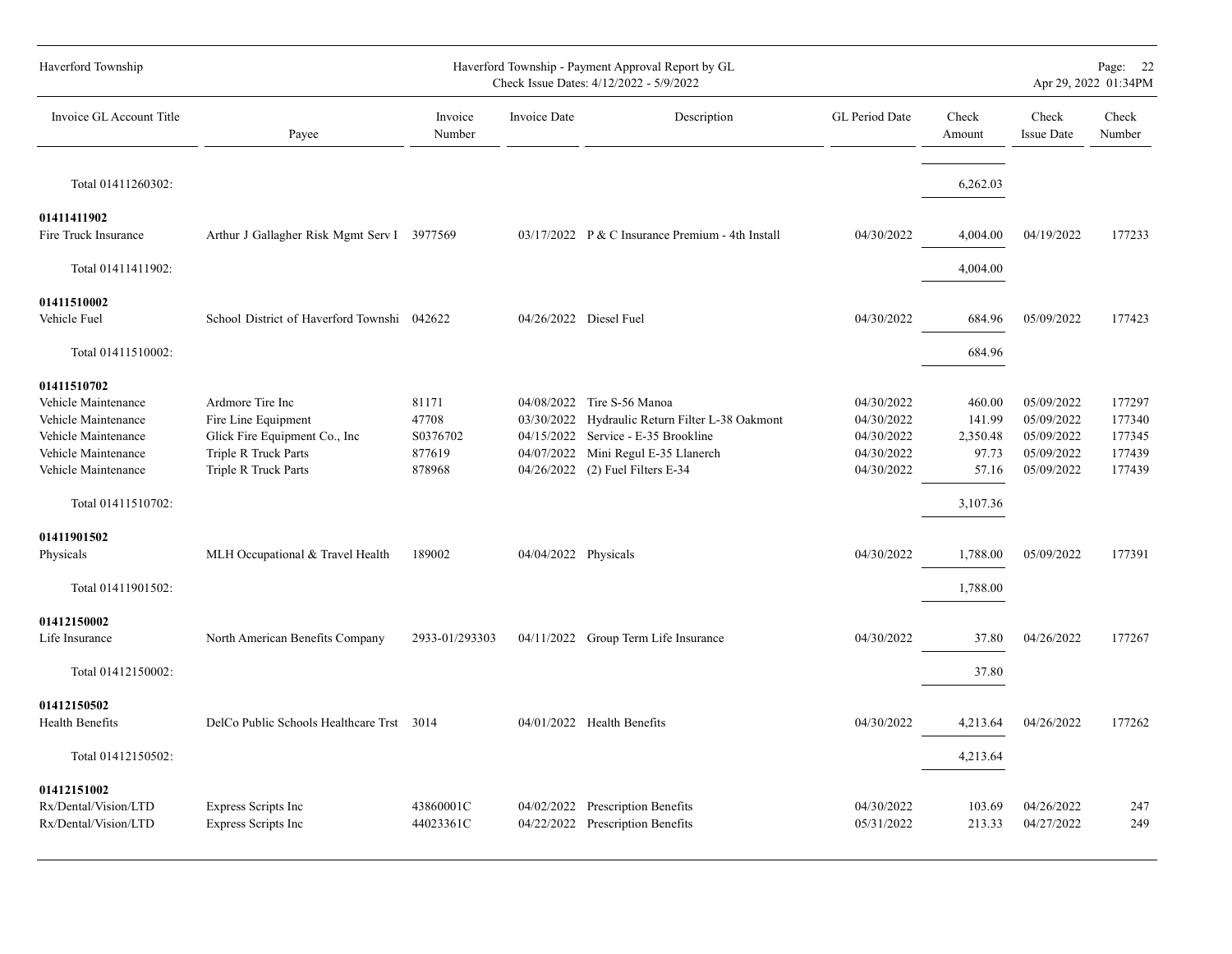| Haverford Township                                            |                                                                |                             |              | Haverford Township - Payment Approval Report by GL<br>Check Issue Dates: 4/12/2022 - 5/9/2022 |                          |                      |                            | Page: 23<br>Apr 29, 2022 01:34PM |
|---------------------------------------------------------------|----------------------------------------------------------------|-----------------------------|--------------|-----------------------------------------------------------------------------------------------|--------------------------|----------------------|----------------------------|----------------------------------|
| Invoice GL Account Title                                      | Payee                                                          | Invoice<br>Number           | Invoice Date | Description                                                                                   | GL Period Date           | Check<br>Amount      | Check<br><b>Issue Date</b> | Check<br>Number                  |
| Rx/Dental/Vision/LTD<br>Rx/Dental/Vision/LTD                  | Delta Dental of PA<br>North American Benefits Company          | BE004917413C<br>2933-341122 |              | 03/31/2022 Dental Benefits<br>04/11/2022 Long Term Civilian Disability Insurance              | 04/30/2022<br>05/31/2022 | 67.00<br>66.78       | 04/19/2022<br>05/03/2022   | 177237<br>177282                 |
| Total 01412151002:                                            |                                                                |                             |              |                                                                                               |                          | 450.80               |                            |                                  |
| 01412151502<br>Pension Fund<br>Pension Fund                   | U S Bank FBO Haverford Township<br>TD Ameritrade FBO 913039189 | 4062022A<br>4062022A        |              | 04/06/2022 2022 Partial MMO<br>04/06/2022 2022 Partial MMO                                    | 04/30/2022<br>04/30/2022 | 6,373.01<br>6,373.01 | 04/13/2022<br>04/13/2022   | 241<br>177211                    |
| Total 01412151502:                                            |                                                                |                             |              |                                                                                               |                          | 12,746.02            |                            |                                  |
| 01412200002<br>Miscellaneous Expense<br>Miscellaneous Expense | Lowe's<br>ASHI & 24-7 EMS Remittance                           | 902688B<br>1544762          |              | 03/29/2022 PVC Pipe, All-purpose Cement<br>03/10/2022 CPR & AED Blended Course                | 04/30/2022<br>04/30/2022 | 48.63<br>454.80      | 04/19/2022<br>05/09/2022   | 177246<br>177299                 |
| Total 01412200002:                                            |                                                                |                             |              |                                                                                               |                          | 503.43               |                            |                                  |
| 01412200202<br>Office Supplies                                | Office Basics, Inc.                                            | I-2016393                   |              | 04/18/2022 Office Supplies                                                                    | 04/30/2022               | 285.00               | 05/09/2022                 | 177400                           |
| Total 01412200202:                                            |                                                                |                             |              |                                                                                               |                          | 285.00               |                            |                                  |
| 01412200402<br><b>Medical Supplies</b>                        | Bound Tree Medical LLC                                         | 84480833                    |              | 04/11/2022 Medical Supplies                                                                   | 04/30/2022               | 140.99               | 05/09/2022                 | 177306                           |
| Total 01412200402:                                            |                                                                |                             |              |                                                                                               |                          | 140.99               |                            |                                  |
| 01412290302<br>Professional Services                          | Sinclair Exterminating Inc                                     | 11747                       |              | 03/31/2022 Exterminating - EMT Bld                                                            | 04/30/2022               | 375.00               | 05/09/2022                 | 177429                           |
| Total 01412290302:                                            |                                                                |                             |              |                                                                                               |                          | 375.00               |                            |                                  |
| 01412300002                                                   |                                                                |                             |              |                                                                                               |                          |                      |                            |                                  |
| Communications                                                | <b>Comcast Business</b>                                        | 137472792                   |              | $01/01/2022$ Cable Service                                                                    | 01/31/2022               | $24.42 -$            | 04/12/2022                 | 176294                           |
| Communications                                                | Comcast                                                        | 052510132322                |              | 03/23/2022 Cable Service - 2325 Darby Rd                                                      | 04/30/2022               | 306.76               | 04/12/2022                 | 177194                           |
| Communications                                                | Telesystem                                                     | 9977971                     |              | 04/01/2022 Phone Expense Acct #9977971                                                        | 04/30/2022               | 14.75                | 04/12/2022                 | 177208                           |
| Communications<br>Communications                              | <b>Comcast Business</b><br><b>Comcast Business</b>             | 143569091<br>143569091      |              | 04/01/2022 Cable Service<br>04/01/2022 Cable Service                                          | 04/30/2022<br>04/30/2022 | 49.57<br>$49.57 -$   | 04/19/2022<br>04/19/2022   | 177235<br>177235                 |
| Communications                                                | <b>Comcast Business</b>                                        | 143569091A                  | 04/01/2022   | Cable Service                                                                                 | 04/30/2022               | 49.57                | 04/19/2022                 | 177253                           |
| Communications                                                | Comcast                                                        | 030124840622                |              | 04/06/2022 Cable Service - 800 Ardmore Ave                                                    | 04/30/2022               | 275.40               | 04/26/2022                 | 177261                           |
|                                                               |                                                                |                             |              |                                                                                               |                          |                      |                            |                                  |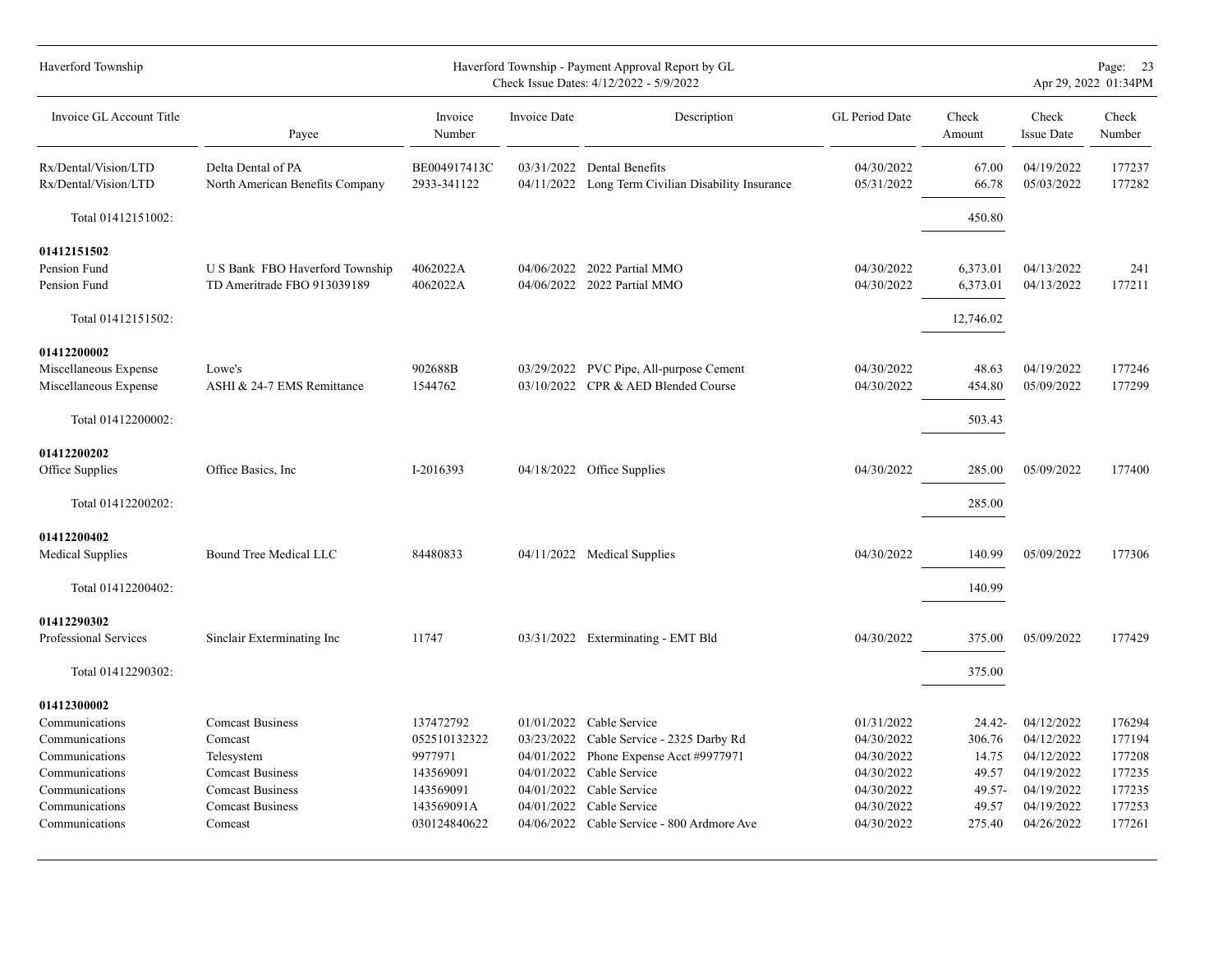| Haverford Township       |                                             |                   |                     | Haverford Township - Payment Approval Report by GL<br>Check Issue Dates: 4/12/2022 - 5/9/2022 |                |                 |                            | Page: 24<br>Apr 29, 2022 01:34PM |
|--------------------------|---------------------------------------------|-------------------|---------------------|-----------------------------------------------------------------------------------------------|----------------|-----------------|----------------------------|----------------------------------|
| Invoice GL Account Title | Payee                                       | Invoice<br>Number | Invoice Date        | Description                                                                                   | GL Period Date | Check<br>Amount | Check<br><b>Issue Date</b> | Check<br>Number                  |
| Communications           | AT & T Mobility                             | 287286281561      |                     | 04/16/2022 Cellular Service                                                                   | 05/31/2022     | 160.99          | 05/03/2022                 | 177273                           |
| Communications           | AT & T Mobility                             | 287022267032      |                     | 04/16/2022 Cellular Service                                                                   | 05/31/2022     | 29.47           | 05/03/2022                 | 177274                           |
| Total 01412300002:       |                                             |                   |                     |                                                                                               |                | 812.52          |                            |                                  |
| 01412411702              |                                             |                   |                     |                                                                                               |                |                 |                            |                                  |
| Vehicle Insurance        | Arthur J Gallagher Risk Mgmt Serv I 3977569 |                   |                     | $03/17/2022$ P & C Insurance Premium - 4th Install                                            | 04/30/2022     | 2,502.50        | 04/19/2022                 | 177233                           |
| Total 01412411702:       |                                             |                   |                     |                                                                                               |                | 2,502.50        |                            |                                  |
| 01412510002              |                                             |                   |                     |                                                                                               |                |                 |                            |                                  |
| Vehicle Fuel             | Papco, Inc.                                 | 3361412           | 04/01/2022 Unleaded |                                                                                               | 04/30/2022     | 133.98          | 05/09/2022                 | 177405                           |
| Vehicle Fuel             | Papco, Inc.                                 | 3363432           | 04/21/2022          | Unleaded                                                                                      | 04/30/2022     | 159.63          | 05/09/2022                 | 177405                           |
| Vehicle Fuel             | School District of Haverford Townshi 042622 |                   |                     | 04/26/2022 Diesel Fuel                                                                        | 04/30/2022     | 987.48          | 05/09/2022                 | 177423                           |
| Total 01412510002:       |                                             |                   |                     |                                                                                               |                | 1,281.09        |                            |                                  |
| 01412510702              |                                             |                   |                     |                                                                                               |                |                 |                            |                                  |
| Vehicle Maintenance      | Pacifico Marple Ford                        | 202520            |                     | 04/14/2022 Rod Assy 108-7                                                                     | 04/30/2022     | 219.55          | 05/09/2022                 | 177403                           |
| Total 01412510702:       |                                             |                   |                     |                                                                                               |                | 219.55          |                            |                                  |
| 01413150002              |                                             |                   |                     |                                                                                               |                |                 |                            |                                  |
| Life Insurance           | North American Benefits Company             | 2933-01/293303    |                     | 04/11/2022 Group Term Life Insurance                                                          | 04/30/2022     | 71.40           | 04/26/2022                 | 177267                           |
| Total 01413150002:       |                                             |                   |                     |                                                                                               |                | 71.40           |                            |                                  |
| 01413150502              |                                             |                   |                     |                                                                                               |                |                 |                            |                                  |
| <b>Health Benefits</b>   | DelCo Public Schools Healthcare Trst 3014   |                   |                     | 04/01/2022 Health Benefits                                                                    | 04/30/2022     | 8,118.79        | 04/26/2022                 | 177262                           |
| Total 01413150502:       |                                             |                   |                     |                                                                                               |                | 8,118.79        |                            |                                  |
| 01413151002              |                                             |                   |                     |                                                                                               |                |                 |                            |                                  |
| Rx/Dental/Vision/LTD     | Express Scripts Inc                         | 43943961C         | 04/12/2022          | <b>Prescription Benefits</b>                                                                  | 04/30/2022     | 5,478.63        | 04/14/2022                 | 244                              |
| Rx/Dental/Vision/LTD     | Express Scripts Inc                         | 43860001C         |                     | 04/02/2022 Prescription Benefits                                                              | 04/30/2022     | 122.16          | 04/26/2022                 | 247                              |
| Rx/Dental/Vision/LTD     | Express Scripts Inc                         | 44023361C         | 04/22/2022          | Prescription Benefits                                                                         | 05/31/2022     | 489.67          | 04/27/2022                 | 249                              |
| Rx/Dental/Vision/LTD     | Delta Dental of PA                          | BE004917413C      | 03/31/2022          | Dental Benefits                                                                               | 04/30/2022     | 2,348.00        | 04/19/2022                 | 177237                           |
| Rx/Dental/Vision/LTD     | North American Benefits Company             | 2933-341122       | 04/11/2022          | Long Term Civilian Disability Insurance                                                       | 05/31/2022     | 149.07          | 05/03/2022                 | 177282                           |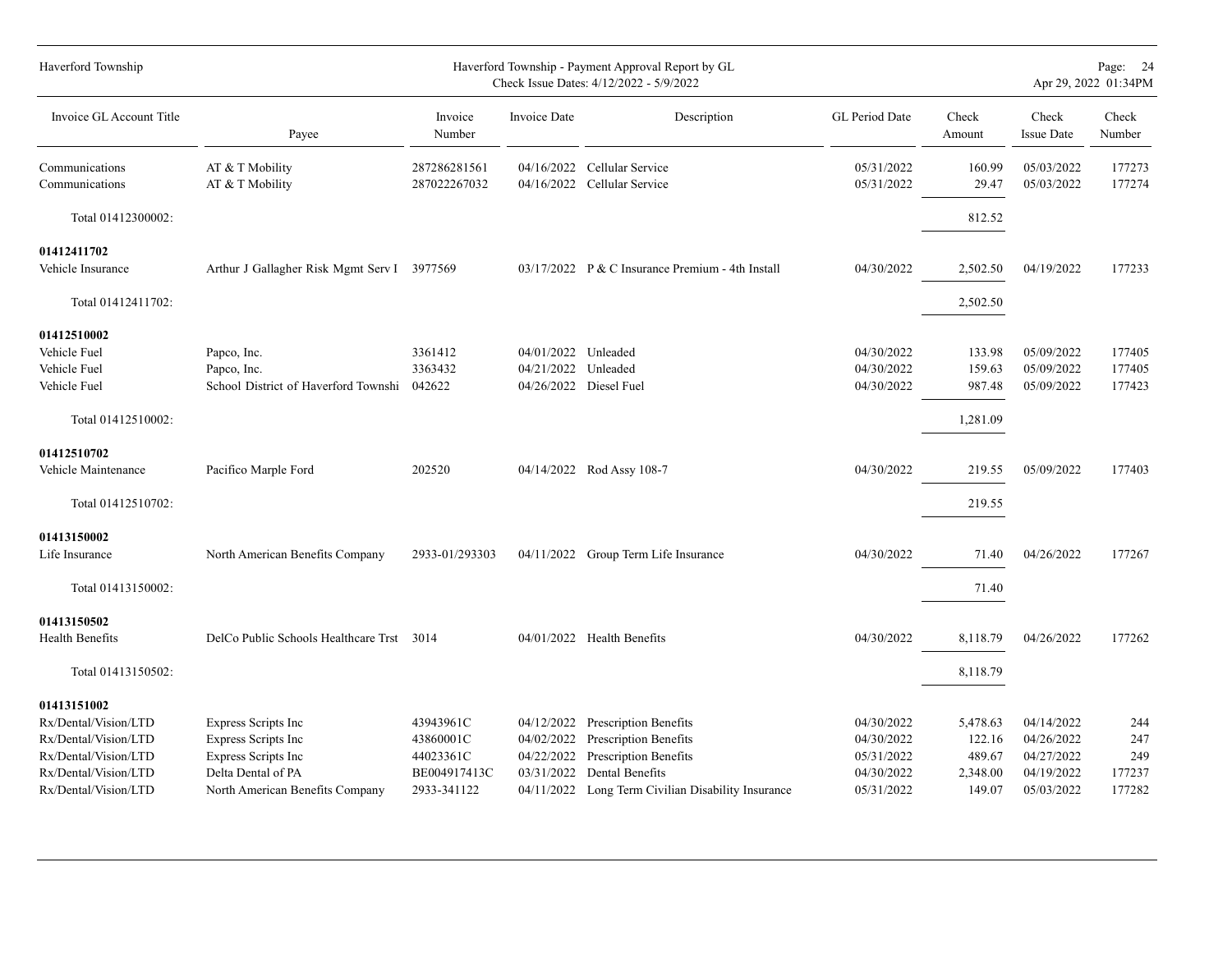| Haverford Township                                                                                                               |                                                                                                                 |                                                               | Page: 25<br>Apr 29, 2022 01:34PM                     |                                                                                                                                    |                                                                    |                                                          |                                                                    |                                                |
|----------------------------------------------------------------------------------------------------------------------------------|-----------------------------------------------------------------------------------------------------------------|---------------------------------------------------------------|------------------------------------------------------|------------------------------------------------------------------------------------------------------------------------------------|--------------------------------------------------------------------|----------------------------------------------------------|--------------------------------------------------------------------|------------------------------------------------|
| Invoice GL Account Title                                                                                                         | Payee                                                                                                           | Invoice<br>Number                                             | <b>Invoice Date</b>                                  | Description                                                                                                                        | GL Period Date                                                     | Check<br>Amount                                          | Check<br><b>Issue Date</b>                                         | Check<br>Number                                |
| Total 01413151002:                                                                                                               |                                                                                                                 |                                                               |                                                      |                                                                                                                                    |                                                                    | 8,587.53                                                 |                                                                    |                                                |
| 01413151502<br>Pension Fund<br>Pension Fund                                                                                      | U S Bank FBO Haverford Township<br>TD Ameritrade FBO 913039189                                                  | 4062022A<br>4062022A                                          |                                                      | 04/06/2022 2022 Partial MMO<br>04/06/2022 2022 Partial MMO                                                                         | 04/30/2022<br>04/30/2022                                           | 31,865.08<br>31,865.08                                   | 04/13/2022<br>04/13/2022                                           | 241<br>177211                                  |
| Total 01413151502:                                                                                                               |                                                                                                                 |                                                               |                                                      |                                                                                                                                    |                                                                    | 63,730.16                                                |                                                                    |                                                |
| 01413195002<br>Third Party Plan Reviews                                                                                          | United Inspection Agency, Inc.                                                                                  | 133671                                                        |                                                      | 04/13/2022 Electrical Review Services                                                                                              | 04/30/2022                                                         | 425.00                                                   | 05/09/2022                                                         | 177448                                         |
| Total 01413195002:                                                                                                               |                                                                                                                 |                                                               |                                                      |                                                                                                                                    |                                                                    | 425.00                                                   |                                                                    |                                                |
| 01413200202<br>Office Supplies<br>Office Supplies<br>Office Supplies<br>Office Supplies<br>Office Supplies<br>Total 01413200202: | Office Basics, Inc.<br>Office Basics, Inc.<br>Office Basics, Inc.<br>Office Basics, Inc.<br>Office Basics, Inc. | CM-109909<br>CM-110480<br>I-2006106<br>I-2006110<br>I-2017841 | 04/25/2022<br>04/04/2022<br>04/04/2022<br>04/20/2022 | 04/07/2022 RETURN - Pen, Pen Refill<br>RETURN - (3) Tape, (11) Note Adhes<br>Office Supplies<br>Office Supplies<br>Office Supplies | 04/30/2022<br>04/30/2022<br>04/30/2022<br>04/30/2022<br>04/30/2022 | $40.61 -$<br>75.62-<br>40.61<br>17.05<br>137.47<br>78.90 | 05/09/2022<br>05/09/2022<br>05/09/2022<br>05/09/2022<br>05/09/2022 | 177400<br>177400<br>177400<br>177400<br>177400 |
| 01413210102<br>Postage Expense                                                                                                   | <b>Great American Financial Services</b>                                                                        | 31313345                                                      |                                                      | 03/24/2022 Postage Meter Lease                                                                                                     | 04/30/2022                                                         | 27.50                                                    | 04/12/2022                                                         | 177196                                         |
| Total 01413210102:                                                                                                               |                                                                                                                 |                                                               |                                                      |                                                                                                                                    |                                                                    | 27.50                                                    |                                                                    |                                                |
| 01413260202<br>Training                                                                                                          | Nancy Guerra                                                                                                    | 4072022                                                       |                                                      | 04/07/2022 Reimb - Training (101 Residential Building)                                                                             | 04/30/2022                                                         | 395.00                                                   | 04/12/2022                                                         | 177201                                         |
| Total 01413260202:                                                                                                               |                                                                                                                 |                                                               |                                                      |                                                                                                                                    |                                                                    | 395.00                                                   |                                                                    |                                                |
| 01413290302<br>Prof Services - Special<br>Prof Services - Special                                                                | Keystone Municipal Services, Inc<br>Kilkenny Law, LLC                                                           | 34200<br>9288                                                 | 04/21/2022                                           | <b>Building Inspection Services</b><br>04/01/2022 Legal Services - Codes                                                           | 04/30/2022<br>04/30/2022                                           | 4,612.50<br>35.00                                        | 05/09/2022<br>05/09/2022                                           | 177374<br>177375                               |
| Total 01413290302:                                                                                                               |                                                                                                                 |                                                               |                                                      |                                                                                                                                    |                                                                    | 4,647.50                                                 |                                                                    |                                                |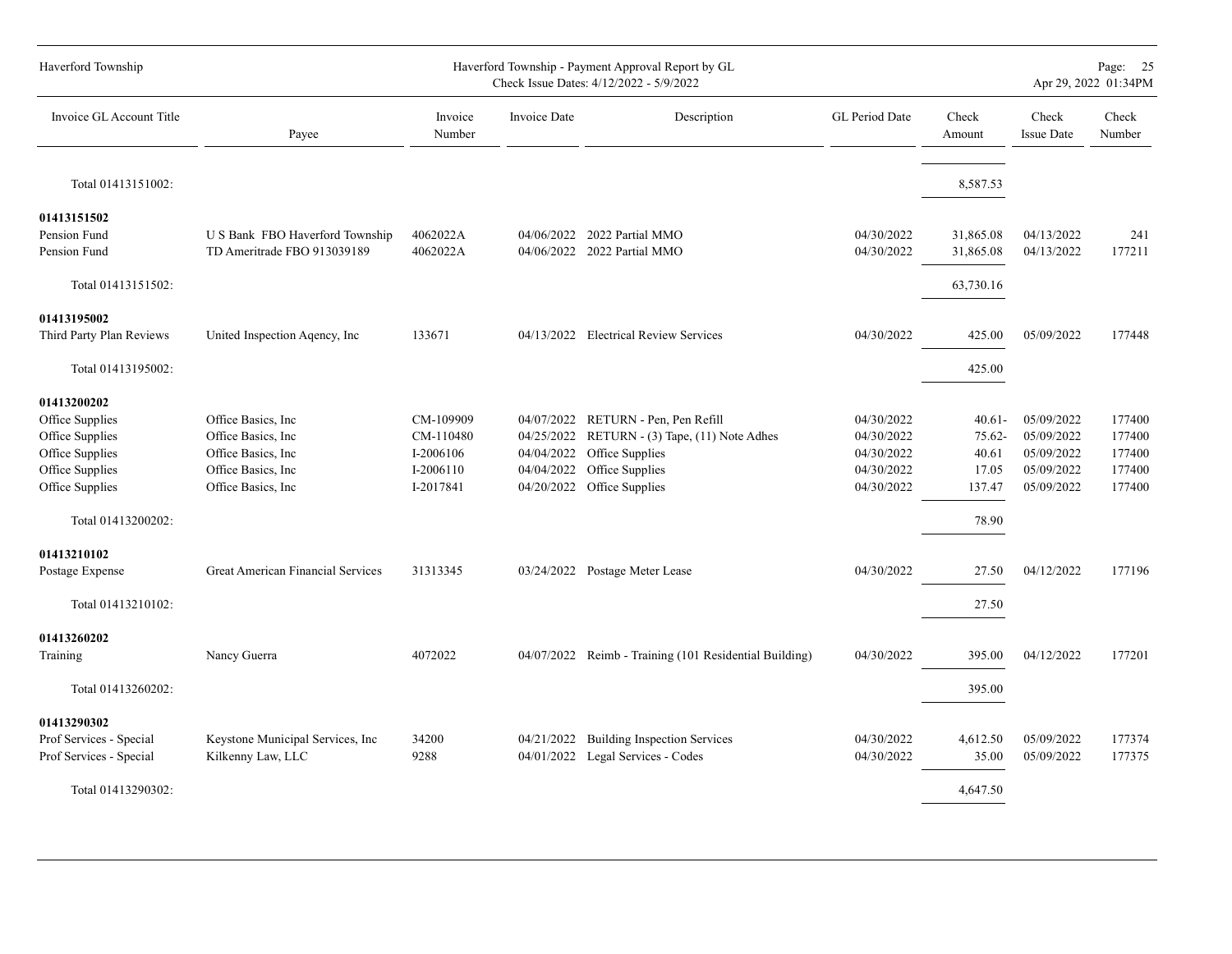| Haverford Township                  |                                             |                   |                     | Haverford Township - Payment Approval Report by GL<br>Check Issue Dates: 4/12/2022 - 5/9/2022 |                |                 |                     | Page: 26<br>Apr 29, 2022 01:34PM |
|-------------------------------------|---------------------------------------------|-------------------|---------------------|-----------------------------------------------------------------------------------------------|----------------|-----------------|---------------------|----------------------------------|
| Invoice GL Account Title            | Payee                                       | Invoice<br>Number | Invoice Date        | Description                                                                                   | GL Period Date | Check<br>Amount | Check<br>Issue Date | Check<br>Number                  |
| 01413300002                         |                                             |                   |                     |                                                                                               |                |                 |                     |                                  |
| Communications                      | <b>Comcast Business</b>                     | 137472792         |                     | $01/01/2022$ Cable Service                                                                    | 01/31/2022     | 195.36-         | 04/12/2022          | 176294                           |
| Communications                      | Telesystem                                  | 9977971           | 04/01/2022          | Phone Expense Acct #9977971                                                                   | 04/30/2022     | 118.02          | 04/12/2022          | 177208                           |
| Communications                      | <b>Comcast Business</b>                     | 143569091         | 04/01/2022          | Cable Service                                                                                 | 04/30/2022     | 396.58          | 04/19/2022          | 177235                           |
| Communications                      | <b>Comcast Business</b>                     | 143569091         | 04/01/2022          | Cable Service                                                                                 | 04/30/2022     | 396.58-         | 04/19/2022          | 177235                           |
| Communications                      | <b>Comcast Business</b>                     | 143569091A        | 04/01/2022          | Cable Service                                                                                 | 04/30/2022     | 396.58          | 04/19/2022          | 177253                           |
| Communications                      | AT & T Mobility                             | 287286281561      |                     | 04/16/2022 Cellular Service                                                                   | 05/31/2022     | 281.73          | 05/03/2022          | 177273                           |
| Total 01413300002:                  |                                             |                   |                     |                                                                                               |                | 600.97          |                     |                                  |
| 01413400002                         |                                             |                   |                     |                                                                                               |                |                 |                     |                                  |
| Copier Lease/Maintenance            | Toshiba America Business Solutions          | 5565701           |                     | 03/27/2022 Copier Maintenance                                                                 | 04/30/2022     | 28.90           | 04/12/2022          | 177209                           |
| Copier Lease/Maintenance            | Toshiba Financial Services                  | 469091912         | 04/01/2022          | Copier Lease                                                                                  | 04/30/2022     | 89.93           | 04/19/2022          | 177250                           |
| Copier Lease/Maintenance            | Toshiba Financial Service                   | 76046107          |                     | 04/09/2022 Copier Lease                                                                       | 05/31/2022     | 62.72           | 05/03/2022          | 177283                           |
| Total 01413400002:                  |                                             |                   |                     |                                                                                               |                | 181.55          |                     |                                  |
| 01413411702                         |                                             |                   |                     |                                                                                               |                |                 |                     |                                  |
| Vehicle Insurance                   | Arthur J Gallagher Risk Mgmt Serv I 3977569 |                   |                     | $03/17/2022$ P & C Insurance Premium - 4th Install                                            | 04/30/2022     | 2,002.00        | 04/19/2022          | 177233                           |
| Total 01413411702:                  |                                             |                   |                     |                                                                                               |                | 2,002.00        |                     |                                  |
| 01413510002                         |                                             |                   |                     |                                                                                               |                |                 |                     |                                  |
| Vehicle Fuel                        | Papco, Inc.                                 | 3361411           | 04/01/2022 Unleaded |                                                                                               | 04/30/2022     | 352.82          | 05/09/2022          | 177405                           |
| Vehicle Fuel                        | Papco, Inc.                                 | 3363431           | 04/21/2022 Unleaded |                                                                                               | 04/30/2022     | 235.35          | 05/09/2022          | 177405                           |
| Total 01413510002:                  |                                             |                   |                     |                                                                                               |                | 588.17          |                     |                                  |
| 01416150002                         |                                             |                   |                     |                                                                                               |                |                 |                     |                                  |
| Life Insurance                      | North American Benefits Company             | 2933-01/293303    |                     | 04/11/2022 Group Term Life Insurance                                                          | 04/30/2022     | 16.80           | 04/26/2022          | 177267                           |
| Total 01416150002:                  |                                             |                   |                     |                                                                                               |                | 16.80           |                     |                                  |
| 01416150502                         |                                             |                   |                     |                                                                                               |                |                 |                     |                                  |
| Health Benefits                     | DelCo Public Schools Healthcare Trst 3014   |                   |                     | 04/01/2022 Health Benefits                                                                    | 04/30/2022     | 2,352.89        | 04/26/2022          | 177262                           |
| Total 01416150502:                  |                                             |                   |                     |                                                                                               |                | 2,352.89        |                     |                                  |
|                                     |                                             |                   |                     |                                                                                               |                |                 |                     |                                  |
| 01416151002<br>Rx/Dental/Vision/LTD | Express Scripts Inc                         | 43943961C         |                     | 04/12/2022 Prescription Benefits                                                              | 04/30/2022     | 141.03          | 04/14/2022          | 244                              |
|                                     |                                             |                   |                     |                                                                                               |                |                 |                     |                                  |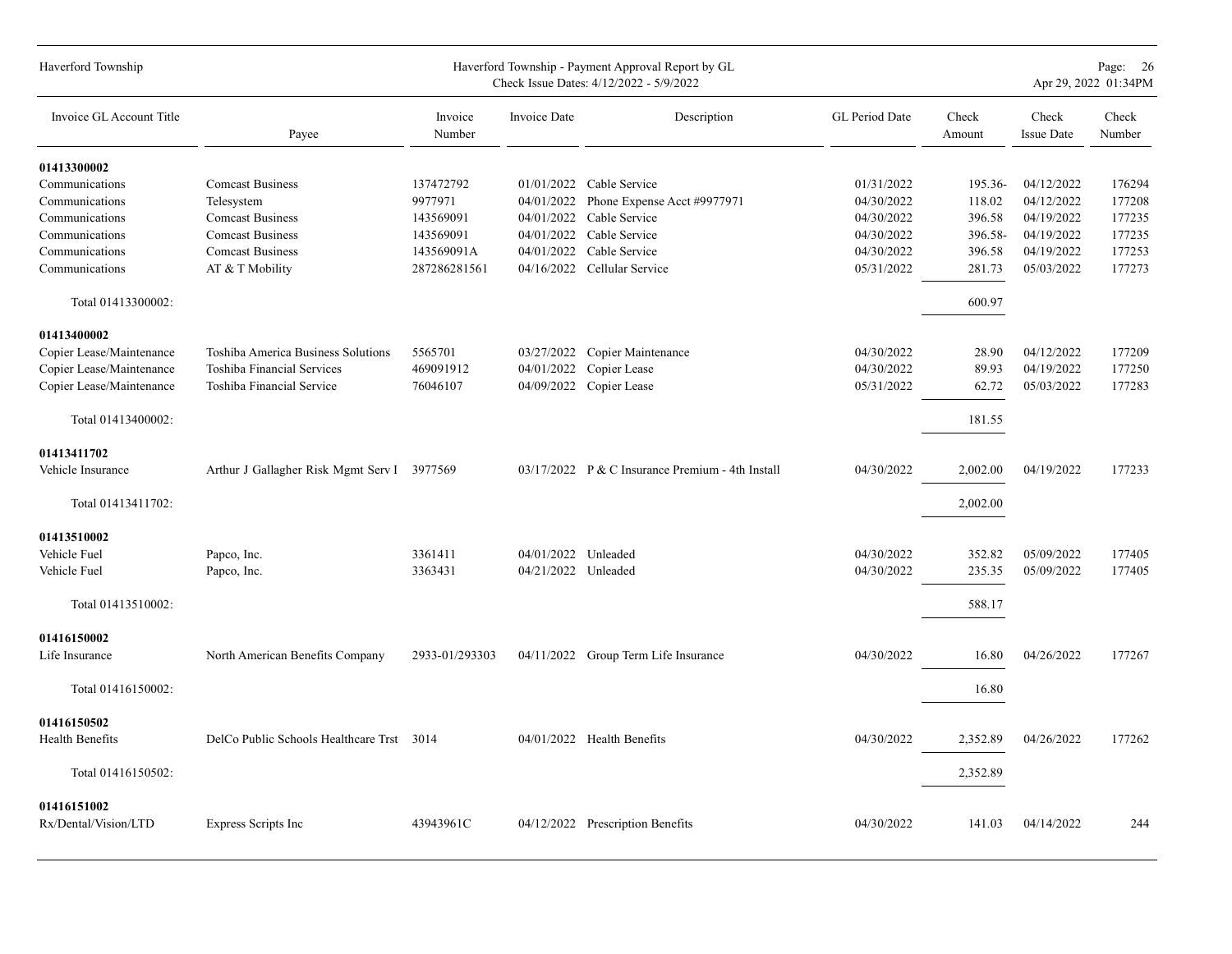| Haverford Township                                                      | Haverford Township - Payment Approval Report by GL<br>Check Issue Dates: 4/12/2022 - 5/9/2022 |                          |              |                                                                                        |                          |                      |                            |                  |  |  |
|-------------------------------------------------------------------------|-----------------------------------------------------------------------------------------------|--------------------------|--------------|----------------------------------------------------------------------------------------|--------------------------|----------------------|----------------------------|------------------|--|--|
| Invoice GL Account Title                                                | Payee                                                                                         | Invoice<br>Number        | Invoice Date | Description                                                                            | GL Period Date           | Check<br>Amount      | Check<br><b>Issue Date</b> | Check<br>Number  |  |  |
| Rx/Dental/Vision/LTD<br>Rx/Dental/Vision/LTD                            | Express Scripts Inc<br>North American Benefits Company                                        | 44023361C<br>2933-341122 |              | 04/22/2022 Prescription Benefits<br>04/11/2022 Long Term Civilian Disability Insurance | 05/31/2022<br>05/31/2022 | 101.76<br>39.11      | 04/27/2022<br>05/03/2022   | 249<br>177282    |  |  |
| Total 01416151002:                                                      |                                                                                               |                          |              |                                                                                        |                          | 281.90               |                            |                  |  |  |
| 01416151502<br>Pension Fund<br>Pension Fund                             | U S Bank FBO Haverford Township<br>TD Ameritrade FBO 913039189                                | 4062022A<br>4062022A     |              | 04/06/2022 2022 Partial MMO<br>04/06/2022 2022 Partial MMO                             | 04/30/2022<br>04/30/2022 | 6,373.02<br>6,373.02 | 04/13/2022<br>04/13/2022   | 241<br>177211    |  |  |
| Total 01416151502:                                                      |                                                                                               |                          |              |                                                                                        |                          | 12,746.04            |                            |                  |  |  |
| 01416200202<br>Office Supplies                                          | Office Basics, Inc.                                                                           | I-2011562                |              | 04/11/2022 Office Supplies                                                             | 04/30/2022               | 76.33                | 05/09/2022                 | 177400           |  |  |
| Total 01416200202:                                                      |                                                                                               |                          |              |                                                                                        |                          | 76.33                |                            |                  |  |  |
| 01416210102<br>Postage Expense                                          | Great American Financial Services                                                             | 31313345                 |              | 03/24/2022 Postage Meter Lease                                                         | 04/30/2022               | 27.50                | 04/12/2022                 | 177196           |  |  |
| Total 01416210102:                                                      |                                                                                               |                          |              |                                                                                        |                          | 27.50                |                            |                  |  |  |
| 01416210602<br>Advertising<br>Advertising                               | 21st Century Media-Philly Cluster<br>21st Century Media-Philly Cluster                        | 2246296<br>2303902       | 11/07/2021   | Advertising<br>03/30/2022 Advertising                                                  | 04/30/2022<br>04/30/2022 | 183.54<br>560.14     | 04/12/2022<br>05/09/2022   | 177188<br>177286 |  |  |
| Total 01416210602:                                                      |                                                                                               |                          |              |                                                                                        |                          | 743.68               |                            |                  |  |  |
| 01416221102<br>Planning & Development                                   | Urban Research & Development Cor 4185 CS                                                      |                          |              | 03/02/2022 Comprehensive Plan Consultant                                               | 04/30/2022               | 5,549.00             | 05/09/2022                 | 177449           |  |  |
| Total 01416221102:                                                      |                                                                                               |                          |              |                                                                                        |                          | 5,549.00             |                            |                  |  |  |
| 01416290202<br>Legal Expenses                                           | McNichol, Byrne, & Matlawski, PC                                                              | 20848                    |              | 04/07/2022 Legal services - Zoning                                                     | 04/30/2022               | 35.00                | 05/09/2022                 | 177389           |  |  |
| Total 01416290202:                                                      |                                                                                               |                          |              |                                                                                        |                          | 35.00                |                            |                  |  |  |
| 01416290302<br>Prof Srvcs - Special Cases<br>Prof Srvcs - Special Cases | <b>HPED</b><br>Kilkenny Law, LLC                                                              | 5-2022<br>9288           | 04/21/2022   | 2022 Quarterly Operating Contribution<br>04/01/2022 Legal Services - Zoning            | 04/30/2022<br>04/30/2022 | 26,187.50<br>210.00  | 05/09/2022<br>05/09/2022   | 177356<br>177375 |  |  |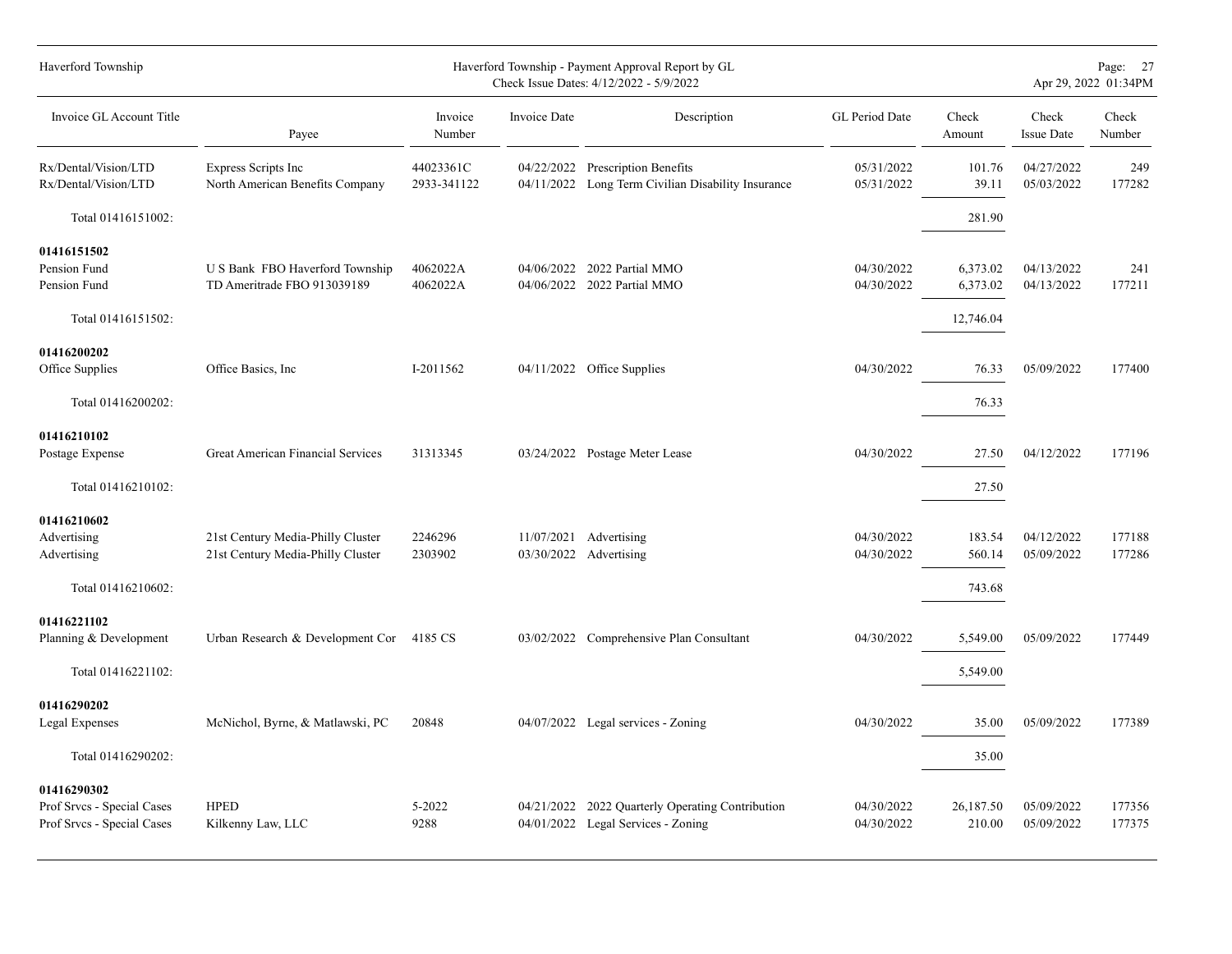| Haverford Township                                       |                                                       |                   |                     | Haverford Township - Payment Approval Report by GL<br>Check Issue Dates: 4/12/2022 - 5/9/2022   |                          |                 |                            | Page: 28<br>Apr 29, 2022 01:34PM |
|----------------------------------------------------------|-------------------------------------------------------|-------------------|---------------------|-------------------------------------------------------------------------------------------------|--------------------------|-----------------|----------------------------|----------------------------------|
| Invoice GL Account Title                                 | Payee                                                 | Invoice<br>Number | <b>Invoice Date</b> | Description                                                                                     | GL Period Date           | Check<br>Amount | Check<br><b>Issue Date</b> | Check<br>Number                  |
| Prof Srvcs - Special Cases<br>Prof Srvcs - Special Cases | Kilkenny Law, LLC<br>McNichol, Byrne, & Matlawski, PC | 9289<br>20847     |                     | 04/01/2022 Legal Services - Civil Enforcement 1254 WC<br>04/13/2022 Legal services - Billboards | 04/30/2022<br>04/30/2022 | 825.00<br>52.50 | 05/09/2022<br>05/09/2022   | 177375<br>177389                 |
| Total 01416290302:                                       |                                                       |                   |                     |                                                                                                 |                          | 27,275.00       |                            |                                  |
| 01416290402                                              |                                                       |                   |                     |                                                                                                 |                          |                 |                            |                                  |
| <b>Engineering Fees</b>                                  | Pennoni Associates, Inc.                              | 1113685           |                     | 03/31/2022 Haverford Reserve Stormwater Basin                                                   | 04/30/2022               | 2,496.00        | 05/09/2022                 | 177407                           |
| <b>Engineering Fees</b>                                  | Pennoni Associates, Inc.                              | 1117212           | 04/27/2022          | Light & Noise Complaints                                                                        | 04/30/2022               | 1,185.00        | 05/09/2022                 | 177407                           |
| <b>Engineering Fees</b>                                  | Pennoni Associates, Inc.                              | 1117217           |                     | 04/27/2022 Haverford Reserve Stormwater Basin Conv                                              | 04/30/2022               | 1,725.50        | 05/09/2022                 | 177407                           |
| Total 01416290402:                                       |                                                       |                   |                     |                                                                                                 |                          | 5,406.50        |                            |                                  |
| 01416290602                                              |                                                       |                   |                     |                                                                                                 |                          |                 |                            |                                  |
| Engineering Fees - BMP Insp                              | Pennoni Associates, Inc.                              | 1117203           |                     | 04/27/2022 BMP Inspections                                                                      | 04/30/2022               | 226.75          | 05/09/2022                 | 177407                           |
| Total 01416290602:                                       |                                                       |                   |                     |                                                                                                 |                          | 226.75          |                            |                                  |
| 01416300002                                              |                                                       |                   |                     |                                                                                                 |                          |                 |                            |                                  |
| Communications                                           | <b>Comcast Business</b>                               | 137472792         |                     | $01/01/2022$ Cable Service                                                                      | 01/31/2022               | 48.84-          | 04/12/2022                 | 176294                           |
| Communications                                           | Telesystem                                            | 9977971           | 04/01/2022          | Phone Expense Acct #9977971                                                                     | 04/30/2022               | 29.51           | 04/12/2022                 | 177208                           |
| Communications                                           | <b>Comcast Business</b>                               | 143569091         | 04/01/2022          | Cable Service                                                                                   | 04/30/2022               | 99.14           | 04/19/2022                 | 177235                           |
| Communications                                           | <b>Comcast Business</b>                               | 143569091         | 04/01/2022          | Cable Service                                                                                   | 04/30/2022               | 99.14-          | 04/19/2022                 | 177235                           |
| Communications                                           | <b>Comcast Business</b>                               | 143569091A        | 04/01/2022          | Cable Service                                                                                   | 04/30/2022               | 99.14           | 04/19/2022                 | 177253                           |
| Communications                                           | AT & T Mobility                                       | 287286281561      |                     | 04/16/2022 Cellular Service                                                                     | 05/31/2022               | 40.25           | 05/03/2022                 | 177273                           |
| Total 01416300002:                                       |                                                       |                   |                     |                                                                                                 |                          | 120.06          |                            |                                  |
| 01416400002                                              |                                                       |                   |                     |                                                                                                 |                          |                 |                            |                                  |
| Copier Lease/Maintenance                                 | Toshiba America Business Solutions                    | 5565701           | 03/27/2022          | Copier Maintenance                                                                              | 04/30/2022               | 15.79           | 04/12/2022                 | 177209                           |
| Copier Lease/Maintenance                                 | Toshiba Financial Services                            | 469091912         | 04/01/2022          | Copier Lease                                                                                    | 04/30/2022               | 67.45           | 04/19/2022                 | 177250                           |
| Copier Lease/Maintenance                                 | Toshiba Financial Service                             | 76046107          | 04/09/2022          | Copier Lease                                                                                    | 05/31/2022               | 51.46           | 05/03/2022                 | 177283                           |
| Total 01416400002:                                       |                                                       |                   |                     |                                                                                                 |                          | 134.70          |                            |                                  |
| 01416901002                                              |                                                       |                   |                     |                                                                                                 |                          |                 |                            |                                  |
| <b>Hearing Transcripts</b>                               | Arlene M. LaRosa, RPR                                 | 05-2022           | 04/26/2022          | Court reporting                                                                                 | 04/30/2022               | 898.00          | 05/09/2022                 | 177298                           |
| <b>Hearing Transcripts</b>                               | Bridget Galloway Owen                                 | 4262022           |                     | 04/26/2022 Court Reporter                                                                       | 04/30/2022               | 979.00          | 05/09/2022                 | 177307                           |
| Total 01416901002:                                       |                                                       |                   |                     |                                                                                                 |                          | 1,877.00        |                            |                                  |
|                                                          |                                                       |                   |                     |                                                                                                 |                          |                 |                            |                                  |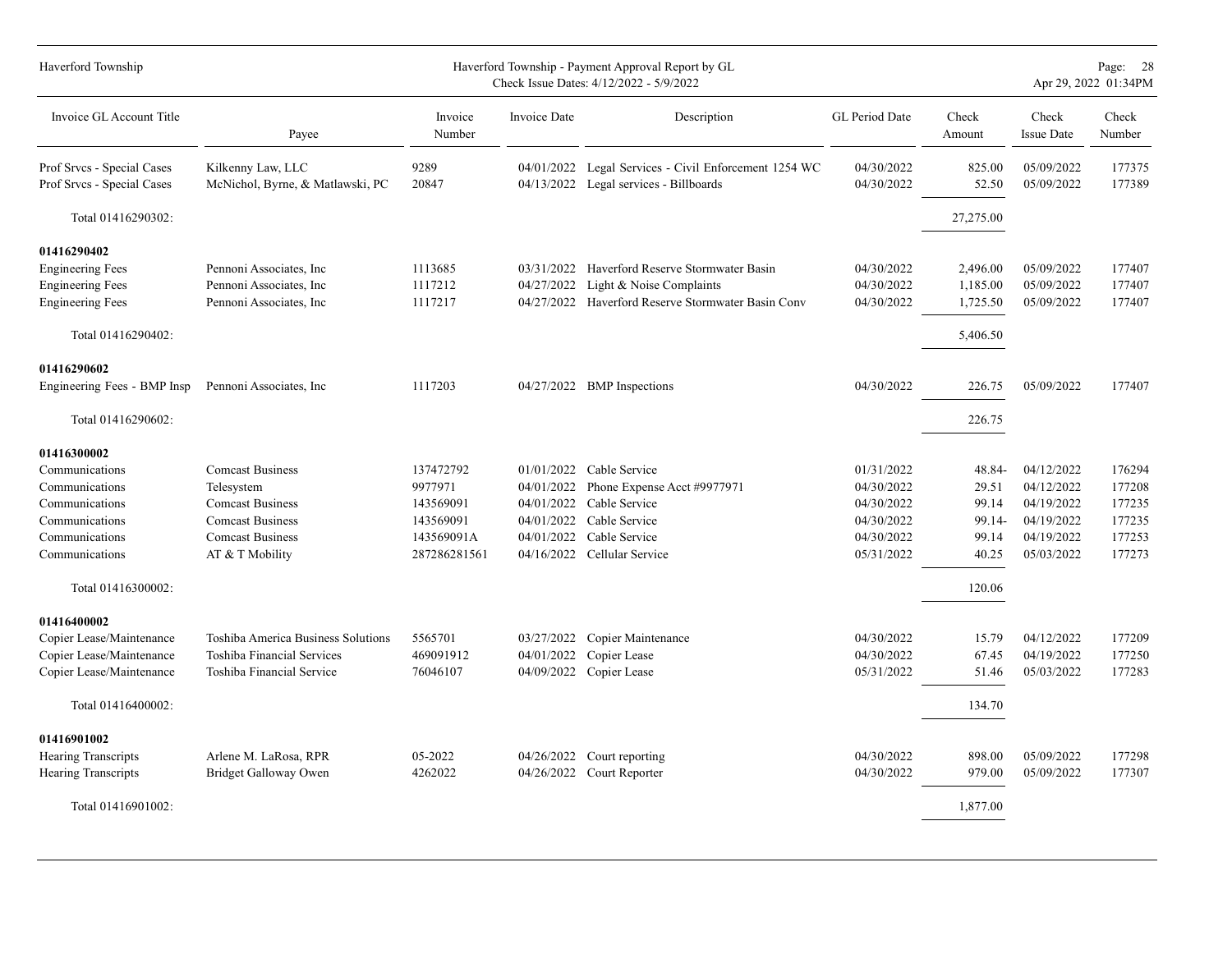| Haverford Township                                                                                                                                                                |                                                                                                                                                                               | Page: 29<br>Apr 29, 2022 01:34PM                                              |                                                                    |                                                                                                                                                                                   |                                                                                  |                                                                          |                                                                                  |                                                 |
|-----------------------------------------------------------------------------------------------------------------------------------------------------------------------------------|-------------------------------------------------------------------------------------------------------------------------------------------------------------------------------|-------------------------------------------------------------------------------|--------------------------------------------------------------------|-----------------------------------------------------------------------------------------------------------------------------------------------------------------------------------|----------------------------------------------------------------------------------|--------------------------------------------------------------------------|----------------------------------------------------------------------------------|-------------------------------------------------|
| Invoice GL Account Title                                                                                                                                                          | Payee                                                                                                                                                                         | Invoice<br>Number                                                             | Invoice Date                                                       | Description                                                                                                                                                                       | GL Period Date                                                                   | Check<br>Amount                                                          | Check<br><b>Issue Date</b>                                                       | Check<br>Number                                 |
| 01427150002<br>Life Insurance                                                                                                                                                     | North American Benefits Company                                                                                                                                               | 2933-01/293303                                                                |                                                                    | 04/11/2022 Group Term Life Insurance                                                                                                                                              | 04/30/2022                                                                       | 292.10                                                                   | 04/26/2022                                                                       | 177267                                          |
| Total 01427150002:                                                                                                                                                                |                                                                                                                                                                               |                                                                               |                                                                    |                                                                                                                                                                                   |                                                                                  | 292.10                                                                   |                                                                                  |                                                 |
| 01427150502<br><b>Health Benefits</b>                                                                                                                                             | DelCo Public Schools Healthcare Trst 3014                                                                                                                                     |                                                                               |                                                                    | 04/01/2022 Health Benefits                                                                                                                                                        | 04/30/2022                                                                       | 32,251.53                                                                | 04/26/2022                                                                       | 177262                                          |
| Total 01427150502:                                                                                                                                                                |                                                                                                                                                                               |                                                                               |                                                                    |                                                                                                                                                                                   |                                                                                  | 32,251.53                                                                |                                                                                  |                                                 |
| 01427151002<br>Rx/Dental/Vision/LTD<br>Rx/Dental/Vision/LTD<br>Rx/Dental/Vision/LTD<br>Rx/Dental/Vision/LTD<br>Rx/Dental/Vision/LTD<br>Rx/Dental/Vision/LTD<br>Total 01427151002: | <b>Express Scripts Inc</b><br><b>Express Scripts Inc</b><br><b>Express Scripts Inc</b><br>Delta Dental of PA<br>Vision Benefits of America<br>North American Benefits Company | 43943961C<br>43860001C<br>44023361C<br>BE004917413C<br>1658453<br>2933-341122 | 04/12/2022<br>04/02/2022<br>04/22/2022<br>03/31/2022<br>04/06/2022 | <b>Prescription Benefits</b><br><b>Prescription Benefits</b><br>Prescription Benefits<br>Dental Benefits<br>Vision Benefits<br>04/11/2022 Long Term Civilian Disability Insurance | 04/30/2022<br>04/30/2022<br>05/31/2022<br>04/30/2022<br>04/30/2022<br>05/31/2022 | 717.41<br>663.81<br>1,076.71<br>2,034.00<br>404.50<br>479.60<br>5,376.03 | 04/14/2022<br>04/26/2022<br>04/27/2022<br>04/19/2022<br>04/19/2022<br>05/03/2022 | 244<br>247<br>249<br>177237<br>177251<br>177282 |
| 01427151502<br>Pension Fund<br>Pension Fund<br>Total 01427151502:                                                                                                                 | U S Bank FBO Haverford Township<br>TD Ameritrade FBO 913039189                                                                                                                | 4062022A<br>4062022A                                                          | 04/06/2022                                                         | 2022 Partial MMO<br>04/06/2022 2022 Partial MMO                                                                                                                                   | 04/30/2022<br>04/30/2022                                                         | 101,968.25<br>101,968.25<br>203,936.50                                   | 04/13/2022<br>04/13/2022                                                         | 241<br>177211                                   |
| 01427200002<br>Miscellaneous Expense<br>Total 01427200002:                                                                                                                        | C. Lawrence Holmes                                                                                                                                                            | 4252022                                                                       |                                                                    | 04/25/2022 Reimb - Constituent Damaged Trash Can                                                                                                                                  | 04/30/2022                                                                       | 26.48<br>26.48                                                           | 04/26/2022                                                                       | 177258                                          |
| 01427277002<br><b>Bulk Pick Up Expense</b><br>Total 01427277002:                                                                                                                  | JPS Equipment Co., Inc.                                                                                                                                                       | 4262022                                                                       |                                                                    | 04/26/2022 Bulk Trash Collection                                                                                                                                                  | 04/30/2022                                                                       | 5,759.00<br>5,759.00                                                     | 05/09/2022                                                                       | 177369                                          |
| 01427277102<br>Recycling<br>Recycling                                                                                                                                             | BFI-King Of Prussia Recyclery<br>T M Fitzgerald & Associates                                                                                                                  | 4586-00006167<br>20633                                                        | 04/20/2022<br>03/30/2022                                           | Single Stream Recycling<br>(1000) Blue Recycle Containers                                                                                                                         | 04/30/2022<br>04/30/2022                                                         | 8,579.88<br>24,500.00                                                    | 05/09/2022<br>05/09/2022                                                         | 177304<br>177436                                |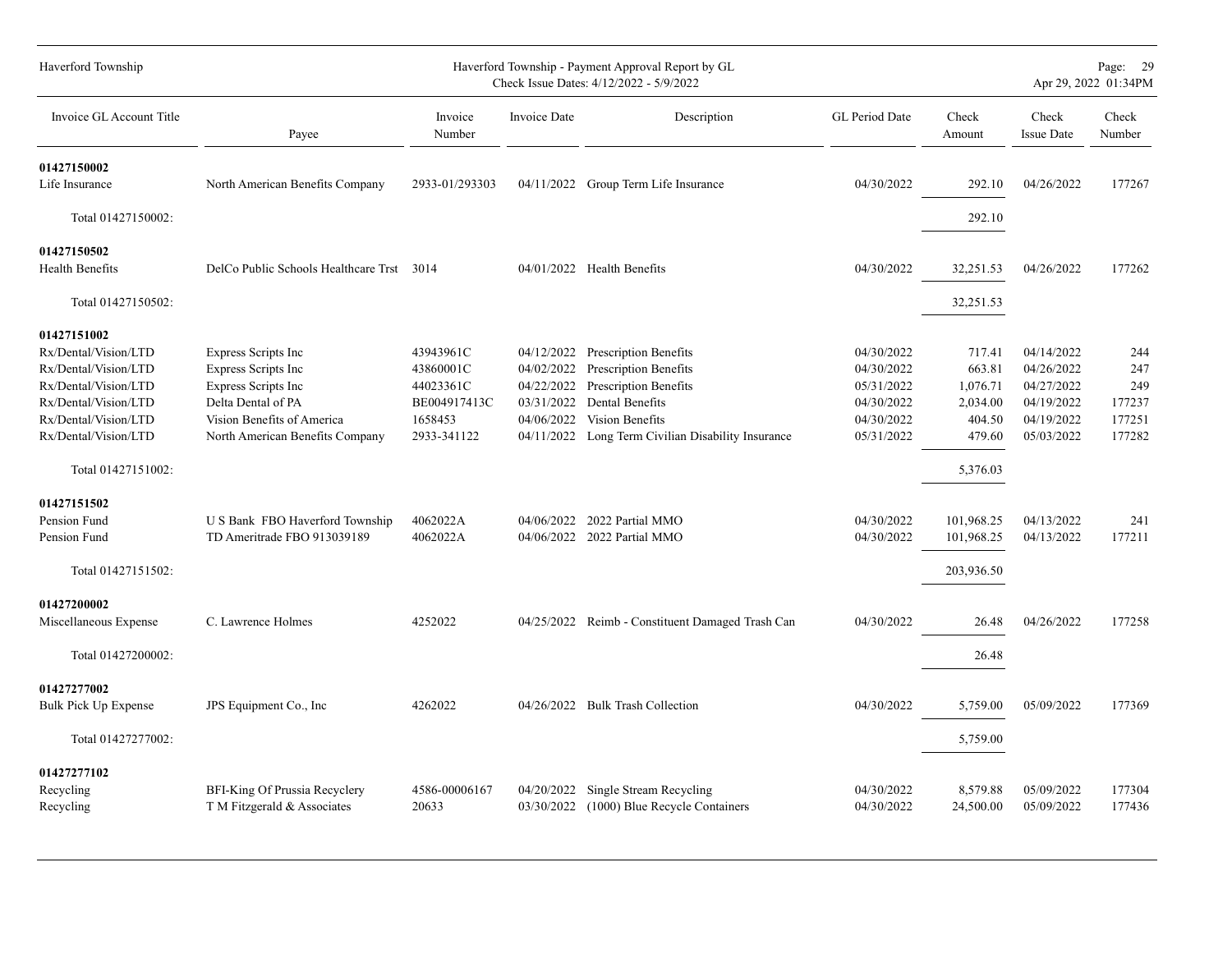| Haverford Township       |                                                   |                   | Page: 30<br>Apr 29, 2022 01:34PM |                                                  |                |                 |                            |                 |
|--------------------------|---------------------------------------------------|-------------------|----------------------------------|--------------------------------------------------|----------------|-----------------|----------------------------|-----------------|
| Invoice GL Account Title | Payee                                             | Invoice<br>Number | Invoice Date                     | Description                                      | GL Period Date | Check<br>Amount | Check<br><b>Issue Date</b> | Check<br>Number |
| Total 01427277102:       |                                                   |                   |                                  |                                                  |                | 33,079.88       |                            |                 |
| 01427277202              |                                                   |                   |                                  |                                                  |                |                 |                            |                 |
| Landfill/Disposal Cost   | Delaware County Solid Waste Author 20220404-2391- |                   |                                  | 04/01/2022 Municipal Waste                       | 04/30/2022     | 112,941.66      | 05/09/2022                 | 177323          |
| Landfill/Disposal Cost   | Delaware County Solid Waste Author                | 20220404-2391-    | 04/01/2022                       | Municipal Waste                                  | 04/30/2022     | 4,553.85-       | 05/09/2022                 | 177323          |
| Landfill/Disposal Cost   | Delaware County Solid Waste Author                | 20220404-2391-    | 04/01/2022                       | Municipal Waste - Hot Load                       | 04/30/2022     | 439.61          | 05/09/2022                 | 177323          |
| Landfill/Disposal Cost   | Delaware County Solid Waste Author                | 20220404-2391-    |                                  | 04/01/2022 Municipal Waste - Hot Load            | 04/30/2022     | 756.47          | 05/09/2022                 | 177323          |
| Total 01427277202:       |                                                   |                   |                                  |                                                  |                | 109,583.89      |                            |                 |
| 01427300002              |                                                   |                   |                                  |                                                  |                |                 |                            |                 |
| Communications           | AT & T Mobility                                   | 287286281561      |                                  | 04/16/2022 Cellular Service                      | 05/31/2022     | 80.49           | 05/03/2022                 | 177273          |
| Communications           | Comcast                                           | 026895941722      |                                  | 04/17/2022 Cable Service - 1 Hilltop Rd          | 05/31/2022     | 76.53           | 05/03/2022                 | 177275          |
| Total 01427300002:       |                                                   |                   |                                  |                                                  |                | 157.02          |                            |                 |
| 01427411702              |                                                   |                   |                                  |                                                  |                |                 |                            |                 |
| Vehicle Insurance        | Arthur J Gallagher Risk Mgmt Serv I 3977569       |                   |                                  | 03/17/2022 P & C Insurance Premium - 4th Install | 04/30/2022     | 5,005.00        | 04/19/2022                 | 177233          |
| Total 01427411702:       |                                                   |                   |                                  |                                                  |                | 5,005.00        |                            |                 |
| 01427510002              |                                                   |                   |                                  |                                                  |                |                 |                            |                 |
| Vehicle Fuel             | Papco, Inc.                                       | 3361411           | 04/01/2022 Unleaded              |                                                  | 04/30/2022     | 506.20          | 05/09/2022                 | 177405          |
| Vehicle Fuel             | Papco, Inc.                                       | 3363431           | 04/21/2022 Unleaded              |                                                  | 04/30/2022     | 337.68          | 05/09/2022                 | 177405          |
| Vehicle Fuel             | School District of Haverford Townshi              | 042622            |                                  | 04/26/2022 Diesel Fuel                           | 04/30/2022     | 7,375.11        | 05/09/2022                 | 177423          |
| Vehicle Fuel             | School District of Haverford Townshi              | 042622            | 04/26/2022                       | Diesel Fuel                                      | 04/30/2022     | 59.77           | 05/09/2022                 | 177423          |
| Vehicle Fuel             | School District of Haverford Townshi              | 042622            |                                  | 04/26/2022 Diesel Fuel                           | 04/30/2022     | 11.36           | 05/09/2022                 | 177423          |
| Total 01427510002:       |                                                   |                   |                                  |                                                  |                | 8,290.12        |                            |                 |
| 01427510702              |                                                   |                   |                                  |                                                  |                |                 |                            |                 |
| Vehicle Maintenance      | Ardmore Tire Inc                                  | 81767             | 03/31/2022                       | $(2)$ Tires S-28                                 | 04/30/2022     | 477.50          | 05/09/2022                 | 177297          |
| Vehicle Maintenance      | Ardmore Tire Inc                                  | 82166             | 04/06/2022                       | $(7)$ Tires S-26, 28                             | 04/30/2022     | 1,651.25        | 05/09/2022                 | 177297          |
| Vehicle Maintenance      | Ardmore Tire Inc                                  | 83852             | 04/21/2022                       | $(5)$ Tires S-23, 26                             | 04/30/2022     | 1,013.75        | 05/09/2022                 | 177297          |
| Vehicle Maintenance      | Ardmore Tire Inc                                  | 83854             | 04/22/2022 Tire S-27             |                                                  | 04/30/2022     | 131.00          | 05/09/2022                 | 177297          |
| Vehicle Maintenance      | Auto Plus Auto Parts                              | 843101246         | 04/02/2022                       | (4) Mini Fuses S-16, 17, 18, 21                  | 04/30/2022     | 47.88           | 05/09/2022                 | 177300          |
| Vehicle Maintenance      | Berrodin Parts Warehouse                          | 035012            | 04/02/2022                       | (2) Mini Add-A-C S-28, 30                        | 04/30/2022     | 28.80           | 05/09/2022                 | 177302          |
| Vehicle Maintenance      | Berrodin Parts Warehouse                          | 420869            | 04/02/2022                       | (2) Mini Add-A-C S-25, 26                        | 04/30/2022     | 28.80           | 05/09/2022                 | 177302          |
| Vehicle Maintenance      | Berrodin Parts Warehouse                          | 516771            |                                  | 04/02/2022 (2) Mini Add-A-C S-23, 24             | 04/30/2022     | 28.80           | 05/09/2022                 | 177302          |
|                          |                                                   |                   |                                  |                                                  |                |                 |                            |                 |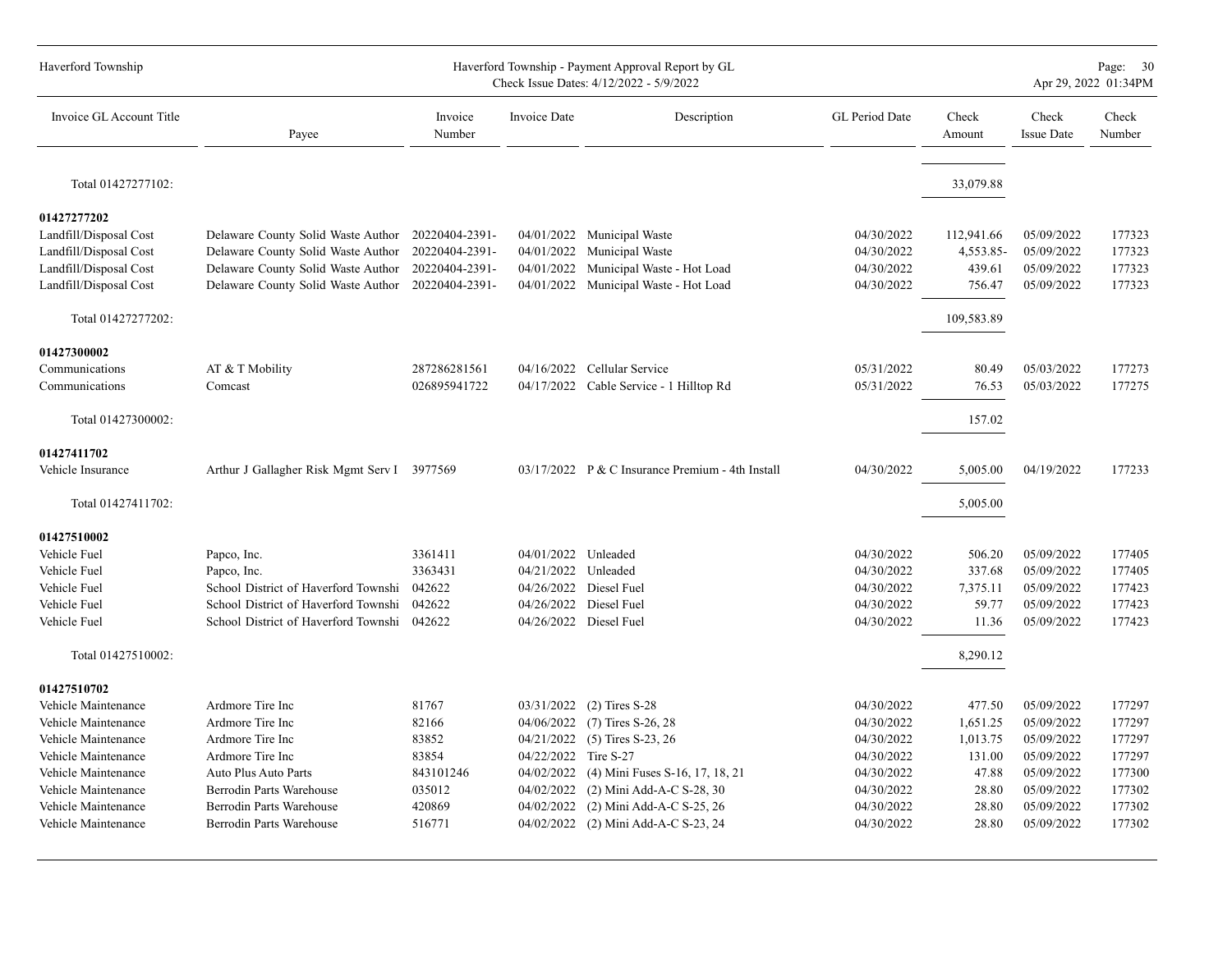| Haverford Township |  |
|--------------------|--|
|                    |  |

## Haverford Township - Payment Approval Report by GL Page: 31<br>Check Issue Dates: 4/12/2022 - 5/9/2022

Check Issue Dates:  $4/12/2022 - 5/9/2022$ 

| Invoice GL Account Title | Payee                                     | Invoice<br>Number | Invoice Date | Description                                         | GL Period Date | Check<br>Amount | Check<br><b>Issue Date</b> | Check<br>Number |
|--------------------------|-------------------------------------------|-------------------|--------------|-----------------------------------------------------|----------------|-----------------|----------------------------|-----------------|
| Vehicle Maintenance      | <b>Berrodin Parts Warehouse</b>           | 639421            | 04/01/2022   | (9) Mini Add-A-C S-25, 26, 27                       | 04/30/2022     | 136.08          | 05/09/2022                 | 177302          |
| Vehicle Maintenance      | Berrodin Parts Warehouse                  | 742711            | 04/01/2022   | (2) Mini Add-A-C, Cable Ties S-22, 23, 24           | 04/30/2022     | 34.61           | 05/09/2022                 | 177302          |
| Vehicle Maintenance      | Berrodin Parts Warehouse                  | 742949            | 04/04/2022   | $(50)$ Wire Looms S-19, 30                          | 04/30/2022     | 17.50           | 05/09/2022                 | 177302          |
| Vehicle Maintenance      | Church's Auto Parts                       | 115627            | 04/02/2022   | $(10)$ ATM Fuse Add S-21, 22                        | 04/30/2022     | 129.90          | 05/09/2022                 | 177312          |
| Vehicle Maintenance      | Church's Auto Parts                       | 115637            | 04/02/2022   | $(3)$ ATM Fuse Add S-28, 30                         | 04/30/2022     | 38.97           | 05/09/2022                 | 177312          |
| Vehicle Maintenance      | Church's Auto Parts                       | 115646            | 04/02/2022   | (6) Tie Blck, (5) 10 Amp S-19, 20, 22               | 04/30/2022     | 107.89          | 05/09/2022                 | 177312          |
| Vehicle Maintenance      | Del-Val International Trucks, Inc.        | 13269772          | 03/25/2022   | (3) Fuel Pump Kits S-22, 23, 24                     | 04/30/2022     | 215.49          | 05/09/2022                 | 177325          |
| Vehicle Maintenance      | Del-Val International Trucks, Inc         | 13270238          | 03/29/2022   | Front Oil Seal Kit S-18                             | 04/30/2022     | 59.72           | 05/09/2022                 | 177325          |
| Vehicle Maintenance      | Del-Val International Trucks, Inc.        | 13270293          | 03/29/2022   | (2) Seal Oil Pumps S-18                             | 04/30/2022     | 54.98           | 05/09/2022                 | 177325          |
| Vehicle Maintenance      | Del-Val International Trucks, Inc         | 13271517          | 04/08/2022   | Thermostat Assembly, Fan Drive S-28                 | 04/30/2022     | 750.68          | 05/09/2022                 | 177325          |
| Vehicle Maintenance      | Del-Val International Trucks, Inc         | 13271634          | 04/11/2022   | Fuel Tank, Lining, Tank Strap S-18                  | 04/30/2022     | 2,300.44        | 05/09/2022                 | 177325          |
| Vehicle Maintenance      | Del-Val International Trucks, Inc         | 13272069          | 04/13/2022   | Tensioner Assy, Fan Belt S-103                      | 04/30/2022     | 592.46          | 05/09/2022                 | 177325          |
| Vehicle Maintenance      | Del-Val International Trucks, Inc         | 13272459          | 04/21/2022   | $(2)$ Hose S-27                                     | 04/30/2022     | 128.41          | 05/09/2022                 | 177325          |
| Vehicle Maintenance      | H A DeHart & Son                          | X101016971:01     | 03/29/2022   | (4) Lift Arm Cylinder, (2) Gantry Cylinders         | 04/30/2022     | 1,586.00        | 05/09/2022                 | 177350          |
| Vehicle Maintenance      | Kelly Industrial Supply                   | 2177074-IN        | 04/05/2022   | (7) Female Swivels S-21-23                          | 04/30/2022     | 55.11           | 05/09/2022                 | 177372          |
| Vehicle Maintenance      | Kelly Industrial Supply                   | 2177264-IN        | 04/13/2022   | $(4)$ O-Rings, $(6)$ Steel Fittings                 | 04/30/2022     | 54.06           | 05/09/2022                 | 177372          |
| Vehicle Maintenance      | Linde Gas & Equipment Inc                 | 69613667          | 03/22/2022   | Cylinder Rental                                     | 04/30/2022     | 194.35          | 05/09/2022                 | 177378          |
| Vehicle Maintenance      | Park's Best Car Wash Inc                  | 302               | 04/04/2022   | Car Washes                                          | 04/30/2022     | 7.50            | 05/09/2022                 | 177406          |
| Vehicle Maintenance      | Triple R Truck Parts                      | 877971            | 04/12/2022   | Disc Brake Set, Lube Filter, Fuel/Water Sepa        | 04/30/2022     | 281.58          | 05/09/2022                 | 177439          |
| Vehicle Maintenance      | TruckPro LLC Corp                         | 195-0082027       | 03/23/2022   | (7) Lube Fitlers, (6) WheelSeals, Brk Drum S        | 04/30/2022     | 1,087.40        | 05/09/2022                 | 177441          |
| Vehicle Maintenance      | TruckPro LLC Corp                         | 195-0082135       | 03/28/2022   | (2) Lube Fltr, (4) Lube Filt, Hi Temp RT S-22       | 04/30/2022     | 178.78          | 05/09/2022                 | 177441          |
| Vehicle Maintenance      | TruckPro LLC Corp                         | 195-0082207       | 03/30/2022   | (3) Filters, (5) Brk Kits S-22, 28                  | 04/30/2022     | 750.99          | 05/09/2022                 | 177441          |
| Vehicle Maintenance      | TruckPro LLC Corp                         | 195-0082274       | 03/31/2022   | (12) Part Cleaners S-18                             | 04/30/2022     | 63.36           | 05/09/2022                 | 177441          |
| Vehicle Maintenance      | TruckPro LLC Corp                         | 195-0082614       | 04/13/2022   | (2) Brake Kits S-18, 23                             | 04/30/2022     | 250.08          | 05/09/2022                 | 177441          |
| Vehicle Maintenance      | TruckPro LLC Corp                         | 195-0082797       | 04/20/2022   | $(4)$ Brk Kits, $(2)$ Wheelseals, $(10)$ Brk Clne S | 04/30/2022     | 723.37          | 05/09/2022                 | 177441          |
| Vehicle Maintenance      | TruckPro LLC Corp                         | 195-0082864       |              | 04/22/2022 (2) 16 Black, Mini Bulb S-18             | 04/30/2022     | 48.57           | 05/09/2022                 | 177441          |
| Total 01427510702:       |                                           |                   |              |                                                     |                | 13,256.06       |                            |                 |
| 01430150002              |                                           |                   |              |                                                     |                |                 |                            |                 |
| Life Insurance           | North American Benefits Company           | 2933-01/293303    | 04/11/2022   | Group Term Life Insurance                           | 04/30/2022     | 325.50          | 04/26/2022                 | 177267          |
| Total 01430150002:       |                                           |                   |              |                                                     |                | 325.50          |                            |                 |
| 01430150502              |                                           |                   |              |                                                     |                |                 |                            |                 |
| Health Benefits          | DelCo Public Schools Healthcare Trst 3014 |                   |              | 04/01/2022 Health Benefits                          | 04/30/2022     | 44,776.32       | 04/26/2022                 | 177262          |
| Total 01430150502:       |                                           |                   |              |                                                     |                | 44,776.32       |                            |                 |
|                          |                                           |                   |              |                                                     |                |                 |                            |                 |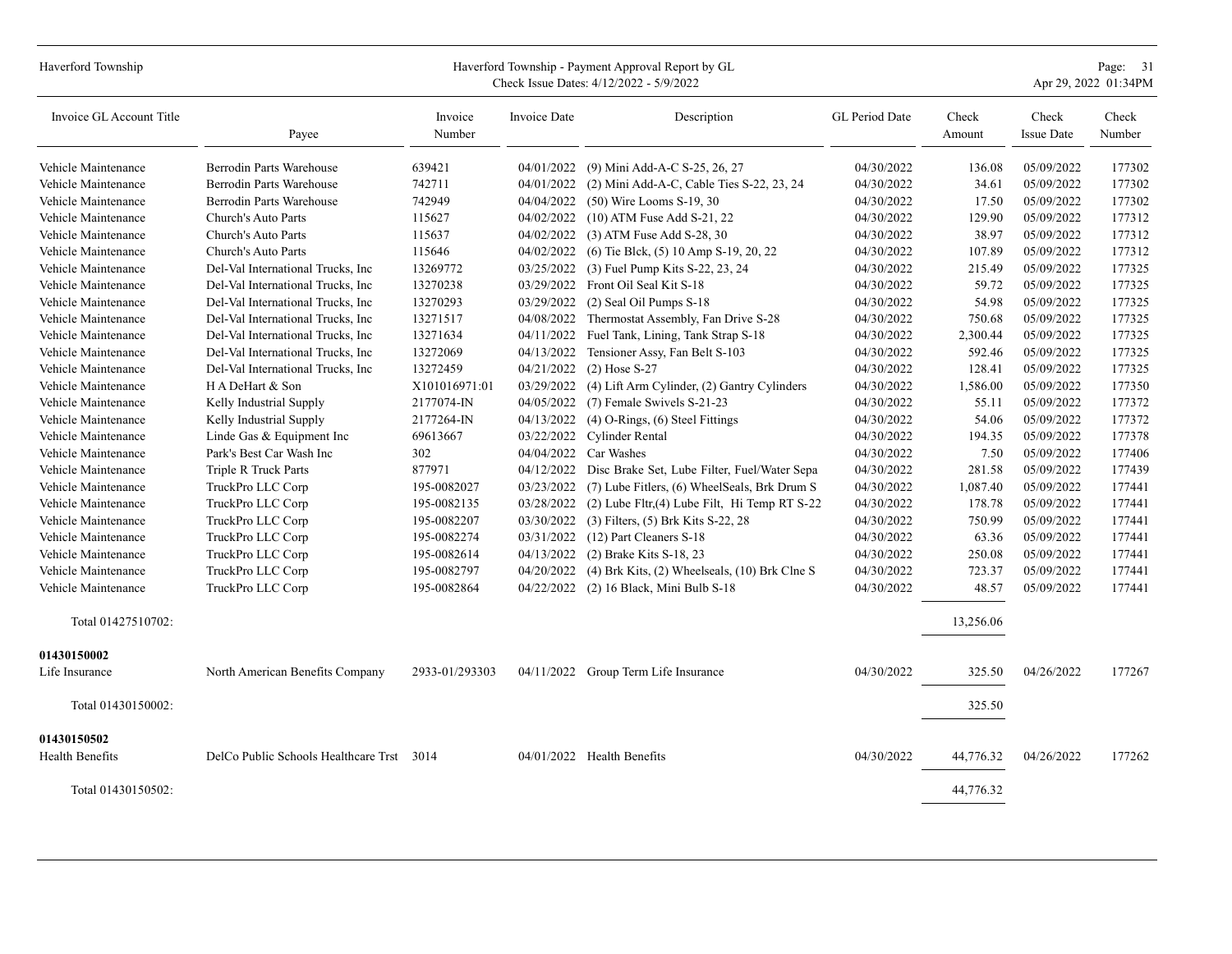| Haverford Township       |                                 |                   |                     | Haverford Township - Payment Approval Report by GL<br>Check Issue Dates: 4/12/2022 - 5/9/2022 |                |                 |                            | Page: 32<br>Apr 29, 2022 01:34PM |
|--------------------------|---------------------------------|-------------------|---------------------|-----------------------------------------------------------------------------------------------|----------------|-----------------|----------------------------|----------------------------------|
| Invoice GL Account Title | Payee                           | Invoice<br>Number | <b>Invoice Date</b> | Description                                                                                   | GL Period Date | Check<br>Amount | Check<br><b>Issue Date</b> | Check<br>Number                  |
| 01430151002              |                                 |                   |                     |                                                                                               |                |                 |                            |                                  |
| Rx/Dental/Vision/LTD     | <b>Express Scripts Inc</b>      | 43943961C         |                     | 04/12/2022 Prescription Benefits                                                              | 04/30/2022     | 2,812.89        | 04/14/2022                 | 244                              |
| Rx/Dental/Vision/LTD     | <b>Express Scripts Inc</b>      | 43860001C         | 04/02/2022          | <b>Prescription Benefits</b>                                                                  | 04/30/2022     | 2,328.95        | 04/26/2022                 | 247                              |
| Rx/Dental/Vision/LTD     | <b>Express Scripts Inc</b>      | 44023361C         | 04/22/2022          | <b>Prescription Benefits</b>                                                                  | 05/31/2022     | 4,101.98        | 04/27/2022                 | 249                              |
| Rx/Dental/Vision/LTD     | Delta Dental of PA              | BE004917413C      | 03/31/2022          | Dental Benefits                                                                               | 04/30/2022     | 568.00          | 04/19/2022                 | 177237                           |
| Rx/Dental/Vision/LTD     | North American Benefits Company | 2933-341122       | 04/11/2022          | Long Term Civilian Disability Insurance                                                       | 05/31/2022     | 651.94          | 05/03/2022                 | 177282                           |
| Total 01430151002:       |                                 |                   |                     |                                                                                               |                | 10,463.76       |                            |                                  |
| 01430151502              |                                 |                   |                     |                                                                                               |                |                 |                            |                                  |
| Pension Fund             | U S Bank FBO Haverford Township | 4062022A          | 04/06/2022          | 2022 Partial MMO                                                                              | 04/30/2022     | 114,714.28      | 04/13/2022                 | 241                              |
| Pension Fund             | TD Ameritrade FBO 913039189     | 4062022A          |                     | 04/06/2022 2022 Partial MMO                                                                   | 04/30/2022     | 114,714.28      | 04/13/2022                 | 177211                           |
| Total 01430151502:       |                                 |                   |                     |                                                                                               |                | 229,428.56      |                            |                                  |
| 01430200002              |                                 |                   |                     |                                                                                               |                |                 |                            |                                  |
| Miscellaneous Expense    | A-Jon Construction Inc          | 169698            | 03/25/2022          | Dump                                                                                          | 04/30/2022     | 299.00          | 05/09/2022                 | 177291                           |
| Miscellaneous Expense    | A-Jon Construction Inc          | 50990             | 04/26/2022          | Concrete - 141 Stockton (Tree Dept. Damage                                                    | 04/30/2022     | 120.00          | 05/09/2022                 | 177291                           |
| Miscellaneous Expense    | Bound Tree Medical LLC          | 84401408          | 02/11/2022          | First Aid Kit                                                                                 | 04/30/2022     | 365.69          | 05/09/2022                 | 177306                           |
| Miscellaneous Expense    | Bound Tree Medical LLC          | 84434108          | 03/08/2022          | OTC - First Aid                                                                               | 04/30/2022     | 25.38           | 05/09/2022                 | 177306                           |
| Miscellaneous Expense    | Bound Tree Medical LLC          | 84436109          |                     | 03/09/2022 OTC - First Aid                                                                    | 04/30/2022     | 12.63           | 05/09/2022                 | 177306                           |
| Miscellaneous Expense    | Bound Tree Medical LLC          | 84457724          | 03/24/2022          | (15) Tourniquets - First Aid                                                                  | 04/30/2022     | 411.00          | 05/09/2022                 | 177306                           |
| Miscellaneous Expense    | Bound Tree Medical LLC          | 84480834          | 04/11/2022          | First Aid Kits                                                                                | 04/30/2022     | 305.75          | 05/09/2022                 | 177306                           |
| Miscellaneous Expense    | Bound Tree Medical LLC          | 84491417          | 04/19/2022          | (2) Latex Gloves Covid                                                                        | 04/30/2022     | 379.80          | 05/09/2022                 | 177306                           |
| Miscellaneous Expense    | J J Keller & Associates Inc     | 9106798819        | 03/08/2022          | $(100)$ CDL Books                                                                             | 04/30/2022     | 458.62          | 05/09/2022                 | 177361                           |
| Miscellaneous Expense    | Jacob Low Hardware              | 3642              | 04/13/2022          | $(5)$ Round Shovels, $(5)$ Square Shovels, $(2)$ T                                            | 04/30/2022     | 384.76          | 05/09/2022                 | 177363                           |
| Miscellaneous Expense    | Orner's Garden Center           | 2743              | 04/27/2022          | (1) Tree - Darby & Benedict                                                                   | 04/30/2022     | 275.00          | 05/09/2022                 | 177401                           |
| Miscellaneous Expense    | R J Power Equipment Co Inc      | 38977             | 04/13/2022          | $(1)$ Case 5g Mix                                                                             | 04/30/2022     | 70.00           | 05/09/2022                 | 177416                           |
| Total 01430200002:       |                                 |                   |                     |                                                                                               |                | 3,107.63        |                            |                                  |
| 01430200202              |                                 |                   |                     |                                                                                               |                |                 |                            |                                  |
| Office Supplies          | Office Basics, Inc              | I-2003898         | 03/31/2022          | Office Supplies                                                                               | 04/30/2022     | 92.97           | 05/09/2022                 | 177400                           |
| Office Supplies          | Office Basics, Inc              | I-2014585         | 04/14/2022          | Office Supplies                                                                               | 04/30/2022     | 189.89          | 05/09/2022                 | 177400                           |
| Office Supplies          | Office Basics, Inc.             | I-2016857         | 04/19/2022          | Office Supplies                                                                               | 04/30/2022     | 345.53          | 05/09/2022                 | 177400                           |
| Total 01430200202:       |                                 |                   |                     |                                                                                               |                | 628.39          |                            |                                  |
| 01430230102              |                                 |                   |                     |                                                                                               |                |                 |                            |                                  |
| Road Materials           | A-Jon Construction Inc          | 50271             |                     | 03/07/2022 Concrete - 41 Brennan Dr (Curb, Loader Da                                          | 04/30/2022     | 59.00           | 05/09/2022                 | 177291                           |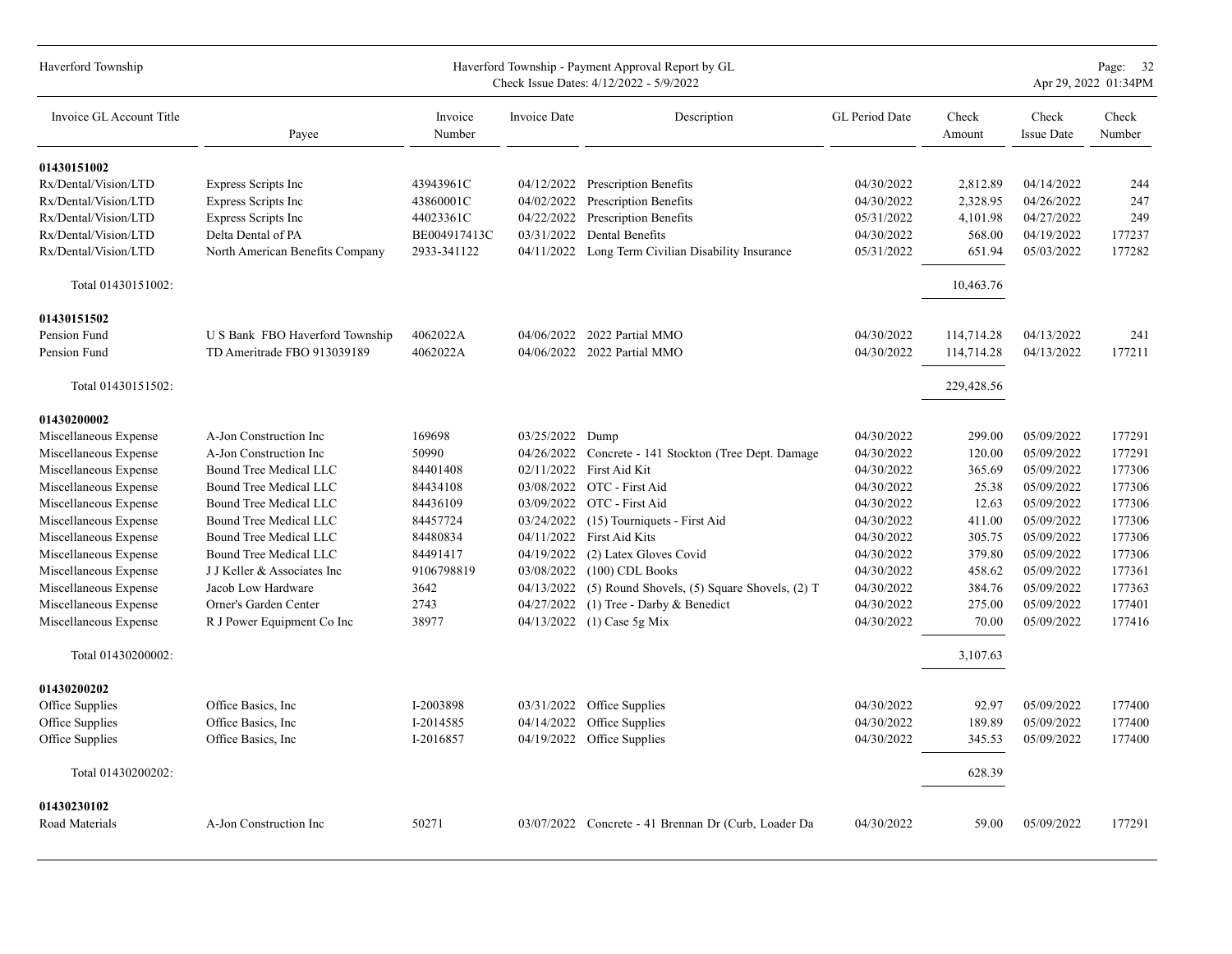| Haverford Township       |                          |                   |                    | Haverford Township - Payment Approval Report by GL<br>Check Issue Dates: 4/12/2022 - 5/9/2022 |                |                 |                            | Page: 33<br>Apr 29, 2022 01:34PM |
|--------------------------|--------------------------|-------------------|--------------------|-----------------------------------------------------------------------------------------------|----------------|-----------------|----------------------------|----------------------------------|
| Invoice GL Account Title | Payee                    | Invoice<br>Number | Invoice Date       | Description                                                                                   | GL Period Date | Check<br>Amount | Check<br><b>Issue Date</b> | Check<br>Number                  |
| Road Materials           | A-Jon Construction Inc   | 50845             |                    | 04/13/2022 Curbing - Steel & Friendship                                                       | 04/30/2022     | 118.00          | 05/09/2022                 | 177291                           |
| Road Materials           | Glasgow Inc              | 194719            | 04/16/2022 Asphalt |                                                                                               | 04/30/2022     | 125.00          | 05/09/2022                 | 177344                           |
| Total 01430230102:       |                          |                   |                    |                                                                                               |                | 302.00          |                            |                                  |
| 01430230602              |                          |                   |                    |                                                                                               |                |                 |                            |                                  |
| Signs & Road Paint       | Sherwin-Williams         | 0891-4            | 04/19/2022 Paint   |                                                                                               | 04/30/2022     | 118.96          | 05/09/2022                 | 177425                           |
| Signs & Road Paint       | Sherwin-Williams         | 3755-9            | 04/20/2022 Paint   |                                                                                               | 04/30/2022     | 66.26           | 05/09/2022                 | 177425                           |
| Total 01430230602:       |                          |                   |                    |                                                                                               |                | 185.22          |                            |                                  |
| 01430273002              |                          |                   |                    |                                                                                               |                |                 |                            |                                  |
| <b>Storm Sewers</b>      | A Marinelli & Sons Inc   | 549314            | 04/15/2022         | Stone - Bellemead Inlet                                                                       | 04/30/2022     | 106.13          | 05/09/2022                 | 177289                           |
| <b>Storm Sewers</b>      | A-Jon Construction Inc   | 50850             | 04/13/2022         | Concrete - Belvedere Ave Inlet                                                                | 04/30/2022     | 59.00           | 05/09/2022                 | 177291                           |
| <b>Storm Sewers</b>      | Pennoni Associates, Inc. | 1117201           | 04/27/2022         | Townshipwide Drainage Concerns                                                                | 04/30/2022     | 1,349.00        | 05/09/2022                 | 177407                           |
| <b>Storm Sewers</b>      | Pennoni Associates, Inc. | 1117202           | 04/27/2022         | Npdes App for Storm Sewers (ms4)                                                              | 04/30/2022     | 127.00          | 05/09/2022                 | 177407                           |
| <b>Storm Sewers</b>      | Pennoni Associates, Inc. | 1117204           |                    | 04/27/2022 2217 Winton Rd                                                                     | 04/30/2022     | 525.00          | 05/09/2022                 | 177407                           |
| Total 01430273002:       |                          |                   |                    |                                                                                               |                | 2,166.13        |                            |                                  |
| 01430280302              |                          |                   |                    |                                                                                               |                |                 |                            |                                  |
| Uniform Regular          | Eastern Glove & Safety   | 2032              |                    | 04/14/2022 (24) Mesh Vests                                                                    | 04/30/2022     | 214.80          | 05/09/2022                 | 177329                           |
| Total 01430280302:       |                          |                   |                    |                                                                                               |                | 214.80          |                            |                                  |
| 01430290402              |                          |                   |                    |                                                                                               |                |                 |                            |                                  |
| <b>Engineering Fees</b>  | Pennoni Associates, Inc. | 1117199           |                    | 04/27/2022 General Traffic Issues                                                             | 04/30/2022     | 145.00          | 05/09/2022                 | 177407                           |
| Total 01430290402:       |                          |                   |                    |                                                                                               |                | 145.00          |                            |                                  |
| 01430300002              |                          |                   |                    |                                                                                               |                |                 |                            |                                  |
| Communications           | <b>Comcast Business</b>  | 137472792         |                    | 01/01/2022 Cable Service                                                                      | 01/31/2022     | 219.78-         | 04/12/2022                 | 176294                           |
| Communications           | Telesystem               | 9977971           | 04/01/2022         | Phone Expense Acct #9977971                                                                   | 04/30/2022     | 132.77          | 04/12/2022                 | 177208                           |
| Communications           | <b>Comcast Business</b>  | 143569091         | 04/01/2022         | Cable Service                                                                                 | 04/30/2022     | 446.15          | 04/19/2022                 | 177235                           |
| Communications           | <b>Comcast Business</b>  | 143569091         |                    | 04/01/2022 Cable Service                                                                      | 04/30/2022     | 446.15-         | 04/19/2022                 | 177235                           |
| Communications           | <b>Comcast Business</b>  | 143569091A        | 04/01/2022         | Cable Service                                                                                 | 04/30/2022     | 446.15          | 04/19/2022                 | 177253                           |
| Communications           | AT & T Mobility          | 287286281561      | 04/16/2022         | Cellular Service                                                                              | 05/31/2022     | 442.72          | 05/03/2022                 | 177273                           |
| Communications           | Comcast                  | 026895941722      |                    | 04/17/2022 Cable Service - 1 Hilltop Rd                                                       | 05/31/2022     | 76.52           | 05/03/2022                 | 177275                           |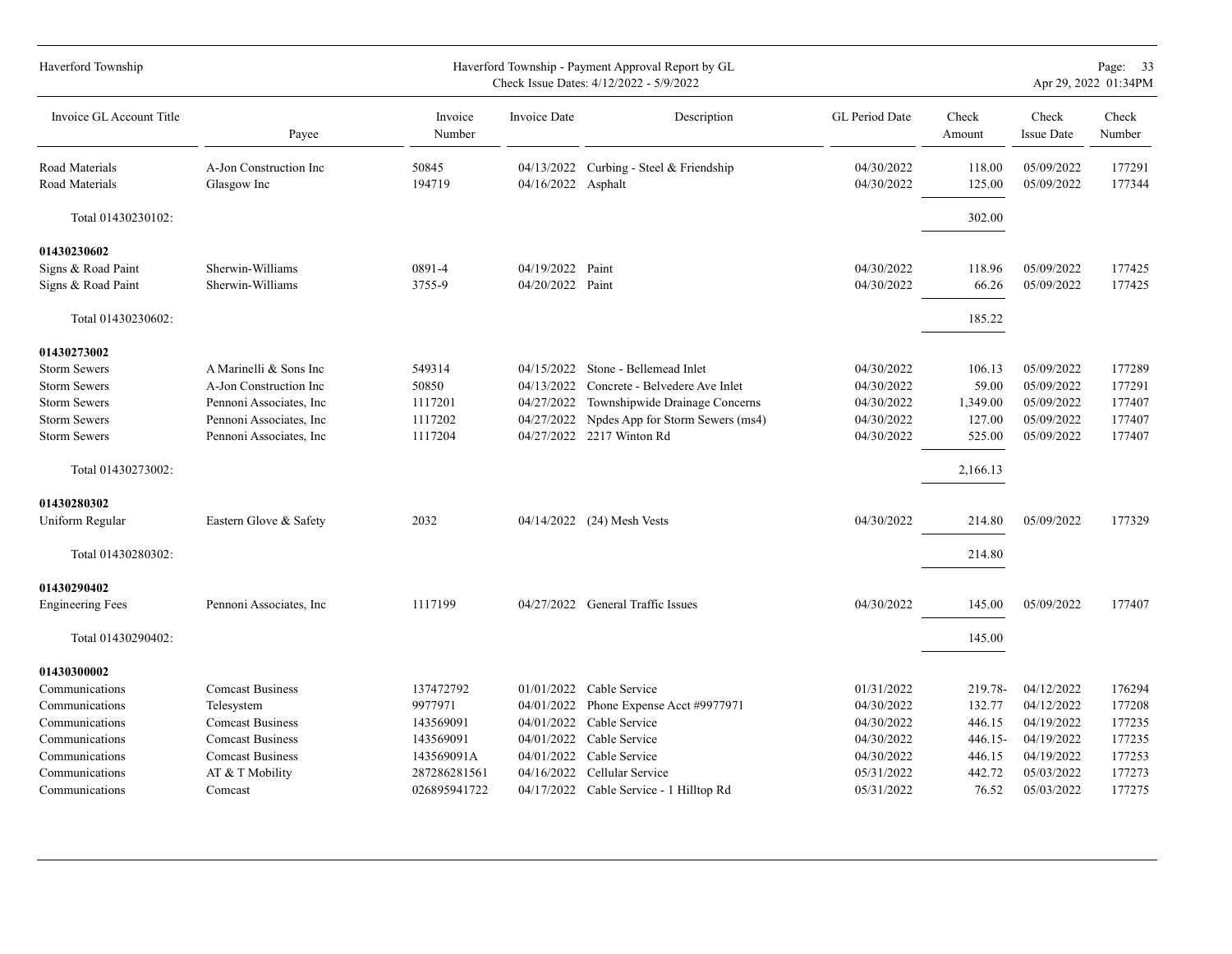| Haverford Township       |                                             |                   | Page: 34<br>Apr 29, 2022 01:34PM |                                                        |                       |                 |                            |                 |
|--------------------------|---------------------------------------------|-------------------|----------------------------------|--------------------------------------------------------|-----------------------|-----------------|----------------------------|-----------------|
| Invoice GL Account Title | Payee                                       | Invoice<br>Number | Invoice Date                     | Description                                            | <b>GL</b> Period Date | Check<br>Amount | Check<br><b>Issue Date</b> | Check<br>Number |
| Total 01430300002:       |                                             |                   |                                  |                                                        |                       | 878.38          |                            |                 |
| 01430400002              |                                             |                   |                                  |                                                        |                       |                 |                            |                 |
| Copier Lease/Maintenance | Toshiba America Business Solutions          | 5565701           |                                  | 03/27/2022 Copier Maintenance                          | 04/30/2022            | 15.79           | 04/12/2022                 | 177209          |
| Copier Lease/Maintenance | Toshiba Financial Services                  | 469091912         | 04/01/2022                       | Copier Lease                                           | 04/30/2022            | 67.45           | 04/19/2022                 | 177250          |
| Copier Lease/Maintenance | Toshiba Financial Service                   | 76046107          | 04/09/2022                       | Copier Lease                                           | 05/31/2022            | 51.46           | 05/03/2022                 | 177283          |
| Total 01430400002:       |                                             |                   |                                  |                                                        |                       | 134.70          |                            |                 |
| 01430411702              |                                             |                   |                                  |                                                        |                       |                 |                            |                 |
| Vehicle Insurance        | Arthur J Gallagher Risk Mgmt Serv I 3977569 |                   |                                  | 03/17/2022 P & C Insurance Premium - 4th Install       | 04/30/2022            | 14,014.00       | 04/19/2022                 | 177233          |
| Total 01430411702:       |                                             |                   |                                  |                                                        |                       | 14,014.00       |                            |                 |
| 01430430002              |                                             |                   |                                  |                                                        |                       |                 |                            |                 |
| Maint & Repair Equipment | Modern Group LTD                            | PS1284823         | 04/05/2022                       | Turbo Assy, Pipe Filter, Stud H-48 Chipper             | 04/30/2022            | 2,081.44        | 05/09/2022                 | 177392          |
| Maint & Repair Equipment | Modern Group LTD                            | PSC013975         | 03/24/2022                       | RETURN - Auto Clutch Pilot, Auto Clutch D              | 04/30/2022            | 1,038.78-       | 05/09/2022                 | 177392          |
| Maint & Repair Equipment | Modern Group LTD                            | PSI283766         |                                  | 03/22/2022 Auto Clutch Pilot. Auto Clutch Disc H-48 Ch | 04/30/2022            | 1,247.09        | 05/09/2022                 | 177392          |
| Total 01430430002:       |                                             |                   |                                  |                                                        |                       | 2,289.75        |                            |                 |
| 01430430102              |                                             |                   |                                  |                                                        |                       |                 |                            |                 |
| Maint & Repair Facilites | R J Power Equipment Co Inc                  | 38867             |                                  | 03/29/2022 Saw Filter H-51                             | 04/30/2022            | 7.00            | 05/09/2022                 | 177416          |
| Maint & Repair Facilites | Victory Gardens Inc                         | 849076            | 03/31/2022 Mulch                 |                                                        | 04/30/2022            | 176.00          | 05/09/2022                 | 177451          |
| Total 01430430102:       |                                             |                   |                                  |                                                        |                       | 183.00          |                            |                 |
| 01430510002              |                                             |                   |                                  |                                                        |                       |                 |                            |                 |
| Vehicle Fuel             | Papco, Inc.                                 | 3361411           | 04/01/2022 Unleaded              |                                                        | 04/30/2022            | 2,929.84        | 05/09/2022                 | 177405          |
| Vehicle Fuel             | Papco, Inc.                                 | 3361411           | 04/01/2022 Unleaded              |                                                        | 04/30/2022            | 391.16          | 05/09/2022                 | 177405          |
| Vehicle Fuel             | Papco, Inc.                                 | 3363431           | 04/21/2022 Unleaded              |                                                        | 04/30/2022            | 1,954.46        | 05/09/2022                 | 177405          |
| Vehicle Fuel             | Papco, Inc.                                 | 3363431           | 04/21/2022                       | Unleaded                                               | 04/30/2022            | 260.94          | 05/09/2022                 | 177405          |
| Vehicle Fuel             | School District of Haverford Townshi        | 042622            |                                  | 04/26/2022 Diesel Fuel                                 | 04/30/2022            | 1,537.25        | 05/09/2022                 | 177423          |
| Total 01430510002:       |                                             |                   |                                  |                                                        |                       | 7,073.65        |                            |                 |
| 01430510702              |                                             |                   |                                  |                                                        |                       |                 |                            |                 |
| Vehicle Maintenance      | Pacifico Marple Ford                        | 510405            |                                  | 12/23/2021 Service - ABS Lights H-53                   | 04/30/2022            | 581.58          | 04/12/2022                 | 177202          |
| Vehicle Maintenance      | <b>Berrodin Parts Warehouse</b>             | 741718            |                                  | 03/29/2022 Bushing D-2                                 | 04/30/2022            | 9.20            | 05/09/2022                 | 177302          |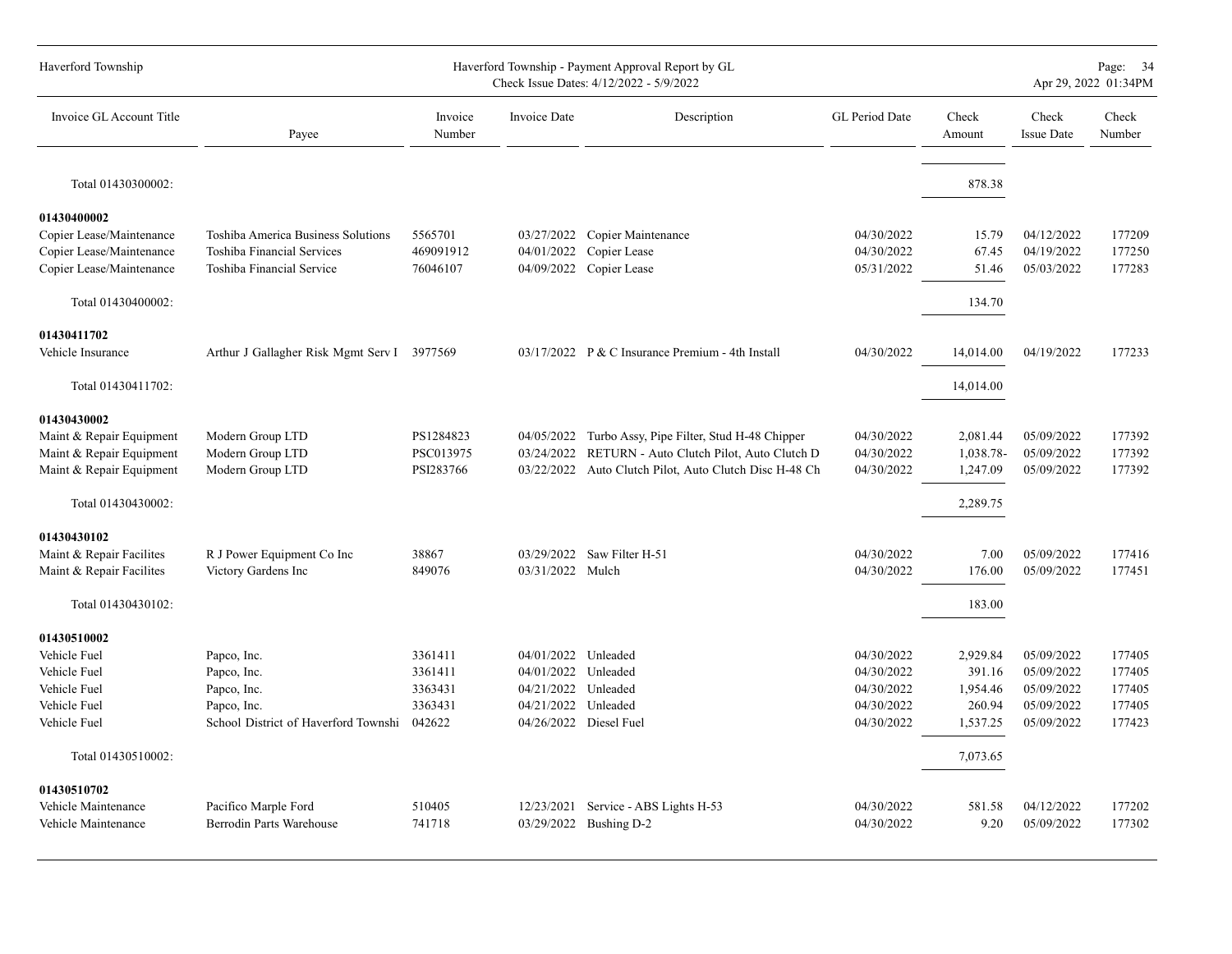| Haverford Township                                   | Haverford Township - Payment Approval Report by GL<br>Check Issue Dates: 4/12/2022 - 5/9/2022 |                    |                     |                                                     |                          |                    |                            |                  |  |
|------------------------------------------------------|-----------------------------------------------------------------------------------------------|--------------------|---------------------|-----------------------------------------------------|--------------------------|--------------------|----------------------------|------------------|--|
| Invoice GL Account Title                             | Payee                                                                                         | Invoice<br>Number  | Invoice Date        | Description                                         | GL Period Date           | Check<br>Amount    | Check<br><b>Issue Date</b> | Check<br>Number  |  |
| Vehicle Maintenance                                  | Berrodin Parts Warehouse                                                                      | 743544             | 04/06/2022          | (2) Loaded Strut SH-37                              | 04/30/2022               | 260.48             | 05/09/2022                 | 177302           |  |
| Vehicle Maintenance                                  | Del-Val International Trucks, Inc.                                                            | 13271247           | 04/06/2022          | (2) Valve Assembly, DFN Sensor H-48                 | 04/30/2022               | 1,853.55           | 05/09/2022                 | 177325           |  |
| Vehicle Maintenance                                  | Del-Val International Trucks, Inc.                                                            | 13271261           |                     | 04/06/2022 Sensor Assembly H-48                     | 04/30/2022               | 300.68             | 05/09/2022                 | 177325           |  |
| Vehicle Maintenance                                  | Del-Val International Trucks, Inc.                                                            | 13272969           | 04/22/2022          | Fan Belt H-47                                       | 04/30/2022               | 62.98              | 05/09/2022                 | 177325           |  |
| Vehicle Maintenance                                  | G L Sayre Inc                                                                                 | 01P32230           | 03/25/2022          | $(4)$ Elbow Fittings, $(4)$ Connectors H-13         | 04/30/2022               | 120.00             | 05/09/2022                 | 177341           |  |
| Vehicle Maintenance                                  | GranTurk Equipment Company Inc                                                                | 1146800-01         | 04/18/2022          | (2) Strip Brooms, (4) Eagle Brooms H-13             | 04/30/2022               | 1,457.50           | 05/09/2022                 | 177348           |  |
| Vehicle Maintenance                                  | GranTurk Equipment Company Inc                                                                | 1146838-01         | 04/20/2022          | Hyd Cyl, Spring Guide, Pivot Blk H-13               | 04/30/2022               | 714.47             | 05/09/2022                 | 177348           |  |
| Vehicle Maintenance                                  | Guy's Auto Glass Service                                                                      | 30602              |                     | 04/18/2022 Install D- Back Glass H-61               | 04/30/2022               | 325.00             | 05/09/2022                 | 177349           |  |
| Vehicle Maintenance                                  | Hill Buick GMC                                                                                | 35698BUW           | 03/25/2022          | $(8)$ Injectors, $(8)$ Gaskets D-2                  | 04/30/2022               | 579.60             | 05/09/2022                 | 177354           |  |
| Vehicle Maintenance                                  | Hill Buick GMC                                                                                | 35713BUW           |                     | 03/29/2022 Harness D-2                              | 04/30/2022               | 25.67              | 05/09/2022                 | 177354           |  |
| Vehicle Maintenance                                  | Kelly Industrial Supply                                                                       | 2177072-IN         | 04/05/2022          | (8) Swivel Crimps, (25) Hydraulic Hoses H-1         | 04/30/2022               | 400.53             | 05/09/2022                 | 177372           |  |
| Vehicle Maintenance                                  | Linde Gas & Equipment Inc                                                                     | 69967825           | 04/07/2022          | Cylinder Rental                                     | 04/30/2022               | 180.72             | 05/09/2022                 | 177378           |  |
| Vehicle Maintenance                                  | McLenaghan Wholesale Tires Inc                                                                | 114656             | 04/09/2022          | $(4)$ Tires H-55                                    | 04/30/2022               | 700.00             | 05/09/2022                 | 177388           |  |
| Vehicle Maintenance                                  | McLenaghan Wholesale Tires Inc                                                                | 114726             | 04/08/2022          | $(3)$ Tires H-55                                    | 04/30/2022               | 579.00             | 05/09/2022                 | 177388           |  |
| Vehicle Maintenance                                  | Pacifico Marple Ford                                                                          | 202393             | 03/29/2022          | Sensor H-52                                         | 04/30/2022               | 284.06             | 05/09/2022                 | 177403           |  |
| Vehicle Maintenance                                  | Pacifico Marple Ford                                                                          | 202515             | 04/13/2022          | (6) Oil Filters H-51, 52, 57                        | 04/30/2022               | 117.90             | 05/09/2022                 | 177403           |  |
| Vehicle Maintenance                                  | Pacifico Marple Ford                                                                          | 202560             |                     | 04/20/2022 Tube Oil H-42                            | 04/30/2022               | 18.88              | 05/09/2022                 | 177403           |  |
| Vehicle Maintenance                                  | Pacifico Marple Ford                                                                          | CM202303           |                     | 03/25/2022 RETURN - Air Bag Module                  | 04/30/2022               | 627.83-            | 05/09/2022                 | 177403           |  |
| Vehicle Maintenance                                  | Park's Best Car Wash Inc                                                                      | 302                |                     | 04/04/2022 Car Washes                               | 04/30/2022               | 30.00              | 05/09/2022                 | 177406           |  |
| Vehicle Maintenance                                  | Park's Best Car Wash Inc                                                                      | 302                | 04/04/2022          | Car Washes                                          | 04/30/2022               | 15.00              | 05/09/2022                 | 177406           |  |
| Vehicle Maintenance                                  | PetroChoice                                                                                   | 50869067           | 04/14/2022 Yard Oil |                                                     | 04/30/2022               | 1,552.10           | 05/09/2022                 | 177409           |  |
| Vehicle Maintenance                                  | Roupas Enterprises Inc                                                                        | 030122100368       | 03/01/2022          | $(2)$ Adaptors H-70                                 | 04/30/2022               | 11.62              | 05/09/2022                 | 177418           |  |
| Vehicle Maintenance                                  | Roupas Enterprises Inc                                                                        | 041222101946       | 04/12/2022          | Socket Set SH-40                                    | 04/30/2022               | 610.00             | 05/09/2022                 | 177418           |  |
| Vehicle Maintenance                                  | Triple R Truck Parts                                                                          | 876550             | 03/28/2022          | $(4)$ Air Tee's H-13                                | 04/30/2022               | 114.40             | 05/09/2022                 | 177439           |  |
| Vehicle Maintenance                                  | Triple R Truck Parts                                                                          | 877561             | 04/07/2022          | D2 Governor H-13                                    | 04/30/2022               | 23.41              | 05/09/2022                 | 177439           |  |
| Vehicle Maintenance                                  | Triple R Truck Parts                                                                          | 877807             | 04/11/2022          | $(60)$ Absorb It H-51                               | 04/30/2022               | 597.00             | 05/09/2022                 | 177439           |  |
| Vehicle Maintenance                                  | U S Municipal Inc                                                                             | 6195601            | 04/11/2022          | (100) Barricade Leg A-Frame Plastic H-42            | 04/30/2022               | 3,683.00           | 05/09/2022                 | 177445           |  |
| Vehicle Maintenance                                  | U S Municipal Inc                                                                             | 6195803            | 04/19/2022          | $(2)$ Plow Edges, $(26)$ Plow Bolt Kits H-37, 38    | 04/30/2022               | 3,453.28           | 05/09/2022                 | 177445           |  |
| Vehicle Maintenance                                  | Videon Chrysler Dodge Jeep                                                                    | <b>CM40111CHW</b>  |                     | 04/08/2022 RETURN - Mirror Cap                      | 04/30/2022               | 18.20-             | 05/09/2022                 | 177452           |  |
| Total 01430510702:                                   |                                                                                               |                    |                     |                                                     |                          | 18,015.58          |                            |                  |  |
| 01432900602                                          |                                                                                               |                    |                     |                                                     |                          |                    |                            |                  |  |
| Snow Removal Materials                               | Aqua Pennsylvania                                                                             | 120112042122       |                     | 04/21/2022 1 Hilltop Rd                             | 05/31/2022               | 154.69             | 05/03/2022                 | 177272           |  |
| Total 01432900602:                                   |                                                                                               |                    |                     |                                                     |                          | 154.69             |                            |                  |  |
| 01434231202                                          |                                                                                               |                    |                     |                                                     |                          |                    |                            |                  |  |
| Signal/Light Maintenance<br>Signal/Light Maintenance | Colonial Electric Supply Company In<br>Signal Service, Inc.                                   | 14543288<br>044401 | 03/29/2022          | (6) Street Lights<br>03/31/2022 Haverford & Ardmore | 04/30/2022<br>04/30/2022 | 384.90<br>5,098.25 | 05/09/2022<br>05/09/2022   | 177316<br>177428 |  |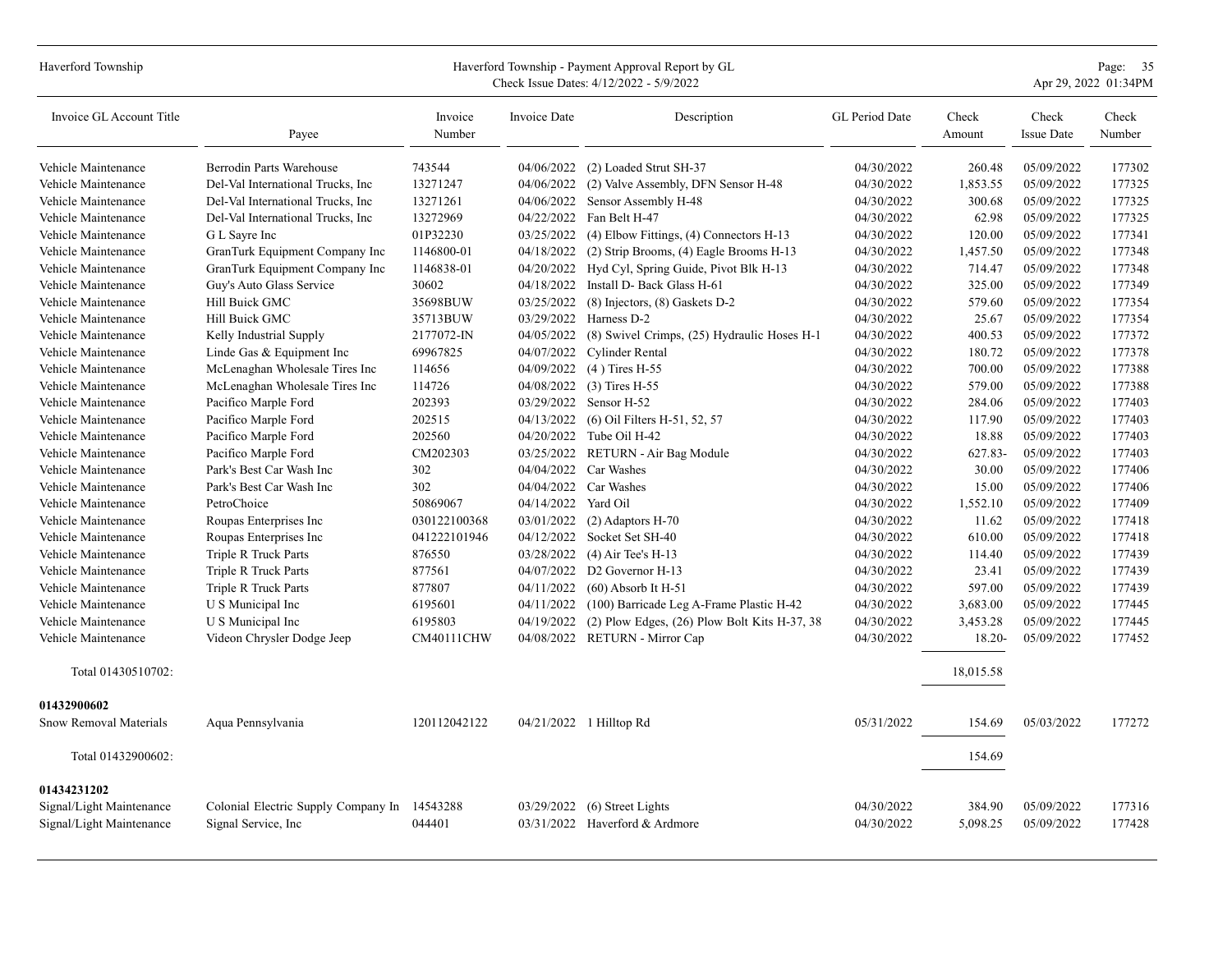| Haverford Township             |                                           |                   |              | Haverford Township - Payment Approval Report by GL<br>Check Issue Dates: 4/12/2022 - 5/9/2022 |                |                 |                            | Page: 36<br>Apr 29, 2022 01:34PM |
|--------------------------------|-------------------------------------------|-------------------|--------------|-----------------------------------------------------------------------------------------------|----------------|-----------------|----------------------------|----------------------------------|
| Invoice GL Account Title       | Payee                                     | Invoice<br>Number | Invoice Date | Description                                                                                   | GL Period Date | Check<br>Amount | Check<br><b>Issue Date</b> | Check<br>Number                  |
| Signal/Light Maintenance       | Signal Service, Inc                       | 044410            |              | 03/31/2022 Marple & Darby Creek                                                               | 04/30/2022     | 240.50          | 05/09/2022                 | 177428                           |
| Signal/Light Maintenance       | Signal Service, Inc                       | 044411            | 03/31/2022   | PA One Mark Out                                                                               | 04/30/2022     | 434.00          | 05/09/2022                 | 177428                           |
| Signal/Light Maintenance       | Signal Service, Inc                       | 044445            | 04/02/2022   | Haverford & Hathaway                                                                          | 04/30/2022     | 412.50          | 05/09/2022                 | 177428                           |
| Signal/Light Maintenance       | Signal Service, Inc                       | 044466            | 04/07/2022   | Eagle & Lawrence - Hit & run (No Police Inf                                                   | 04/30/2022     | 5,988.00        | 05/09/2022                 | 177428                           |
| Signal/Light Maintenance       | Signal Service, Inc                       | 044473            | 04/07/2022   | West Chester & Darby                                                                          | 04/30/2022     | 210.00          | 05/09/2022                 | 177428                           |
| Signal/Light Maintenance       | Signal Service, Inc.                      | 044482            | 04/07/2022   | Lancaster & Penn                                                                              | 04/30/2022     | 372.00          | 05/09/2022                 | 177428                           |
| Signal/Light Maintenance       | Signal Service, Inc.                      | 044483            | 04/07/2022   | Haverford & Hathaway                                                                          | 04/30/2022     | 210.00          | 05/09/2022                 | 177428                           |
| Signal/Light Maintenance       | Signal Service, Inc.                      | 044515            | 04/11/2022   | Earlington & Manoa                                                                            | 04/30/2022     | 157.50          | 05/09/2022                 | 177428                           |
| Signal/Light Maintenance       | Signal Service, Inc.                      | 044557            | 04/14/2022   | West Chester & Glendale                                                                       | 04/30/2022     | 538.50          | 05/09/2022                 | 177428                           |
| Signal/Light Maintenance       | Signal Service, Inc.                      | 43308             | 01/24/2022   | West Chester & Eagle                                                                          | 04/30/2022     | 390.00          | 05/09/2022                 | 177428                           |
| Signal/Light Maintenance       | Turtle & Hughes, Inc.                     | 5442956-00        | 04/05/2022   | Material for Street Lights                                                                    | 04/30/2022     | 1,904.50        | 05/09/2022                 | 177442                           |
| Total 01434231202:             |                                           |                   |              |                                                                                               |                | 16,340.65       |                            |                                  |
| 01440223302                    |                                           |                   |              |                                                                                               |                |                 |                            |                                  |
| Life Insurance - Civilian Ret  | North American Benefits Company           | 2933-01/293303    |              | 04/11/2022 Group Term Life Insurance                                                          | 04/30/2022     | 1,004.25        | 04/26/2022                 | 177267                           |
| Total 01440223302:             |                                           |                   |              |                                                                                               |                | 1,004.25        |                            |                                  |
| 01440223902                    |                                           |                   |              |                                                                                               |                |                 |                            |                                  |
| Health Benefits - Civilian Ret | DelCo Public Schools Healthcare Trst 3014 |                   |              | 04/01/2022 Health Benefits                                                                    | 04/30/2022     | 14,265.62       | 04/26/2022                 | 177262                           |
| Total 01440223902:             |                                           |                   |              |                                                                                               |                | 14,265.62       |                            |                                  |
| 01440224602                    |                                           |                   |              |                                                                                               |                |                 |                            |                                  |
| Rx/Dental/Vision - Civ Retire  | Express Scripts Inc                       | 43943961C         | 04/12/2022   | <b>Prescription Benefits</b>                                                                  | 04/30/2022     | 163.38          | 04/14/2022                 | 244                              |
| Rx/Dental/Vision - Civ Retire  | Express Scripts Inc                       | 43943961C         | 04/12/2022   | <b>Prescription Benefits</b>                                                                  | 04/30/2022     | 282.38          | 04/14/2022                 | 244                              |
| Rx/Dental/Vision - Civ Retire  | Express Scripts Inc                       | 43860001C         | 04/02/2022   | Prescription Benefits                                                                         | 04/30/2022     | 1,033.48        | 04/26/2022                 | 247                              |
| Rx/Dental/Vision - Civ Retire  | Express Scripts Inc                       | 44023361C         | 04/22/2022   | Prescription Benefits                                                                         | 05/31/2022     | 12.86           | 04/27/2022                 | 249                              |
| Rx/Dental/Vision - Civ Retire  | Delta Dental of PA                        | BE004917413C      | 03/31/2022   | Dental Benefits                                                                               | 04/30/2022     | 723.00          | 04/19/2022                 | 177237                           |
| Total 01440224602:             |                                           |                   |              |                                                                                               |                | 2,215.10        |                            |                                  |
| 01440900702                    |                                           |                   |              |                                                                                               |                |                 |                            |                                  |
| Operating Subsidy - Library    | Lowe's                                    | 901560            | 03/23/2022   | (2) CO Detectors                                                                              | 04/30/2022     | 53.16           | 04/19/2022                 | 177246                           |
| Operating Subsidy - Library    | Haverford Township Free Library           | 5-2022            | 04/21/2022   | <b>Operating Subsidy</b>                                                                      | 04/30/2022     | 105, 107.52     | 05/09/2022                 | 177351                           |
| Operating Subsidy - Library    | Petroleum Traders Corp                    | 1764817           | 04/21/2022   | Heating Oil                                                                                   | 04/30/2022     | 894.63          | 05/09/2022                 | 177410                           |
| Total 01440900702:             |                                           |                   |              |                                                                                               |                | 106,055.31      |                            |                                  |
|                                |                                           |                   |              |                                                                                               |                |                 |                            |                                  |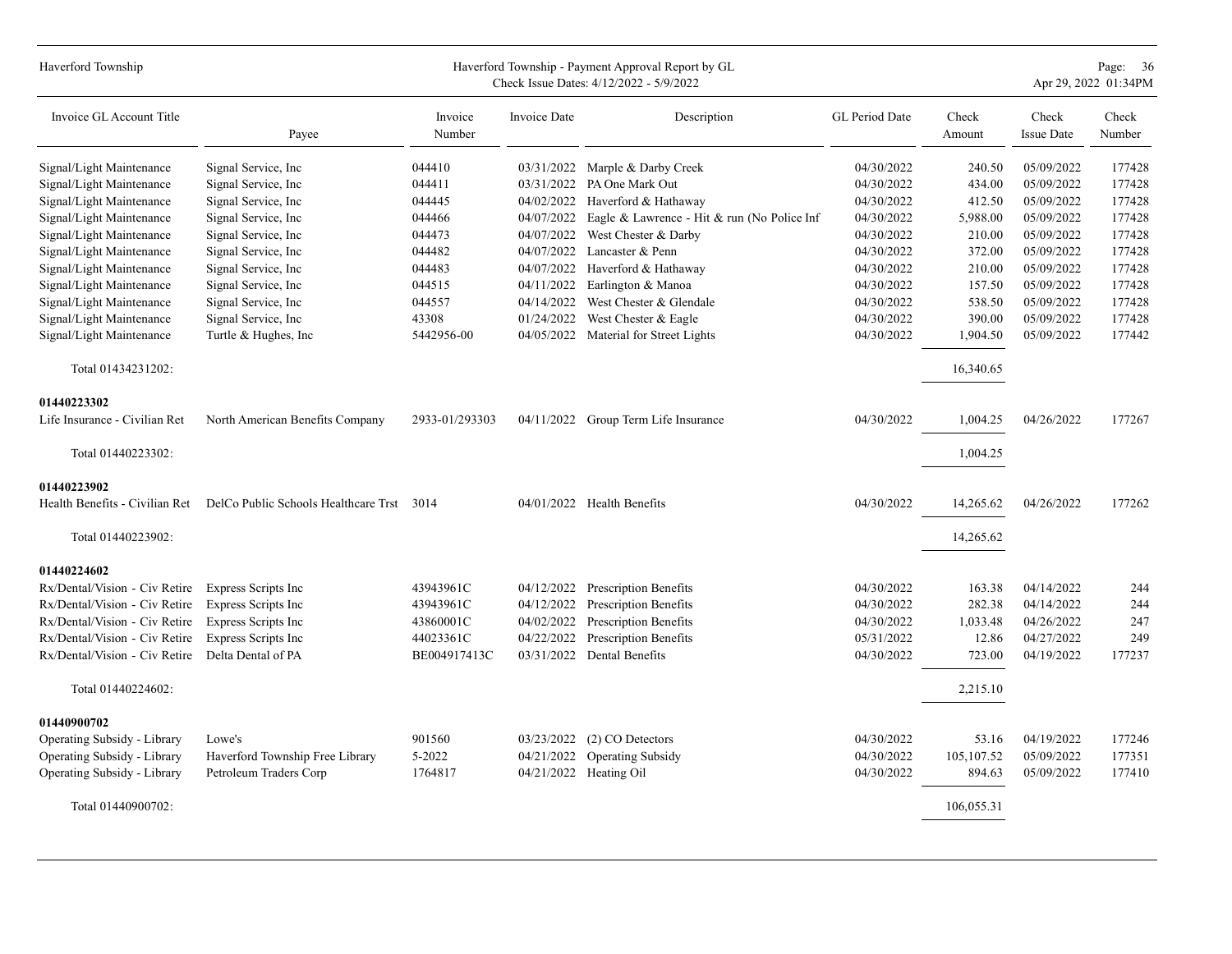| Haverford Township                                       |                                                  |                           |                          | Haverford Township - Payment Approval Report by GL<br>Check Issue Dates: 4/12/2022 - 5/9/2022 |                          |                    | Page: 37<br>Apr 29, 2022 01:34PM |                 |  |  |  |  |
|----------------------------------------------------------|--------------------------------------------------|---------------------------|--------------------------|-----------------------------------------------------------------------------------------------|--------------------------|--------------------|----------------------------------|-----------------|--|--|--|--|
| Invoice GL Account Title                                 | Payee                                            | Invoice<br>Number         | <b>Invoice Date</b>      | Description                                                                                   | <b>GL</b> Period Date    | Check<br>Amount    | Check<br><b>Issue Date</b>       | Check<br>Number |  |  |  |  |
| 01440900802                                              |                                                  |                           |                          |                                                                                               |                          |                    |                                  |                 |  |  |  |  |
| Life Insurance - Library                                 | North American Benefits Company                  | 2933-01/293303            |                          | 04/11/2022 Group Term Life Insurance                                                          | 04/30/2022               | 99.60              | 04/26/2022                       | 177267          |  |  |  |  |
| Total 01440900802:                                       |                                                  |                           |                          |                                                                                               |                          | 99.60              |                                  |                 |  |  |  |  |
| 01440900902                                              |                                                  |                           |                          |                                                                                               |                          |                    |                                  |                 |  |  |  |  |
| Health Benefits - Library                                | DelCo Public Schools Healthcare Trst 3014        |                           |                          | $04/01/2022$ Health Benefits                                                                  | 04/30/2022               | 8,024.66           | 04/26/2022                       | 177262          |  |  |  |  |
| Total 01440900902:                                       |                                                  |                           |                          |                                                                                               |                          | 8,024.66           |                                  |                 |  |  |  |  |
| 01440901002                                              |                                                  |                           |                          |                                                                                               |                          |                    |                                  |                 |  |  |  |  |
| Rx/Dental/Vision - Library                               | Express Scripts Inc                              | 43943961C                 | 04/12/2022               | <b>Prescription Benefits</b>                                                                  | 04/30/2022               | 2,779.50           | 04/14/2022                       | 244             |  |  |  |  |
| Rx/Dental/Vision - Library                               | <b>Express Scripts Inc</b>                       | 43860001C                 | 04/02/2022               | Prescription Benefits                                                                         | 04/30/2022               | 87.18              | 04/26/2022                       | 247             |  |  |  |  |
| Rx/Dental/Vision - Library                               | <b>Express Scripts Inc</b><br>Delta Dental of PA | 44023361C<br>BE004917413C | 04/22/2022<br>03/31/2022 | Prescription Benefits<br>Dental Benefits                                                      | 05/31/2022<br>04/30/2022 | 80.98              | 04/27/2022<br>04/19/2022         | 249<br>177237   |  |  |  |  |
| Rx/Dental/Vision - Library<br>Rx/Dental/Vision - Library | North American Benefits Company                  | 2933-341122               | 04/11/2022               | Long Term Civilian Disability Insurance                                                       | 05/31/2022               | 1,443.00<br>140.63 | 05/03/2022                       | 177282          |  |  |  |  |
| Total 01440901002:                                       |                                                  |                           |                          |                                                                                               |                          | 4,531.29           |                                  |                 |  |  |  |  |
| 01440902602                                              |                                                  |                           |                          |                                                                                               |                          |                    |                                  |                 |  |  |  |  |
| Nitre Hall Maintenance                                   | Aqua Pennsylvania                                | 027065341322              | 04/13/2022               | 1414 Johnson Rd                                                                               | 04/30/2022               | 56.44              | 04/26/2022                       | 177255          |  |  |  |  |
| Nitre Hall Maintenance                                   | Verizon                                          | 3507491500001             | 04/09/2022 Nitre Hall    |                                                                                               | 04/30/2022               | 56.18              | 04/26/2022                       | 177270          |  |  |  |  |
| Total 01440902602:                                       |                                                  |                           |                          |                                                                                               |                          | 112.62             |                                  |                 |  |  |  |  |
| 01440902702                                              |                                                  |                           |                          |                                                                                               |                          |                    |                                  |                 |  |  |  |  |
| Federal Sch Maintenance                                  | Aqua Pennsylvania                                | 026022441422              | 04/14/2022               | 169 Allgates Dr                                                                               | 04/30/2022               | 56.44              | 04/26/2022                       | 177255          |  |  |  |  |
| Federal Sch Maintenance                                  | Jacob Low Hardware                               | 3650                      | 04/20/2022               | $(2)$ Keys, $(2)$ Key Rings, $(4)$ Eye Screws                                                 | 04/30/2022               | 8.76               | 05/09/2022                       | 177363          |  |  |  |  |
| Federal Sch Maintenance                                  | Superior Alarm Systems Inc                       | 52022-7                   |                          | 05/01/2022 Fire Alarm Monitoring - Federal School                                             | 04/30/2022               | 120.00             | 05/09/2022                       | 177434          |  |  |  |  |
| Total 01440902702:                                       |                                                  |                           |                          |                                                                                               |                          | 185.20             |                                  |                 |  |  |  |  |
| 01440902802                                              |                                                  |                           |                          |                                                                                               |                          |                    |                                  |                 |  |  |  |  |
| Grange Maintenance                                       | Aqua Pennsylvania                                | 025910841322              | 04/13/2022               | Myrtle Ave                                                                                    | 04/30/2022               | 78.84              | 04/26/2022                       | 177255          |  |  |  |  |
| Grange Maintenance                                       | Aqua Pennsylvania                                | 025911041322              | 04/13/2022               | 139 Myrtle Ave                                                                                | 04/30/2022               | 95.42              | 04/26/2022                       | 177255          |  |  |  |  |
| Grange Maintenance                                       | Constellation NewEnergy Gas Divisi               | 3457836                   | 04/22/2022               | Natural Gas                                                                                   | 05/31/2022               | 204.07             | 05/03/2022                       | 177276          |  |  |  |  |
| Total 01440902802:                                       |                                                  |                           |                          |                                                                                               |                          | 378.33             |                                  |                 |  |  |  |  |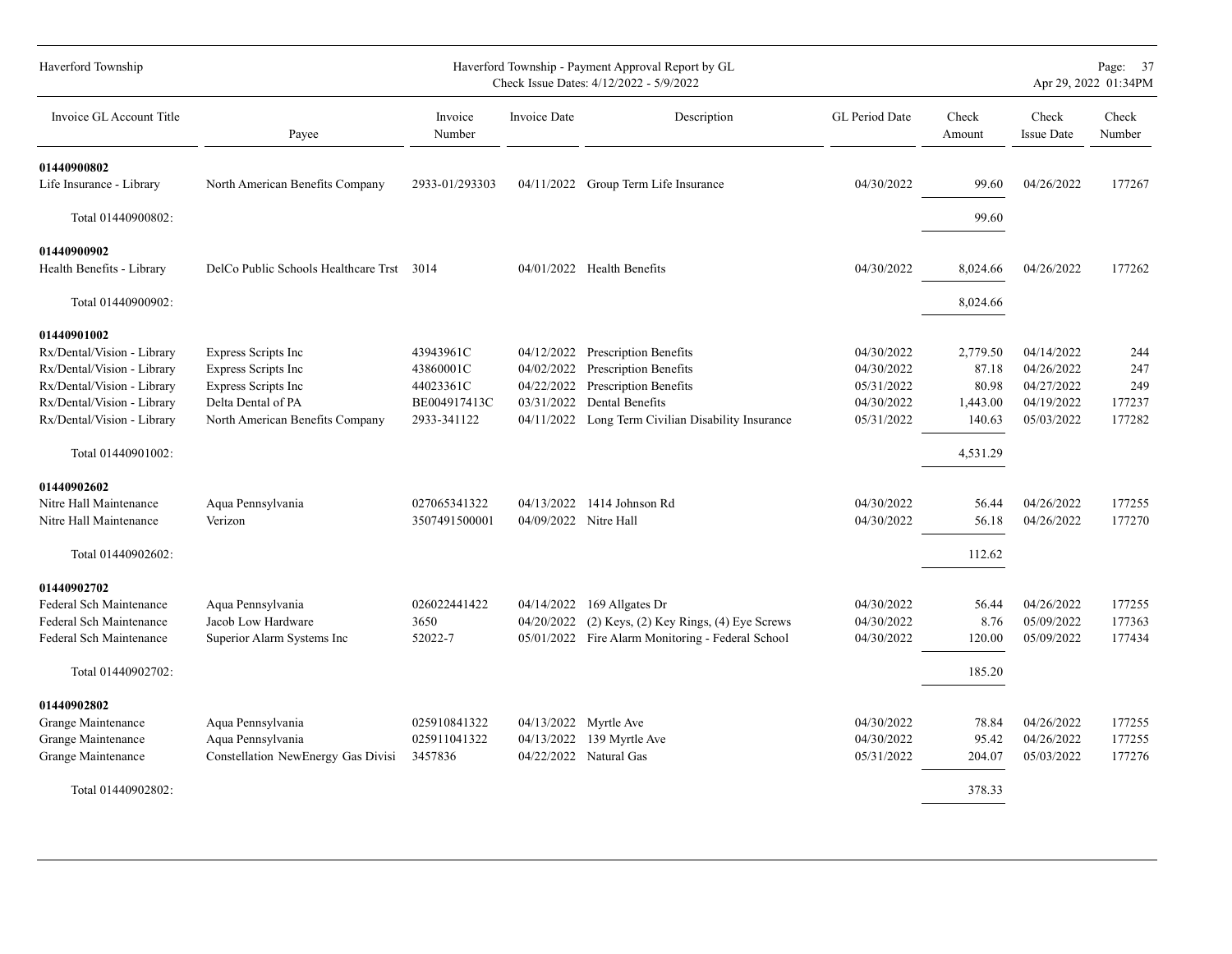| Haverford Township                                                                                                                                                                | Haverford Township - Payment Approval Report by GL<br>Check Issue Dates: 4/12/2022 - 5/9/2022                                                                          |                                                                               |                                                                                  |                                                                                                                                                          |                                                                                  |                                                                    |                                                                                  |                                                 |  |
|-----------------------------------------------------------------------------------------------------------------------------------------------------------------------------------|------------------------------------------------------------------------------------------------------------------------------------------------------------------------|-------------------------------------------------------------------------------|----------------------------------------------------------------------------------|----------------------------------------------------------------------------------------------------------------------------------------------------------|----------------------------------------------------------------------------------|--------------------------------------------------------------------|----------------------------------------------------------------------------------|-------------------------------------------------|--|
| Invoice GL Account Title                                                                                                                                                          | Payee                                                                                                                                                                  | Invoice<br>Number                                                             | <b>Invoice Date</b>                                                              | Description                                                                                                                                              | GL Period Date                                                                   | Check<br>Amount                                                    | Check<br><b>Issue Date</b>                                                       | Check<br>Number                                 |  |
| 01440903102<br><b>Emergency Management</b>                                                                                                                                        | Bound Tree Medical LLC<br><b>ESO Solutions Inc</b>                                                                                                                     | 84457724<br>ESC-76182                                                         | 03/24/2022                                                                       | (20) Adult Masks Covid<br>03/30/2022 Firehouse Records Management Software                                                                               | 04/30/2022<br>04/30/2022                                                         | 178.00<br>11,522.53                                                | 05/09/2022<br>05/09/2022                                                         | 177306<br>177336                                |  |
| <b>Emergency Management</b><br>Total 01440903102:                                                                                                                                 |                                                                                                                                                                        |                                                                               |                                                                                  |                                                                                                                                                          |                                                                                  | 11,700.53                                                          |                                                                                  |                                                 |  |
| 01450150002<br>Life Insurance                                                                                                                                                     | North American Benefits Company                                                                                                                                        | 2933-01/293303                                                                |                                                                                  | 04/11/2022 Group Term Life Insurance                                                                                                                     | 04/30/2022                                                                       | 108.00                                                             | 04/26/2022                                                                       | 177267                                          |  |
| Total 01450150002:                                                                                                                                                                |                                                                                                                                                                        |                                                                               |                                                                                  |                                                                                                                                                          |                                                                                  | 108.00                                                             |                                                                                  |                                                 |  |
| 01450150502<br><b>Health Benefits</b>                                                                                                                                             | DelCo Public Schools Healthcare Trst 3014                                                                                                                              |                                                                               |                                                                                  | 04/01/2022 Health Benefits                                                                                                                               | 04/30/2022                                                                       | 14,707.32                                                          | 04/26/2022                                                                       | 177262                                          |  |
| Total 01450150502:                                                                                                                                                                |                                                                                                                                                                        |                                                                               |                                                                                  |                                                                                                                                                          |                                                                                  | 14,707.32                                                          |                                                                                  |                                                 |  |
| 01450151002<br>Rx/Dental/Vision/LTD<br>Rx/Dental/Vision/LTD<br>Rx/Dental/Vision/LTD<br>Rx/Dental/Vision/LTD<br>Rx/Dental/Vision/LTD<br>Rx/Dental/Vision/LTD<br>Total 01450151002: | <b>Express Scripts Inc</b><br>Express Scripts Inc<br><b>Express Scripts Inc</b><br>Delta Dental of PA<br>Vision Benefits of America<br>North American Benefits Company | 43943961C<br>43860001C<br>44023361C<br>BE004917413C<br>1658453<br>2933-341122 | 04/12/2022<br>04/02/2022<br>04/22/2022<br>03/31/2022<br>04/06/2022<br>04/11/2022 | Prescription Benefits<br>Prescription Benefits<br>Prescription Benefits<br>Dental Benefits<br>Vision Benefits<br>Long Term Civilian Disability Insurance | 04/30/2022<br>04/30/2022<br>05/31/2022<br>04/30/2022<br>04/30/2022<br>05/31/2022 | 664.41<br>88.25<br>427.18<br>110.00<br>50.00<br>183.60<br>1,523.44 | 04/14/2022<br>04/26/2022<br>04/27/2022<br>04/19/2022<br>04/19/2022<br>05/03/2022 | 244<br>247<br>249<br>177237<br>177251<br>177282 |  |
| 01450151502<br>Pension Fund<br>Pension Fund<br>Total 01450151502:                                                                                                                 | U S Bank FBO Haverford Township<br>TD Ameritrade FBO 913039189                                                                                                         | 4062022A<br>4062022A                                                          | 04/06/2022                                                                       | 2022 Partial MMO<br>04/06/2022 2022 Partial MMO                                                                                                          | 04/30/2022<br>04/30/2022                                                         | 6,373.01<br>6,373.01<br>12,746.02                                  | 04/13/2022<br>04/13/2022                                                         | 241<br>177211                                   |  |
| 01450200002<br>Miscellaneous Expense<br>Total 01450200002:                                                                                                                        | Lowe's                                                                                                                                                                 | 902687                                                                        |                                                                                  | 03/29/2022 Floor Decking, Cordless Impact Wrench                                                                                                         | 04/30/2022                                                                       | 647.94<br>647.94                                                   | 04/19/2022                                                                       | 177246                                          |  |
| 01450200202<br>Office Supplies<br>Office Supplies                                                                                                                                 | Office Basics, Inc.<br>Office Basics, Inc.                                                                                                                             | I-2010474<br>I-2013538                                                        | 04/08/2022                                                                       | Office Supplies<br>04/13/2022 Office Supplies                                                                                                            | 04/30/2022<br>04/30/2022                                                         | 66.06<br>117.87                                                    | 05/09/2022<br>05/09/2022                                                         | 177400<br>177400                                |  |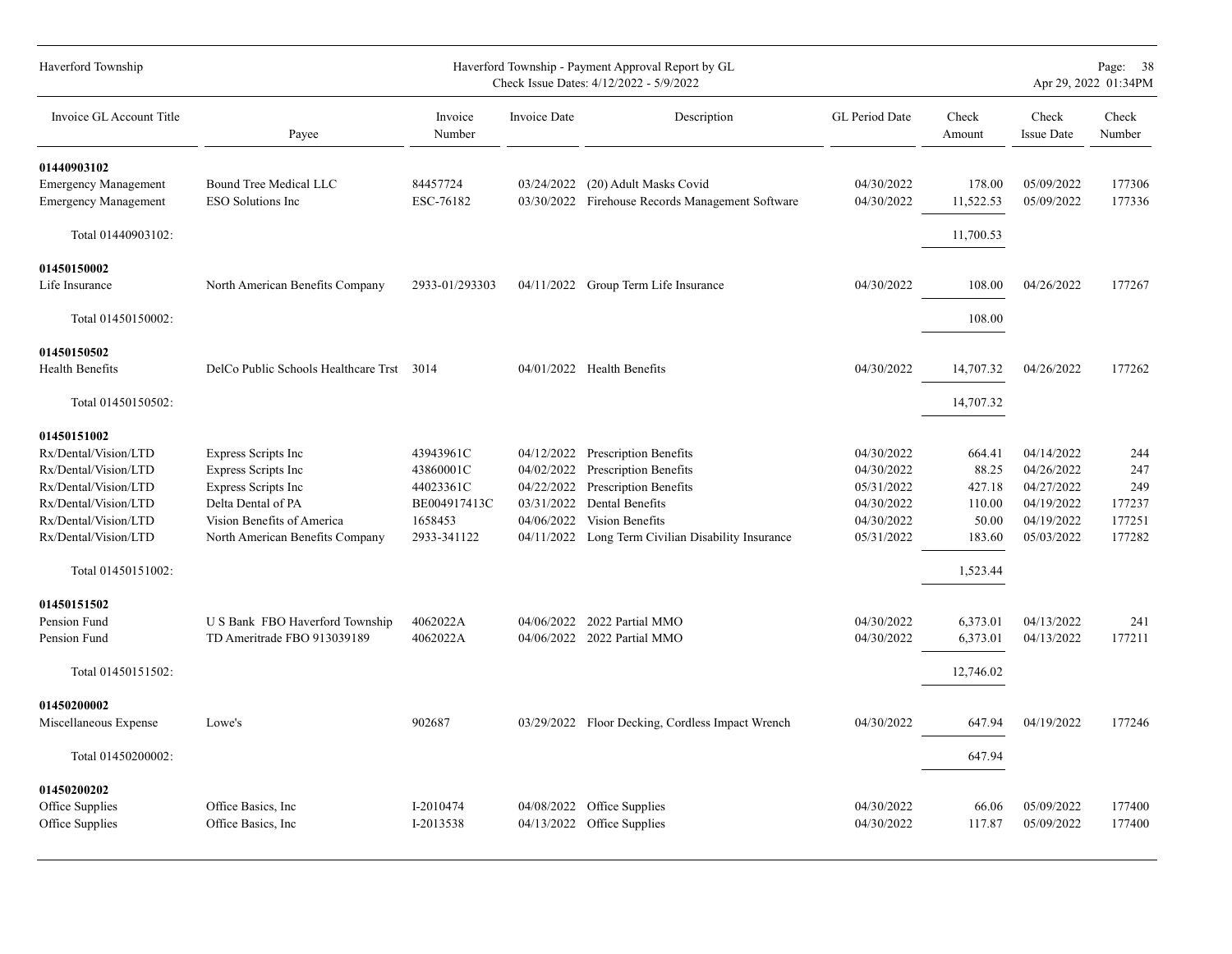| Haverford Township       |                                    |                   |              | Haverford Township - Payment Approval Report by GL<br>Check Issue Dates: 4/12/2022 - 5/9/2022 |                |                 |                            | Page: 39<br>Apr 29, 2022 01:34PM |
|--------------------------|------------------------------------|-------------------|--------------|-----------------------------------------------------------------------------------------------|----------------|-----------------|----------------------------|----------------------------------|
| Invoice GL Account Title | Payee                              | Invoice<br>Number | Invoice Date | Description                                                                                   | GL Period Date | Check<br>Amount | Check<br><b>Issue Date</b> | Check<br>Number                  |
| Office Supplies          | Office Basics, Inc.                | I-2015475         | 04/15/2022   | Office Supplies                                                                               | 04/30/2022     | 195.18          | 05/09/2022                 | 177400                           |
| Office Supplies          | Office Basics, Inc.                | I-2016266         | 04/18/2022   | Office Supplies                                                                               | 04/30/2022     | 71.11           | 05/09/2022                 | 177400                           |
| Office Supplies          | Office Basics, Inc.                | I-2024130         | 04/28/2022   | Office Supplies                                                                               | 04/30/2022     | 104.38          | 05/09/2022                 | 177400                           |
| Total 01450200202:       |                                    |                   |              |                                                                                               |                | 554.60          |                            |                                  |
| 01450201302              |                                    |                   |              |                                                                                               |                |                 |                            |                                  |
| Utilities                | Aqua Pennsylvania                  | 120001441422      |              | 04/14/2022 900 Parkview Dr                                                                    | 04/30/2022     | 282.62          | 04/26/2022                 | 177255                           |
| Total 01450201302:       |                                    |                   |              |                                                                                               |                | 282.62          |                            |                                  |
| 01450210102              |                                    |                   |              |                                                                                               |                |                 |                            |                                  |
| Postage Expense          | Great American Financial Services  | 31313345          |              | 03/24/2022 Postage Meter Lease                                                                | 04/30/2022     | 5.50            | 04/12/2022                 | 177196                           |
| Total 01450210102:       |                                    |                   |              |                                                                                               |                | 5.50            |                            |                                  |
| 01450260202              |                                    |                   |              |                                                                                               |                |                 |                            |                                  |
| Training                 | <b>Brian Barrett</b>               | 4182022           |              | 04/18/2022 Reimb - PRPS Conference                                                            | 04/30/2022     | 1,708.35        | 04/26/2022                 | 177257                           |
| Training                 | Julien Denny                       | 4182022           | 04/18/2022   | Reimb - PRPS Conference Mileage                                                               | 04/30/2022     | 118.17          | 04/26/2022                 | 177265                           |
| Training                 | Kirsten Taylor                     | 4182022           | 04/18/2022   | Reimb - PRPS Conference Mileage                                                               | 04/30/2022     | 118.17          | 04/26/2022                 | 177266                           |
| Training                 | Jackie O'Doherty                   | 4182022           | 04/18/2022   | Reimb - PRPS Conference                                                                       | 05/31/2022     | 182.25          | 05/03/2022                 | 177279                           |
| Total 01450260202:       |                                    |                   |              |                                                                                               |                | 2,126.94        |                            |                                  |
| 01450300002              |                                    |                   |              |                                                                                               |                |                 |                            |                                  |
| Communications           | <b>Comcast Business</b>            | 137472792         | 01/01/2022   | Cable Service                                                                                 | 01/31/2022     | 219.78-         | 04/12/2022                 | 176294                           |
| Communications           | Telesystem                         | 9977971           | 04/01/2022   | Phone Expense Acct #9977971                                                                   | 04/30/2022     | 132.77          | 04/12/2022                 | 177208                           |
| Communications           | <b>Comcast Business</b>            | 143569091         | 04/01/2022   | Cable Service                                                                                 | 04/30/2022     | 446.15          | 04/19/2022                 | 177235                           |
| Communications           | <b>Comcast Business</b>            | 143569091         | 04/01/2022   | Cable Service                                                                                 | 04/30/2022     | $446.15-$       | 04/19/2022                 | 177235                           |
| Communications           | <b>Comcast Business</b>            | 143569091A        | 04/01/2022   | Cable Service                                                                                 | 04/30/2022     | 446.15          | 04/19/2022                 | 177253                           |
| Communications           | AT & T Mobility                    | 287286281561      | 04/16/2022   | Cellular Service                                                                              | 05/31/2022     | 120.74          | 05/03/2022                 | 177273                           |
| Communications           | Comcast                            | 024950441422      | 04/14/2022   | Cable Service - 9000 Parkview Dr                                                              | 05/31/2022     | 557.58          | 05/03/2022                 | 177275                           |
| Communications           | Comcast                            | 027411441422      |              | 04/14/2022 Cable Service - 9000 Parkview Dr                                                   | 05/31/2022     | 128.40          | 05/03/2022                 | 177275                           |
| Total 01450300002:       |                                    |                   |              |                                                                                               |                | 1,165.86        |                            |                                  |
| 01450400002              |                                    |                   |              |                                                                                               |                |                 |                            |                                  |
| Copier Lease/Maintenance | Toshiba America Business Solutions | 5565701           | 03/27/2022   | Copier Maintenance                                                                            | 04/30/2022     | 191.33          | 04/12/2022                 | 177209                           |
| Copier Lease/Maintenance | Toshiba Financial Services         | 469091912         | 04/01/2022   | Copier Lease                                                                                  | 04/30/2022     | 359.73          | 04/19/2022                 | 177250                           |
| Copier Lease/Maintenance | Toshiba Financial Service          | 76046107          |              | 04/09/2022 Copier Lease                                                                       | 05/31/2022     | 250.89          | 05/03/2022                 | 177283                           |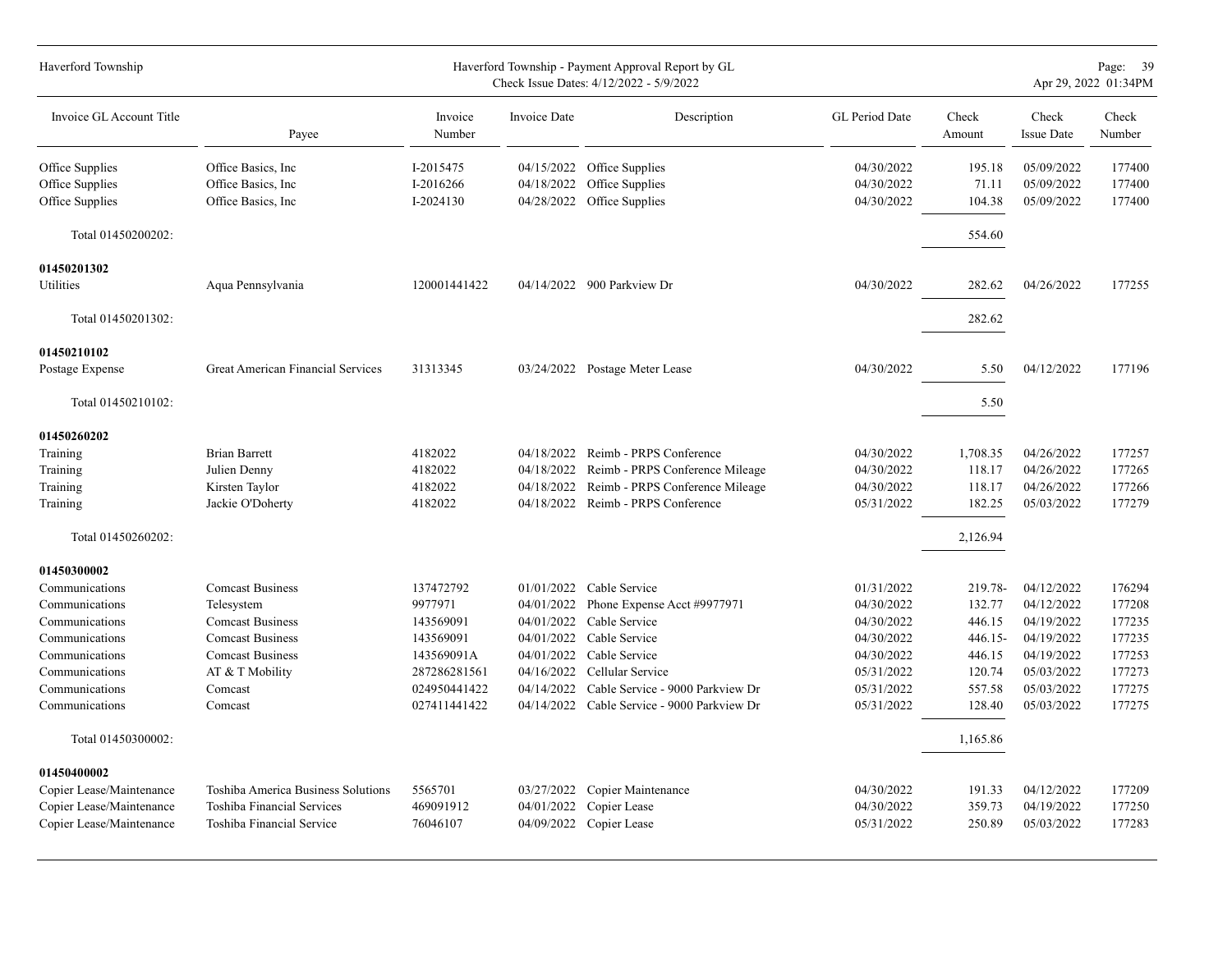| Haverford Township         |                                             |                   |                     | Haverford Township - Payment Approval Report by GL<br>Check Issue Dates: 4/12/2022 - 5/9/2022 |                       |                 |                            | Page: 40<br>Apr 29, 2022 01:34PM |
|----------------------------|---------------------------------------------|-------------------|---------------------|-----------------------------------------------------------------------------------------------|-----------------------|-----------------|----------------------------|----------------------------------|
| Invoice GL Account Title   | Payee                                       | Invoice<br>Number | <b>Invoice Date</b> | Description                                                                                   | <b>GL</b> Period Date | Check<br>Amount | Check<br><b>Issue Date</b> | Check<br>Number                  |
| Total 01450400002:         |                                             |                   |                     |                                                                                               |                       | 801.95          |                            |                                  |
| 01450411702                |                                             |                   |                     |                                                                                               |                       |                 |                            |                                  |
| Vehicle Insurance          | Arthur J Gallagher Risk Mgmt Serv I 3977569 |                   |                     | 03/17/2022 P & C Insurance Premium - 4th Install                                              | 04/30/2022            | 2,002.00        | 04/19/2022                 | 177233                           |
| Total 01450411702:         |                                             |                   |                     |                                                                                               |                       | 2,002.00        |                            |                                  |
| 01450510002                |                                             |                   |                     |                                                                                               |                       |                 |                            |                                  |
| Vehicle Fuel               | Papco, Inc.                                 | 3361411           | 04/01/2022 Unleaded |                                                                                               | 04/30/2022            | 237.76          | 05/09/2022                 | 177405                           |
| Vehicle Fuel               | Papco, Inc.                                 | 3363431           | 04/21/2022 Unleaded |                                                                                               | 04/30/2022            | 158.61          | 05/09/2022                 | 177405                           |
| Total 01450510002:         |                                             |                   |                     |                                                                                               |                       | 396.37          |                            |                                  |
| 01450921102                |                                             |                   |                     |                                                                                               |                       |                 |                            |                                  |
| Reserve Vending Expense    | Liberty Coca-Cola Beverages LLC             | 12101206216       |                     | 04/14/2022 Vending Machines                                                                   | 04/30/2022            | 698.40          | 05/09/2022                 | 177376                           |
| Total 01450921102:         |                                             |                   |                     |                                                                                               |                       | 698.40          |                            |                                  |
| 01450922002                |                                             |                   |                     |                                                                                               |                       |                 |                            |                                  |
| Recreation Program Expense | Caroline Korz                               | 5118              | 05/01/2018          | Instructor - Spring Soccer                                                                    | 04/30/2018            | $35.00 -$       | 04/12/2022                 | 163317                           |
| Recreation Program Expense | Joseph Di Lossi                             | 5118              | 05/01/2018          | Rentals                                                                                       | 04/30/2018            | $20.00 -$       | 04/12/2022                 | 163404                           |
| Recreation Program Expense | Emily R Denny                               | 4915A             | 04/09/2015          | Reissue lost ch#152547                                                                        | 08/31/2018            | 96.00-          | 04/12/2022                 | 164406                           |
| Recreation Program Expense | Commonwealth of Pennsylvania                | 4132022           | 04/13/2022          | 2021 Unclaimed Property                                                                       | 04/30/2022            | 1,651.00        | 04/19/2022                 | 177236                           |
| Recreation Program Expense | <b>Emily Green</b>                          | 4132022           | 04/13/2022          | Reimb - Earth Day Supplies                                                                    | 04/30/2022            | 53.44           | 04/19/2022                 | 177238                           |
| Recreation Program Expense | Julien Denny                                | 4112022           | 04/11/2022          | Reimb - Supplies for Artastic                                                                 | 04/30/2022            | 54.39           | 04/19/2022                 | 177245                           |
| Recreation Program Expense | Adrianne Cerceo-Leo                         | 4272022           | 04/27/2022          | Instructor - Pilates Fusion                                                                   | 04/30/2022            | 120.00          | 05/09/2022                 | 177290                           |
| Recreation Program Expense | Alanna McBrearty                            | 4272022           | 04/27/2022          | Instructor - Girls Lacrosse                                                                   | 04/30/2022            | 140.00          | 05/09/2022                 | 177292                           |
| Recreation Program Expense | Allison Geiger                              | 4182022           | 04/18/2022          | Instructor - Girls Lacrosse                                                                   | 04/30/2022            | 450.00          | 05/09/2022                 | 177294                           |
| Recreation Program Expense | Anthony Lawson                              | 4282022           | 04/28/2022          | <b>Instructor - Soccer</b>                                                                    | 04/30/2022            | 198.00          | 05/09/2022                 | 177295                           |
| Recreation Program Expense | Beth Ann Rush                               | 4252022A          | 04/25/2022          | Instructor - Senior Fitness Mon                                                               | 04/30/2022            | 120.00          | 05/09/2022                 | 177303                           |
| Recreation Program Expense | Beth Ann Rush                               | 4252022B          | 04/25/2022          | Instructor - Senior Fitness Mon                                                               | 04/30/2022            | 120.00          | 05/09/2022                 | 177303                           |
| Recreation Program Expense | Beth Ann Rush                               | 4252022C          | 04/25/2022          | Instructor - Senior Chair Yoga                                                                | 04/30/2022            | 120.00          | 05/09/2022                 | 177303                           |
| Recreation Program Expense | Beth Ann Rush                               | 4252022D          | 04/25/2022          | Instructor - Hatha Yoga                                                                       | 04/30/2022            | 140.00          | 05/09/2022                 | 177303                           |
| Recreation Program Expense | Beth Ann Rush                               | 4272022           | 04/27/2022          | Instructor - Senior Fitness Wed                                                               | 04/30/2022            | 120.00          | 05/09/2022                 | 177303                           |
| Recreation Program Expense | Beth Ann Rush                               | 4282022A          | 04/28/2022          | Instructor - Senior Chair Yoga Thur                                                           | 04/30/2022            | 120.00          | 05/09/2022                 | 177303                           |
| Recreation Program Expense | Beth Ann Rush                               | 4282022B          | 04/28/2022          | Instructor - Senior Chair Yoga Fri                                                            | 04/30/2022            | 120.00          | 05/09/2022                 | 177303                           |
| Recreation Program Expense | Beth Ann Rush                               | 4282022C          | 04/28/2022          | Instructor - Senior Fitness Fri                                                               | 04/30/2022            | 120.00          | 05/09/2022                 | 177303                           |
| Recreation Program Expense | <b>BSN</b> Sports Inc                       | 916608980         | 04/30/2022          | (2) Lacrosse Goal/Net                                                                         | 04/30/2022            | 340.00          | 05/09/2022                 | 177308                           |
| Recreation Program Expense | Connor Salvesen                             | 4282022           |                     | 04/28/2022 Scorekeeper                                                                        | 04/30/2022            | 217.50          | 05/09/2022                 | 177317                           |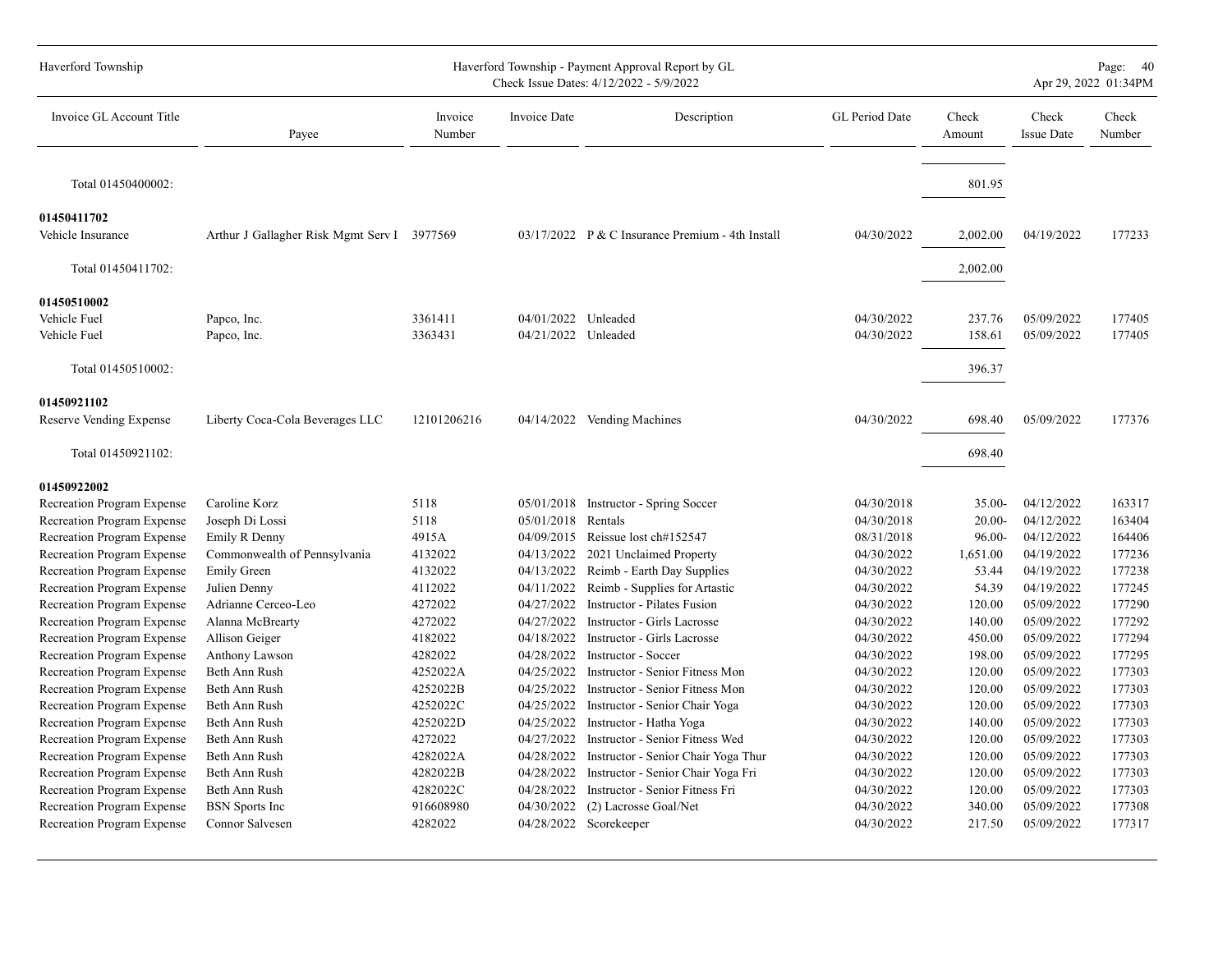| Haverford Township         | Haverford Township - Payment Approval Report by GL<br>Apr 29, 2022 01:34PM<br>Check Issue Dates: 4/12/2022 - 5/9/2022 |                   |                    |                                                |                |                 |                            |                 |  |  |
|----------------------------|-----------------------------------------------------------------------------------------------------------------------|-------------------|--------------------|------------------------------------------------|----------------|-----------------|----------------------------|-----------------|--|--|
| Invoice GL Account Title   | Payee                                                                                                                 | Invoice<br>Number | Invoice Date       | Description                                    | GL Period Date | Check<br>Amount | Check<br><b>Issue Date</b> | Check<br>Number |  |  |
| Recreation Program Expense | Courtney Tintera                                                                                                      | 4252022           |                    | 04/25/2022 Instructor - Various Programs       | 04/30/2022     | 162.75          | 05/09/2022                 | 177318          |  |  |
| Recreation Program Expense | Dayanara Caicedo                                                                                                      | 4182022           |                    | 04/18/2022 Instructor - Girls Lacrosse         | 04/30/2022     | 250.00          | 05/09/2022                 | 177320          |  |  |
| Recreation Program Expense | Deborah Saldana                                                                                                       | 4252022A          |                    | 04/25/2022 Instructor - Zumba                  | 04/30/2022     | 30.00           | 05/09/2022                 | 177321          |  |  |
| Recreation Program Expense | Deborah Saldana                                                                                                       | 4252022B          |                    | 04/25/2022 Instructor - Barre                  | 04/30/2022     | 160.00          | 05/09/2022                 | 177321          |  |  |
| Recreation Program Expense | Defensive Driving Academy Inc                                                                                         | 4262022           |                    | 04/26/2022 Driver's Education                  | 04/30/2022     | 540.00          | 05/09/2022                 | 177322          |  |  |
| Recreation Program Expense | Eileen G Micklin                                                                                                      | 4252022           | 04/25/2022         | Instructor - Pickelball                        | 04/30/2022     | 70.00           | 05/09/2022                 | 177330          |  |  |
| Recreation Program Expense | Eileen McAndrews                                                                                                      | 4282022           | 04/28/2022         | Instructor - Mindfulness Meditation            | 04/30/2022     | 90.00           | 05/09/2022                 | 177331          |  |  |
| Recreation Program Expense | Eileen McAndrews                                                                                                      | 4282022A          |                    | 04/28/2022 Instructor - Mindfulness Meditation | 04/30/2022     | 90.00           | 05/09/2022                 | 177331          |  |  |
| Recreation Program Expense | Elizabeth Luff                                                                                                        | 4262022           | 04/26/2022         | Instructor - Zumba Gold                        | 04/30/2022     | 140.00          | 05/09/2022                 | 177332          |  |  |
| Recreation Program Expense | <b>Emily Caswell</b>                                                                                                  | 4252022           | 04/25/2022         | Instructor - Nature Camp                       | 04/30/2022     | 209.00          | 05/09/2022                 | 177334          |  |  |
| Recreation Program Expense | Erin P O'Brien                                                                                                        | 4262022           |                    | 04/26/2022 Instructor - Various Programs       | 04/30/2022     | 175.00          | 05/09/2022                 | 177335          |  |  |
| Recreation Program Expense | Finnegan McPoyle                                                                                                      | 4262022           |                    | 04/26/2022 Scorekeeper                         | 04/30/2022     | 50.00           | 05/09/2022                 | 177339          |  |  |
| Recreation Program Expense | Gracyn Shaw                                                                                                           | 4272022           |                    | 04/27/2022 Instructor - Girls Lacrosse         | 04/30/2022     | 85.00           | 05/09/2022                 | 177346          |  |  |
| Recreation Program Expense | Isabella Malosh                                                                                                       | 4252022           | 04/25/2022         | Instructor - Nature Camp                       | 04/30/2022     | 190.00          | 05/09/2022                 | 177358          |  |  |
| Recreation Program Expense | Ivori Campbell                                                                                                        | 4262022           |                    | 04/26/2022 Instructor - Zumba                  | 04/30/2022     | 60.00           | 05/09/2022                 | 177359          |  |  |
| Recreation Program Expense | Jack Bullock                                                                                                          | 4272022           |                    | 04/27/2022 Scorekeeper                         | 04/30/2022     | 50.00           | 05/09/2022                 | 177362          |  |  |
| Recreation Program Expense | Jared S. Caldwell                                                                                                     | 4272022           | 04/27/2022 Rentals |                                                | 04/30/2022     | 324.00          | 05/09/2022                 | 177365          |  |  |
| Recreation Program Expense | Jean M Vetter                                                                                                         | 4262022           | 04/26/2022         | Instructor - Pickelball                        | 04/30/2022     | 70.00           | 05/09/2022                 | 177366          |  |  |
| Recreation Program Expense | John J Connolly                                                                                                       | 4252022           | 04/25/2022         | Instructor - Pickelball                        | 04/30/2022     | 140.00          | 05/09/2022                 | 177368          |  |  |
| Recreation Program Expense | Justin Salvesen                                                                                                       | 4282022           | 04/28/2022         | Instructor - Tennis                            | 04/30/2022     | 105.00          | 05/09/2022                 | 177370          |  |  |
| Recreation Program Expense | Kevin Shindler                                                                                                        | 4282022           |                    | 04/28/2022 Scorekeeper                         | 04/30/2022     | 85.00           | 05/09/2022                 | 177373          |  |  |
| Recreation Program Expense | Liliya Murdock                                                                                                        | 4252022           | 04/25/2022         | Instructor - Zumba                             | 04/30/2022     | 30.00           | 05/09/2022                 | 177377          |  |  |
| Recreation Program Expense | Lisa A Drake                                                                                                          | 4272022           | 04/27/2022         | Instructor - The Pound Workout                 | 04/30/2022     | 120.00          | 05/09/2022                 | 177379          |  |  |
| Recreation Program Expense | LogoWear House Inc                                                                                                    | 73551             |                    | 04/01/2022 (105) Shirts - Spring Soccer        | 04/30/2022     | 525.00          | 05/09/2022                 | 177380          |  |  |
| Recreation Program Expense | LogoWear House Inc                                                                                                    | 73552             |                    | 04/01/2022 (60) Shirts - Small Fry Soccer      | 04/30/2022     | 300.00          | 05/09/2022                 | 177380          |  |  |
| Recreation Program Expense | LogoWear House Inc                                                                                                    | 73553             |                    | 04/01/2022 (35) Shirts - Volley Kids           | 04/30/2022     | 210.00          | 05/09/2022                 | 177380          |  |  |
| Recreation Program Expense | LogoWear House Inc                                                                                                    | 73722             | 04/22/2022         | (205) Shirts - Earth Day                       | 04/30/2022     | 1,640.00        | 05/09/2022                 | 177380          |  |  |
| Recreation Program Expense | Margaret Wilson                                                                                                       | 4272022           | 04/27/2022         | Instructor - Girls Lacrosse                    | 04/30/2022     | 252.00          | 05/09/2022                 | 177383          |  |  |
| Recreation Program Expense | Matthew Hasson                                                                                                        | 4262022           |                    | 04/26/2022 Scorekeeper                         | 04/30/2022     | 35.00           | 05/09/2022                 | 177384          |  |  |
| Recreation Program Expense | Matthew P Klein                                                                                                       | 4182022           | 04/18/2022         | Instructor - Spring Break Camp                 | 04/30/2022     | 182.50          | 05/09/2022                 | 177386          |  |  |
| Recreation Program Expense | Michelle Perri                                                                                                        | 4262022           | 04/26/2022         | Instructor - Tots on the Move                  | 04/30/2022     | 150.00          | 05/09/2022                 | 177390          |  |  |
| Recreation Program Expense | Nathan Scott                                                                                                          | 4272022           | 04/27/2022 Rentals |                                                | 04/30/2022     | 85.25           | 05/09/2022                 | 177393          |  |  |
| Recreation Program Expense | Nature Watch                                                                                                          | 178453A           | 04/14/2022         | Supplies - Nature Club, Summer Camps           | 04/30/2022     | 281.56          | 05/09/2022                 | 177394          |  |  |
| Recreation Program Expense | Noah Fox                                                                                                              | 4272022           |                    | 04/27/2022 Instructor - Spring Soccer          | 04/30/2022     | 750.00          | 05/09/2022                 | 177397          |  |  |
| Recreation Program Expense | Paige Ruth Braunlich                                                                                                  | 4262022           | 04/26/2022         | Instructor - Girls Lacrosse                    | 04/30/2022     | 17.50           | 05/09/2022                 | 177404          |  |  |
| Recreation Program Expense | Pi-Chi Yang                                                                                                           | 4262022           | 04/26/2022         | Instructor - Ballet                            | 04/30/2022     | 120.00          | 05/09/2022                 | 177413          |  |  |
| Recreation Program Expense | Robert Rinaldi                                                                                                        | 4252022           |                    | 04/25/2022 Instructor - Little Explorers       | 04/30/2022     | 48.00           | 05/09/2022                 | 177417          |  |  |
| Recreation Program Expense | Ryan Edward Shindler                                                                                                  | 4282022           |                    | 04/28/2022 Scorekeeper                         | 04/30/2022     | 135.00          | 05/09/2022                 | 177419          |  |  |
| Recreation Program Expense | Sandi Kirschner                                                                                                       | 4272022           | 04/27/2022         | Instructor - Gentle Stretch & Tone             | 04/30/2022     | 140.00          | 05/09/2022                 | 177420          |  |  |
| Recreation Program Expense | Sandy McGuire                                                                                                         | 4262022A          |                    | 04/26/2022 Instructor - Cycle                  | 04/30/2022     | 140.00          | 05/09/2022                 | 177421          |  |  |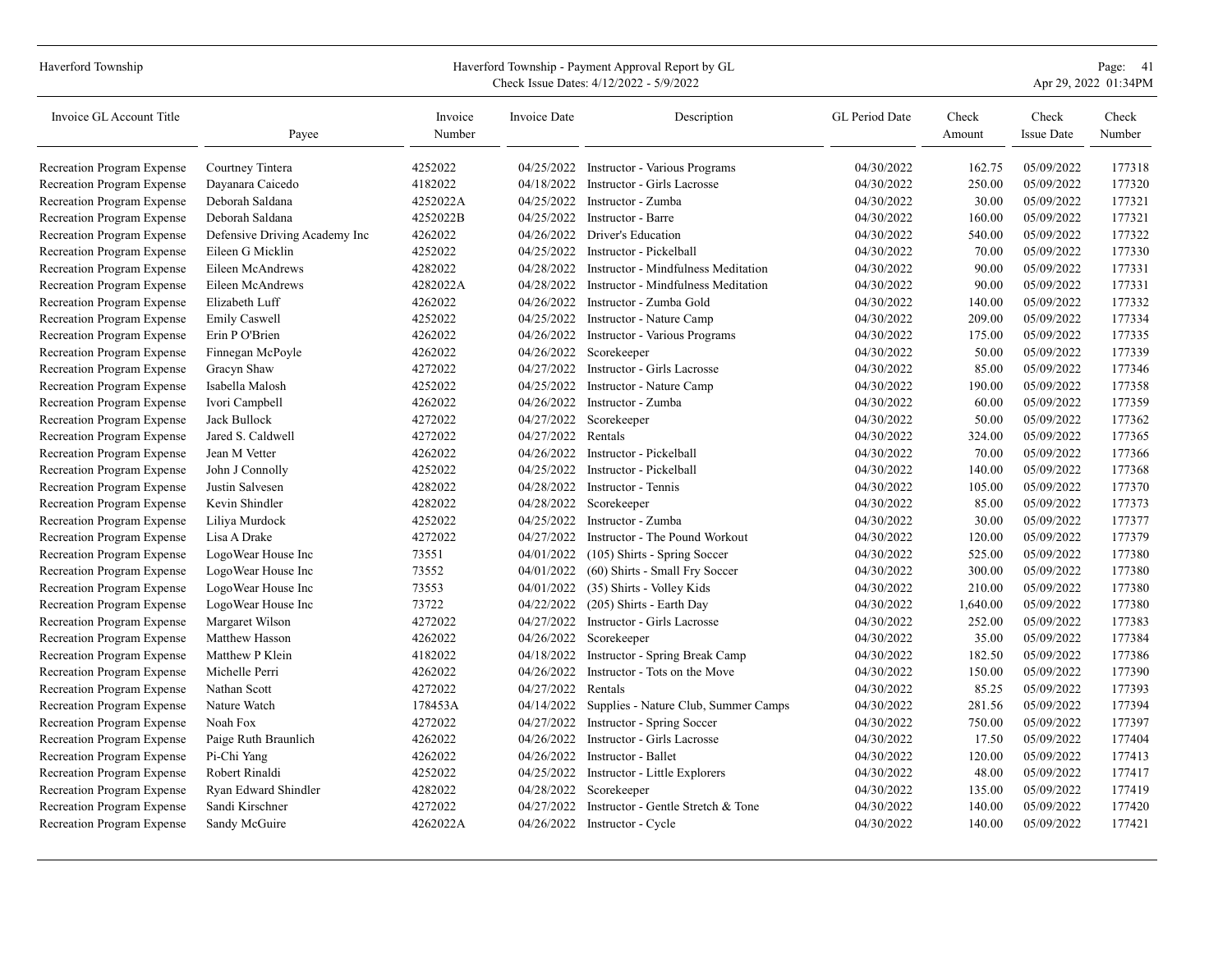| Haverford Township               |                                           |                   |                     | Haverford Township - Payment Approval Report by GL<br>Check Issue Dates: 4/12/2022 - 5/9/2022 |                |                 |                            | Page: 42<br>Apr 29, 2022 01:34PM |
|----------------------------------|-------------------------------------------|-------------------|---------------------|-----------------------------------------------------------------------------------------------|----------------|-----------------|----------------------------|----------------------------------|
| Invoice GL Account Title         | Payee                                     | Invoice<br>Number | <b>Invoice Date</b> | Description                                                                                   | GL Period Date | Check<br>Amount | Check<br><b>Issue Date</b> | Check<br>Number                  |
| Recreation Program Expense       | Sandy McGuire                             | 4262022B          | 04/26/2022          | Instructor - Barre                                                                            | 04/30/2022     | 140.00          | 05/09/2022                 | 177421                           |
| Recreation Program Expense       | Sandy McGuire                             | 4282022           | 04/28/2022          | Instructor - Barre                                                                            | 04/30/2022     | 140.00          | 05/09/2022                 | 177421                           |
| Recreation Program Expense       | Sandy McGuire                             | 4282022A          | 04/28/2022          | Instructor - Cycle                                                                            | 04/30/2022     | 175.00          | 05/09/2022                 | 177421                           |
| Recreation Program Expense       | Sarah Caswell Warnick                     | 4252022           | 04/25/2022          | Instructor - Nature Camp                                                                      | 04/30/2022     | 438.75          | 05/09/2022                 | 177422                           |
| Recreation Program Expense       | Sharon Smith                              | 4282022           |                     | 04/28/2022 Instructor - Gentle Yoga                                                           | 04/30/2022     | 120.00          | 05/09/2022                 | 177424                           |
| Recreation Program Expense       | Shinning Knights LTD Corp                 | 4262022           | 04/26/2022          | Instructor - Chess Club                                                                       | 04/30/2022     | 1,150.80        | 05/09/2022                 | 177426                           |
| Recreation Program Expense       | <b>Stacey Fash</b>                        | 4182022           |                     | 04/18/2022 Instructor - Easter Egg Hunt                                                       | 04/30/2022     | 52.50           | 05/09/2022                 | 177432                           |
| Recreation Program Expense       | <b>Steel Soccer</b>                       | 4192022           | 04/19/2022          | Instructor - Softball Camp                                                                    | 04/30/2022     | 4,859.25        | 05/09/2022                 | 177433                           |
| Recreation Program Expense       | Steel Soccer                              | 4262022           | 04/26/2022          | Instructor - Baseball Camp                                                                    | 04/30/2022     | 3,604.50        | 05/09/2022                 | 177433                           |
| Recreation Program Expense       | Suzanne Barr                              | 4262022           | 04/26/2022          | Instructor - Verious Tennis Lessons                                                           | 04/30/2022     | 1,540.00        | 05/09/2022                 | 177435                           |
| Recreation Program Expense       | William McClatchy                         | 4182022           | 04/18/2022          | Referee                                                                                       | 04/30/2022     | 150.00          | 05/09/2022                 | 177455                           |
| Recreation Program Expense       | World Class Soccer School LLC             | 4182022           |                     | 04/18/2022 Instructor - Soccer School                                                         | 04/30/2022     | 5,919.50        | 05/09/2022                 | 177456                           |
| Total 01450922002:               |                                           |                   |                     |                                                                                               |                | 30,581.19       |                            |                                  |
| 01450923202                      |                                           |                   |                     |                                                                                               |                |                 |                            |                                  |
| Operating Expenses - CREC        | Apex Elevator Inspection & Testing L      | 40340             | 12/21/2021          | Semi Annual Inspection - 9000 Parkview Dr                                                     | 04/30/2022     | 60.00           | 05/09/2022                 | 177296                           |
| Operating Expenses - CREC        | Colonial Electric Supply Company In       | 14579350          | 04/19/2022          | (60) Light Bulbs                                                                              | 04/30/2022     | 465.00          | 05/09/2022                 | 177316                           |
| <b>Operating Expenses - CREC</b> | Grainger                                  | 9259059138        |                     | 03/28/2022 (500) Receptacle Liners                                                            | 04/30/2022     | 75.58           | 05/09/2022                 | 177347                           |
| Operating Expenses - CREC        | Nichols Plumbing & Heating, Inc           | 2116              | 03/31/2022          | Service - Leak in Meter Pit                                                                   | 04/30/2022     | 548.00          | 05/09/2022                 | 177396                           |
| Operating Expenses - CREC        | Nichols Plumbing & Heating, Inc           | 2193              | 04/20/2022          | Service - (3) Sinks                                                                           | 04/30/2022     | 599.00          | 05/09/2022                 | 177396                           |
| <b>Operating Expenses - CREC</b> | Sherwin-Williams                          | 0766-8            | 04/14/2022          | Paint                                                                                         | 04/30/2022     | 14.87           | 05/09/2022                 | 177425                           |
| <b>Operating Expenses - CREC</b> | Tustin Water Solutions LLC                | 930010396         | 04/04/2022          | Water Treatment Main't Agreement                                                              | 04/30/2022     | 330.00          | 05/09/2022                 | 177444                           |
| Total 01450923202:               |                                           |                   |                     |                                                                                               |                | 2,092.45        |                            |                                  |
| 01451150002                      |                                           |                   |                     |                                                                                               |                |                 |                            |                                  |
| Life Insurance                   | North American Benefits Company           | 2933-01/293303    |                     | 04/11/2022 Group Term Life Insurance                                                          | 04/30/2022     | 47.00           | 04/26/2022                 | 177267                           |
| Total 01451150002:               |                                           |                   |                     |                                                                                               |                | 47.00           |                            |                                  |
| 01451150502                      |                                           |                   |                     |                                                                                               |                |                 |                            |                                  |
| <b>Health Benefits</b>           | DelCo Public Schools Healthcare Trst 3014 |                   |                     | $04/01/2022$ Health Benefits                                                                  | 04/30/2022     | 4.459.71        | 04/26/2022                 | 177262                           |
| Total 01451150502:               |                                           |                   |                     |                                                                                               |                | 4,459.71        |                            |                                  |
| 01451151002                      |                                           |                   |                     |                                                                                               |                |                 |                            |                                  |
| Rx/Dental/Vision/LTD             | Express Scripts Inc                       | 43943961C         | 04/12/2022          | <b>Prescription Benefits</b>                                                                  | 04/30/2022     | 345.68          | 04/14/2022                 | 244                              |
| Rx/Dental/Vision/LTD             | Express Scripts Inc                       | 43860001C         | 04/02/2022          | Prescription Benefits                                                                         | 04/30/2022     | 1,108.28        | 04/26/2022                 | 247                              |
| Rx/Dental/Vision/LTD             | Express Scripts Inc                       | 44023361C         |                     | 04/22/2022 Prescription Benefits                                                              | 05/31/2022     | 414.32          | 04/27/2022                 | 249                              |
|                                  |                                           |                   |                     |                                                                                               |                |                 |                            |                                  |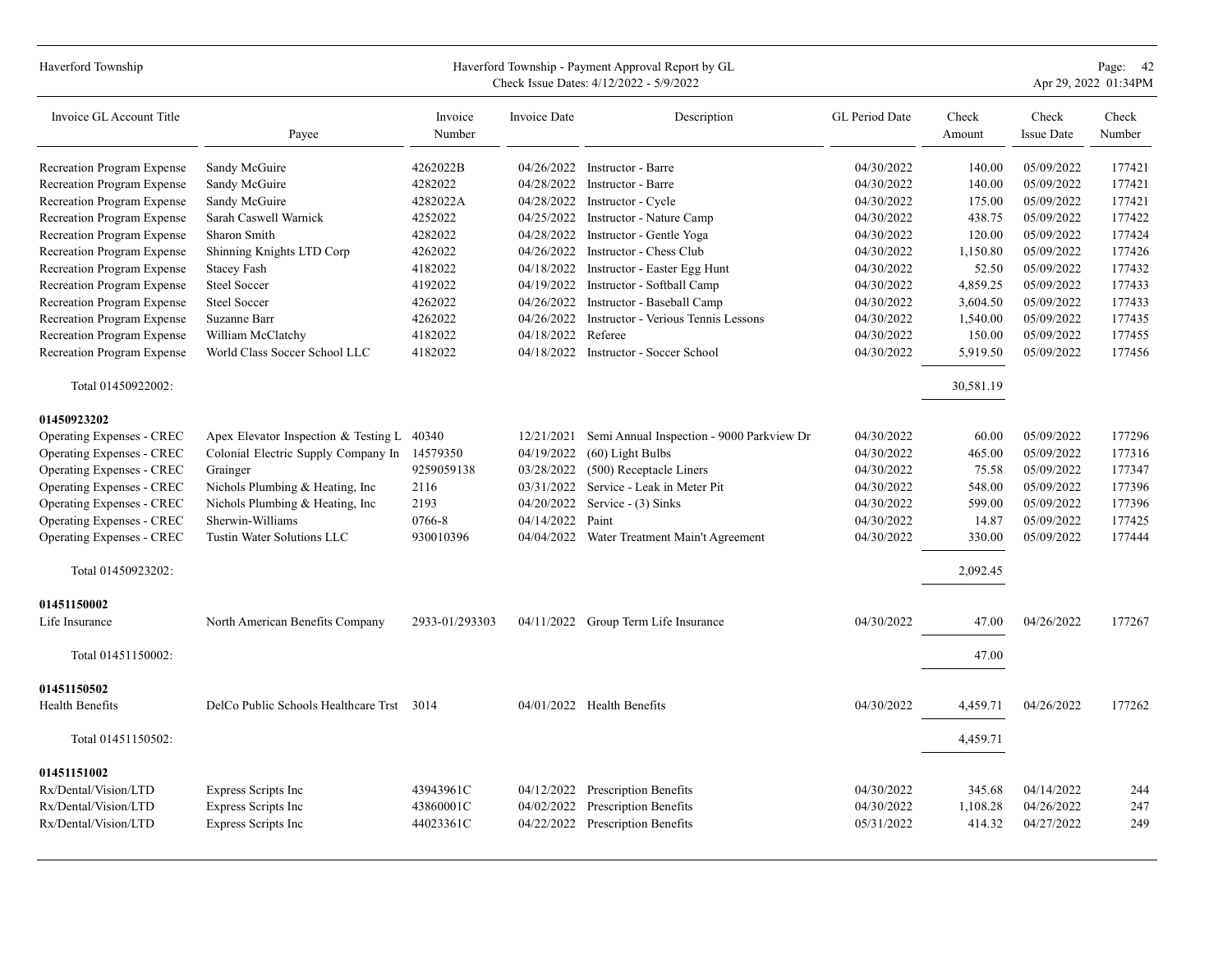| Haverford Township                                                                                                      |                                                                                                                                           |                                                                              |                                        | Haverford Township - Payment Approval Report by GL<br>Check Issue Dates: 4/12/2022 - 5/9/2022                                                        |                                                                                  |                                                            |                                                                                  | Page: 43<br>Apr 29, 2022 01:34PM                         |
|-------------------------------------------------------------------------------------------------------------------------|-------------------------------------------------------------------------------------------------------------------------------------------|------------------------------------------------------------------------------|----------------------------------------|------------------------------------------------------------------------------------------------------------------------------------------------------|----------------------------------------------------------------------------------|------------------------------------------------------------|----------------------------------------------------------------------------------|----------------------------------------------------------|
| Invoice GL Account Title                                                                                                | Payee                                                                                                                                     | Invoice<br>Number                                                            | Invoice Date                           | Description                                                                                                                                          | GL Period Date                                                                   | Check<br>Amount                                            | Check<br><b>Issue Date</b>                                                       | Check<br>Number                                          |
| Rx/Dental/Vision/LTD<br>Rx/Dental/Vision/LTD                                                                            | Vision Benefits of America<br>North American Benefits Company                                                                             | 1658453<br>2933-341122                                                       |                                        | 04/06/2022 Vision Benefits<br>04/11/2022 Long Term Civilian Disability Insurance                                                                     | 04/30/2022<br>05/31/2022                                                         | 103.00<br>75.56                                            | 04/19/2022<br>05/03/2022                                                         | 177251<br>177282                                         |
| Total 01451151002:                                                                                                      |                                                                                                                                           |                                                                              |                                        |                                                                                                                                                      |                                                                                  | 2,046.84                                                   |                                                                                  |                                                          |
| 01451151502<br>Pension Fund<br>Pension Fund                                                                             | U S Bank FBO Haverford Township<br>TD Ameritrade FBO 913039189                                                                            | 4062022A<br>4062022A                                                         |                                        | 04/06/2022 2022 Partial MMO<br>04/06/2022 2022 Partial MMO                                                                                           | 04/30/2022<br>04/30/2022                                                         | 6,373.02<br>6,373.02                                       | 04/13/2022<br>04/13/2022                                                         | 241<br>177211                                            |
| Total 01451151502:                                                                                                      |                                                                                                                                           |                                                                              |                                        |                                                                                                                                                      |                                                                                  | 12,746.04                                                  |                                                                                  |                                                          |
| 01451200002<br>Miscellaneous Expense<br>Miscellaneous Expense                                                           | Rick Turnbull<br>Orner's Garden Center                                                                                                    | 3012022<br>2720                                                              | 04/05/2022                             | 03/01/2022 Reimb - Training<br>(24) Flats Pansies                                                                                                    | 04/30/2022<br>04/30/2022                                                         | 775.00<br>432.00                                           | 04/12/2022<br>05/09/2022                                                         | 177205<br>177401                                         |
| Total 01451200002:                                                                                                      |                                                                                                                                           |                                                                              |                                        |                                                                                                                                                      |                                                                                  | 1,207.00                                                   |                                                                                  |                                                          |
| 01451201302<br>Utilities<br>Utilities<br>Total 01451201302:                                                             | Aqua Pennsylvania<br>Constellation NewEnergy Gas Divisi                                                                                   | 027066441322<br>3457836                                                      |                                        | 04/13/2022 1020 Darby Rd<br>04/22/2022 Natural Gas                                                                                                   | 04/30/2022<br>05/31/2022                                                         | 2,018.36<br>1,506.88<br>3,525.24                           | 04/26/2022<br>05/03/2022                                                         | 177255<br>177276                                         |
| 01451210102<br>Postage Expense<br>Total 01451210102:                                                                    | Great American Financial Services                                                                                                         | 31313345                                                                     |                                        | 03/24/2022 Postage Meter Lease                                                                                                                       | 04/30/2022                                                                       | 4.40<br>4.40                                               | 04/12/2022                                                                       | 177196                                                   |
| 01451260002<br>Assoc Dues & Membership                                                                                  | <b>BMI</b>                                                                                                                                | 42330562                                                                     |                                        | 04/02/2022 Annual Fee                                                                                                                                | 04/30/2022                                                                       | 391.00                                                     | 04/26/2022                                                                       | 177256                                                   |
| Total 01451260002:                                                                                                      |                                                                                                                                           |                                                                              |                                        |                                                                                                                                                      |                                                                                  | 391.00                                                     |                                                                                  |                                                          |
| 01451300002<br>Communications<br>Communications<br>Communications<br>Communications<br>Communications<br>Communications | <b>Comcast Business</b><br>Telesystem<br><b>Comcast Business</b><br><b>Comcast Business</b><br><b>Comcast Business</b><br>AT & T Mobility | 137472792<br>9977971<br>143569091<br>143569091<br>143569091A<br>287286281561 | 04/01/2022<br>04/01/2022<br>04/01/2022 | 01/01/2022 Cable Service<br>Phone Expense Acct #9977971<br>Cable Service<br>04/01/2022 Cable Service<br>Cable Service<br>04/16/2022 Cellular Service | 01/31/2022<br>04/30/2022<br>04/30/2022<br>04/30/2022<br>04/30/2022<br>05/31/2022 | $73.26 -$<br>44.26<br>148.72<br>148.72-<br>148.72<br>40.25 | 04/12/2022<br>04/12/2022<br>04/19/2022<br>04/19/2022<br>04/19/2022<br>05/03/2022 | 176294<br>177208<br>177235<br>177235<br>177253<br>177273 |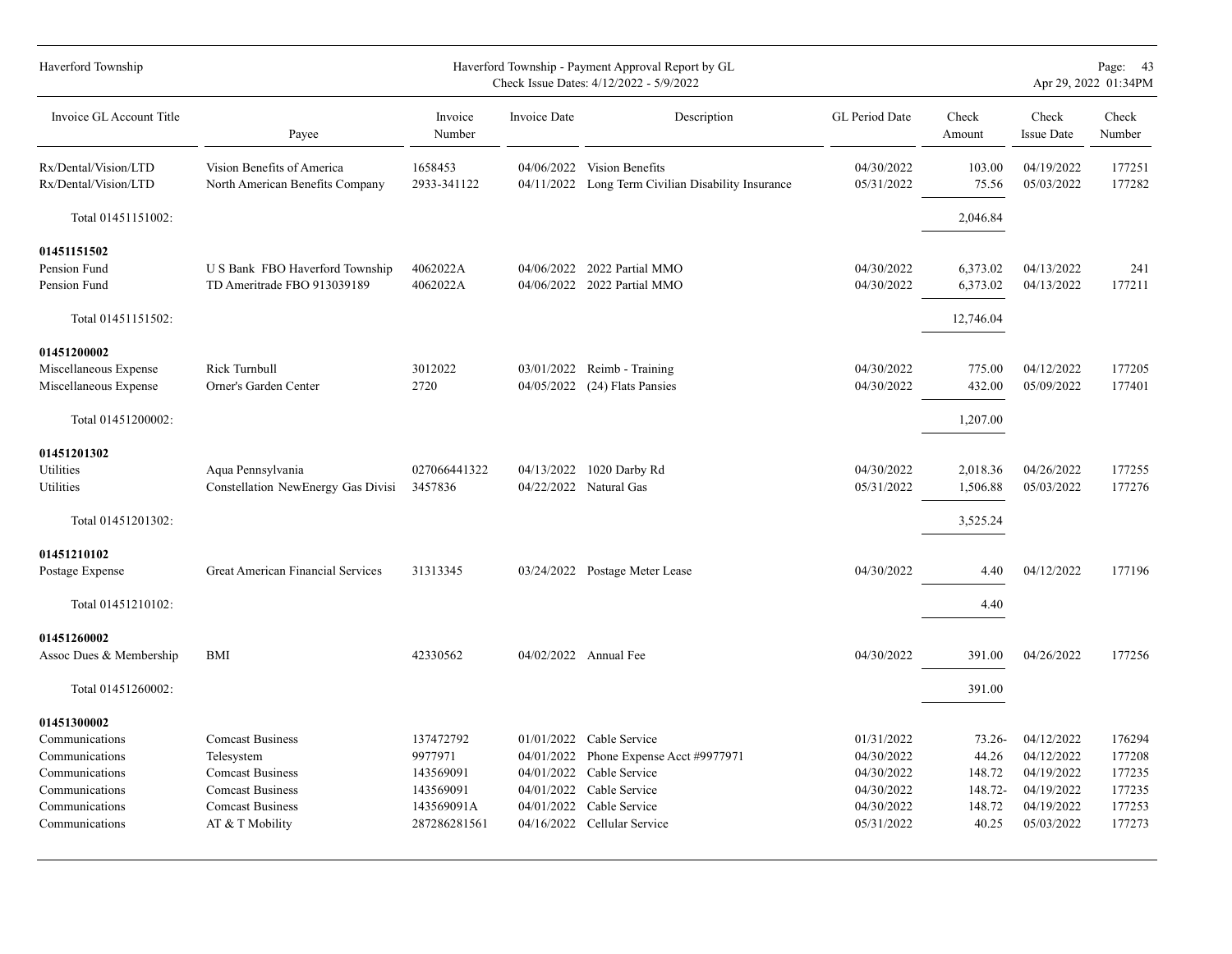| Haverford Township        |                                              |                   |              | Haverford Township - Payment Approval Report by GL<br>Check Issue Dates: 4/12/2022 - 5/9/2022 |                |                 |                            | Page: 44<br>Apr 29, 2022 01:34PM |
|---------------------------|----------------------------------------------|-------------------|--------------|-----------------------------------------------------------------------------------------------|----------------|-----------------|----------------------------|----------------------------------|
| Invoice GL Account Title  | Payee                                        | Invoice<br>Number | Invoice Date | Description                                                                                   | GL Period Date | Check<br>Amount | Check<br><b>Issue Date</b> | Check<br>Number                  |
| Communications            | Comcast                                      | 024778941622      |              | 04/16/2022 Cable Service                                                                      | 05/31/2022     | 238.68          | 05/03/2022                 | 177275                           |
| Total 01451300002:        |                                              |                   |              |                                                                                               |                | 398.65          |                            |                                  |
| 01451400002               |                                              |                   |              |                                                                                               |                |                 |                            |                                  |
| Copier Lease/Maintenance  | Toshiba America Business Solutions           | 5569387           | 04/04/2022   | Copier Maintenance                                                                            | 04/30/2022     | 74.30           | 04/26/2022                 | 177268                           |
| Copier Lease/Maintenance  | Toshiba Financial Service                    | 39838073          | 04/17/2022   | Copier Lease                                                                                  | 04/30/2022     | 109.00          | 04/26/2022                 | 177269                           |
| Copier Lease/Maintenance  | Toshiba Financial Service                    | 76046107          | 04/09/2022   | Copier Lease                                                                                  | 05/31/2022     | 134.19          | 05/03/2022                 | 177283                           |
| Total 01451400002:        |                                              |                   |              |                                                                                               |                | 317.49          |                            |                                  |
| 01451430002               |                                              |                   |              |                                                                                               |                |                 |                            |                                  |
| Maintenance & Repairs     | Lowe's                                       | 902213            | 03/02/2022   | Ceiling Tiles, Light Lenses                                                                   | 04/30/2022     | 251.50          | 04/19/2022                 | 177246                           |
| Maintenance & Repairs     | Lowe's                                       | 904823            | 03/07/2022   | Step Tread, Paint Scraper                                                                     | 04/30/2022     | 51.14           | 04/19/2022                 | 177246                           |
| Maintenance & Repairs     | Colonial Electric Supply Company In 14542864 |                   | 03/29/2022   | (10) Electrical Tape, (4) Rcpt (6) Electrical B                                               | 04/30/2022     | 114.51          | 05/09/2022                 | 177316                           |
| Maintenance & Repairs     | Grainger                                     | 9283171958        | 04/19/2022   | (3) Power Relay                                                                               | 04/30/2022     | 107.97          | 05/09/2022                 | 177347                           |
| Maintenance & Repairs     | T. Frank McCall's, Inc.                      | 701469            | 04/18/2022   | Maintenance items                                                                             | 04/30/2022     | 298.26          | 05/09/2022                 | 177437                           |
| Maintenance & Repairs     | Tustin Mechanical Services LLC               | 910024406         | 04/08/2022   | Maintenance Agreement                                                                         | 04/30/2022     | 2,125.00        | 05/09/2022                 | 177443                           |
| Maintenance & Repairs     | Unifire Incorporated                         | 12640             |              | 04/01/2022 Fire Alarm Monitoring                                                              | 04/30/2022     | 300.00          | 05/09/2022                 | 177447                           |
| Total 01451430002:        |                                              |                   |              |                                                                                               |                | 3,248.38        |                            |                                  |
| 01451511002               |                                              |                   |              |                                                                                               |                |                 |                            |                                  |
| Zamboni Gas & Maintenance | Arthur J Gallagher Risk Mgmt Serv I          | 3977569           |              | $03/17/2022$ P & C Insurance Premium - 4th Install                                            | 04/30/2022     | 500.50          | 04/19/2022                 | 177233                           |
| Zamboni Gas & Maintenance | J & C Ice Technologies Inc                   | 28148             | 04/19/2022   | Water Spray Nozzel Z-1                                                                        | 04/30/2022     | 81.33           | 05/09/2022                 | 177360                           |
| Zamboni Gas & Maintenance | Papco, Inc.                                  | 3361412           | 04/01/2022   | Unleaded                                                                                      | 04/30/2022     | 223.30          | 05/09/2022                 | 177405                           |
| Zamboni Gas & Maintenance | Papco, Inc.                                  | 3363432           | 04/21/2022   | Unleaded                                                                                      | 04/30/2022     | 266.05          | 05/09/2022                 | 177405                           |
| Zamboni Gas & Maintenance | Tri-State/Ace Knife Grinding Corp            | 63290             | 02/22/2022   | Blade sharpening                                                                              | 04/30/2022     | 223.00          | 05/09/2022                 | 177440                           |
| Zamboni Gas & Maintenance | Tri-State/Ace Knife Grinding Corp            | 65315             | 03/30/2022   | Blade sharpening                                                                              | 04/30/2022     | 223.00          | 05/09/2022                 | 177440                           |
| Total 01451511002:        |                                              |                   |              |                                                                                               |                | 1,517.18        |                            |                                  |
| 01454150002               |                                              |                   |              |                                                                                               |                |                 |                            |                                  |
| Life Insurance            | North American Benefits Company              | 2933-01/293303    |              | 04/11/2022 Group Term Life Insurance                                                          | 04/30/2022     | 61.80           | 04/26/2022                 | 177267                           |
| Total 01454150002:        |                                              |                   |              |                                                                                               |                | 61.80           |                            |                                  |
| 01454150502               |                                              |                   |              |                                                                                               |                |                 |                            |                                  |
| Health Benefits           | DelCo Public Schools Healthcare Trst         | 3014              |              | 04/01/2022 Health Benefits                                                                    | 04/30/2022     | 11,247.09       | 04/26/2022                 | 177262                           |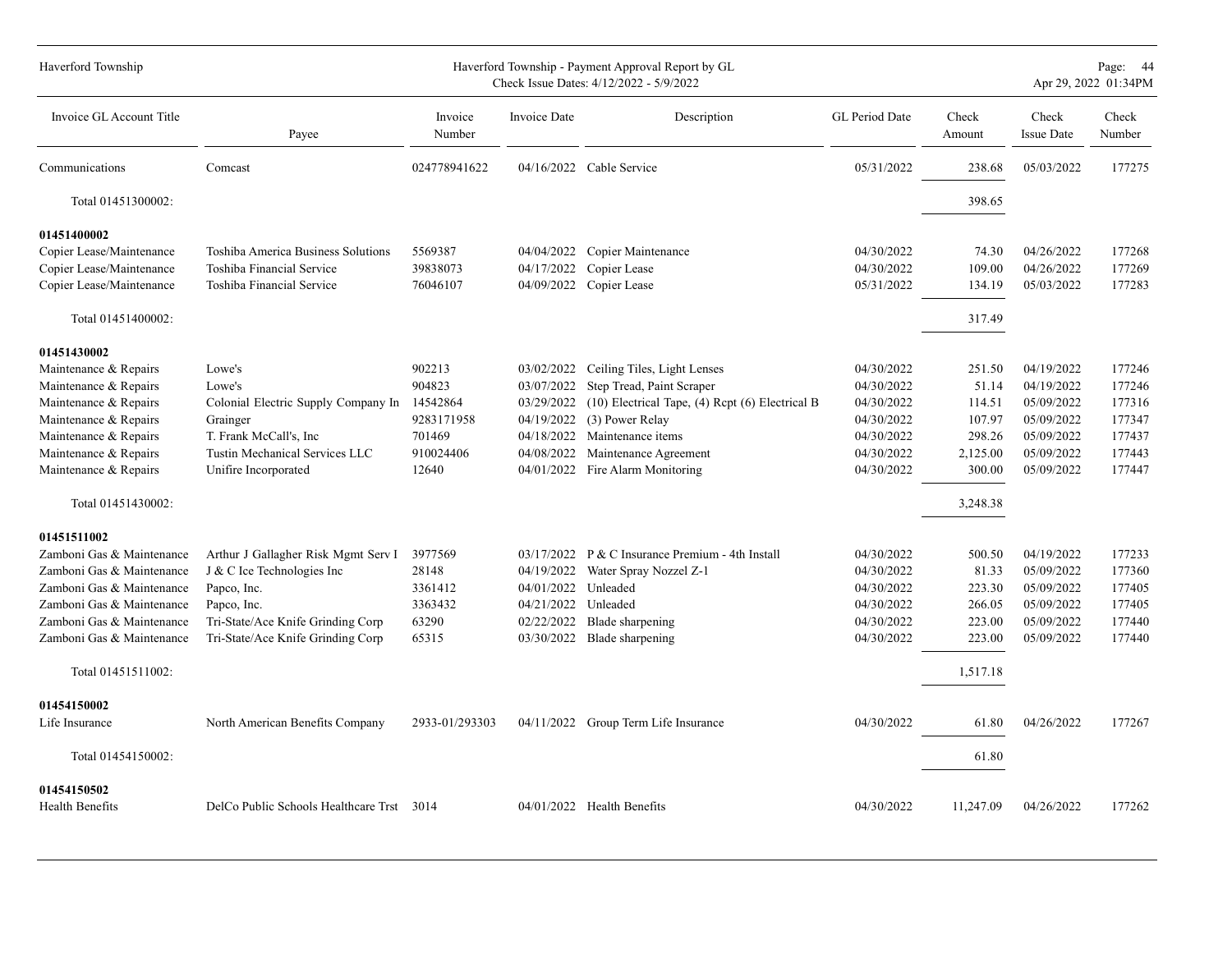| Haverford Township         | Haverford Township - Payment Approval Report by GL<br>Check Issue Dates: 4/12/2022 - 5/9/2022 |                   |                     |                                         |                |                 |                            |                 |  |
|----------------------------|-----------------------------------------------------------------------------------------------|-------------------|---------------------|-----------------------------------------|----------------|-----------------|----------------------------|-----------------|--|
| Invoice GL Account Title   | Payee                                                                                         | Invoice<br>Number | <b>Invoice Date</b> | Description                             | GL Period Date | Check<br>Amount | Check<br><b>Issue Date</b> | Check<br>Number |  |
| Total 01454150502:         |                                                                                               |                   |                     |                                         |                | 11,247.09       |                            |                 |  |
| 01454151002                |                                                                                               |                   |                     |                                         |                |                 |                            |                 |  |
| Rx/Dental/Vision/LTD       | Express Scripts Inc                                                                           | 43943961C         |                     | 04/12/2022 Prescription Benefits        | 04/30/2022     | 247.06-         | 04/14/2022                 | 244             |  |
| Rx/Dental/Vision/LTD       | Express Scripts Inc                                                                           | 43860001C         | 04/02/2022          | Prescription Benefits                   | 04/30/2022     | 567.25          | 04/26/2022                 | 247             |  |
| Rx/Dental/Vision/LTD       | Delta Dental of PA                                                                            | BE004917413C      | 03/31/2022          | Dental Benefits                         | 04/30/2022     | 1,521.00        | 04/19/2022                 | 177237          |  |
| Rx/Dental/Vision/LTD       | North American Benefits Company                                                               | 2933-341122       | 04/11/2022          | Long Term Civilian Disability Insurance | 05/31/2022     | 125.31          | 05/03/2022                 | 177282          |  |
| Total 01454151002:         |                                                                                               |                   |                     |                                         |                | 1,966.50        |                            |                 |  |
| 01454151502                |                                                                                               |                   |                     |                                         |                |                 |                            |                 |  |
| Pension Fund               | U S Bank FBO Haverford Township                                                               | 4062022A          |                     | 04/06/2022 2022 Partial MMO             | 04/30/2022     | 31,865.08       | 04/13/2022                 | 241             |  |
| Pension Fund               | TD Ameritrade FBO 913039189                                                                   | 4062022A          |                     | 04/06/2022 2022 Partial MMO             | 04/30/2022     | 31,865.08       | 04/13/2022                 | 177211          |  |
| Total 01454151502:         |                                                                                               |                   |                     |                                         |                | 63,730.16       |                            |                 |  |
| 01454200002                |                                                                                               |                   |                     |                                         |                |                 |                            |                 |  |
| Miscellaneous Expense      | ReadyRefresh by Nestle Inc                                                                    | 12D042850149      |                     | 04/06/2022 Water Service                | 04/30/2022     | 1.99            | 04/12/2022                 | 177204          |  |
| Miscellaneous Expense      | A-Jon Construction Inc                                                                        | 170085            | 04/05/2022 Dump     |                                         | 04/30/2022     | 235.00          | 05/09/2022                 | 177291          |  |
| Total 01454200002:         |                                                                                               |                   |                     |                                         |                | 236.99          |                            |                 |  |
| 01454201302                |                                                                                               |                   |                     |                                         |                |                 |                            |                 |  |
| Utilities for Parks        | Aqua Pennsylvania                                                                             | 026651841322      |                     | 04/13/2022 514 St Albans Rd             | 04/30/2022     | 57.58           | 04/26/2022                 | 177255          |  |
| Utilities for Parks        | Aqua Pennsylvania                                                                             | 027065141322      | 04/13/2022          | 906 Powder Mill Rd                      | 04/30/2022     | 33.22           | 04/26/2022                 | 177255          |  |
| Utilities for Parks        | Aqua Pennsylvania                                                                             | 027065241322      | 04/13/2022          | 1845 Karakung Dr                        | 04/30/2022     | 18.71           | 04/26/2022                 | 177255          |  |
| Utilities for Parks        | Aqua Pennsylvania                                                                             | 027065641322      | 04/13/2022          | 1623 Pelham Rd                          | 04/30/2022     | 19.35           | 04/26/2022                 | 177255          |  |
| Utilities for Parks        | Aqua Pennsylvania                                                                             | 027065841322      |                     | 04/13/2022 705 Myrtle Ave               | 04/30/2022     | 33.22           | 04/26/2022                 | 177255          |  |
| <b>Utilities for Parks</b> | Aqua Pennsylvania                                                                             | 027067241322      | 04/13/2022          | 2200 Grasslyn Ave                       | 04/30/2022     | 19.35           | 04/26/2022                 | 177255          |  |
| Utilities for Parks        | Aqua Pennsylvania                                                                             | 027067341422      | 04/14/2022          | Merrybrook Rd                           | 04/30/2022     | 19.35           | 04/26/2022                 | 177255          |  |
| <b>Utilities for Parks</b> | Aqua Pennsylvania                                                                             | 027067541422      | 04/14/2022          | 2512 Wynnefield Dr                      | 04/30/2022     | 33.22           | 04/26/2022                 | 177255          |  |
| Utilities for Parks        | Aqua Pennsylvania                                                                             | 027069841422      | 04/14/2022          | 660 Ardmore Ave                         | 04/30/2022     | 19.35           | 04/26/2022                 | 177255          |  |
| Utilities for Parks        | Aqua Pennsylvania                                                                             | 027070241522      |                     | 04/15/2022 721 Railroad Ave             | 04/30/2022     | 19.35           | 04/26/2022                 | 177255          |  |
| <b>Utilities for Parks</b> | Aqua Pennsylvania                                                                             | 027070441522      | 04/15/2022          | 600 Dayton Rd                           | 04/30/2022     | 19.35           | 04/26/2022                 | 177255          |  |
| Utilities for Parks        | Aqua Pennsylvania                                                                             | 108559541422      | 04/14/2022          | 3500 Darby Rd                           | 04/30/2022     | 534.67          | 04/26/2022                 | 177255          |  |
| Utilities for Parks        | Aqua Pennsylvania                                                                             | 108559641422      | 04/14/2022          | 3500 Darby Rd                           | 04/30/2022     | 154.69          | 04/26/2022                 | 177255          |  |
| Utilities for Parks        | Aqua Pennsylvania                                                                             | 135199841522      | 04/15/2022          | 955 Railroad Ave                        | 04/30/2022     | 108.68          | 04/26/2022                 | 177255          |  |
| Utilities for Parks        | Aqua Pennsylvania                                                                             | 135345041422      | 04/14/2022          | 9001 Parkview Dr                        | 04/30/2022     | 20.63           | 04/26/2022                 | 177255          |  |
| Utilities for Parks        | Aqua Pennsylvania                                                                             | 136896641422      |                     | 04/14/2022 422 W Hathaway Ln            | 04/30/2022     | 23.19           | 04/26/2022                 | 177255          |  |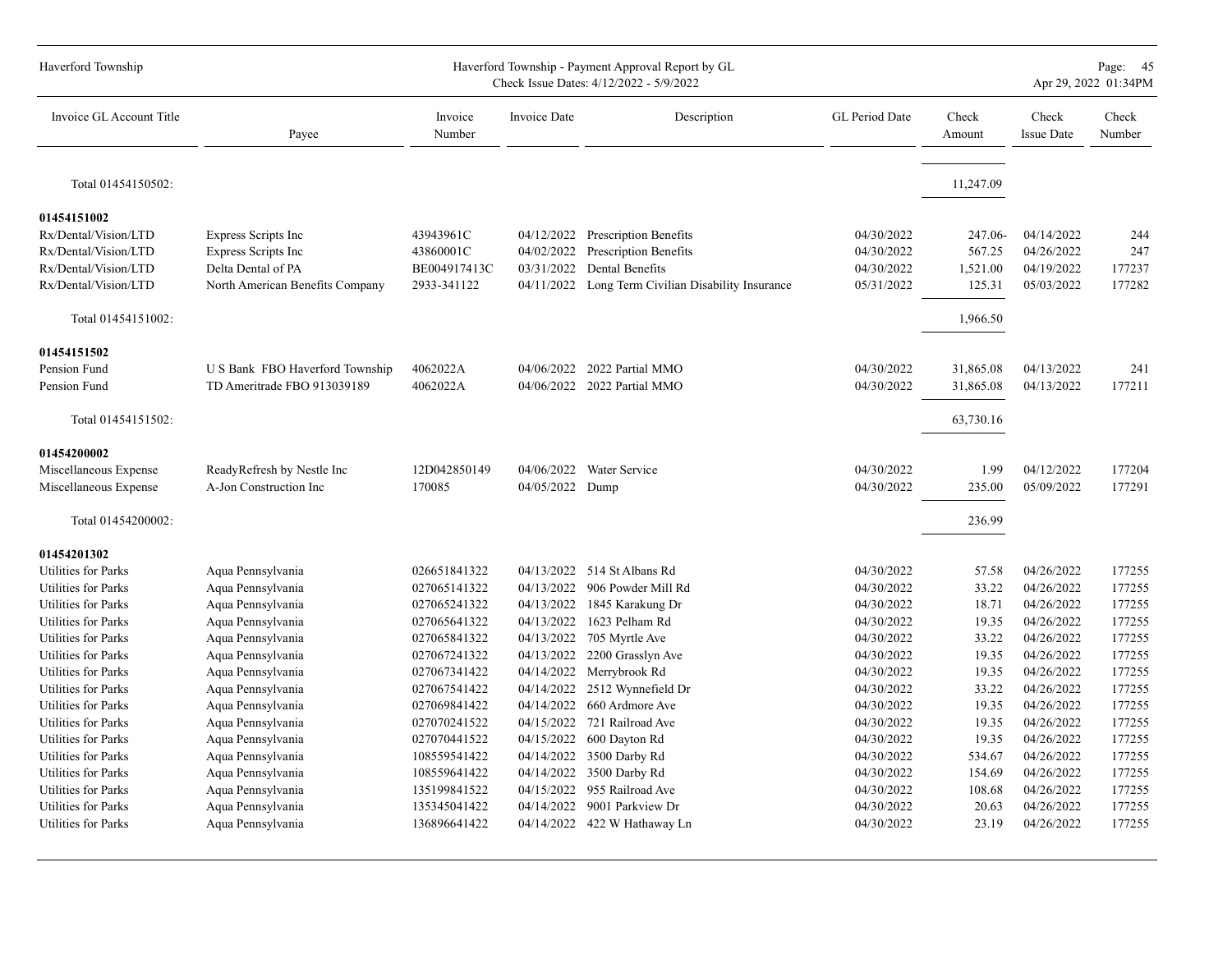| Haverford Township         |                                             |                   |                       | Haverford Township - Payment Approval Report by GL<br>Check Issue Dates: 4/12/2022 - 5/9/2022 |                |                 |                            | Page: 46<br>Apr 29, 2022 01:34PM |
|----------------------------|---------------------------------------------|-------------------|-----------------------|-----------------------------------------------------------------------------------------------|----------------|-----------------|----------------------------|----------------------------------|
| Invoice GL Account Title   | Payee                                       | Invoice<br>Number | <b>Invoice Date</b>   | Description                                                                                   | GL Period Date | Check<br>Amount | Check<br><b>Issue Date</b> | Check<br>Number                  |
| <b>Utilities for Parks</b> | Aqua Pennsylvania                           | 024764742222      |                       | 04/22/2022 605 Washington Ave                                                                 | 05/31/2022     | 33.22           | 05/03/2022                 | 177272                           |
| Utilities for Parks        | Aqua Pennsylvania                           | 024765142122      |                       | 04/21/2022 519 Hillside Ave                                                                   | 05/31/2022     | 19.35           | 05/03/2022                 | 177272                           |
| Utilities for Parks        | Aqua Pennsylvania                           | 024765642122      |                       | 04/21/2022 304 Oxford Hill Ln                                                                 | 05/31/2022     | 33.42           | 05/03/2022                 | 177272                           |
| Utilities for Parks        | Aqua Pennsylvania                           | 103841942122      |                       | 04/21/2022 1426 Windsor Park Ln                                                               | 05/31/2022     | 157.50          | 05/03/2022                 | 177272                           |
| Total 01454201302:         |                                             |                   |                       |                                                                                               |                | 1,377.40        |                            |                                  |
| 01454300002                |                                             |                   |                       |                                                                                               |                |                 |                            |                                  |
| Communications             | Comcast                                     | 016281440822      |                       | 04/08/2022 Cable Service - 597 Glendale Rd                                                    | 04/30/2022     | 202.13          | 04/26/2022                 | 177261                           |
| Communications             | AT & T Mobility                             | 287286281561      |                       | 04/16/2022 Cellular Service                                                                   | 05/31/2022     | 80.49           | 05/03/2022                 | 177273                           |
| Total 01454300002:         |                                             |                   |                       |                                                                                               |                | 282.62          |                            |                                  |
| 01454411702                |                                             |                   |                       |                                                                                               |                |                 |                            |                                  |
| Vehicle Insurance          | Arthur J Gallagher Risk Mgmt Serv I 3977569 |                   |                       | 03/17/2022 P & C Insurance Premium - 4th Install                                              | 04/30/2022     | 3,503.50        | 04/19/2022                 | 177233                           |
| Total 01454411702:         |                                             |                   |                       |                                                                                               |                | 3,503.50        |                            |                                  |
| 01454430002                |                                             |                   |                       |                                                                                               |                |                 |                            |                                  |
| Maint & Repair Equipment   | Lowe's                                      | 904817            | 03/07/2022 Ball Hitch |                                                                                               | 04/30/2022     | 13.29           | 04/19/2022                 | 177246                           |
| Maint & Repair Equipment   | Lowe's                                      | 904844            |                       | 03/07/2022 Hitch R-58                                                                         | 04/30/2022     | 66.49           | 04/19/2022                 | 177246                           |
| Maint & Repair Equipment   | Lowe's                                      | 906788            |                       | 03/04/2022 Toolbox, Pitch Forks                                                               | 04/30/2022     | 190.87          | 04/19/2022                 | 177246                           |
| Maint & Repair Equipment   | Lowe's                                      | 907745            | 03/09/2022            | <b>Batteries</b>                                                                              | 04/30/2022     | 18.96           | 04/19/2022                 | 177246                           |
| Maint & Repair Equipment   | ReadyRefresh by Nestle Inc                  | 02D044769798      |                       | 04/06/2022 Water Service                                                                      | 04/30/2022     | 3.98            | 04/19/2022                 | 177249                           |
| Total 01454430002:         |                                             |                   |                       |                                                                                               |                | 293.59          |                            |                                  |
| 01454430102                |                                             |                   |                       |                                                                                               |                |                 |                            |                                  |
| Maint & Repair Facilites   | Haverford Soccer Club Inc                   | 92118             | 09/21/2018            | Reissue lost check #161812                                                                    | 09/30/2018     | 1,500.00-       | 04/12/2022                 | 164638                           |
| Maint & Repair Facilites   | Lowe's                                      | 901530            | 03/31/2022            | Joist Hanger, Washers, Foundation Strap                                                       | 04/30/2022     | 73.41           | 04/19/2022                 | 177246                           |
| Maint & Repair Facilites   | Lowe's                                      | 902214            | 03/02/2022            | Tempory Fence Posts                                                                           | 04/30/2022     | 113.60          | 04/19/2022                 | 177246                           |
| Maint & Repair Facilites   | Lowe's                                      | 902422            | 03/14/2022            | Lumber                                                                                        | 04/30/2022     | 467.40          | 04/19/2022                 | 177246                           |
| Maint & Repair Facilites   | Lowe's                                      | 902790            | 03/29/2022            | Padlock, Lumber                                                                               | 04/30/2022     | 53.41           | 04/19/2022                 | 177246                           |
| Maint & Repair Facilites   | Lowe's                                      | 902902            | 03/15/2022            | $(4)$ Concrete                                                                                | 04/30/2022     | 14.19           | 04/19/2022                 | 177246                           |
| Maint & Repair Facilites   | Lowe's                                      | 904134            | 04/01/2022            | Sink Trap, Soap Dispencer, Batteries                                                          | 04/30/2022     | 86.60           | 04/19/2022                 | 177246                           |
| Maint & Repair Facilites   | Lowe's                                      | 904532            | 03/10/2022            | Chain Link, Machine Screws                                                                    | 04/30/2022     | 38.29           | 04/19/2022                 | 177246                           |
| Maint & Repair Facilites   | Lowe's                                      | 904647A           | 03/30/2022            | Pliers, Pipe Cutter, Bleach                                                                   | 04/30/2022     | 70.70           | 04/19/2022                 | 177246                           |
| Maint & Repair Facilites   | Lowe's                                      | 904779            | 03/30/2022            | Tool Bag                                                                                      | 04/30/2022     | 33.24           | 04/19/2022                 | 177246                           |
| Maint & Repair Facilites   | Lowe's                                      | 906125            | 03/24/2022            | (2) Trash Can, Toilet Brush                                                                   | 04/30/2022     | 41.79           | 04/19/2022                 | 177246                           |
| Maint & Repair Facilites   | Lowe's                                      | 906325            |                       | 03/25/2022 (3) Toilets, Toilet Paper Holder                                                   | 04/30/2022     | 556.11          | 04/19/2022                 | 177246                           |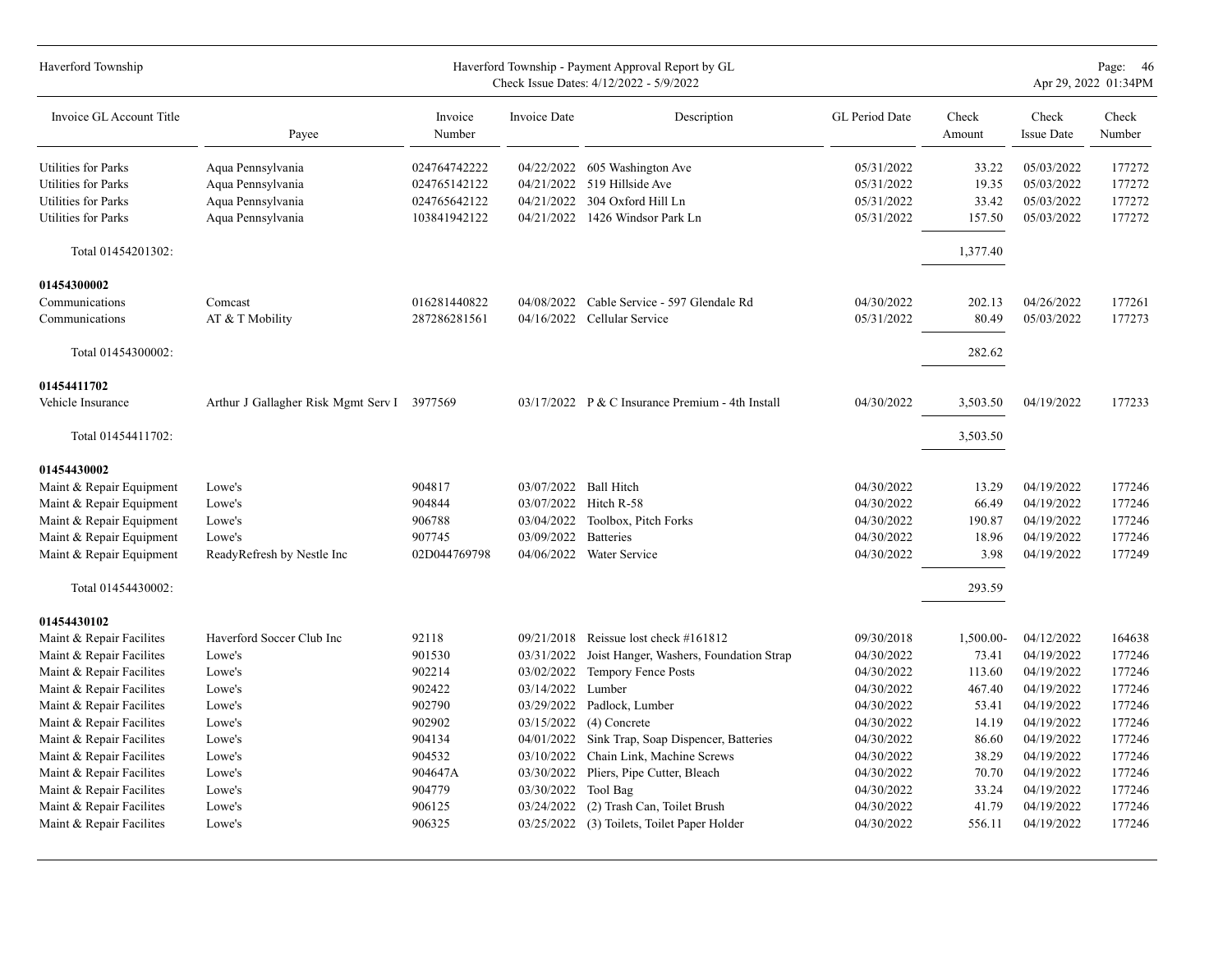| Haverford Township       | Page: 47<br>Haverford Township - Payment Approval Report by GL<br>Apr 29, 2022 01:34PM<br>Check Issue Dates: 4/12/2022 - 5/9/2022 |                   |                     |                                                          |                |                 |                            |                 |  |  |
|--------------------------|-----------------------------------------------------------------------------------------------------------------------------------|-------------------|---------------------|----------------------------------------------------------|----------------|-----------------|----------------------------|-----------------|--|--|
| Invoice GL Account Title | Payee                                                                                                                             | Invoice<br>Number | Invoice Date        | Description                                              | GL Period Date | Check<br>Amount | Check<br><b>Issue Date</b> | Check<br>Number |  |  |
| Maint & Repair Facilites | Lowe's                                                                                                                            | 906848            | 03/04/2022          | Garden Flag Pole                                         | 04/30/2022     | 8.54            | 04/19/2022                 | 177246          |  |  |
| Maint & Repair Facilites | Lowe's                                                                                                                            | 961272            | 03/15/2022          | Playground Sand                                          | 04/30/2022     | 263.60          | 04/19/2022                 | 177246          |  |  |
| Maint & Repair Facilites | <b>BSN</b> Sports Inc                                                                                                             | 916854357         | 04/19/2022          | <b>Ballfield Netting</b>                                 | 04/30/2022     | 2,890.00        | 05/09/2022                 | 177308          |  |  |
| Maint & Repair Facilites | Charles A Higgins & Sons Inc                                                                                                      | 56114             | 03/23/2022          | Service - Add (2) GFCI Receptacle to Pole $\overline{a}$ | 04/30/2022     | 405.00          | 05/09/2022                 | 177310          |  |  |
| Maint & Repair Facilites | Charles A Higgins & Sons Inc                                                                                                      | 56115             | 03/23/2022          | Service - Install Receptacle, 2 GFCI Boxes               | 04/30/2022     | 783.00          | 05/09/2022                 | 177310          |  |  |
| Maint & Repair Facilites | Charles A Higgins & Sons Inc                                                                                                      | 56168             | 04/01/2022          | Service - Install Triplex W/ Receptacle @ Pa             | 04/30/2022     | 2,735.00        | 05/09/2022                 | 177310          |  |  |
| Maint & Repair Facilites | Delaware Valley Turf                                                                                                              | 119076            | 04/27/2022          | Spring Application 2                                     | 04/30/2022     | 384.00          | 05/09/2022                 | 177324          |  |  |
| Maint & Repair Facilites | FencCo Inc                                                                                                                        | NN1060            | 03/31/2022          | Repair Existing Fence, Replace Backstop Fab              | 04/30/2022     | 2,448.00        | 05/09/2022                 | 177338          |  |  |
| Maint & Repair Facilites | Hilltop Distributors Co                                                                                                           | INV197804         | 04/20/2022          | (2) Wheel Barrows, Shovel                                | 04/30/2022     | 699.98          | 05/09/2022                 | 177355          |  |  |
| Maint & Repair Facilites | New Enterprise Stone & Lime Co Inc                                                                                                | 7778385           | 04/14/2022          | Diamond-Tex                                              | 04/30/2022     | 995.28          | 05/09/2022                 | 177395          |  |  |
| Maint & Repair Facilites | North Creek Nurseries, Inc                                                                                                        | 137636            | 04/26/2022          | (12) Perennial Plants                                    | 04/30/2022     | 412.45          | 05/09/2022                 | 177398          |  |  |
| Maint & Repair Facilites | Port A Bowl Restroom Co Corp                                                                                                      | INV/2022/1308     | 05/01/2022          | Port A Bowl Restroom - Freedom Playground                | 04/30/2022     | 98.70           | 05/09/2022                 | 177414          |  |  |
| Maint & Repair Facilites | Port A Bowl Restroom Co Corp                                                                                                      | INV/2022/1309     | 05/01/2022          | Port A Bowl Restroom - Bailey Park                       | 04/30/2022     | 98.70           | 05/09/2022                 | 177414          |  |  |
| Maint & Repair Facilites | Port A Bowl Restroom Co Corp                                                                                                      | INV/2022/1310     | 05/01/2022          | Port A Bowl Restroom - Elwell Field                      | 04/30/2022     | 98.70           | 05/09/2022                 | 177414          |  |  |
| Maint & Repair Facilites | Port A Bowl Restroom Co Corp                                                                                                      | INV/2022/1311     | 05/01/2022          | Port A Bowl Restroom - Grasslyn Park                     | 04/30/2022     | 98.70           | 05/09/2022                 | 177414          |  |  |
| Maint & Repair Facilites | Port A Bowl Restroom Co Corp                                                                                                      | INV/2022/1312     | 05/01/2022          | Port A Bowl Restroom - Haverford Reserve                 | 04/30/2022     | 98.70           | 05/09/2022                 | 177414          |  |  |
| Maint & Repair Facilites | Port A Bowl Restroom Co Corp                                                                                                      | INV/2022/1313     | 05/01/2022          | Port A Bowl Restroom - McDonald Field                    | 04/30/2022     | 197.40          | 05/09/2022                 | 177414          |  |  |
| Maint & Repair Facilites | Port A Bowl Restroom Co Corp                                                                                                      | INV/2022/1314     | 05/01/2022          | Port A Bowl Restroom - Karakung LL Field                 | 04/30/2022     | 98.70           | 05/09/2022                 | 177414          |  |  |
| Maint & Repair Facilites | Port A Bowl Restroom Co Corp                                                                                                      | INV/2022/1315     | 05/01/2022          | Port A Bowl Restroom - Normandy Park                     | 04/30/2022     | 98.70           | 05/09/2022                 | 177414          |  |  |
| Maint & Repair Facilites | Port A Bowl Restroom Co Corp                                                                                                      | INV/2022/1316     | 05/01/2022          | Port A Bowl Restroom - Polo Field                        | 04/30/2022     | 98.70           | 05/09/2022                 | 177414          |  |  |
| Maint & Repair Facilites | Port A Bowl Restroom Co Corp                                                                                                      | INV/2022/1317     | 05/01/2022          | Port A Bowl Restroom - Preston Field                     | 04/30/2022     | 98.70           | 05/09/2022                 | 177414          |  |  |
| Maint & Repair Facilites | Spike's Trophies Limited                                                                                                          | 483854            | 03/14/2022          | (7) Plaques for Mermorial Benches                        | 04/30/2022     | 175.00          | 05/09/2022                 | 177431          |  |  |
| Maint & Repair Facilites | Spike's Trophies Limited                                                                                                          | 484768            | 03/31/2022          | Plaques for Memorial Benches                             | 04/30/2022     | 25.00           | 05/09/2022                 | 177431          |  |  |
| Maint & Repair Facilites | Spike's Trophies Limited                                                                                                          | 484769            | 03/31/2022          | (2) Plaques for Mermorial Benches                        | 04/30/2022     | 50.00           | 05/09/2022                 | 177431          |  |  |
| Maint & Repair Facilites | Tustin Mechanical Services LLC                                                                                                    | 910023306         | 02/16/2022          | Service - AHU Sensor Not Reading                         | 04/30/2022     | 455.10          | 05/09/2022                 | 177443          |  |  |
| Maint & Repair Facilites | Tustin Mechanical Services LLC                                                                                                    | 910023527         | 02/28/2022          | Service - Bearings & Shaft Replacement                   | 04/30/2022     | 811.42          | 05/09/2022                 | 177443          |  |  |
| Maint & Repair Facilites | Tustin Mechanical Services LLC                                                                                                    | 910024243         | 04/06/2022          | Service - Heating Units                                  | 04/30/2022     | 1,834.68        | 05/09/2022                 | 177443          |  |  |
| Maint & Repair Facilites | Weinstein Supply Corp                                                                                                             | S029008801.00     | 03/29/2022          | (2) Toilets                                              | 04/30/2022     | 294.40          | 05/09/2022                 | 177454          |  |  |
| Maint & Repair Facilites | Weinstein Supply Corp                                                                                                             | S029032458.00     | 03/30/2022          | (20) Toilet Shims                                        | 04/30/2022     | 13.09           | 05/09/2022                 | 177454          |  |  |
| Maint & Repair Facilites | Weinstein Supply Corp                                                                                                             | S029034263.00     | 03/30/2022          | Plumbing Parts - Toilet Repair                           | 04/30/2022     | 122.09          | 05/09/2022                 | 177454          |  |  |
| Maint & Repair Facilites | Weinstein Supply Corp                                                                                                             | S029042186.00     | 03/31/2022          | Starter Kit, B Tank Gas, Roll Stop, Brush To             | 04/30/2022     | 736.30          | 05/09/2022                 | 177454          |  |  |
| Maint & Repair Facilites | Yearsley's Service, Ltd                                                                                                           | 15358             | 04/04/2022          | $(15)$ Keys                                              | 04/30/2022     | 52.50           | 05/09/2022                 | 177457          |  |  |
| Maint & Repair Facilites | Zeager Bros., Inc.                                                                                                                | 130049            |                     | 04/04/2022 Woodcarpet                                    | 04/30/2022     | 2,702.30        | 05/09/2022                 | 177458          |  |  |
| Total 01454430102:       |                                                                                                                                   |                   |                     |                                                          |                | 20,431.17       |                            |                 |  |  |
| 01454510002              |                                                                                                                                   |                   |                     |                                                          |                |                 |                            |                 |  |  |
| Vehicle Fuel             | Papco, Inc.                                                                                                                       | 3361411           | 04/01/2022 Unleaded |                                                          | 04/30/2022     | 1,672.00        | 05/09/2022                 | 177405          |  |  |
| Vehicle Fuel             | Papco, Inc.                                                                                                                       | 3363431           | 04/21/2022          | Unleaded                                                 | 04/30/2022     | 1,115.37        | 05/09/2022                 | 177405          |  |  |
| Vehicle Fuel             | School District of Haverford Townshi 042622                                                                                       |                   |                     | 04/26/2022 Diesel Fuel                                   | 04/30/2022     | 646.26          | 05/09/2022                 | 177423          |  |  |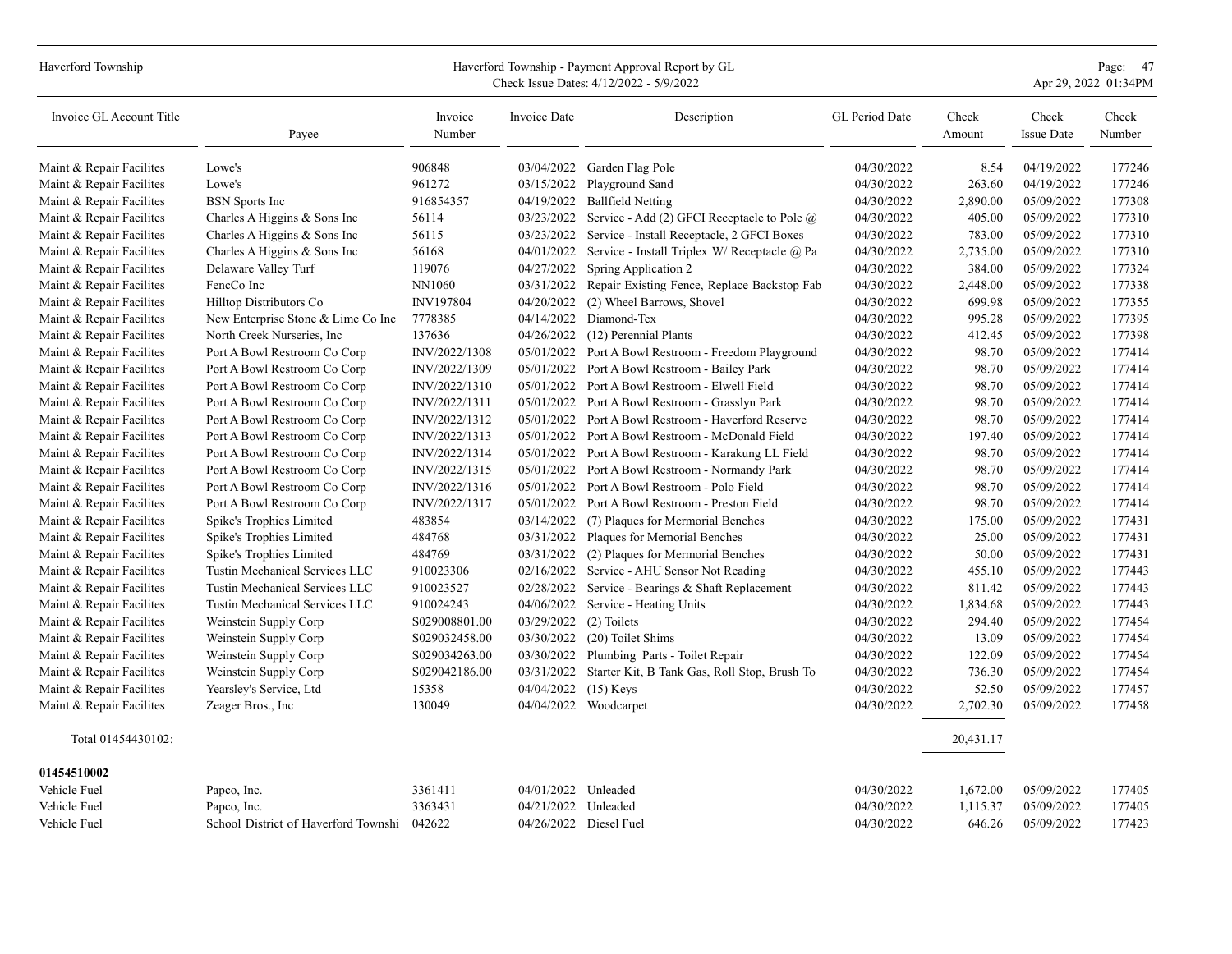| Haverford Township                                                                                          | Haverford Township - Payment Approval Report by GL<br>Check Issue Dates: 4/12/2022 - 5/9/2022              |                                                          |                                                      |                                                                                                                     |                                                      |                                  |                                                      | Page: 48<br>Apr 29, 2022 01:34PM |  |
|-------------------------------------------------------------------------------------------------------------|------------------------------------------------------------------------------------------------------------|----------------------------------------------------------|------------------------------------------------------|---------------------------------------------------------------------------------------------------------------------|------------------------------------------------------|----------------------------------|------------------------------------------------------|----------------------------------|--|
| Invoice GL Account Title                                                                                    | Payee                                                                                                      | Invoice<br>Number                                        | <b>Invoice Date</b>                                  | Description                                                                                                         | GL Period Date                                       | Check<br>Amount                  | Check<br><b>Issue Date</b>                           | Check<br>Number                  |  |
| Total 01454510002:                                                                                          |                                                                                                            |                                                          |                                                      |                                                                                                                     |                                                      | 3,433.63                         |                                                      |                                  |  |
| 01454510702                                                                                                 |                                                                                                            |                                                          |                                                      |                                                                                                                     |                                                      |                                  |                                                      |                                  |  |
| Vehicle Maintenance                                                                                         | Cherry Valley Tractor Sales                                                                                | 3269D                                                    | 04/14/2022                                           | Brush Cutter Parts PM-56                                                                                            | 04/30/2022                                           | 868.09                           | 05/09/2022                                           | 177311                           |  |
| Vehicle Maintenance                                                                                         | Church's Auto Parts                                                                                        | 117565                                                   | 04/13/2022                                           | (2) Tie Rod Ends PM-85                                                                                              | 04/30/2022                                           | 95.18                            | 05/09/2022                                           | 177312                           |  |
| Vehicle Maintenance                                                                                         | Pacifico Marple Ford                                                                                       | 202572                                                   | 04/22/2022                                           | Tube Oil PM-86                                                                                                      | 04/30/2022                                           | 37.76                            | 05/09/2022                                           | 177403                           |  |
| Vehicle Maintenance                                                                                         | TruckPro LLC Corp                                                                                          | 195-0082031                                              | 03/23/2022                                           | (2) Batteries PM-87                                                                                                 | 04/30/2022                                           | 245.58                           | 05/09/2022                                           | 177441                           |  |
| Total 01454510702:                                                                                          |                                                                                                            |                                                          |                                                      |                                                                                                                     |                                                      | 1,246.61                         |                                                      |                                  |  |
|                                                                                                             |                                                                                                            |                                                          |                                                      |                                                                                                                     |                                                      |                                  |                                                      |                                  |  |
| 01454922702                                                                                                 |                                                                                                            |                                                          |                                                      |                                                                                                                     |                                                      |                                  |                                                      |                                  |  |
| Open Space                                                                                                  | Lowe's                                                                                                     | 972609                                                   | 03/18/2022                                           | $(145)$ Tree Posts                                                                                                  | 04/30/2022                                           | 1,029.50                         | 04/19/2022                                           | 177246                           |  |
| Open Space                                                                                                  | All Seasons Landscaping Co. Inc.                                                                           | 22700                                                    | 04/05/2022                                           | Brushing - Reserve PACD Grant                                                                                       | 04/30/2022                                           | 1,200.00                         | 05/09/2022                                           | 177293                           |  |
| Open Space                                                                                                  | Octoraro Native Plant Nursery Inc                                                                          | 14971                                                    | 01/29/2022                                           | (134) Trees - Tree Vitalization, DCNR, PAC                                                                          | 04/30/2022                                           | 2,018.90                         | 05/09/2022                                           | 177399                           |  |
| Open Space                                                                                                  | Weeds, Inc.                                                                                                | 0058389                                                  |                                                      | 03/31/2022 Pre-emergent Applicationl - PACD Grant                                                                   | 04/30/2022                                           | 100.00                           | 05/09/2022                                           | 177453                           |  |
| Total 01454922702:                                                                                          |                                                                                                            |                                                          |                                                      |                                                                                                                     |                                                      | 4,348.40                         |                                                      |                                  |  |
| <b>Total GENERAL FUND:</b>                                                                                  |                                                                                                            |                                                          |                                                      |                                                                                                                     |                                                      | 2,926,374.93                     |                                                      |                                  |  |
| <b>SEWER FUND</b><br>08429150002<br>Group Life Insurance                                                    | North American Benefits Company                                                                            | 2933-01/293303                                           |                                                      | 04/11/2022 Group Term Life Insurance                                                                                | 04/30/2022                                           | 78.50                            | 04/26/2022                                           | 19077                            |  |
|                                                                                                             |                                                                                                            |                                                          |                                                      |                                                                                                                     |                                                      |                                  |                                                      |                                  |  |
| Total 08429150002:                                                                                          |                                                                                                            |                                                          |                                                      |                                                                                                                     |                                                      | 78.50                            |                                                      |                                  |  |
| 08429150502<br><b>Health Benefits</b>                                                                       | DelCo Public Schools Healthcare Trst 3014S                                                                 |                                                          |                                                      | 04/01/2022 Health Benefits                                                                                          | 04/30/2022                                           | 9,519.55                         | 04/26/2022                                           | 19076                            |  |
| Total 08429150502:                                                                                          |                                                                                                            |                                                          |                                                      |                                                                                                                     |                                                      | 9,519.55                         |                                                      |                                  |  |
| 08429151002<br>Rx/Dental/Vision/LTD<br>Rx/Dental/Vision/LTD<br>Rx/Dental/Vision/LTD<br>Rx/Dental/Vision/LTD | <b>Express Scripts Inc</b><br>Express Scripts Inc<br>Delta Dental of PA<br>North American Benefits Company | 43943961CS<br>43860001CS<br>BE004917413C<br>2933-341122S | 04/12/2022<br>04/22/2022<br>03/31/2022<br>04/11/2022 | <b>Prescription Benefits</b><br>Prescription Benefits<br>Dental Benefits<br>Long Term Civilian Disability Insurance | 04/30/2022<br>04/30/2022<br>04/30/2022<br>05/31/2022 | 4.35<br>98.54<br>144.00<br>97.52 | 04/14/2022<br>04/26/2022<br>04/19/2022<br>05/03/2022 | 245<br>248<br>19063<br>19079     |  |
| Total 08429151002:                                                                                          |                                                                                                            |                                                          |                                                      |                                                                                                                     |                                                      | 344.41                           |                                                      |                                  |  |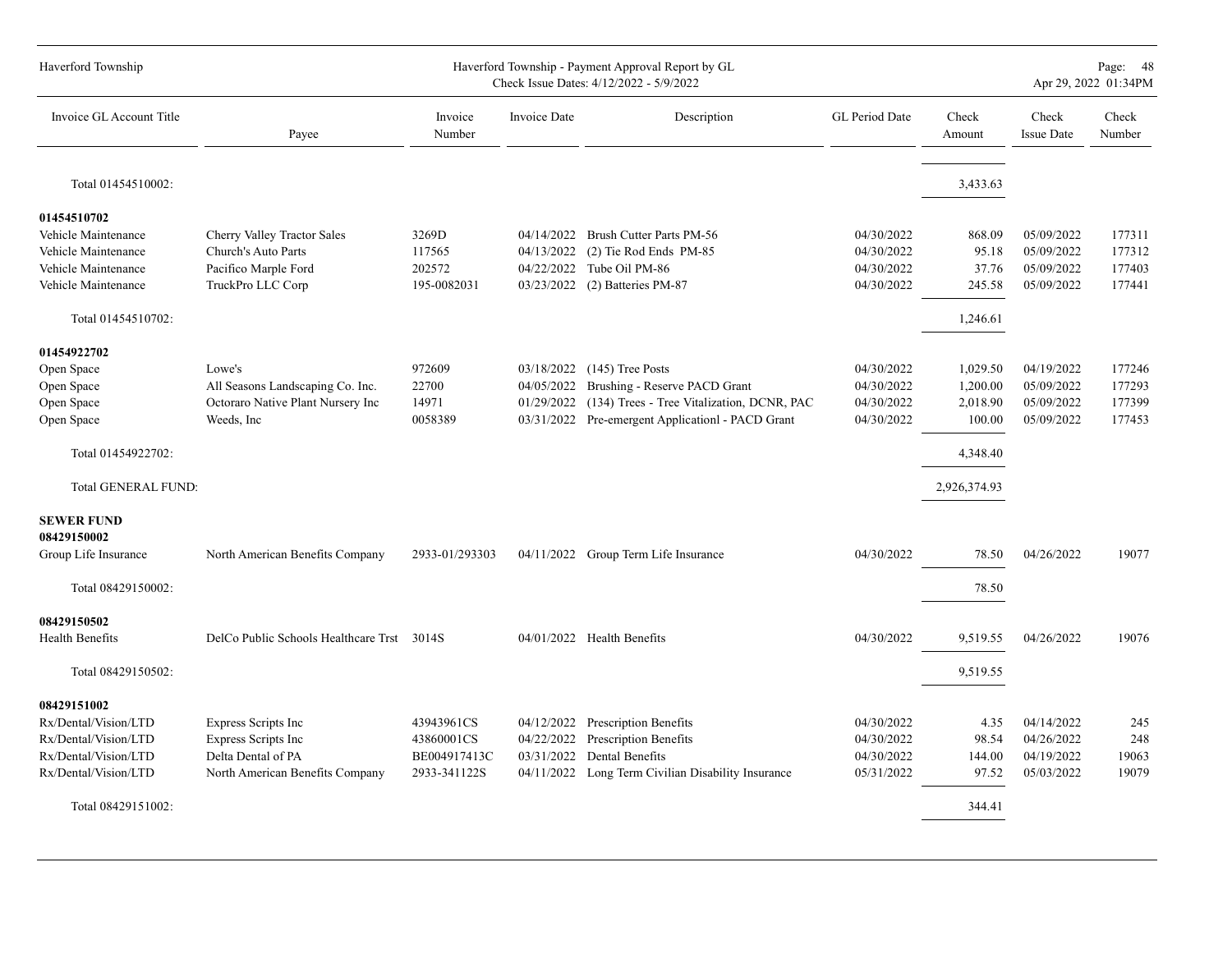| Haverford Township         | Haverford Township - Payment Approval Report by GL<br>Check Issue Dates: 4/12/2022 - 5/9/2022 |                   |                     |                                                   |                |                 |                            | Page: 49<br>Apr 29, 2022 01:34PM |  |
|----------------------------|-----------------------------------------------------------------------------------------------|-------------------|---------------------|---------------------------------------------------|----------------|-----------------|----------------------------|----------------------------------|--|
| Invoice GL Account Title   | Payee                                                                                         | Invoice<br>Number | <b>Invoice Date</b> | Description                                       | GL Period Date | Check<br>Amount | Check<br><b>Issue Date</b> | Check<br>Number                  |  |
| 08429151502                |                                                                                               |                   |                     |                                                   |                |                 |                            |                                  |  |
| Pension Fund               | U S Bank FBO Haverford Township                                                               | 4062022SW         |                     | 04/06/2022 2022 Partial MMO                       | 04/30/2022     | 19,119.05       | 04/13/2022                 | 243                              |  |
| Pension Fund               | TD Ameritrade FBO 913039189                                                                   | 4062022S          |                     | 04/06/2022 2022 Partial MMO                       | 04/30/2022     | 19,119.05       | 04/13/2022                 | 19061                            |  |
| Total 08429151502:         |                                                                                               |                   |                     |                                                   |                | 38,238.10       |                            |                                  |  |
| 08429200002                |                                                                                               |                   |                     |                                                   |                |                 |                            |                                  |  |
| Miscellaneous Expense      | A-Jon Construction Inc                                                                        | 170265            | 04/12/2022          | Dump                                              | 04/30/2022     | 300.00          | 05/09/2022                 | 19080                            |  |
| Miscellaneous Expense      | Kelly Industrial Supply                                                                       | 2177280-IN        | 04/14/2022          | (240) Aerosol Marking Paint                       | 04/30/2022     | 1,759.87        | 05/09/2022                 | 19086                            |  |
| Total 08429200002:         |                                                                                               |                   |                     |                                                   |                | 2,059.87        |                            |                                  |  |
| 08429270202                |                                                                                               |                   |                     |                                                   |                |                 |                            |                                  |  |
| Upper Darby: Cobbs Crk Ops | Upper Darby Township Municipal Bu HT-03-2022                                                  |                   |                     | 04/07/2022 Sewer Service - March 2022             | 04/30/2022     | 1,776.96        | 05/09/2022                 | 19094                            |  |
| Total 08429270202:         |                                                                                               |                   |                     |                                                   |                | 1,776.96        |                            |                                  |  |
| 08429270602                |                                                                                               |                   |                     |                                                   |                |                 |                            |                                  |  |
| Leachate Treatment         | Cawley Environmental Services Inc                                                             | 23765             |                     | 04/01/2022 Leachate Treatment                     | 04/30/2022     | 1,095.00        | 05/09/2022                 | 19082                            |  |
| Total 08429270602:         |                                                                                               |                   |                     |                                                   |                | 1,095.00        |                            |                                  |  |
| 08429272302                |                                                                                               |                   |                     |                                                   |                |                 |                            |                                  |  |
| Refunds - Second Meters    | Emma Dailey                                                                                   | 2022              |                     | 04/05/2022 2022 Second Water Meter Reading Refund | 04/30/2022     | 217.37          | 04/19/2022                 | 19064                            |  |
| Refunds - Second Meters    | Frank D'Amore                                                                                 | 2022              |                     | 04/05/2022 2022 Second Water Meter Reading Refund | 04/30/2022     | 777.01          | 04/19/2022                 | 19065                            |  |
| Refunds - Second Meters    | Godfrey Pinder & Geraldine Gomez                                                              | 2022              | 04/05/2022          | 2022 Second Water Meter Reading Refund            | 04/30/2022     | 392.31          | 04/19/2022                 | 19067                            |  |
| Refunds - Second Meters    | James & Kathryn Farally                                                                       | 2022              |                     | 04/05/2022 2022 Second Water Meter Reading Refund | 04/30/2022     | 73.82           | 04/19/2022                 | 19068                            |  |
| Refunds - Second Meters    | John Campopiano                                                                               | 2022              |                     | 04/05/2022 2022 Second Water Meter Reading Refund | 04/30/2022     | 334.48          | 04/19/2022                 | 19069                            |  |
| Refunds - Second Meters    | Lucy Statzell & Leslie Marshall                                                               | 2022              |                     | 04/05/2022 2022 Second Water Meter Reading Refund | 04/30/2022     | 70.09           | 04/19/2022                 | 19070                            |  |
| Refunds - Second Meters    | Robert L Brown III & Charlotte W Br                                                           | 2022              |                     | 04/05/2022 2022 Second Water Meter Reading Refund | 04/30/2022     | 81.25           | 04/19/2022                 | 19071                            |  |
| Refunds - Second Meters    | Ryan & Ashley Yoh                                                                             | 2022              |                     | 04/05/2022 2022 Second Water Meter Reading Refund | 04/30/2022     | 161.27          | 04/19/2022                 | 19072                            |  |
| Refunds - Second Meters    | <b>Thomas David East</b>                                                                      | 2022              |                     | 04/05/2022 2022 Second Water Meter Reading Refund | 04/30/2022     | 17.68           | 04/19/2022                 | 19073                            |  |
| Refunds - Second Meters    | William & Bonnie Welch                                                                        | 2022              | 04/05/2022          | 2022 Second Water Meter Reading Refund            | 04/30/2022     | 349.07          | 04/19/2022                 | 19074                            |  |
| Refunds - Second Meters    | William & Doris Pomeroy                                                                       | 2022              |                     | 04/05/2022 2022 Second Water Meter Reading Refund | 04/30/2022     | 169.34          | 04/19/2022                 | 19075                            |  |
| Total 08429272302:         |                                                                                               |                   |                     |                                                   |                | 2,643.69        |                            |                                  |  |
| 08429272402                |                                                                                               |                   |                     |                                                   |                |                 |                            |                                  |  |
| Lien Fees                  | Kilkenny Law, LLC                                                                             | 9288S             |                     | 04/01/2022 Legal Services - Liens                 | 04/30/2022     | 202.50          | 05/09/2022                 | 19087                            |  |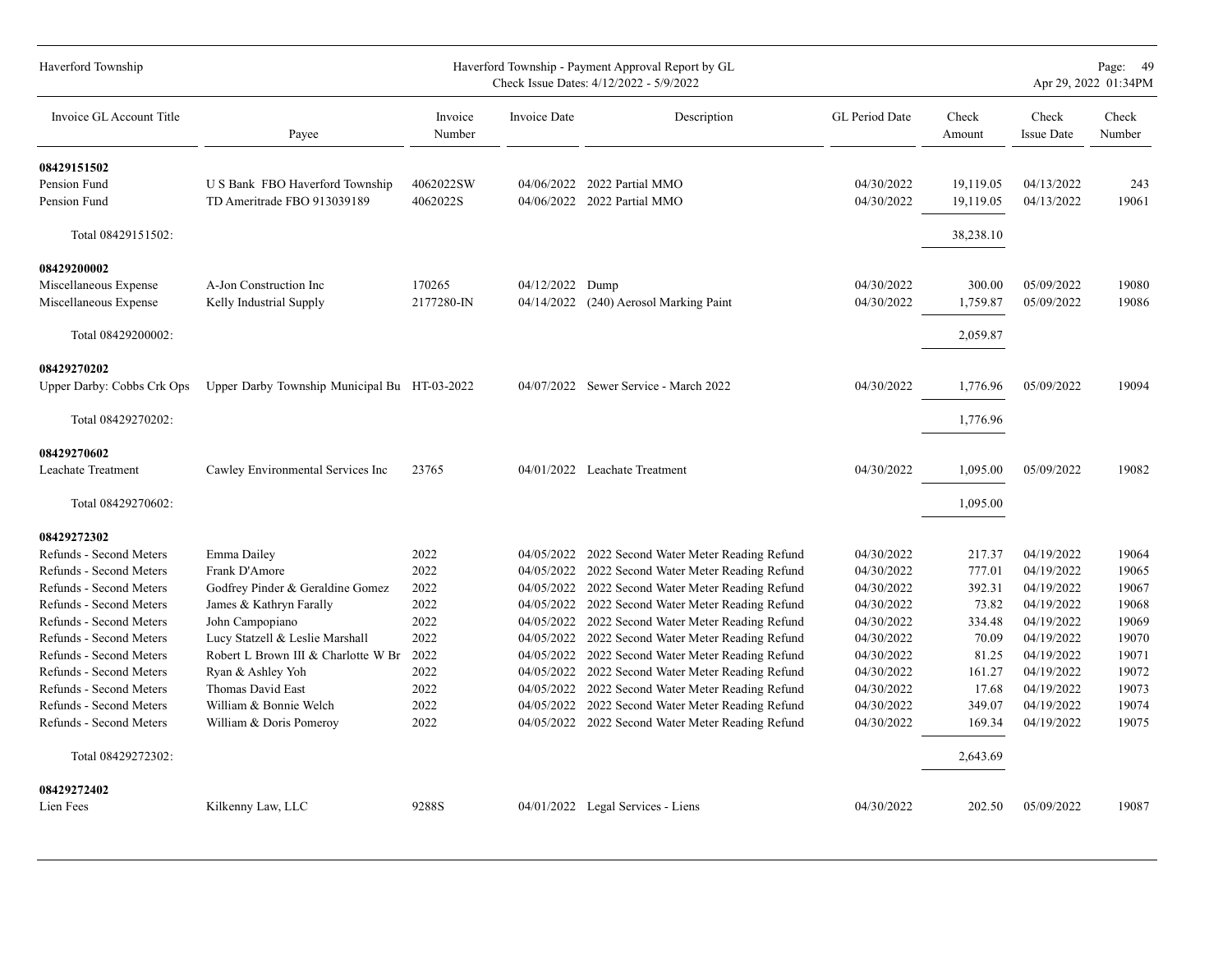| Haverford Township - Payment Approval Report by GL<br>Check Issue Dates: 4/12/2022 - 5/9/2022    |                                                         |                                                                                              |             |                                                                                                                                                                                                                                                                                                                                                                                         |                                                |                                                                    | Page: 50<br>Apr 29, 2022 01:34PM          |  |
|--------------------------------------------------------------------------------------------------|---------------------------------------------------------|----------------------------------------------------------------------------------------------|-------------|-----------------------------------------------------------------------------------------------------------------------------------------------------------------------------------------------------------------------------------------------------------------------------------------------------------------------------------------------------------------------------------------|------------------------------------------------|--------------------------------------------------------------------|-------------------------------------------|--|
| Payee                                                                                            | Invoice<br>Number                                       | Invoice Date                                                                                 | Description | GL Period Date                                                                                                                                                                                                                                                                                                                                                                          | Check<br>Amount                                | Check<br><b>Issue Date</b>                                         | Check<br>Number                           |  |
|                                                                                                  |                                                         |                                                                                              |             |                                                                                                                                                                                                                                                                                                                                                                                         | 202.50                                         |                                                                    |                                           |  |
| Sanitary Sewer Back-up Expe Gallagher Benefit Services Inc                                       | 009196-003021-                                          |                                                                                              |             | 04/30/2022                                                                                                                                                                                                                                                                                                                                                                              | 5,000.00                                       | 04/19/2022                                                         | 19066                                     |  |
|                                                                                                  |                                                         |                                                                                              |             |                                                                                                                                                                                                                                                                                                                                                                                         | 5,000.00                                       |                                                                    |                                           |  |
|                                                                                                  | 82673                                                   |                                                                                              |             | 04/30/2022                                                                                                                                                                                                                                                                                                                                                                              | 450.00                                         | 05/09/2022                                                         | 19088                                     |  |
|                                                                                                  |                                                         |                                                                                              |             |                                                                                                                                                                                                                                                                                                                                                                                         | 450.00                                         |                                                                    |                                           |  |
| Pennoni Associates, Inc.                                                                         | 1117200                                                 |                                                                                              |             | 04/30/2022                                                                                                                                                                                                                                                                                                                                                                              | 665.00                                         | 05/09/2022                                                         | 19091                                     |  |
|                                                                                                  |                                                         |                                                                                              |             |                                                                                                                                                                                                                                                                                                                                                                                         | 665.00                                         |                                                                    |                                           |  |
| AT & T Mobility                                                                                  | 28728621561X                                            |                                                                                              |             | 05/31/2022                                                                                                                                                                                                                                                                                                                                                                              | 80.49                                          | 05/03/2022                                                         | 19078                                     |  |
|                                                                                                  |                                                         |                                                                                              |             |                                                                                                                                                                                                                                                                                                                                                                                         | 80.49                                          |                                                                    |                                           |  |
|                                                                                                  |                                                         |                                                                                              |             | 04/30/2022                                                                                                                                                                                                                                                                                                                                                                              | 2,926.00                                       | 04/19/2022                                                         | 19062                                     |  |
|                                                                                                  |                                                         |                                                                                              |             |                                                                                                                                                                                                                                                                                                                                                                                         | 2,926.00                                       |                                                                    |                                           |  |
|                                                                                                  |                                                         |                                                                                              |             | 04/30/2022                                                                                                                                                                                                                                                                                                                                                                              | 2,002.00                                       | 04/19/2022                                                         | 19062                                     |  |
|                                                                                                  |                                                         |                                                                                              |             |                                                                                                                                                                                                                                                                                                                                                                                         | 2,002.00                                       |                                                                    |                                           |  |
| Papco, Inc.<br>Papco, Inc.<br>Papco, Inc.<br>Papco, Inc.<br>School District of Haverford Townshi | 3361411S<br>3361411S<br>3363431S<br>3363431S<br>042622S |                                                                                              |             | 04/30/2022<br>04/30/2022<br>04/30/2022<br>04/30/2022<br>04/30/2022                                                                                                                                                                                                                                                                                                                      | 751.63<br>828.33<br>501.41<br>552.57<br>159.13 | 05/09/2022<br>05/09/2022<br>05/09/2022<br>05/09/2022<br>05/09/2022 | 19090<br>19090<br>19090<br>19090<br>19093 |  |
|                                                                                                  | Knowlton Construction Supplies Inc                      | Arthur J Gallagher Risk Mgmt Serv I 3977569S<br>Arthur J Gallagher Risk Mgmt Serv I 3977569S |             | 04/01/2022 Sewer Back-Up Damage - 2 Castle Rock Dr<br>04/19/2022 26" Sanitary Frame & Cove<br>04/27/2022 S/S Township Wide<br>04/16/2022 Cellular Service<br>03/17/2022 P & C Insurance Premium - 4th Install<br>03/17/2022 P & C Insurance Premium - 4th Install<br>04/01/2022 Unleaded<br>04/01/2022 Unleaded<br>04/21/2022 Unleaded<br>04/21/2022 Unleaded<br>04/26/2022 Diesel Fuel |                                                |                                                                    |                                           |  |